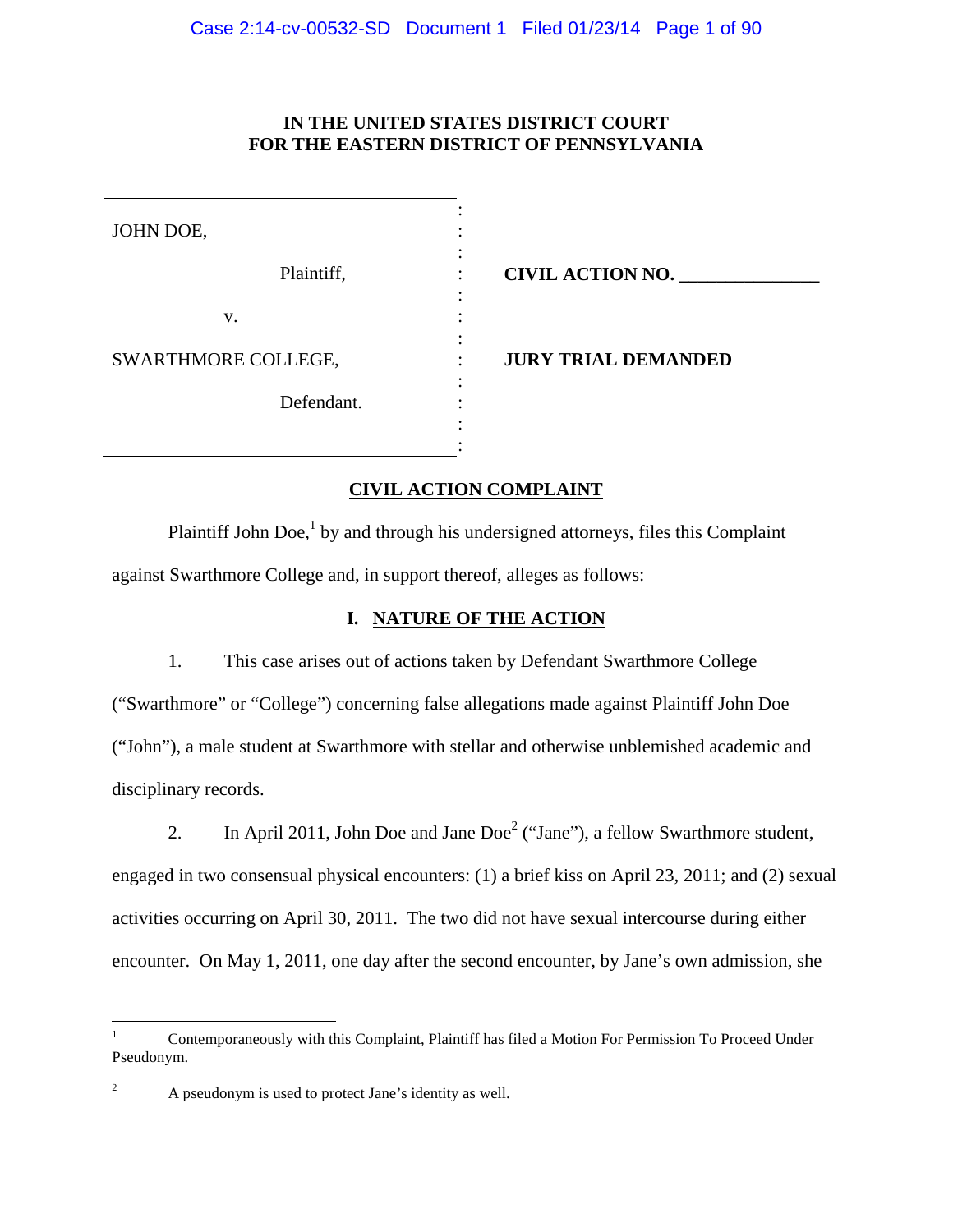### Case 2:14-cv-00532-SD Document 1 Filed 01/23/14 Page 2 of 90

came to John's dorm room and initiated sexual intercourse. *Nineteen months* later, Jane reported the first and second encounters to Swarthmore, claiming that she had been coerced. Her only evidence consisted of her own inconsistent accounts of what had transpired and three student witness statements supplied nearly two years after the events at issue, all of which focused on the witnesses' after-the-fact interactions with Jane. Jane offered no physical or medical evidence, and no police or campus public safety reports.

3. Soon after Jane made these accusations, Swarthmore conducted a two-month-long investigation and concluded the matter without issuing charges or taking any disciplinary action against John.

4. Since February 2013, the month after Swarthmore concluded its investigation, Swarthmore and its administration have been publically castigated for allegedly mishandling past sexual misconduct cases.

5. In April 2013, two female students filed complaints with the U.S. Department of Education ("DOE" or "Department of Education") against Swarthmore under Title IX and the Clery Act, alleging, among other things, that the College discourages students from filing sexual misconduct complaints, underreports incidents of sexual misconduct and fails to appropriately discipline sexual offenders. The complaints generated widespread media coverage and reports criticizing Swarthmore's administration and staff.

6. In response to the federal complaints and public criticism, Swarthmore President Rebecca Chopp announced to the press that Swarthmore has "zero tolerance" for any form of sexual assault or abuse.

7. Less than two weeks following the filing of the Title IX complaint, Swarthmore suddenly "re-opened" the investigation of Jane's accusation against John, issued formal charges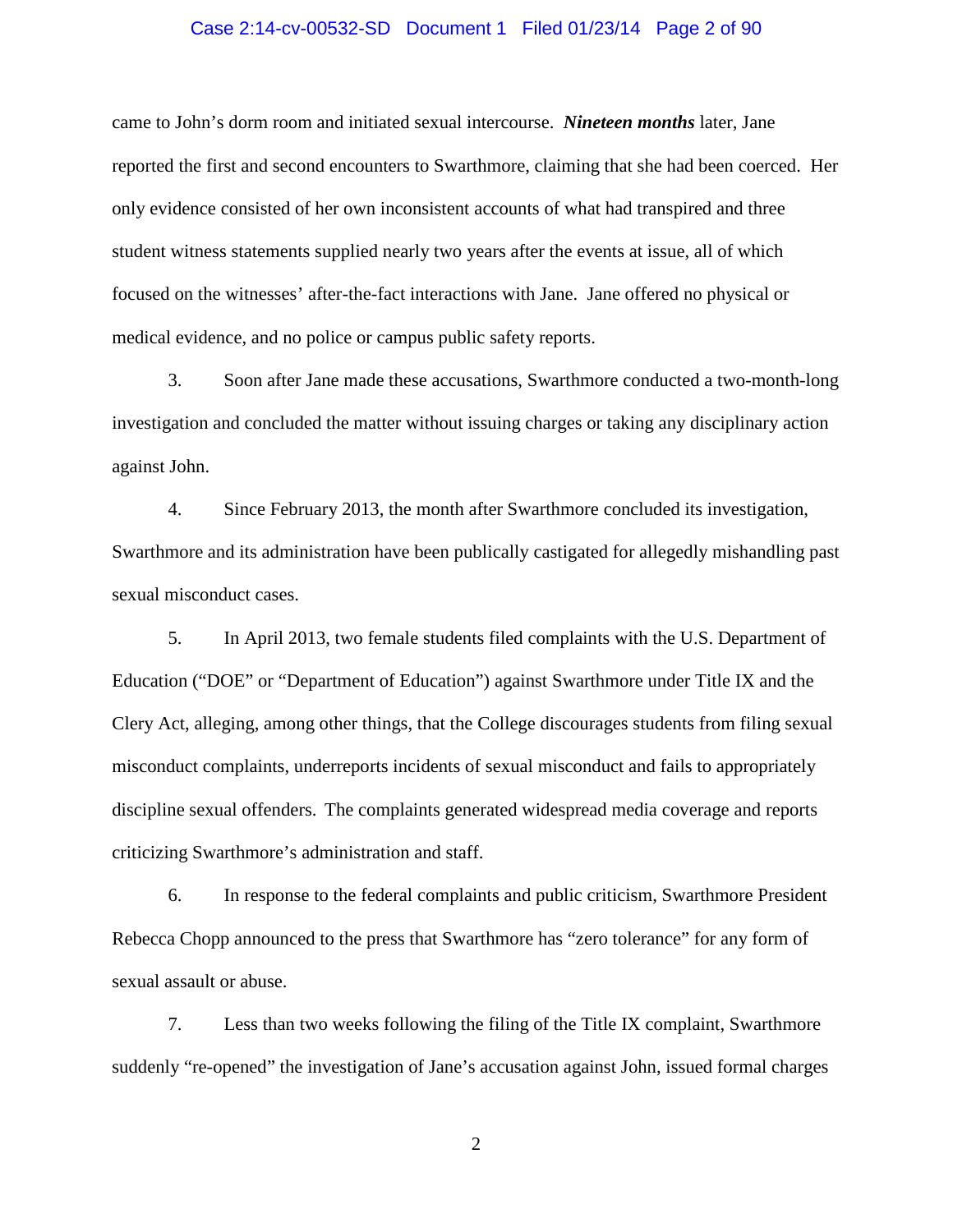### Case 2:14-cv-00532-SD Document 1 Filed 01/23/14 Page 3 of 90

against him for sexual assault and sexual harassment, and fast-tracked a College Judiciary Committee ("CJC") hearing.

8. The CJC Panel decided that John "more likely than not" had violated the College's sexual misconduct policy. Swarthmore immediately expelled him, three months before his senior year would have begun – and more than two years after the alleged incident took place.

9. In less than one month's time, the College had "re-opened" the case, charged John with sexual assault and sexual harassment, held a hearing, and summarily expelled him. On information and belief, John's case was the first case of alleged sexual misconduct heard after the federal complaints were filed.

10. John appealed his expulsion to President Chopp, citing among other things the College's failure to follow its policies and procedures for disciplinary proceedings, which resulted in a fundamentally unfair hearing.

11. On July 12, 2013, the DOE's Office of Civil Rights ("OCR") announced that it would investigate Swarthmore concerning the allegations set forth in the federal complaints.

12. Four days later, President Chopp denied John's appeal.

13. In its rush to judgment against John in its "re-opened" investigation, the College failed to follow its own policies and procedural safeguards by:

a. Failing to conclude its investigation within the mandated 60-day period.

b. Failing to provide John with timely notice of the charges against him.

c. Failing to schedule the hearing when classes were in session.

d. Failing to inform John of, and allowing him to exercise, his right to respond in writing to Swarthmore's investigation report prior to the hearing and to submit such written response into evidence at the hearing.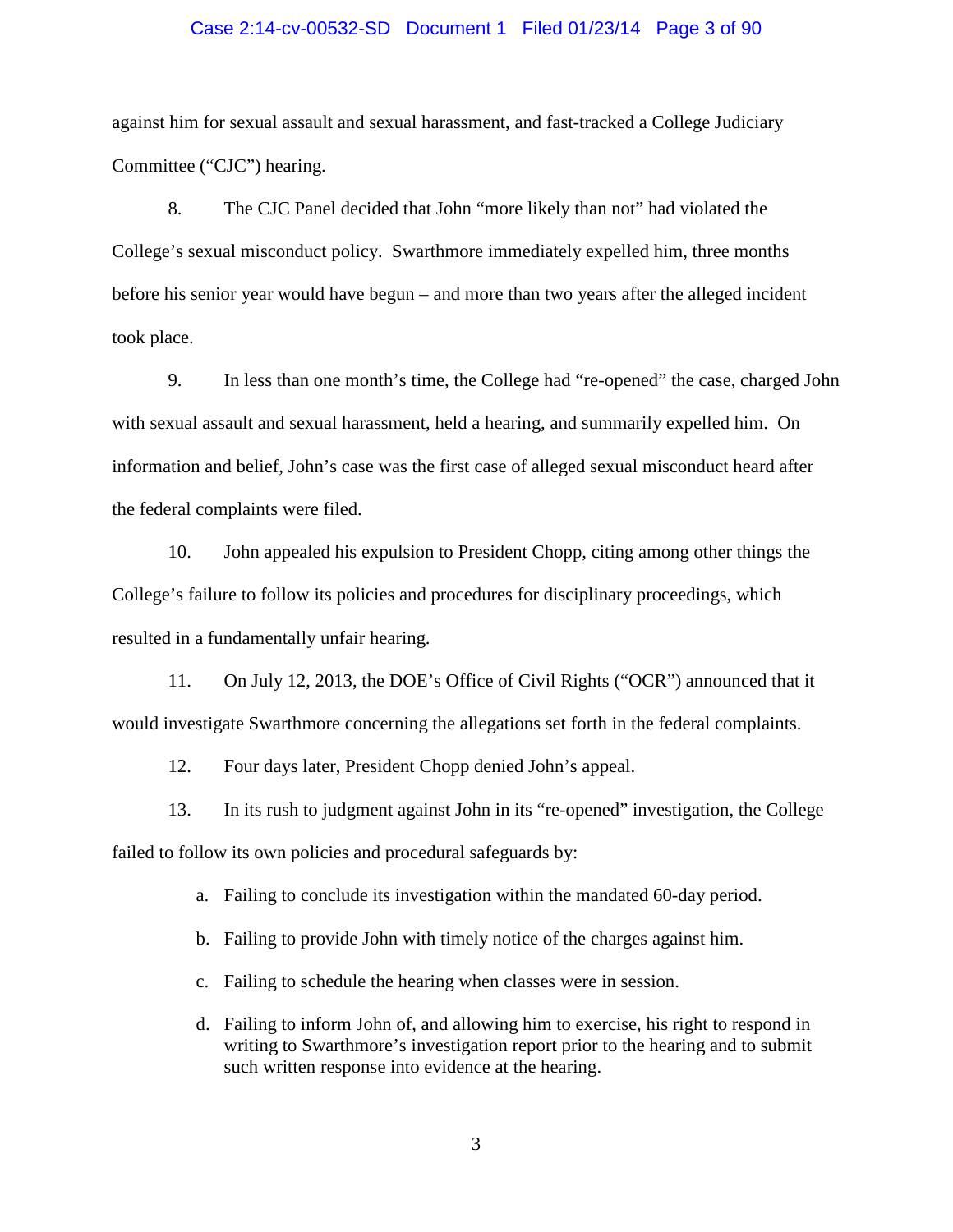- e. Failing to provide John with access to the impartial Observer assigned to the case, whose role was to advise John about the charges and the judicial process; instead, John was advised by the College's Associate Dean for Student Life whose task was to determine whether to press charges and, if so, what the charges would be.
- f. Failing to timely present John with Jane's written complaint statements submitted by Jane to the College's Title IX Coordinator in the initial and re-opened investigations, thereby effectively depriving John of his right to complete similar written statements responding to the charges.
- g. Failing to provide John before the hearing took place with, or inform him of, a statement in an email prepared by Jane and permitting Jane to testify about the statement during the hearing.
- h. Permitting the College's Title IX Coordinator to testify at the hearing about that undisclosed statement and to read portions of it into evidence.
- i. Suggesting that and allowing Jane to leave the hearing during a critical part of John's testimony pertaining to what occurred during the encounters at issue.
- j. Failing to exclude from the hearing Jane's testimony concerning John's alleged sexual history.
- 14. Cases involving alleged sexual misconduct on college campuses overwhelmingly

arise from a woman accusing a man. Swarthmore adopted and applied sexual misconduct

policies and procedures that disproportionately affect male students and that, in John's case

prevented him, from receiving a fair hearing and resulted in the most severe penalties, including

expulsion and ruinous notations in his record with potentially life-altering consequences.

15. Through its gender-biased policies, Swarthmore deprived John of basic due

process and equal protection rights during the CJC proceedings as follows:

a. Despite the threat of serious charges and severe sanctions, Swarthmore's policies and regulations prohibit those accused of sexual misconduct from receiving any assistance from legal counsel during CJC hearings. In fact, the only "counsel" available to John was provided by Swarthmore's Associate Dean for Student Life, who was not a lawyer, and who, in addition to providing "counsel" to John, was in charge of advising the accuser of her rights *and* determining whether and which charges should be brought – a clear conflict of interest.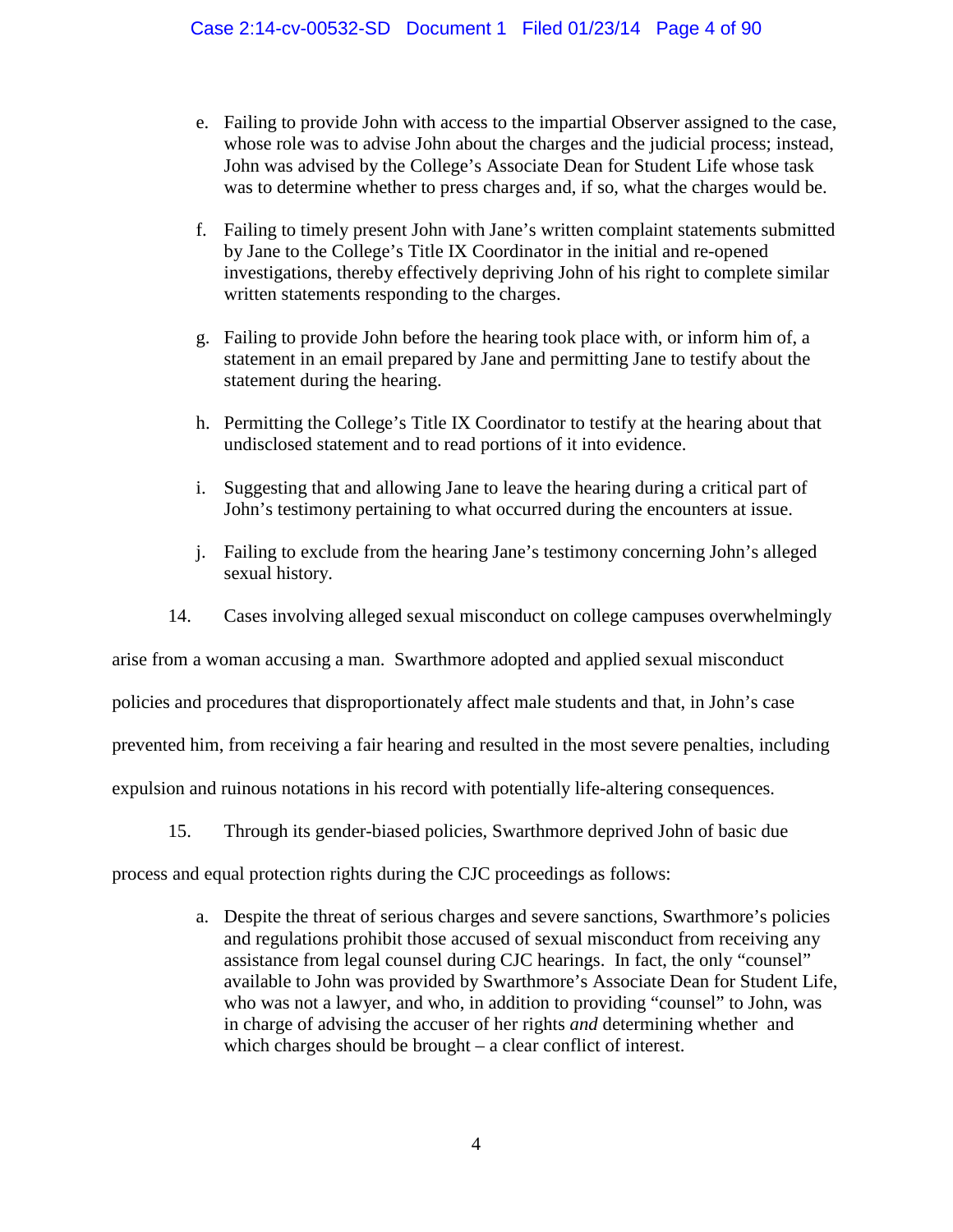- b. Swarthmore's policies and procedures prohibit students accused of sexual misconduct from challenging the accuser through cross-examination at CJC proceedings, thereby denying the accused the fundamental right to confront his accuser.
- c. Swarthmore took this policy a step further in John's case and placed a physical divider between him and Jane during the proceedings. Thus, John was unable to even observe Jane during her testimony.
- d. The faculty, staff, and student selected for the CJC Panel in John's case were biased from the outset and lacked the impartiality necessary to render a fair and equitable ruling. Panel members were visibly emotional during Jane's testimony and allowed her to violate Swarthmore's own policies concerning admission of evidence and attendance. In contrast, the "rules" were strictly applied to John.
- e. The CJC Panel applied a "preponderance of the evidence" standard. Because the evidence at the hearing almost exclusively consisted of each party's "he said, she said" testimony, with no physical, medical or corroborating evidence, and because the College was under scrutiny from the media and Department of Education with respect to its handling of previous sexual misconduct proceedings, this low evidentiary standard unfairly skewed the proceedings and resulted in a virtually pre-determined finding in favor of Jane.
- f. Given the sharp public criticism of Swarthmore, the initiation of a federal investigation, and President Chopp's announcement to the press of a "zero tolerance" policy, Swarthmore's administration lacked the impartiality necessary to provide John with an equitable review of the CJC's findings and unjustifiably severe sentence.
- g. The CJC's findings, the decision to expel John, the denial of John's appeal, and Swarthmore's policies and procedures disproportionately affected John due to his gender.
- 16. As a result of Swarthmore's conduct, John sustained severe damages, as his

academic future, career prospects, earning potential, and reputation have been injured, if not entirely destroyed. The money, time and effort John spent obtaining a college education at Swarthmore and fostering relationships with the Swarthmore community are lost. The adverse mark on his record resulting from false accusations made nineteen months after the alleged misconduct took place jeopardizes, if not shatters, his goal of attending law school and/or pursuing a joint graduate degree.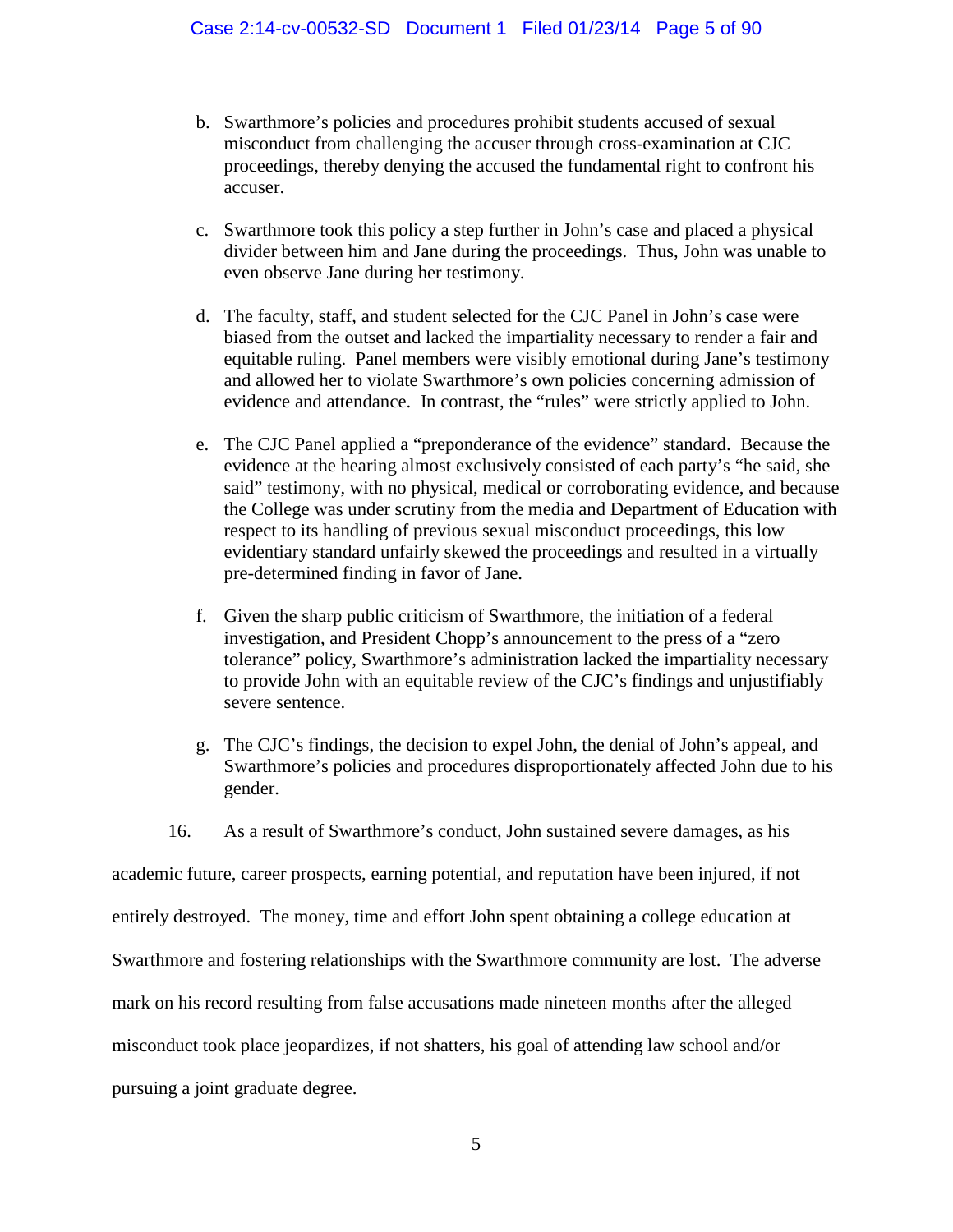### Case 2:14-cv-00532-SD Document 1 Filed 01/23/14 Page 6 of 90

17. For these reasons, John brings this action to obtain relief based on Swarthmore's clear violations of Title IX of the Education Amendments of 1972 and applicable Pennsylvania law.

## **II. PARTIES**

18. Plaintiff John Doe (hereinafter "John") resides in North Carolina. During the events described herein, John was a student at Swarthmore College.

19. Defendant Swarthmore College (hereinafter "Swarthmore" or "College") is a private, liberal arts college with a principal address of 500 College Avenue, Swarthmore, Pennsylvania 19081. Swarthmore was founded as a coeducational college by a committee of Quakers and established to be a college "under the care of Friends, at which an education may be obtained equal to that of the best institutions of learning in our country," where students would be provided with "intellectual and moral training." ("Founders and the Quaker Tradition," *Swarthmore College Website*. http://www.swarthmore.edu/news/history/index1.html).

20. Swarthmore is among the most elite of liberal arts colleges in the United States. In its 2013 college ranking, U.S. News & World Report ranked Swarthmore as the 3rd best liberal arts college in the nation, behind Williams and Amherst, respectively. Since the inception of the U.S. News rankings, Amherst, Williams, and Swarthmore are the only colleges to have been ranked # 1 on the liberal arts rankings list, with the three colleges often switching places with one another each year. Swarthmore has been ranked the number one liberal arts college in the country a total of six times in the rankings. ("National Liberal Arts College Rankings," *U.S. News & World Report*. http://colleges.usnews.rankingsandreviews.com/bestcolleges/rankings/national-liberal-arts-colleges; "Swarthmore College," *Wikipedia*. http://en.wikipedia.org/wiki/Swarthmore\_College).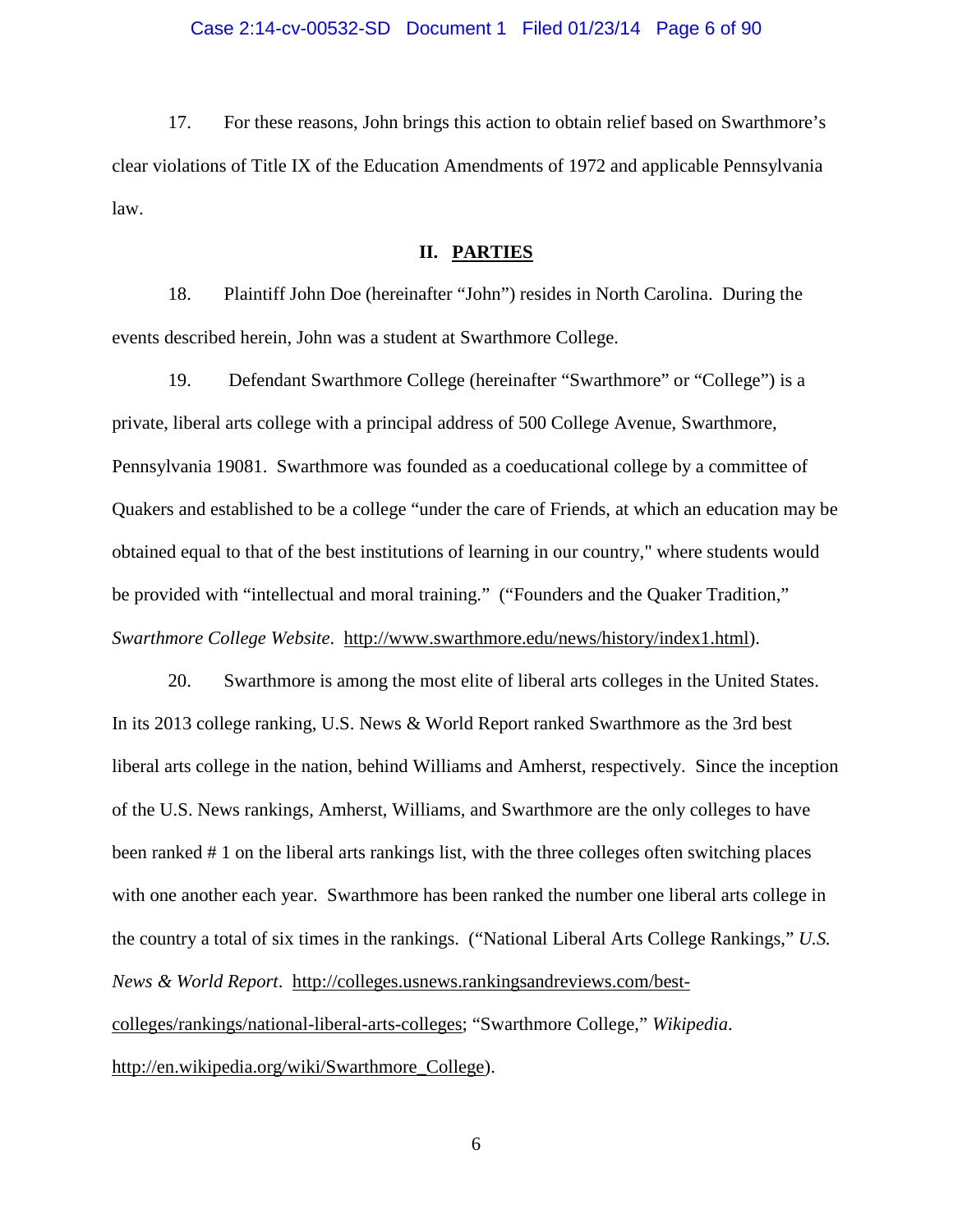21. At all times material hereto, Swarthmore acted by and through its agents, servants, employees, and representatives who were acting in the course and scope of their respective agency or employment and/or in the promotion to Swarthmore's business, mission and/or affairs.

## **III. JURISDICTION AND VENUE**

22. Plaintiff invokes this Court's original jurisdiction under Title IX of the Education Act Amendments of 1972, 20 U.S.C. § 1681, *et seq*. and 28 U.S.C. § 1331.

23. Pursuant to 28 U.S.C. § 1391, venue for this action properly lies in this district because a substantial part of the events or omissions giving rise to the claims set forth below occurred in this judicial district.

24. Plaintiff also invokes this Court's jurisdiction over related state common law and statutory claims under the principles of ancillary and/or pendent jurisdiction pursuant to 28 U.S.C. § 1367.

25. Plaintiff also invokes this Court's jurisdiction pursuant to 28 U.S.C. § 1332, diversity of citizenship, with the amount in controversy exceeding \$75,000.00, exclusive of interests and costs.

#### **IV. FACTUAL BACKGROUND**

#### **A. John's Decision To Attend Swarthmore.**

26. Prior to his enrollment at Swarthmore in August 2010, John was a highly accomplished high school student attending a nationally ranked college preparatory school in North Carolina, where he maintained a 3.94 grade point average on a 4.0 scale and was distinguished as an Advanced Placement ("AP") Scholar for his performance on six AP exams. John scored 5s, the highest score available, in all six AP exams.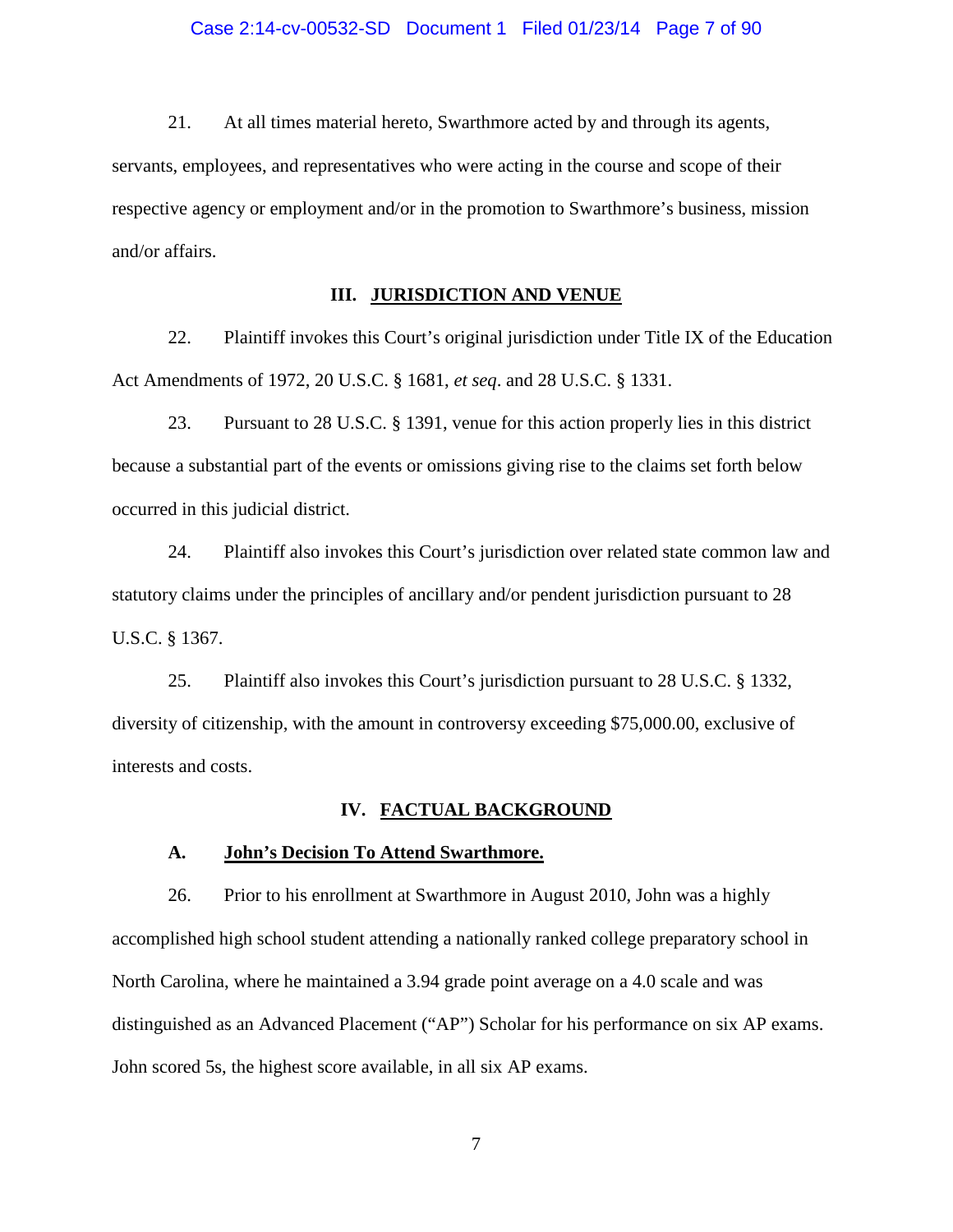### Case 2:14-cv-00532-SD Document 1 Filed 01/23/14 Page 8 of 90

27. John's performance on college admission examinations was no different, as he scored a 1490 equivalent on the Math and Writing sections of the Scholastic Assessment Test, placing him in the top one percent of test takers nationwide.

28. John was also involved in numerous extracurricular activities, served as student body president during his senior year, was class president as a junior, was a member of the varsity cross-country team, participated in high school and community theatre productions, and volunteered at numerous public interest organizations.

29. Armed with his academic record, activity participation, and exam scores, John was capable of enrolling in the nation's top universities and colleges and considered attending Dartmouth College, Middlebury College, and Carleton College. John's parents had attended Swarthmore, graduated together, returned there to get married, and retained a great fondness for the school. Given Swarthmore's reputation and his parents' experiences as Swarthmore alumni, John selected Swarthmore and submitted an early decision application to the College in November 2009.

30. He was accepted by Swarthmore a month later and spent the remainder of his senior high school year preparing for his undergraduate education, the first step in his goal to attend law school or graduate school at a top-flight university.

### **B. Swarthmore's Policies And Procedures Governing Disciplinary Proceedings.**

31. Both the Swarthmore College Official Student Handbook 2012-2013 ("Student Handbook") and College Bulletin set forth Swarthmore's policies and procedures for the investigation and adjudication of alleged disciplinary violations, including alleged violations of the College's sexual misconduct policy.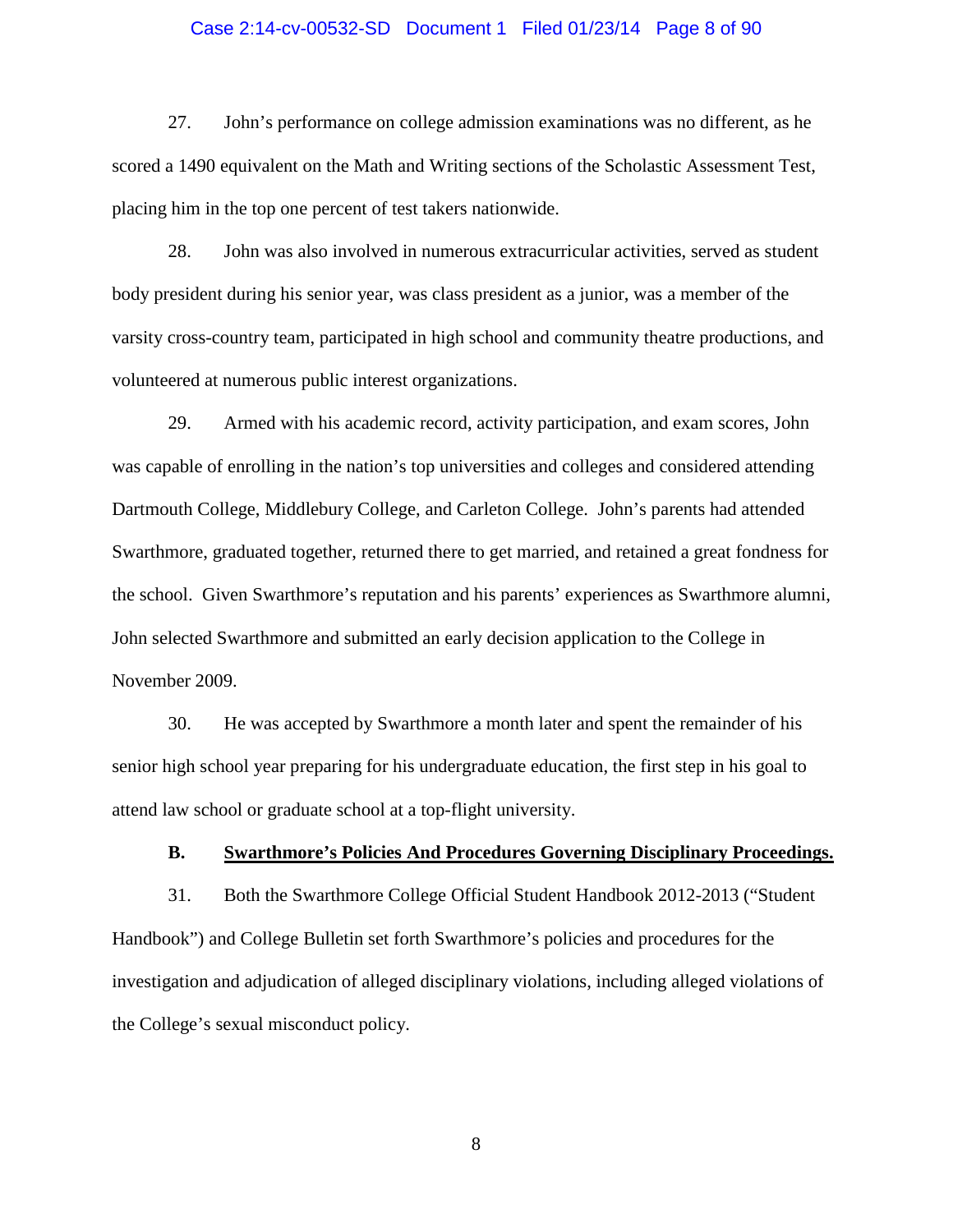### 32. The Student Handbook broadly states:

Swarthmore College is committed to the principle of equal opportunity for all qualified persons without discrimination against any person by reason of sex, race, color, age, religion, national origin, sexual orientation, gender identity or expression, disability, or any other legally protected status. In keeping with the long-standing traditions of the College and the spirit and letter of the federal and state equal opportunity laws, we affirm the standing policy of the College to realize equality of opportunity in education and employment; to guard against discrimination contrary to that aim; and to correct discriminatory behavior if found to exist within the College community.

*(See* Student Handbook, attached hereto as Exhibit "A," at 34).<sup>3</sup>

33. The Student Handbook provides that sexual misconduct allegations shall be

referred to the Title IX Coordinator, who is charged with conducting the investigation. (*Id*. at 22).

34. The Student Handbook mandates that *"[i]n no case will an investigation last longer than 60 days*." (*Id*.) (Emphasis added).

35. The Title IX Coordinator must issue and forward an investigation report to the Dean's office generally within 20 business dates of receiving the complaint, and "[t]he accused and accuser *will have the opportunity to file a written response to the investigator's report, which will also be included in the evidence*" at any CJC hearing. (*Id*.) (Emphasis added).

36. The Student Handbook states that "[t]he accused student(s) *shall be presented with the written complaint statement*, and in turn may complete a similar statement responding to the charges  $\dots$ ." (*Id.* Section II(B)(2) at 36) (Emphasis added).

37. The Dean or Associate Dean "shall determine whether a complaint represents a major infraction that shall be heard by the College Judiciary Committee," in which event the Associate Dean "shall define the relevant charges." (*Id*. Section II(A) & II(B)(2) at 36). In their

<sup>3</sup> For purposes of easier reference, the Student Handbook has been paginated. *See* Exhibit A.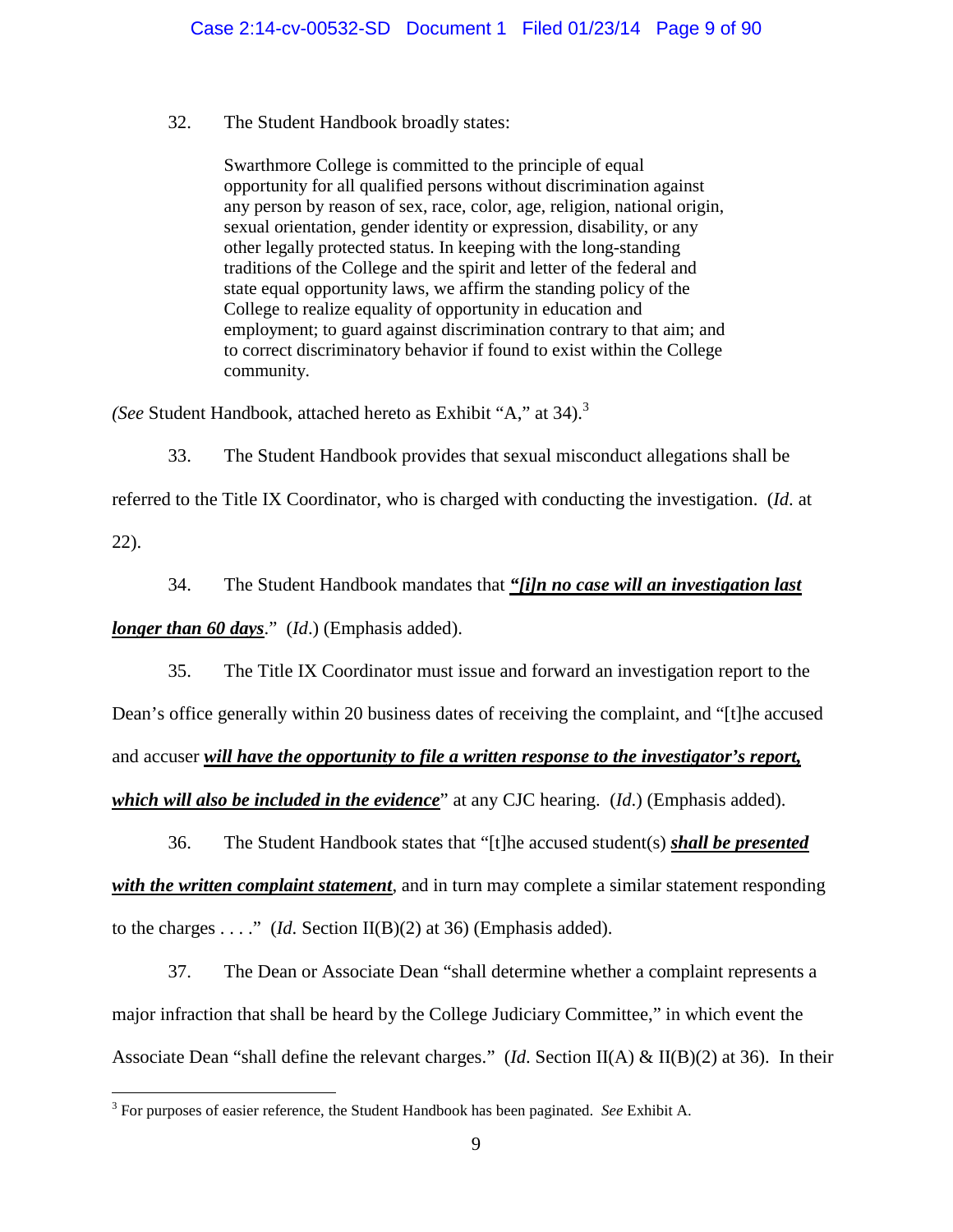### Case 2:14-cv-00532-SD Document 1 Filed 01/23/14 Page 10 of 90

discretion, the deans may allow the written report from the Title IX Coordinator to "substitute for a written complaint." (*Id*. Section II(B)(1) at 36).

38. "The reported results of the investigation, and any responses of the accused or complainant," are considered by the Associate Dean in defining the charges and "are part of the evidence to be used at the CJC hearing." (*Id*. Section II(B)(2) & II(B)(4) at 36).

39. The Student Handbook requires that "[b]oth the accused and the complainant(s) *shall* be shown a copy of the materials that will be present in the [CJC] hearing in sufficient time before the hearing (normally 48 hours in advance) to prepare for their cases." (*Id*.) (Emphasis added).

40. An Observer, whose role is to assure "impartiality in the proceedings," "will meet separately with both the complainant(s) and the accused to explain the procedures and give all a chance to ask questions about the judicial process." (*Id*. Section II(C)(6) at 38; Section II(E) at 39).

41. The Student Handbook also sets forth policies and procedures governing the CJC hearing.

42. The CJC hearing is conducted by a seven-person Panel consisting of a Convener, two faculty members, one staff member, two students, and the Observer. (*Id*. Section II(E) at 38).

43. With respect to the timing of the hearing, the Student Handbook states:

The hearing shall be held as expeditiously as possible while providing sufficient time for both sides to prepare for the hearing. An effort is made to schedule the hearing when the accused and complainant can reasonably attend. Supporter and witness schedules are considered, but their unavailability will not be the sole factor in selecting the timing of the hearing. *Hearings are scheduled when classes are in session and not during college breaks*. In the event that a complaint is filed during a break period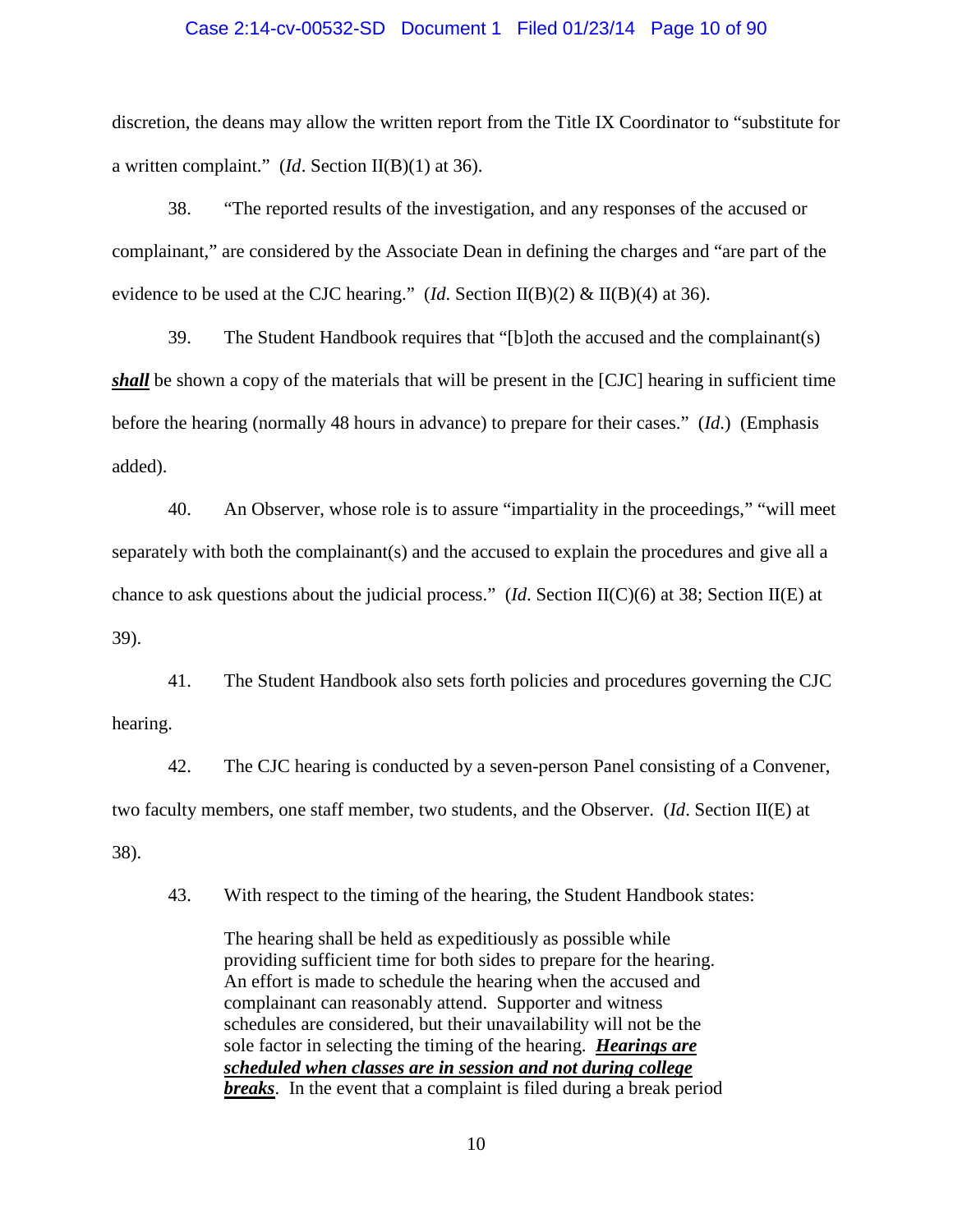or within the final week prior to a break, the Associate Dean in consultation with the Dean, will determine whether the hearing will be scheduled when classes resume or if the complaint should be referred to a dean or other appropriate office for more immediate adjudication.

(*Id*. Section II(C)(3) at 37) (Emphasis added).

44. With respect to informing the accused of the charges against him, the Student

Handbook requires that the Associate Dean or designee define the relevant charges and that the

Observer inform the accused of the charges generally three days in advance of the hearing:

The Associate Dean or designee shall define the relevant charge(s). The charges are based on the published regulations in effect at the time of the infraction. *The student charged shall meet with the Observer and be informed of the charge(s) and directed to a copy of the student judicial system procedures generally three days in advance.* The formal charge letter shall be presented in writing including the names of the appointed panel, the time, date, and location of the hearing typically 24 hours in advance of the hearing.

(*Id*. Section II(C)(5) at 37; Section II(E) at 39) (Emphasis added).

45. With respect to attendance at the hearing, the Student Handbook requires that "[a]ccuser and accused are present." (*Id*. Section II(E) at 39) ("Accuser and accused are present: Normally, all evidence presented at a hearing by either party shall be introduced in the presence of the other party."); attendance by others "will be limited to members of the Judiciary Committee, the Convener, the Observer . . . one supporter each for both the accused and the accuser, if requested, and the witnesses as they are called." (*Id*. Section II(D) at 38).

46. With respect to disclosure of witnesses to be called at the hearing, the Student Handbook provides that "the accused student and the complainant must submit to the Observer a list of witnesses they plan to call at the hearing along with a brief statement describing to what aspects of the incident(s) in question each witness will be testifying. Written statements by the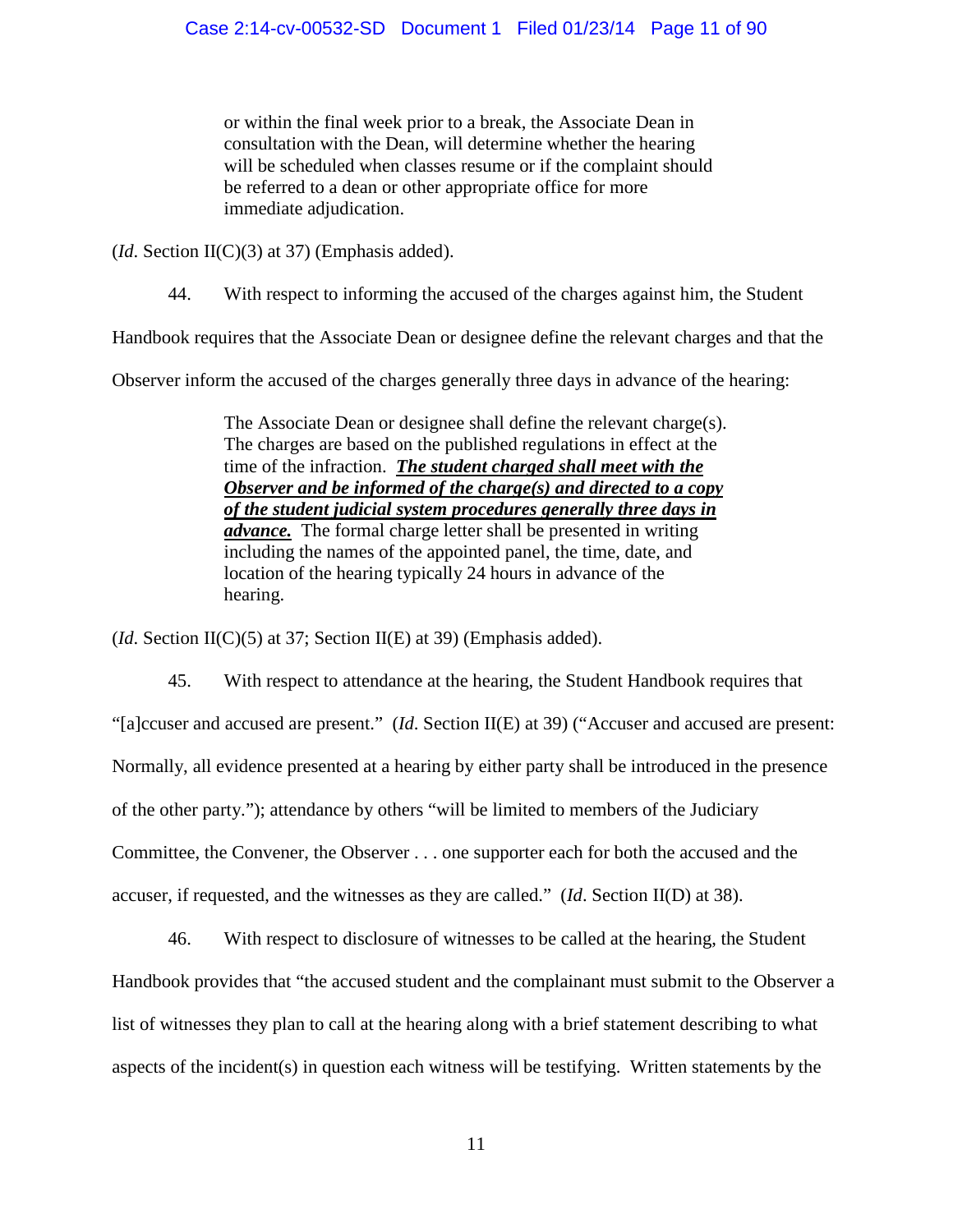#### Case 2:14-cv-00532-SD Document 1 Filed 01/23/14 Page 12 of 90

witnesses shall be presented to the Observer 48 hours before the hearing." (*Id*. Section (II)(C)(7) at 38).

47. With respect to disclosure of the evidence to be presented at the hearing, the Student Handbook requires that "[a] file containing relevant evidence for the case will be available in the Dean's Office for review by the parties . . . involved, but it cannot be removed or photocopied." (*Id*. Section II(C)(8) at 38).

48. "Statements made during the investigation by the accused generally are not shared at the hearing unless made public by the accused." (*Id*.).

49. With respect to evidence of prior sexual conduct, the Student Handbook provides that "[t]he complainant(s) and the accused shall have the  $\dots$  right  $\dots$  to have past sexual history excluded from the hearing process." (*Id*. Section II(C)(2) at 37).

50. In addition to these purported procedural protections afforded to the accused, Swarthmore's policies include several significant limitations on rights afforded to those accused of sexual misconduct.

51. Swarthmore's policies prohibit those accused of sexual misconduct from receiving any assistance of legal counsel during CJC proceedings. (*Id*. Section II(C) at 36-37) (imposing strict confidentiality on the parties "before, during, and after the hearing" and limiting disclosure of information to the parties' supporters, family, physician, therapist or counselor).

52. Swarthmore's policies prohibit those accused of sexual misconduct from challenging the accuser through cross-examination at CJC hearings. (*Id*. Section II(F) at 39) ("The complainant and the accused generally are not allowed to question each other during the hearing.").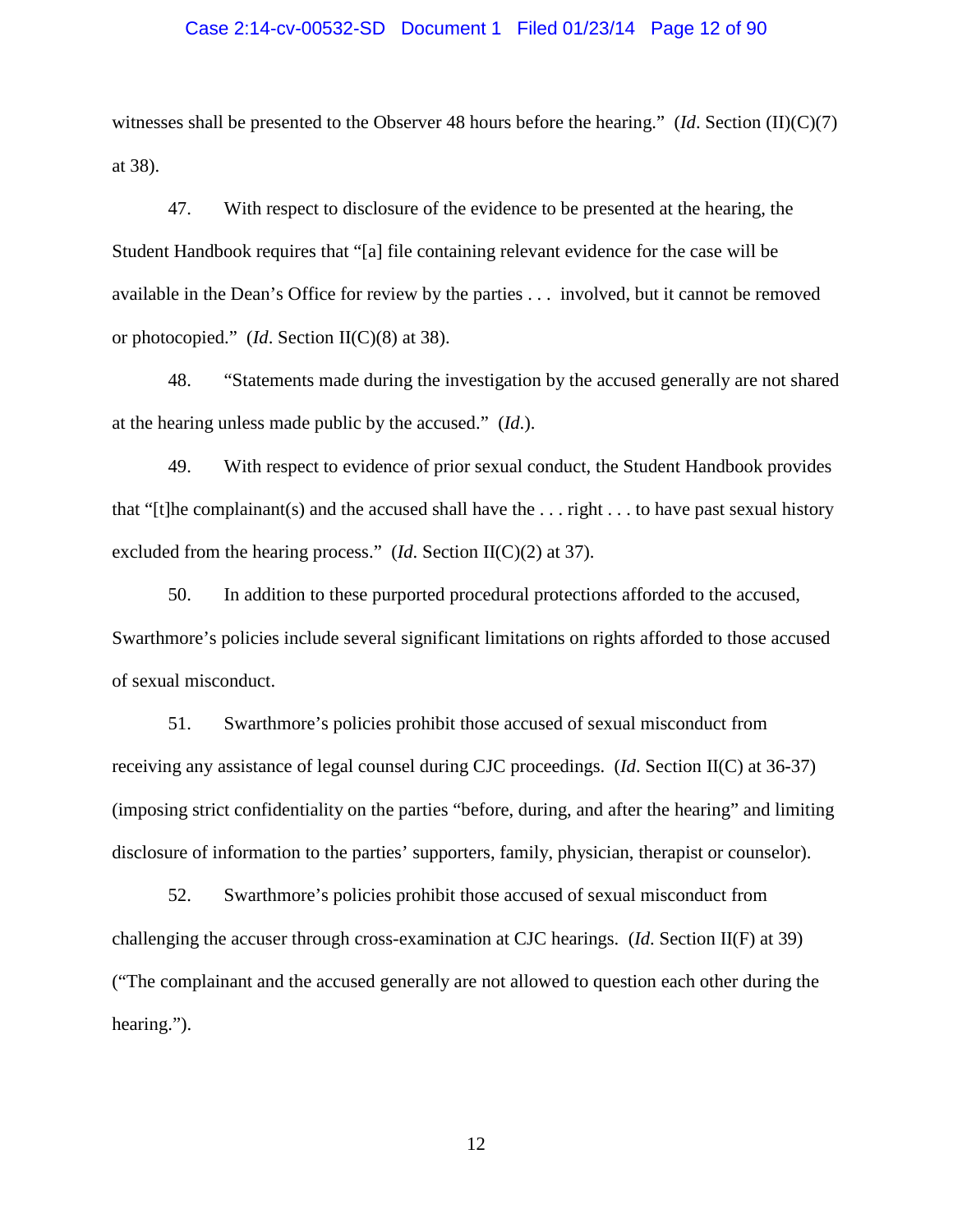## Case 2:14-cv-00532-SD Document 1 Filed 01/23/14 Page 13 of 90

53. Swarthmore's policies require that the CJC Panel base all decisions on "whether it

is more likely than not that the accused has violated the Student Code . . . ," thereby applying the

low "preponderance of the evidence" standard, even for the most serious of charges with the

most severe potential punishments. (*Id*. Section II(F) at 40) (Emphasis in original).

54. The College Bulletin (attached hereto as Exhibit B) states in relevant part:

*Swarthmore College does not discriminate in education* or employment *on the basis of sex*, race, color, age, religion, national origin, marital status, sexual orientation, gender identity or expression, veteran status, medical condition, pregnancy, disability, or any other legally protected status. *This policy is consistent with relevant governmental statutes and regulations, including those pursuant to Title IX of the Federal Education Amendments of 1972* and Section 504 of the Federal Rehabilitation Act of 1973.

*(See* Exhibit B at 2) (Emphasis added).

55. With respect to Swarthmore's Student Judicial Procedures, the College Bulletin

states:

The College community also has a responsibility to protect the possessions, property, and integrity of the institution as well as of individuals. The aim of the College's Student Judicial Procedures is to balance all these rights, responsibilities, and community values fairly and efficiently.

*(Id.* at 49).

**C. John's Academic Record, Achievements, And Participation In Extracurricular Activities While Attending Swarthmore.**

56. From the outset, as he did in high school, John excelled academically at

Swarthmore and immediately become involved in a host of extracurricular activities.

57. John majored in history with Spanish and political science minors, maintained a

3.87 grade point average and participated in Swarthmore's Honors Program. Honors Program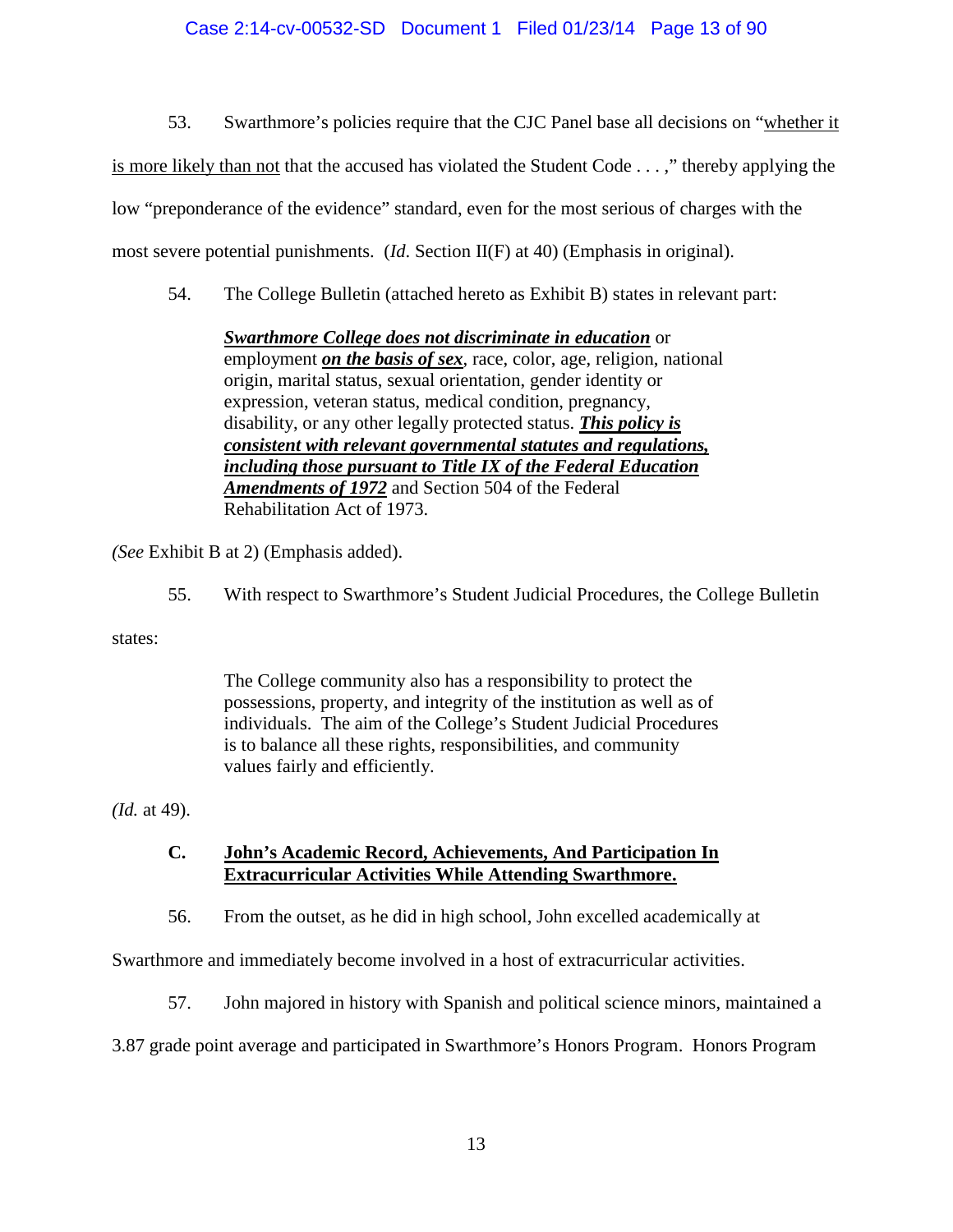### Case 2:14-cv-00532-SD Document 1 Filed 01/23/14 Page 14 of 90

participation is contingent on a student candidate's grade point average and requires the approval of Swarthmore's faculty.

58. John was also awarded a merit-based scholarship at Swarthmore due to his interest and academic performance in Classical Studies.

59. John continued to pursue his love of performance art at Swarthmore and participated in an a cappella group and a chamber music ensemble, and directed a one-act play.

60. John volunteered to participate in the study of Ancient Hebrew (without course credit), contributed to a literary publication distributed by Swarthmore's Modern Languages Department, and served as a volunteer translator at a Philadelphia-based non-profit organization that works to protect the rights of the Latino-immigrant community.

### **D. Any And All Sexual Contact Between Jane And John Was Consensual.**

61. John and Jane both participated in a coeducational a cappella group at Swarthmore where members are given the opportunity to arrange music and perform it on and off campus. The two became acquainted during the group's auditions, rehearsals and performances.

62. In the course of their relationship, Jane and John engaged in three physical encounters – one kiss, one sexual interaction without intercourse, and one act of intercourse which Jane, by her own admission, initiated and willingly participated in.

63. The first encounter followed an a cappella group party that took place in a student's dorm room on Friday, April 22, 2011. After leaving the party to talk in the hallway about their dating relationships and their current significant others, Jane and John kissed. Both willingly engaged in this interaction and at no time did Jane express, through words, conduct or otherwise, that she did not wish to kiss John.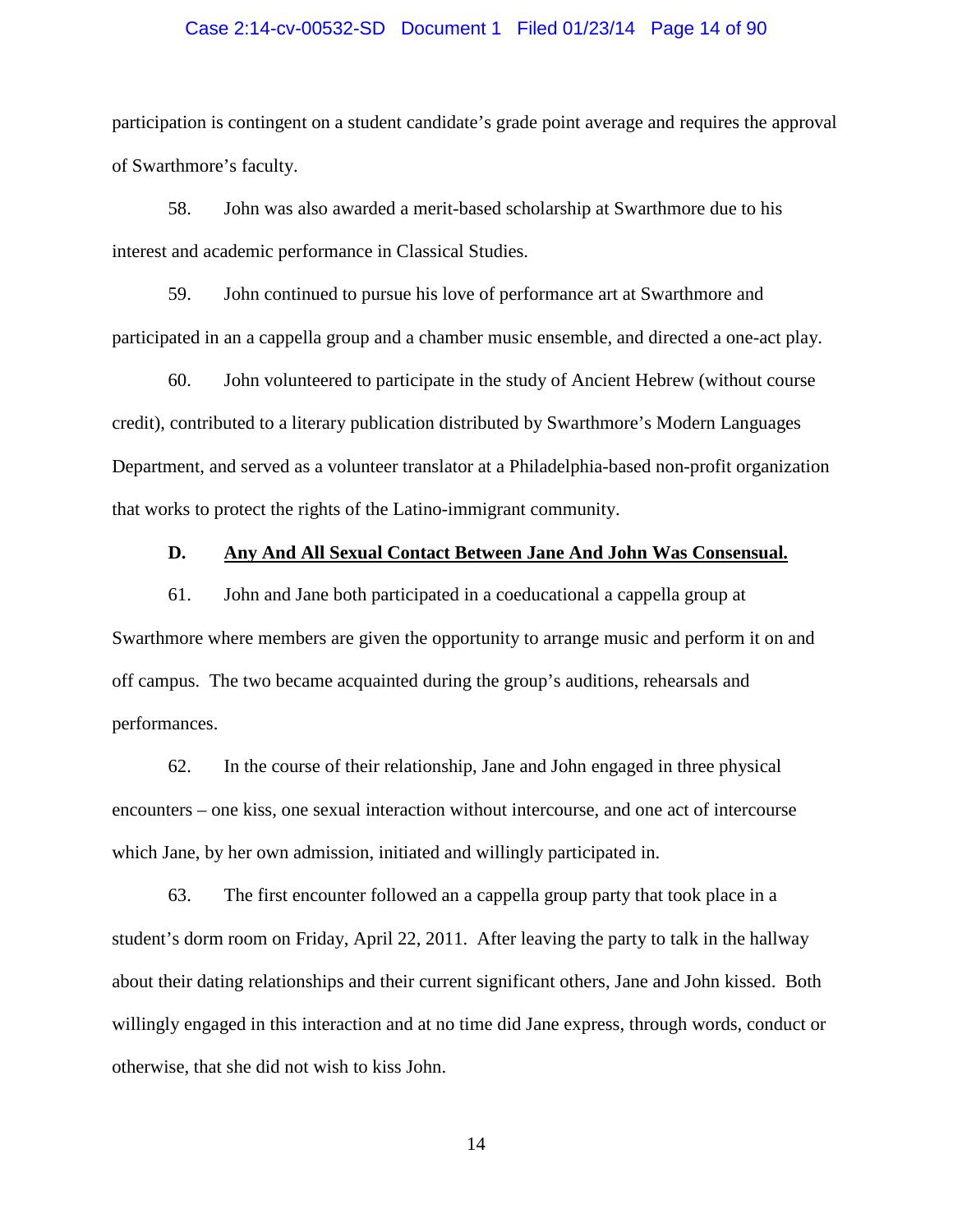### Case 2:14-cv-00532-SD Document 1 Filed 01/23/14 Page 15 of 90

64. After the kiss, the two continued their friendly conversation before returning to their respective dorm rooms.

65. The second physical interaction took place one week later, on Friday, April 29, 2011. The two communicated through text messages throughout the evening and, at approximately 10:30 p.m., Jane asked that John join her in her dorm room because she was studying alone that night and wanted his company. John, who was writing a political science position paper due the following Monday, consented and arrived at Jane's room shortly thereafter.

66. Initially, this interaction was platonic and the two had intermittent casual conversations during study breaks. John consumed no alcohol that night and, as far as he knew, neither did Jane. Jane did not exhibit any signs of even minor intoxication and, at approximately midnight, she prepared coffee for the two to continue to study.

67. Soon thereafter, Jane and John kissed for the second time. This kiss was followed by various consensual sexual activities between the two which took place until approximately 4:30 a.m. on Saturday, April 30, 2011. At no point did Jane request, verbally or otherwise, that she or John stop these activities and both were willing participants. The pair did not engage in sexual intercourse. At approximately 7:00 a.m., the two parted on friendly terms and John returned to his dorm room.

68. On Sunday, May 1, 2011, Jane and John exchanged a number of friendly electronic messages.

69. In the course of these communications, Jane told John that she had informed her boyfriend of her sexual activities with John. At 3:40 p.m., John received a threatening email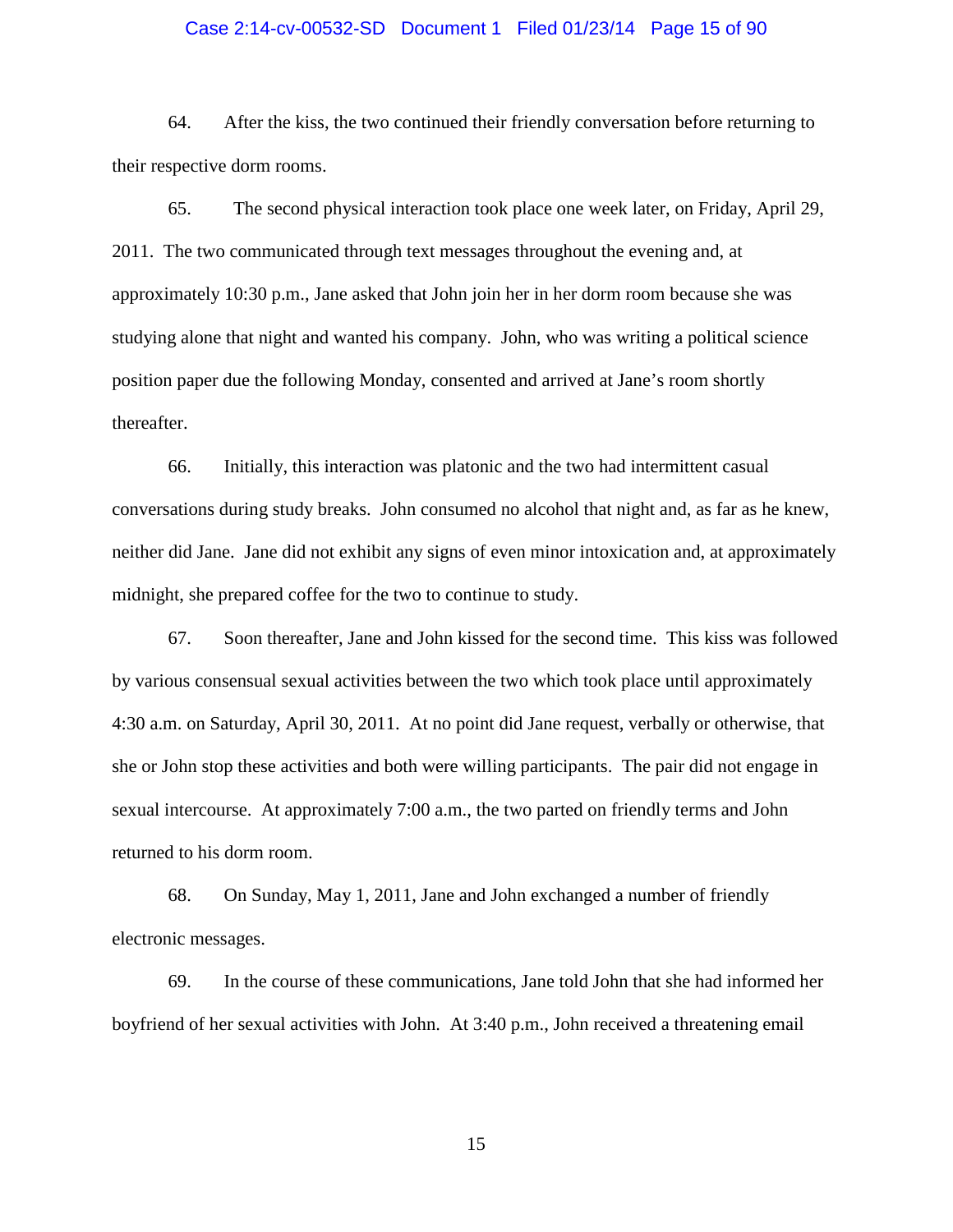### Case 2:14-cv-00532-SD Document 1 Filed 01/23/14 Page 16 of 90

from Jane's boyfriend, stating among other things, that the boyfriend owned a gun and that Jane had dissuaded him from killing John outright.

70. John was stunned and understandably uncomfortable after receiving this email.

71. Shortly thereafter, Jane contacted John and asked if she could come over so the two could talk in light of the email. John, who was still shaken by her boyfriend's email, reluctantly agreed and Jane arrived at his dorm room moments later.

72. Upon her arrival, John asked Jane about a suggestion in her boyfriend's email that he had, in some way, taken advantage of her. By Jane's own admission, she responded that she did not know why her boyfriend suggested misconduct by John. Jane told John that her boyfriend was irrational after receiving the news and that she disliked this aggressive side of him.

73. By Jane's own admission, she then requested that the two have sexual intercourse. While John was reluctant to do so, he agreed after Jane promised not to tell her boyfriend. Notwithstanding Jane's various, changing accounts of what occurred between her and John in their previous encounters, Jane's statements relating to this incident have remained constant – both she and John were sober; she propositioned John; and the two engaged in consensual sexual intercourse.

74. After this incident, the two communicated with less and less frequency and had no further sexual interaction.

75. In August 2011, at the start of the following semester, Jane sent John a Facebook message informing him that she was planning to leave the a cappella group. In the message, Jane told John that her decision to quit was due to financial concerns and related stress and had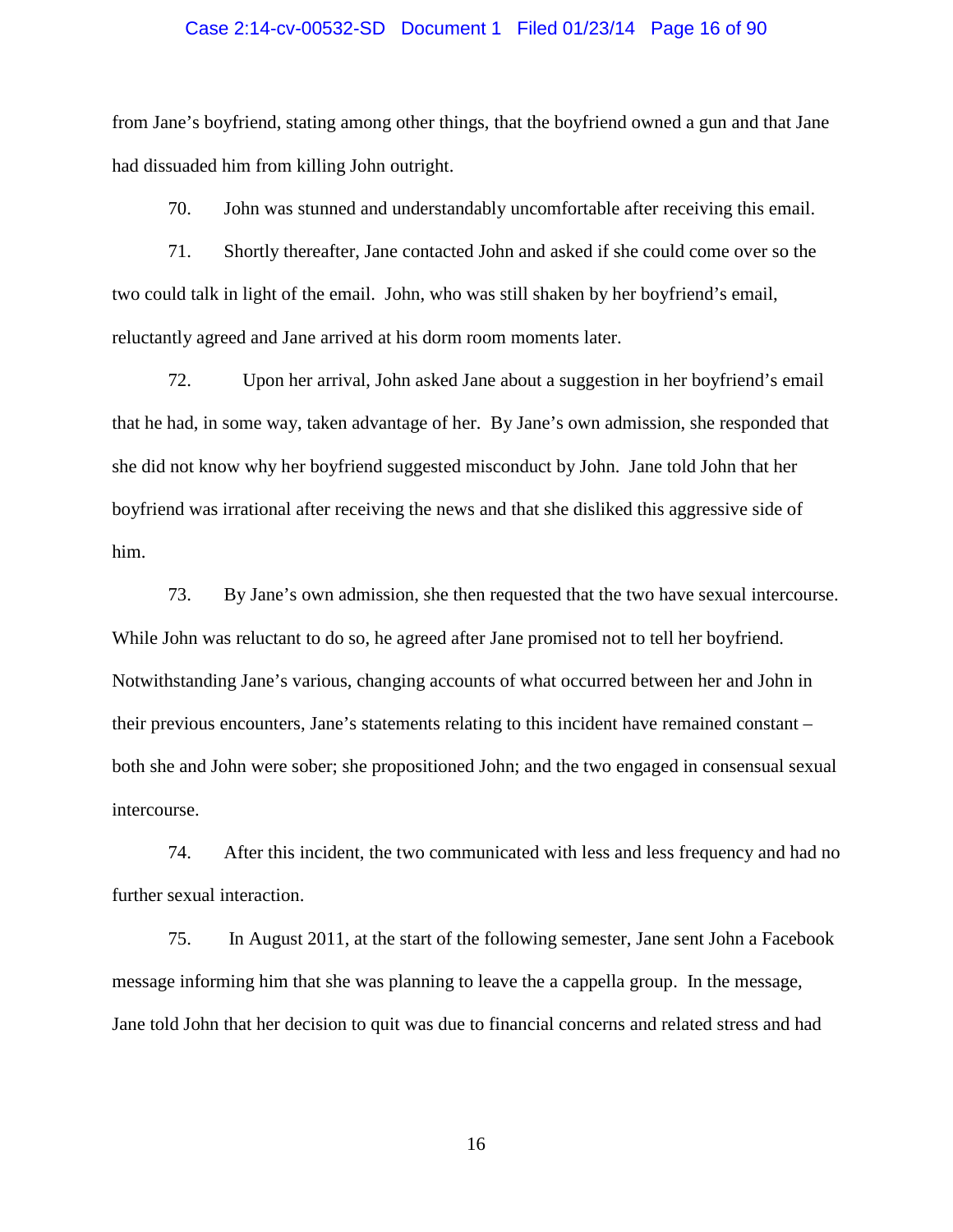### Case 2:14-cv-00532-SD Document 1 Filed 01/23/14 Page 17 of 90

nothing to do with him. In response, John thanked her for sharing the information with him and told her that he understood her decision.

76. Thereafter, the two communicated intermittently, primarily through Facebook. In or about January 2012, in an unsolicited message to John, Jane claimed that her August 2011 Facebook message was a lie and that she left the a cappella group because of him. Confused by Jane's message, John "unfriended" her on Facebook, terminating her ability to communicate with him through the site's chat and message functions.

77. Their last conversation was in May 2012 when, during a student party, Jane asked that the two speak. John hesitantly consented and followed her to the dormitory lounge. Here, Jane apologized to John for her erratic behavior and told him that she hoped he was doing well. John expressed the same to Jane and the two hugged and parted ways.

## **E. Jane Submits A False Complaint To Swarthmore Nineteen Months After The Alleged Incident.**

78. In November 2012, Jane was in Scotland studying abroad with her boyfriend – the same man who had threatened John in May 2011. *Nineteen months had passed* since Jane's sexual encounters with John, and she had not spoken to him for at least six months.

79. On November 24, 2012, Jane sent an email to Swarthmore's then-Title IX Coordinator, Sharmaine B. LaMar, Esquire, alleging that John had sexually assaulted her.

80. Specially, Jane stated that her initial kiss and first sexual encounter with John occurred on the same night (following the April 22, 2011 party) while she was drunk; that the interaction involved various sexual activities but not sexual intercourse; and that both the kiss and these sexual activities were the result of coercion by John. Jane admitted that she initiated consensual sexual intercourse with John several days after his alleged sexual misconduct occurred.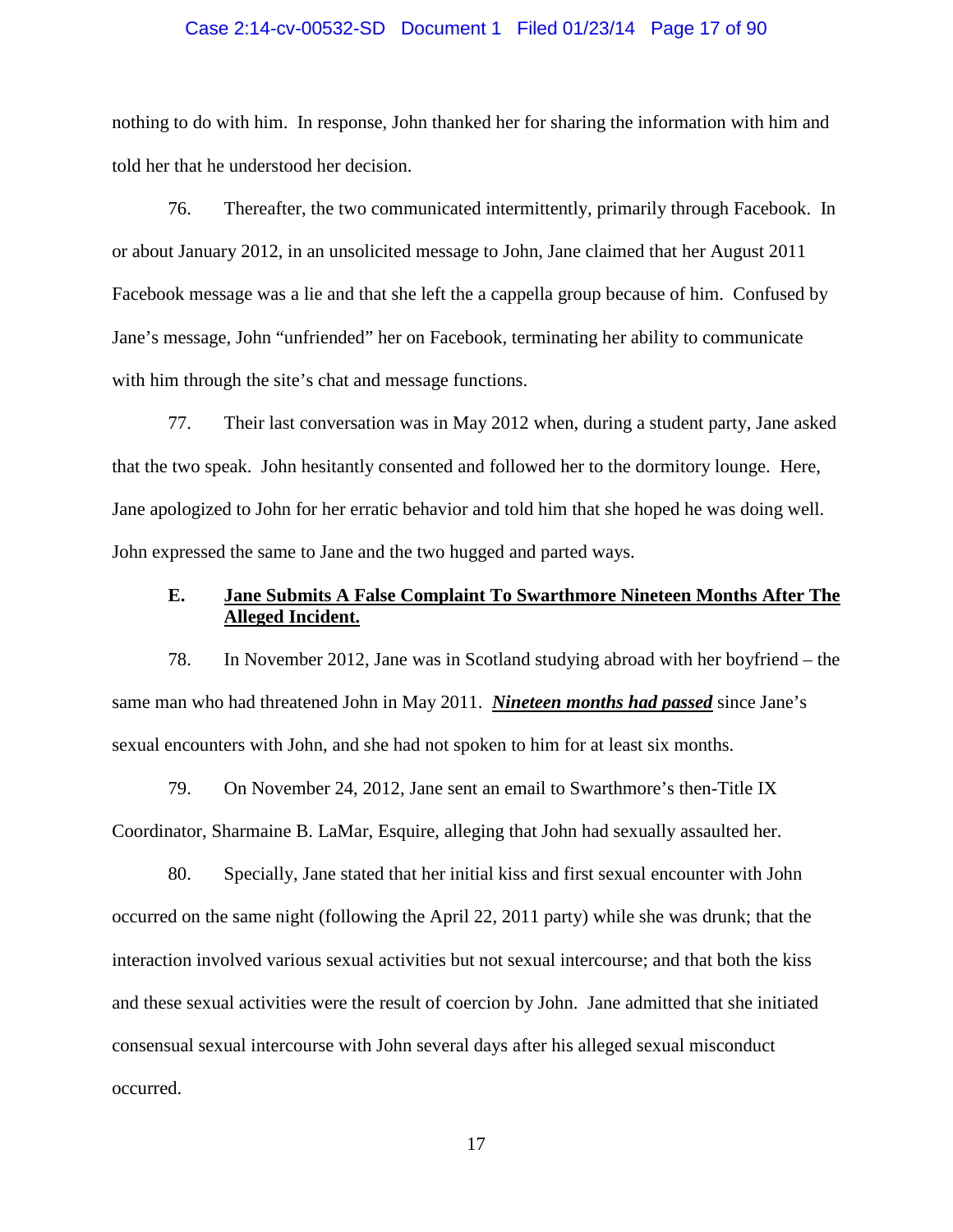### Case 2:14-cv-00532-SD Document 1 Filed 01/23/14 Page 18 of 90

81. As Swarthmore's Title IX Coordinator, Ms. LaMar was tasked with conducting investigations concerning alleged sexual misconduct and preparing reports for each matter to be used as evidence in potential CJC hearings. (*See* Exhibit A, Section II(B)(4) at 36). At the time of Jane's complaint, Ms. LaMar also served as Swarthmore's Assistant Vice President for Risk Management and Legal Affairs.

82. Ms. LaMar was relieved of her Title IX duties following a third-party review of Swarthmore's sexual misconduct policies initiated by President Chopp. The third-party review recommended that Swarthmore create an "independent Title IX Coordinator position" and the College immediately acquiesced. (Letter from Margolis, Healy & Associates LLC to President Chopp, dated July 16, 2013).

## **F. Swarthmore's First Investigation Is Conducted And Concluded Without Charges Or Disciplinary Action.**

83. On November 28, 2012 – one year and seven months after the alleged incident – Swarthmore opened an investigation concerning Jane's accusations.

84. When Jane made these allegations and the investigation was initiated, John was studying abroad in Argentina.

85. On December 3, 2012, Ms. LaMar informed John of the allegations via email, and the following day, Ms. LaMar and Joanna Gallagher, Associate Director of Public Safety, interviewed John via Skype.

86. John was shocked and angered by Jane's accusations but immediately cooperated with Ms. LaMar and Ms. Gallagher in the interview.

87. John provided a detailed account of the three encounters – the initial kiss, the initial sexual encounter, and the subsequent sexual intercourse initiated by Jane – including what occurred, whether alcohol was consumed, and dates and times when each interaction took place.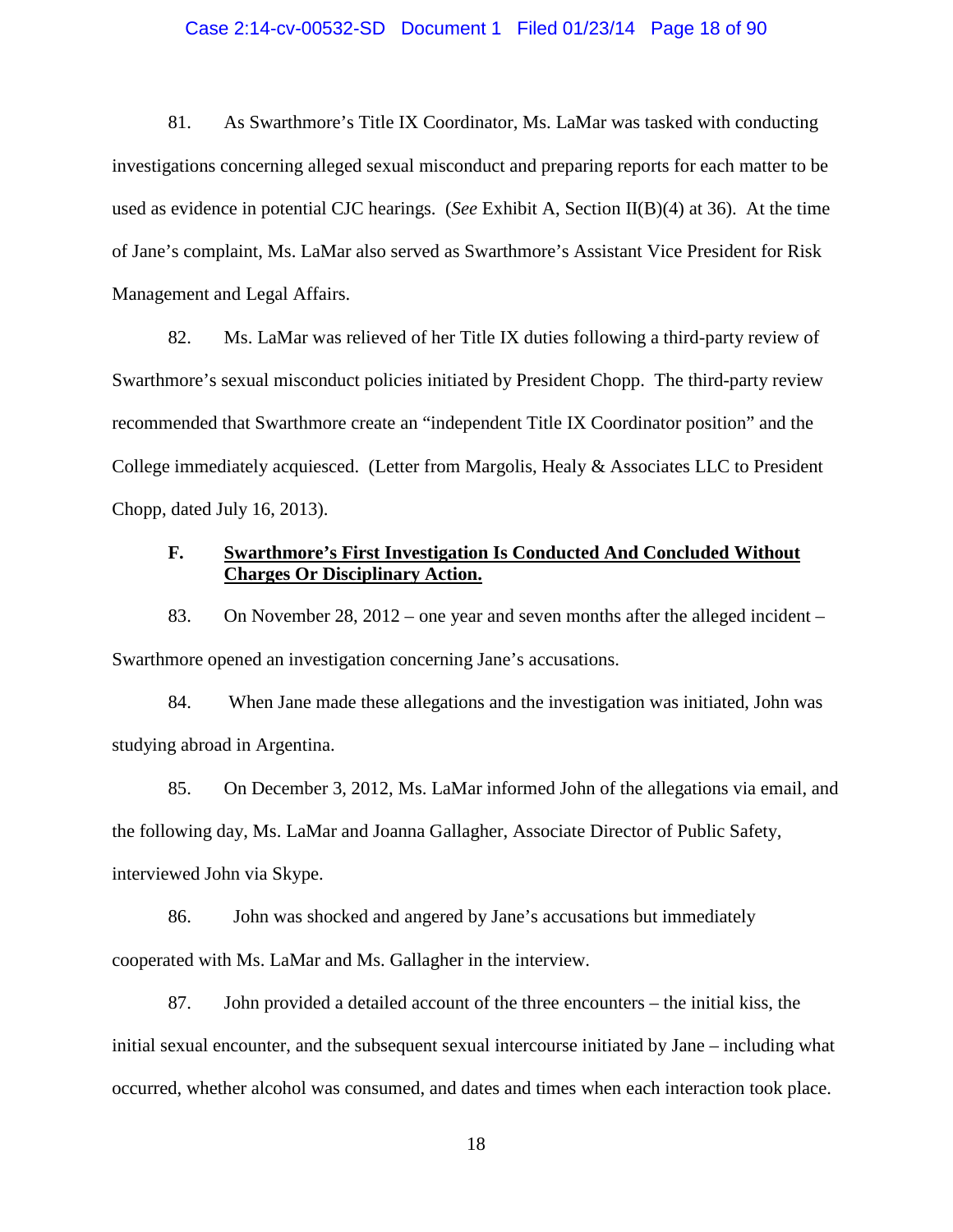### Case 2:14-cv-00532-SD Document 1 Filed 01/23/14 Page 19 of 90

88. At the conclusion of the interview Ms. LaMar asked that John provide her with a written statement of his account to be used for the investigation and in the event of a hearing.

89. On December 4, 2012, John provided Ms. LaMar with a written statement. Ms. LaMar did not present John with a copy of Jane's written complaint statement (*i.e*., Jane's November 24, 2012 email statement), and thus John could not respond to the accusations contained in Jane's written statement. Nevertheless, his statement was consistent in all substantive respects with the information he had provided to Ms. LaMar and Ms. Gallagher in the interview.

90. On December 10, 2012, Ms. LaMar asked John for a second interview. John immediately cooperated. In the interview, Ms. LaMar informed John that Jane had revised her timeline of events to reflect dates consistent with John's account.

91. In the second interview, John again recounted in detail for Ms. LaMar everything that had happened between him and Jane. His description of what transpired remained unchanged and consistent with his first interview and written account, and he continued to vehemently deny all allegations of sexual misconduct or impropriety.

92. One week after the second interview, Ms. LaMar emailed John to thank him for his cooperation. (Email from Sharmaine LaMar to John Doe, dated December 17, 2012 titled "Thank you for your cooperation!").

93. As with all of her correspondence with John, Ms. LaMar signed her email as "Shar" and offered words of encouragement to John. (*Id.*) ("When we spoke last week, I think I failed to thank you for being very cooperative through all of this…. *I want to reassure you that the process is fair and balanced"*) (Emphasis added).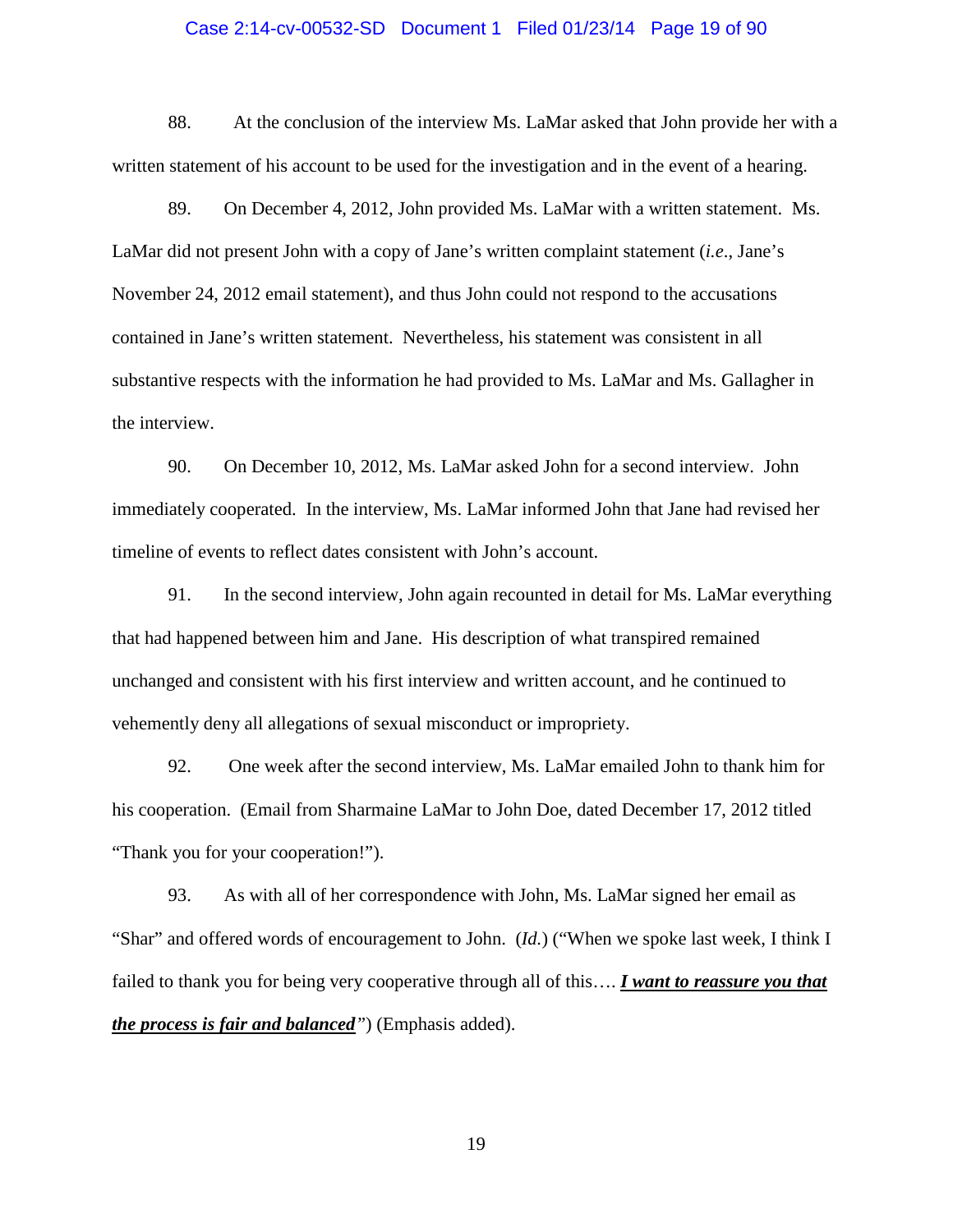### Case 2:14-cv-00532-SD Document 1 Filed 01/23/14 Page 20 of 90

94. These interactions with Ms. LaMar led John to regard Ms. LaMar as his advocate, rather than as the investigator in charge of soliciting information that might lead to disciplinary action against him.

95. On January 28, 2013, Swarthmore concluded its investigation into Jane's accusations. John was not charged with any disciplinary violations. John believed he had been justly cleared of any wrongdoing and turned his attention back to his studies.

### **G. Swarthmore "Re-Opens" The Investigation After Media Scrutiny And Federal Complaints Target Swarthmore's Sexual Misconduct Record.**

96. Beginning in February 2013, a month after the investigation of Jane's accusations against John was concluded, Swarthmore and its administrators have become the subject of public scrutiny and sharp criticism by the local and national media for the College's perceived mishandling of past sexual misconduct cases.

97. As published details and accounts of Swarthmore's misconduct and negligence continued to grab media headlines, female students filed two complaints with the U.S. Department of Education against the College – a Clery Act complaint on April 18, 2013 and a Title IX complaint on April 25, 2013.

98. On May 7, 2013, nine days after the Title IX complaint was filed, and amid growing negative publicity with respect to its sexual misconduct record, Swarthmore "reopened" its investigation of Jane's accusations against John, without explanation and in violation of its own procedures, which state that "[i]n no case will a sexual misconduct investigation last longer than 60 days." (*See* Exhibit A at 22).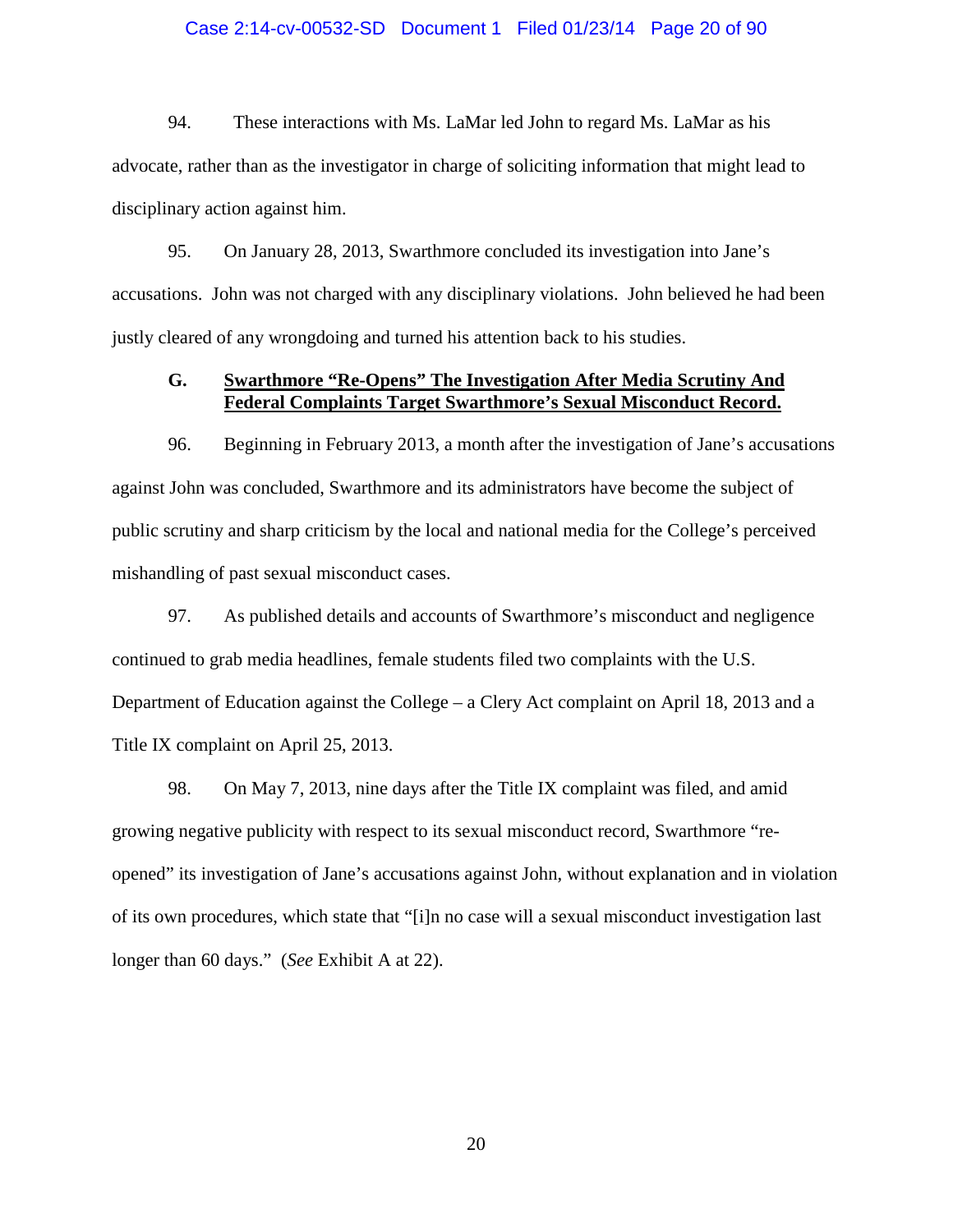99. The table below is arranged in chronological order and sets forth the media

reports and events leading up to Swarthmore's decision to "re-open" the investigation against

John.

| <b>DATE/EVENT</b>                                                                                                                                                                    | <b>SYNOPSIS</b>                                                                                                                                                                                                                                                                                                                                                                                                                                                                                      | <b>SOURCE</b>                                                                                                                                                                                                         |
|--------------------------------------------------------------------------------------------------------------------------------------------------------------------------------------|------------------------------------------------------------------------------------------------------------------------------------------------------------------------------------------------------------------------------------------------------------------------------------------------------------------------------------------------------------------------------------------------------------------------------------------------------------------------------------------------------|-----------------------------------------------------------------------------------------------------------------------------------------------------------------------------------------------------------------------|
| 02/26/2013<br>Article – "Greek<br><b>Life Discussions</b><br>Underway"                                                                                                               | When discussing their concerns regarding<br>Swarthmore's fraternities, students express the<br>need for "stronger repercussions" for sexual<br>offenders and criticize the administration for<br>failing to respond to complaints in a timely<br>manner.                                                                                                                                                                                                                                             | Daily Gazette.<br>http://daily.<br>swarthmore.edu/2013<br>/02/26/crowded-greek-<br>life-discussion/<br>(accessed January 17,<br>2014).                                                                                |
| 04/05/2013<br>Two students, Hope<br>Brinn and Mia<br>Ferguson, are<br>approached by a<br>Swarthmore<br>employee and asked<br>if they were aware of<br>"sexual assault<br>cover-ups." | Brinn/Ferguson contend that an unnamed staff<br>member informed them he or she "hear[d]<br>stories of the College systematically not<br>documenting or investigating reports of sexual<br>assault and, in one instance, destroying<br>evidence associated with a sexual assault<br>case."                                                                                                                                                                                                            | Daily Gazette.<br>http://daily.s<br>warthmore.edu/2013/0<br>$4/19$ /clery-<br>complainants-join-<br>national-movement-<br>against-sexual-assault-<br>to-file-title-ix-<br>complaints/ (accessed<br>January 17, 2014). |
| 04/15/2013<br>Article – "Brought to<br>Light: Survivor<br>Speaks, CJC Case<br>Still Unfinished"                                                                                      | Reports that Swarthmore has never expelled or<br>"officially disciplined" a student for sexual<br>misconduct. Reports that in Spring 2011 a<br>student was found guilty of sexual assault but<br>the accuser was allowed to "le[ave] the<br>College in good standing" and was able to<br>transfer to another school. Recites the victim's<br>account of Swarthmore's response to her initial<br>report and notes that a Swarthmore<br>administrator was "cold" and made her "feel<br>uncomfortable." | Daily Gazette.<br>http://daily.swarthmor<br>e.edu/2013/04/15/brou<br>ght-to-light-part-one/<br>(accessed January 17,<br>2014).                                                                                        |
| 04/15/2013<br>Swarthmore-<br>Statement to the<br>Community                                                                                                                           | In her "Statement to the Community,"<br>President Chopp states, "Based on the<br>significant concerns that students have raised<br>about sexual misconduct on our campus, and,<br>in particular, about how sexual assault cases<br>are handled, I have decided to seek an external                                                                                                                                                                                                                   | "Independent Review<br>of Sexual Assault<br>Process."<br>http://www.swarthmor<br>e.edu/sexual-assault-<br>resources/statements-                                                                                       |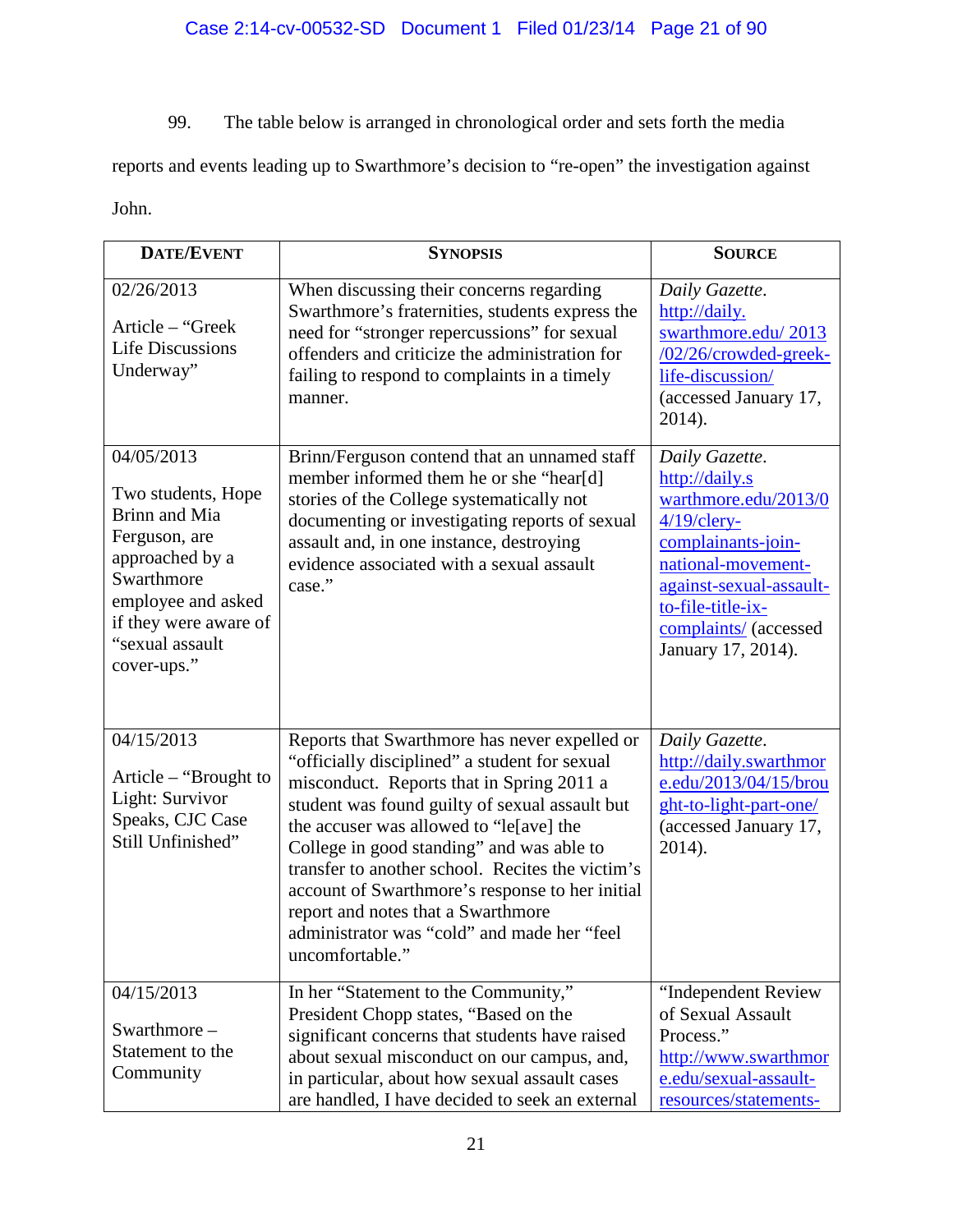| 04/17/2013                                                                                                                                       | review of all of our policies, procedures, and<br>sanctions related to sexual misconduct."<br>President Chopp further notes that she is,<br>"deeply concerned and troubled by the lack"<br>of trust that exists among some students about<br>our reporting procedures, our judicial process,<br>and other aspects of our approach to<br>addressing sexual assault on campus."<br>Reports that after a Swarthmore student was                                                                                                                                                                                                                                                                                  | to-the-<br>community/independe<br>nt-review-of-sexual-<br>assault-process.xml<br>(accessed January 17,<br>2014).<br>Daily Gazette.                                                        |
|--------------------------------------------------------------------------------------------------------------------------------------------------|---------------------------------------------------------------------------------------------------------------------------------------------------------------------------------------------------------------------------------------------------------------------------------------------------------------------------------------------------------------------------------------------------------------------------------------------------------------------------------------------------------------------------------------------------------------------------------------------------------------------------------------------------------------------------------------------------------------|-------------------------------------------------------------------------------------------------------------------------------------------------------------------------------------------|
| Article – "Brought to<br>Light: Accused<br>Walks, College<br>Demands Silence"                                                                    | raped and reported the incident, administrator<br>suggested that she "write a letter to [her<br>assailant]" and informed her that "Swarthmore<br>doesn't expel students for sexual assault."<br>Reports that during the subsequent CJC<br>hearing, the administrator "questioned her<br>emotional stability" and determined there was<br>"insufficient evidence" to impose sanctions.<br>Also notes that administrator was "cold and<br>seemed skeptical of her story."                                                                                                                                                                                                                                       | http://daily.swarthmor<br>e.edu/2013/04/17/brou<br>ght-to-light-part-two/<br>(accessed January 17,<br>2014).                                                                              |
| 04/18/2013<br>Hope Brinn and Mia<br>Ferguson file Clery<br>Act complaint with<br>the U.S. Department<br>of Education (DOE)<br>against Swarthmore | Brinn /Ferguson file a complaint against<br>Swarthmore College for violating the Clery<br>Act. The complaint sets forth testimony from<br>ten additional students and alleges that<br>Swarthmore: (1) discourages students from<br>reporting crime to local enforcement; (2)<br>underreports incidents of sexual misconduct to<br>the Annual Clery Security Report; (3)<br>underreports incidents of sexual misconduct in<br>the daily crime log; (4) fails to issue timely<br>reports of incidents of sexual misconduct; (5)<br>fails to publically report sanctions for sexual<br>misconduct; and (6) intimidates, discriminates<br>and retaliates against sexual assault advocates<br>and their advocates. | Daily Gazette.<br>http://daily.swarthmor<br>e.edu/2013/04/18/12-<br>students-file-federal-<br>complaint-against-<br>college-for-clery-<br>violations/ (accessed<br>January 17, 2014).     |
| 04/19/2013<br>Article – "2 More<br>Colleges Accused of<br>Mishandling<br>Assaults"                                                               | Reports on the filing of the Clery Act<br>complaint against Swarthmore. Reports that<br>while President Chopp declined to comment<br>directly to the complaint, "she said that<br>Swarthmore has acknowledged flaws in its<br>record and has been trying to address them."<br>President Chopp is further quoted as stating,<br>"We've made changes in policies, we've<br>provided more support and more training,                                                                                                                                                                                                                                                                                             | New York Times.<br>http://www.nytimes.co<br>m/2013/04/19/educati<br>on/swarthmore-and-<br>occidental-colleges-<br>are-accused-of-<br>mishandling-sexual-<br>assault-<br>cases.html? $r=0$ |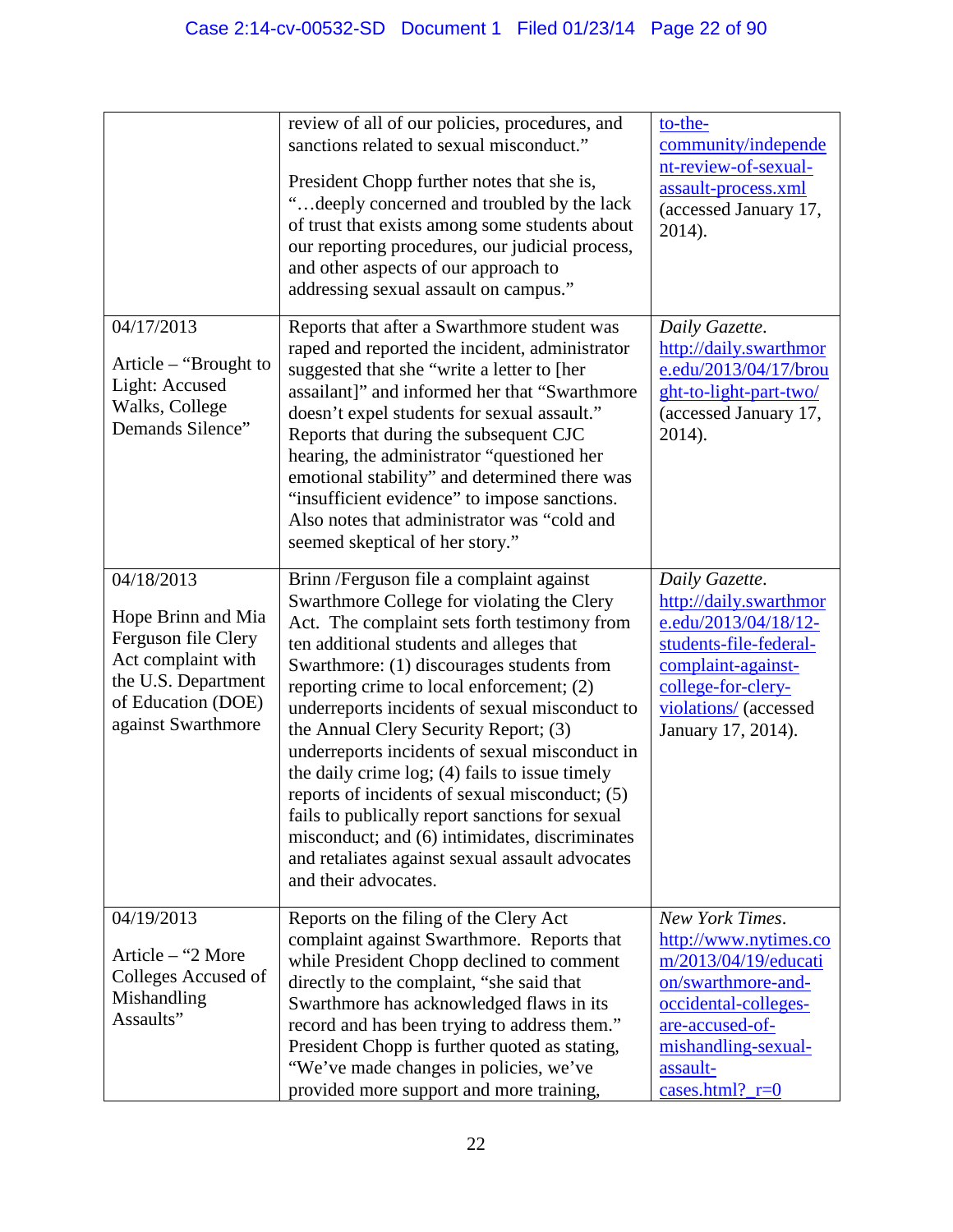|                                                                                                                                                         | we've changed some personnel."                                                                                                                                                                                                                                                                                                                                                                                                                                                                                                                                                                                                                | (accessed January 17,<br>2014).                                                                                                                                                                                |
|---------------------------------------------------------------------------------------------------------------------------------------------------------|-----------------------------------------------------------------------------------------------------------------------------------------------------------------------------------------------------------------------------------------------------------------------------------------------------------------------------------------------------------------------------------------------------------------------------------------------------------------------------------------------------------------------------------------------------------------------------------------------------------------------------------------------|----------------------------------------------------------------------------------------------------------------------------------------------------------------------------------------------------------------|
| 04/19/2013<br>Article – "Clery<br>Complainants To<br>File Title IX<br>Complaints, Join<br><b>National Movement</b><br><b>Against Sexual</b><br>Assault" | Reports statements and accounts from Brinn<br>and Ferguson following their Clery Act<br>complaint and notes that, "[s] tudents say they<br>cannot trust the administration to fix a problem<br>they played a leading role in." Brinn states<br>that when she reported incidents of verbal and<br>sexual harassment by a male student, a<br>Swarthmore administrator "laughed at her."<br>Brinn is also quoted as stating the following:<br>"Ultimately the College refused to call it<br>sexual harassment even though it fit all the<br>criteria for sexual harassment  [Swarthmore]<br>would only call it harassment by<br>communications." | Daily Gazette.<br>http://daily.swarthmor<br>e.edu/2013/04/19/cler<br>y-complainants-join-<br>national-movement-<br>against-sexual-assault-<br>to-file-title-ix-<br>complaints/ (accessed<br>January 17, 2014). |
| 04/23/13<br>Article - "Op-Ed:<br>Alumnae Call for<br><b>Sexual Assault</b><br>Policy Reform"                                                            | Op-ed by four female Swarthmore alumnae<br>states as follows: "When we first heard about<br>the experiences of current student survivors<br>who sought help from the administration, we<br>were filled with sadness because these stories<br>are so familiar: they sound like the stories of<br>survivors from our time at Swarthmore[t]he<br>judiciary system and administration have failed<br>so many survivors already, and it is shameful<br>that this trend continues."<br>The piece also sets forth a petition titled<br>"Swarthmore Alumni demand improved<br>college response to sexual assault" and asks for<br>support.            | Daily Gazette.<br>http://daily.swarthmor<br>e.edu/2013/04/23/oped<br>-alumnae-call-for-<br>signatures-for-sexual-<br>assault-policy-reform/<br>(accessed January 17,<br>2014).                                 |
| 04/24/2013<br>Article – "Brought to"<br>Light: Two<br>Survivors Report,<br>Accused Withdraws"                                                           | Reports that two different women filed sexual<br>assault cases against the same male student but<br>that "two days before the hearing was<br>supposed to take place, he withdrew from<br>[Swarthmore]" and enrolled in another<br>university. The article further states that as a<br>result, "[h]e graduated from another university.<br>Nothing is on his transcript. Nothing is on his<br>criminal record. No one will ever know he was<br>accused of sexually assaulting two women<br>during his time at Swarthmore."<br>Reports that of the four Swarthmore students<br>who have withdrawn from the College pending                      | Daily Gazette.<br>http://daily.swarthmor<br>e.edu/2013/04/24/brou<br>ght-to-light-two-<br>survivors-report-<br>accused-withdraws/<br>(accessed January 17,<br>2014).                                           |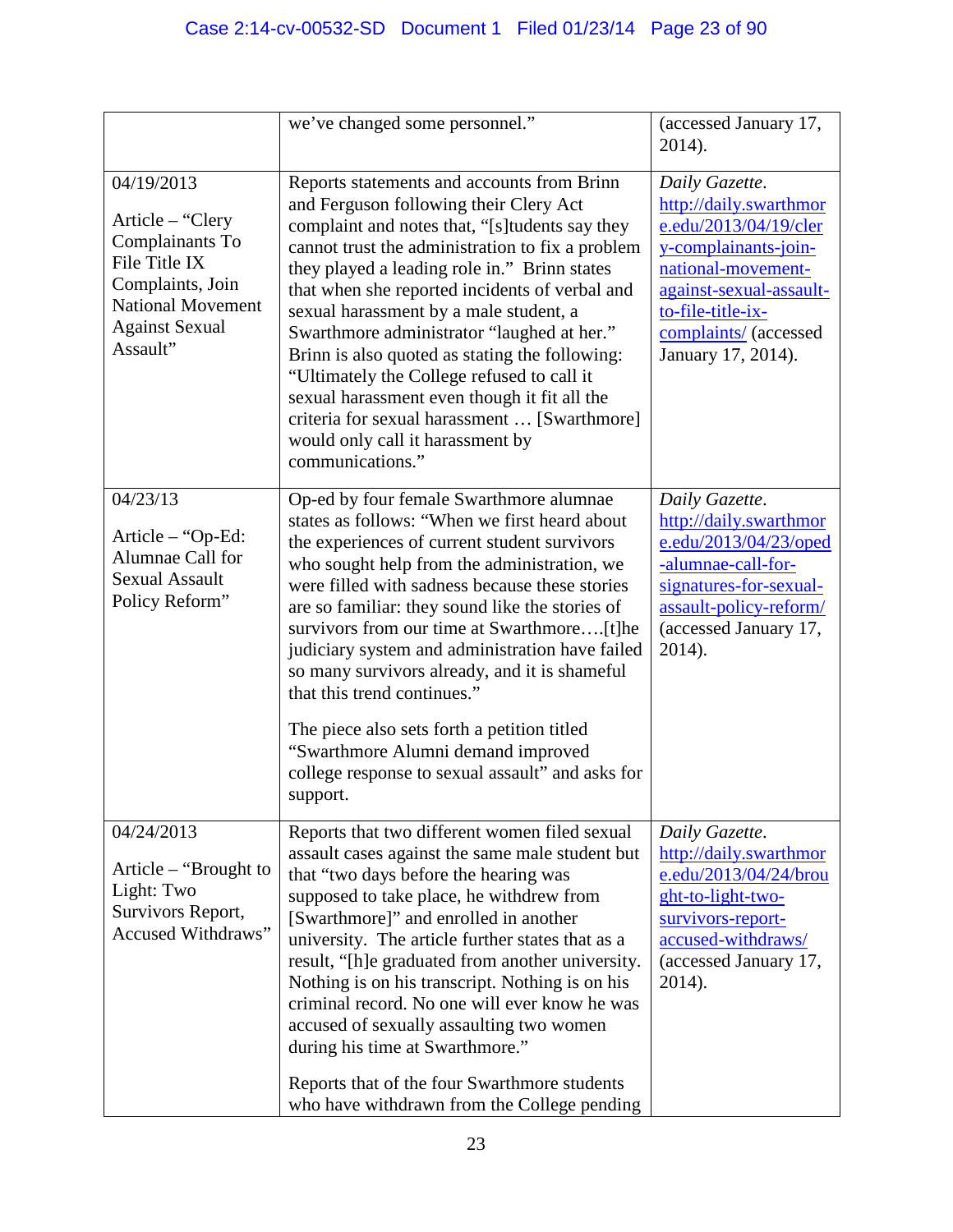|                                                                                                                              | CJC hearings concerning sexual misconduct,<br>three were accused by two or more women.<br>Addressing this statistic, then-Associate Dean<br>of Students Myrt Westphal is quoted as stating,<br>"In those cases, I think the counsel [provided]<br>to the accused by administrators] was, 'I think<br>it's better that you leave Swarthmore than to<br>have to go through two or three hearings.""                                                                                                                                                                                |                                                                                                                                                                                                                                                                                                                                                 |
|------------------------------------------------------------------------------------------------------------------------------|----------------------------------------------------------------------------------------------------------------------------------------------------------------------------------------------------------------------------------------------------------------------------------------------------------------------------------------------------------------------------------------------------------------------------------------------------------------------------------------------------------------------------------------------------------------------------------|-------------------------------------------------------------------------------------------------------------------------------------------------------------------------------------------------------------------------------------------------------------------------------------------------------------------------------------------------|
| 04/25/2013<br>Title IX complaint<br>filed against<br>Swarthmore                                                              | Brinn and Ferguson follow-up their Clery Act<br>complaint with a Title IX complaint filed with<br>the DOE's Office of Civil Rights. In an<br>accompanying press release, Ferguson states<br>that " Swarthmore College is systematically<br>violating federal law by underreporting crimes<br>and silencing the victims." Ferguson further<br>notes that as a result of these deficiencies,<br>"Swarthmore might lose some fundingmight<br>temporarily lose some prestige and slip in<br>rankings prospective students take into<br>account."                                     | Philadelphia Inquirer.<br>http://articles.philly.co<br>$m/2013-05$ -<br>10/news/39170600_1<br>sexual-assaults-<br>complaints-clery-act<br>(accessed January 17,<br>2014).<br><b>Ferguson Press</b><br>Release.<br>http://daily.swarthmor<br>e.edu/wp-<br>content/uploads/2013/<br>04/Statementattempt-<br>1.pdf (accessed<br>January 17, 2014). |
| 05/02/2013<br>Article – "College<br>Moves Forward with<br>External Review,<br><b>Ferguson Remains</b><br>Hopeful for Change" | President Chopp announces that Margolis<br>Healy & Associates has been selected to<br>conduct the independent external review of<br>Swarthmore's sexual misconduct policies.<br>Reports that Ferguson has served Swarthmore<br>with a preservation letter to "ensure[] that the<br>College cannot destroy any evidence gathered<br>during an investigation, which can be used if a<br>student wishes to file a lawsuit against the<br>school." Reports that DOE has confirmed<br>receipt of the Title IX complaint and has also<br>sent a preservation letter to the Swarthmore. | Daily Gazette.<br>http://daily.swarthmor<br>e.edu/2013/05/07/203<br>51/ (accessed January<br>17, 2014).                                                                                                                                                                                                                                         |
| 05/06/2013<br>Article – "Op-Ed:<br>Raped and<br>Betrayed"                                                                    | Ferguson publishes an op-ed piece in which<br>she criticizes Swarthmore's administrators for<br>their policies and procedures, for their<br>mishandling of sexual misconduct reports, and<br>for failing to provide support for victims of                                                                                                                                                                                                                                                                                                                                       | Daily Gazette.<br>http://daily.swarthmor<br>$e.edu/2013/05/06/op-$<br>ed-raped-and-<br><b>betrayed</b> (accessed                                                                                                                                                                                                                                |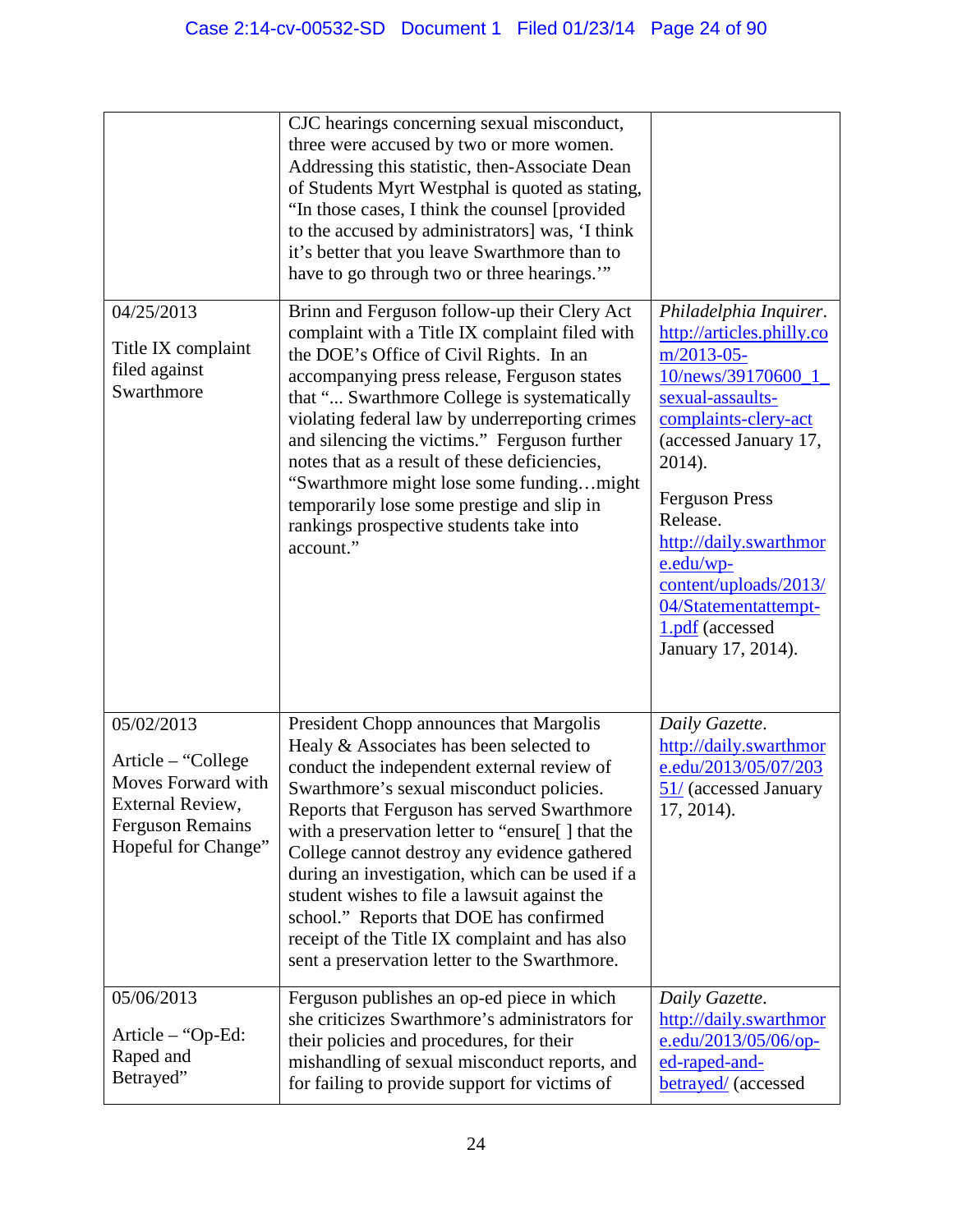| sexual assault.                                                                                                                                                                      | January 17, 2014). |
|--------------------------------------------------------------------------------------------------------------------------------------------------------------------------------------|--------------------|
| Ferguson states, "Why is the administration the<br>one group that doesn't vocally want justice for<br>survivors when they are the group responsible<br>for the rights of survivors?" |                    |

### **H. Swarthmore's "Re-Opened" Investigation.**

100. On May 9, 2013, Joanna Gallagher (Swarthmore's Associate Director of Public Safety) called John and asked him questions concerning Jane's previous allegations. These same questions had been posed by Ms. LaMar during John's two interviews in December 2012, and John's responses and accounts remained consistent and unequivocal – all sexual interactions between the two were consensual and Jane willingly participated in or outright initiated the contact.

101. On the morning of May 14, 2013, Ms. LaMar emailed John, stating that "[i]t is important that we speak this morning." (Email from Sharmaine LaMar to John, dated May 14, 2013). During a subsequent call that same day, Ms. LaMar informed John that he would be charged with violating Swarthmore's sexual misconduct policy.

102. Less than an hour later, John received an email from Associate Dean for Student Life Myrt Westphal (sometimes referred to as "the Associate Dean") informing him that he was charged with sexual assault, illegal entry, and harassment through communications.

103. In this correspondence, the Associate Dean told John that a CJC hearing for the matter was scheduled for May 21, 2013 – just seven days later and when classes were not in session.

104. Shocked by the news, John scrambled to prepare for the hearing and make travel arrangements to return to Swarthmore from his home in North Carolina.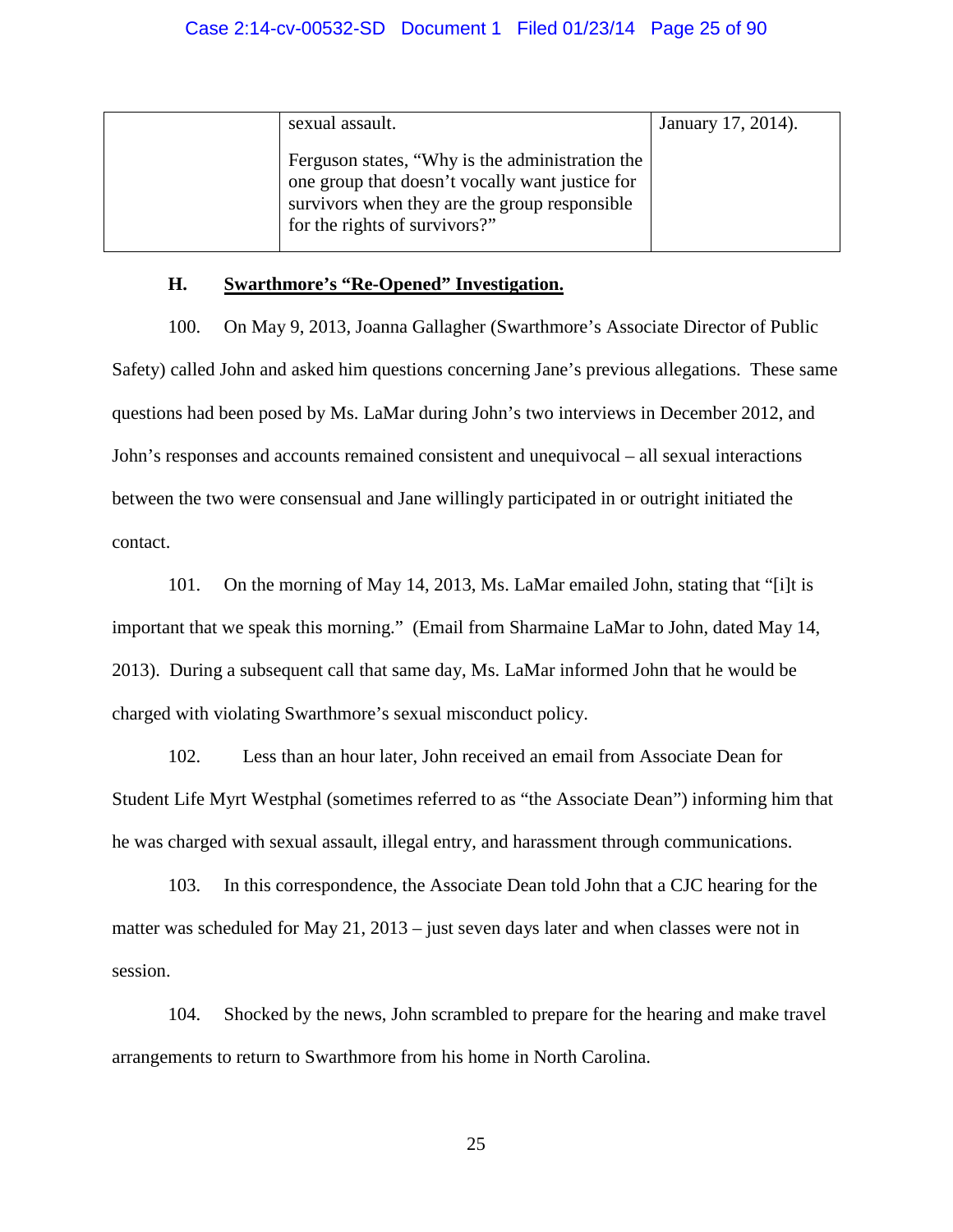### Case 2:14-cv-00532-SD Document 1 Filed 01/23/14 Page 26 of 90

105. The Associate Dean also informed John that Jane would participate in the hearing remotely via Skype, despite the College's policies and procedures normally requiring that "all evidence presented at a hearing by either party shall be introduced in the presence of the other party." (*See* Exhibit A, Section II(E) at 39).

106. On May 17, 2013, the Associate Dean rescheduled the hearing for May 30, 2013, citing "too many concerns to be able to go forward with the hearing in this fashion." (Email from Myrt Westphal to John, dated May 17, 2013).

107. On May 27, 2013, the College interviewed John and Jane separately. The investigation concluded on that date.

108. On May 28, 2013, two days before the CJC hearing, John received a "Formal Charge Letter," charging John with sexual assault and illegal entry, with the further notation that, at "2 pm May 28, 2013," the second charge had been "changed" from harassment through communications to sexual harassment.

109. On May 27 and 28, 2013, just days before the hearing, Swarthmore allowed John to review the investigation report and, purportedly, all of the evidence to be presented in the CJC hearing. (Email from Myrt Westphal to John, dated May 22, 2013).

110. Swarthmore mandated that John examine the investigation report and evidence in Ms. LaMar's office during business hours and he was prohibited from making electronic copies, showing the materials to anyone (including legal counsel), or taking the materials home for further review.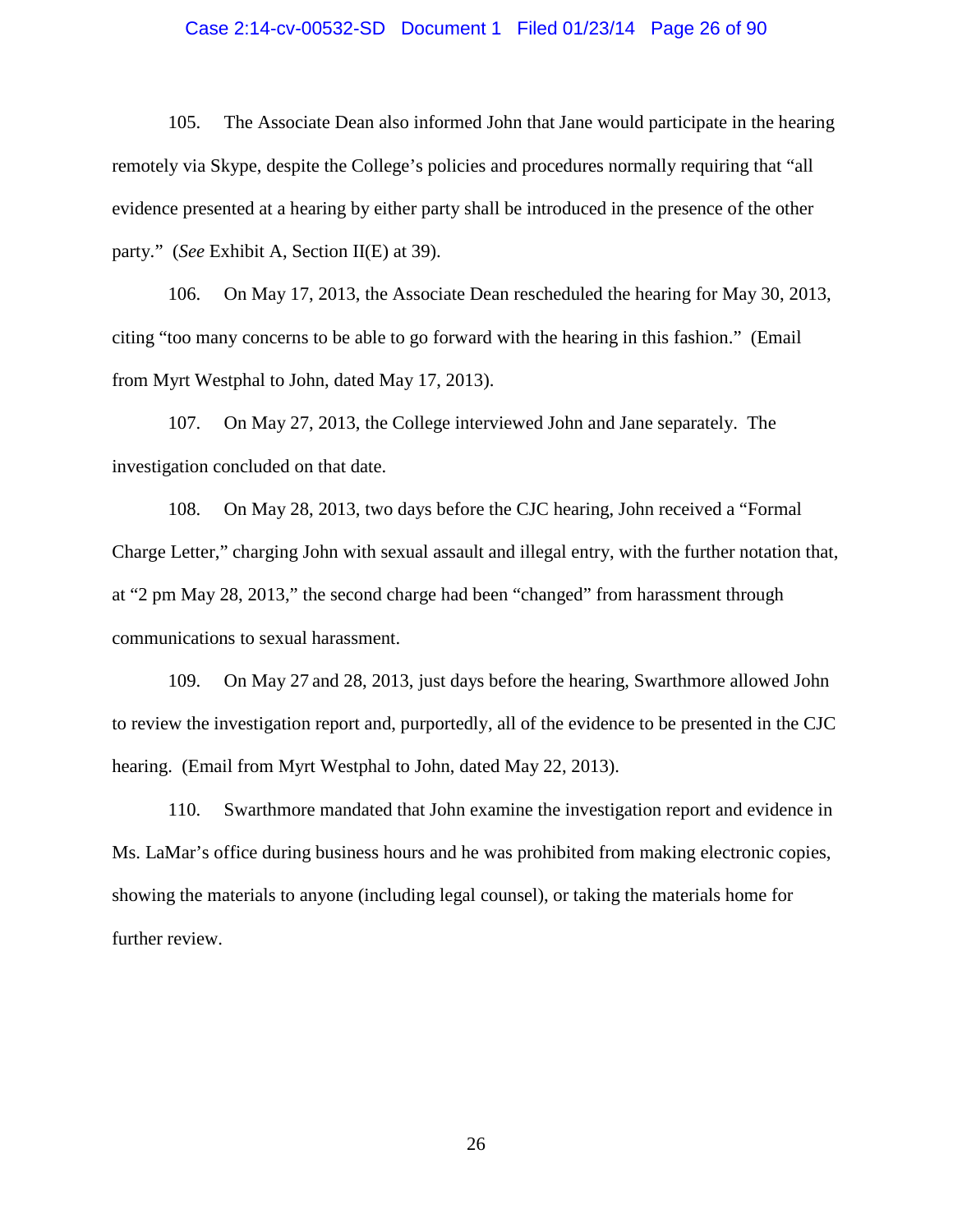## **I. Jane Offers Differing, Conflicting Accounts Of The Encounters At Issue.**

111. Unlike John's consistent descriptions of each of his encounters with Jane, Jane's accounts in the investigation report and in a series of statements submitted in the first and second investigations kept changing.

112. Jane's descriptions of what occurred during each interaction vary from account to account and her claims concerning John's alleged coercive conduct and her alleged level of "resistance" escalate dramatically from the initial to the "re-opened" investigation.

113. Concerning the initial kiss, in a November 29, 2012 interview conducted five days after she made the accusations, Jane stated that John attempted to kiss her during their conversation and that she rebuffed his attempt.

114. However, in a statement she submitted on May 14, 2013, after the investigation was "re-opened" and 752 days after the alleged misconduct, Jane contended that John's advances were repeated, forceful and involved unsolicited groping.

115. Similar inconsistencies and a pattern of escalation are present in Jane's accounts of the second encounter. In her November 29, 2012 interview, Jane maintained that John "asked" to perform oral sex on her. Jane stated that she denied his request and, "tried" to perform oral sex on him "instead."

116. Yet, in her May 14, 2013 statement, Jane alleged that John "attempted," rather than "asked" to perform oral sex on her, and subsequently "forced" her to perform oral sex on him.

117. Concerning the sexual intercourse that occurred on May 1, 2011, in her accounts offered during the first investigation, Jane admitted to going to John's dorm room and described herself as the "instigator" of the sexual activities. Jane changed this story in her May 14, 2013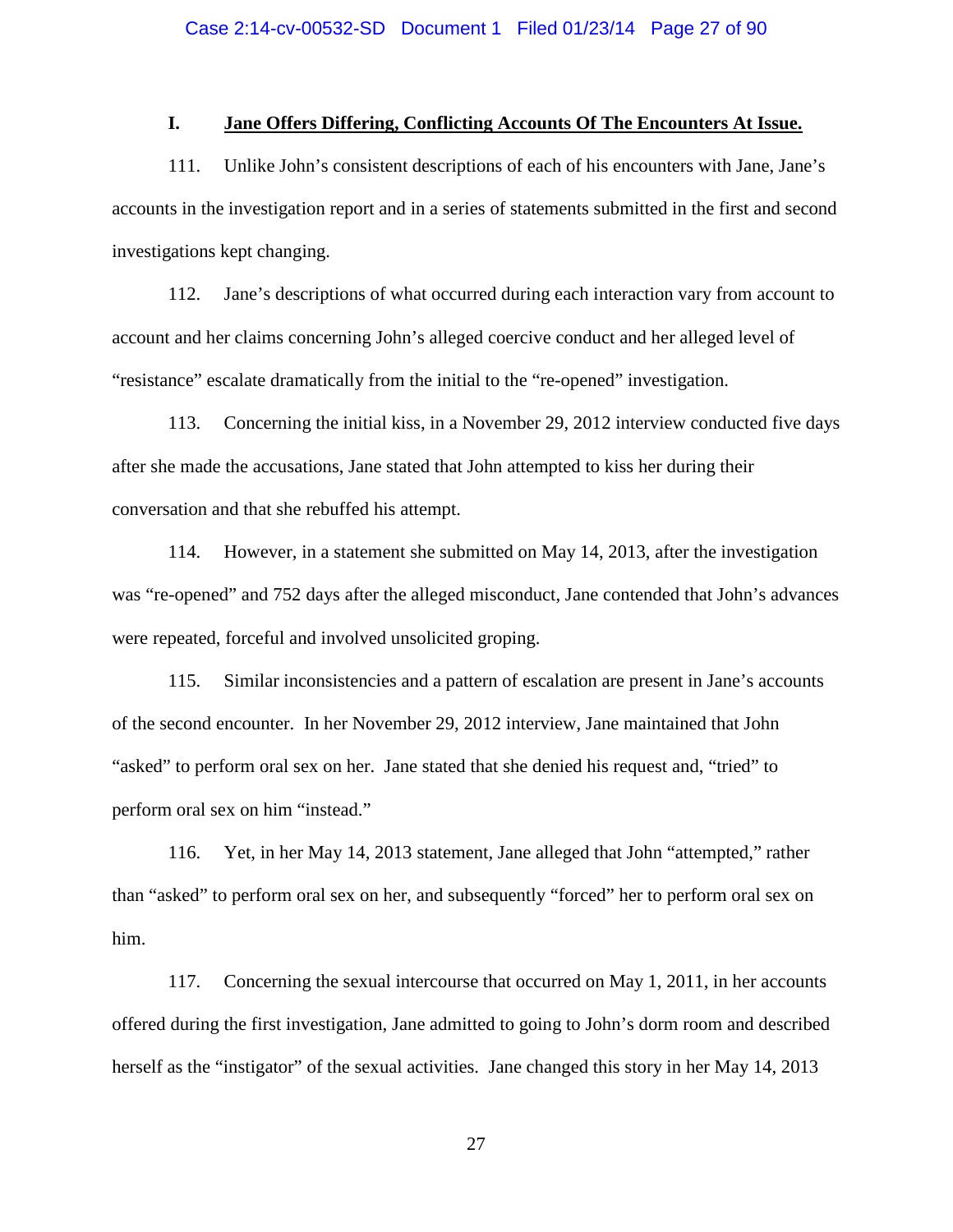### Case 2:14-cv-00532-SD Document 1 Filed 01/23/14 Page 28 of 90

statement where she alleged that she was fearful of John and had sex with him to prevent him from hurting her.

118. In addition to Jane's inconsistent accounts, three student witness statements supplied to the College on May 15 and 16,  $2013$  – more than two years after the incident – provide only the witnesses' after-the-fact accounts of their interactions with Jane.

### **J. Swarthmore Failed To Follow Its Own Procedural Safeguards During The Investigation And At The CJC Hearing.**

119. In the course of its "re-opened" investigation, Swarthmore committed numerous material violations of its own policies and procedures governing the investigation of allegations of sexual misconduct.

120. First, the "re-opened" investigation blatantly violated the requirement that the College complete investigations of sexual misconduct allegations in 60 days. ("In no case will an investigation last longer than 60 days.") (*See* Exhibit A at 22). The investigation of Jane's accusation against John extended to nearly 180 days (from the opening of the first investigation on November 28, 2012 to the conclusion of the re-opened investigation on May 27, 2013). This extraordinary procedural irregularity caused John severe prejudice, compounding the prejudice that had already been caused by the 19-month lapse between the incident in question and Jane's first complaint. The passage of so much time resulted in fragmented memories, inability to track down potential witnesses with respect to key allegations, such as Jane's level of intoxication in the second encounter, and loss of text messages, all of which impaired John's ability to mount a full defense.

121. Second, John was not afforded the opportunity to respond in writing to the investigation report for the Panel's review, despite Swarthmore's sexual misconduct policy that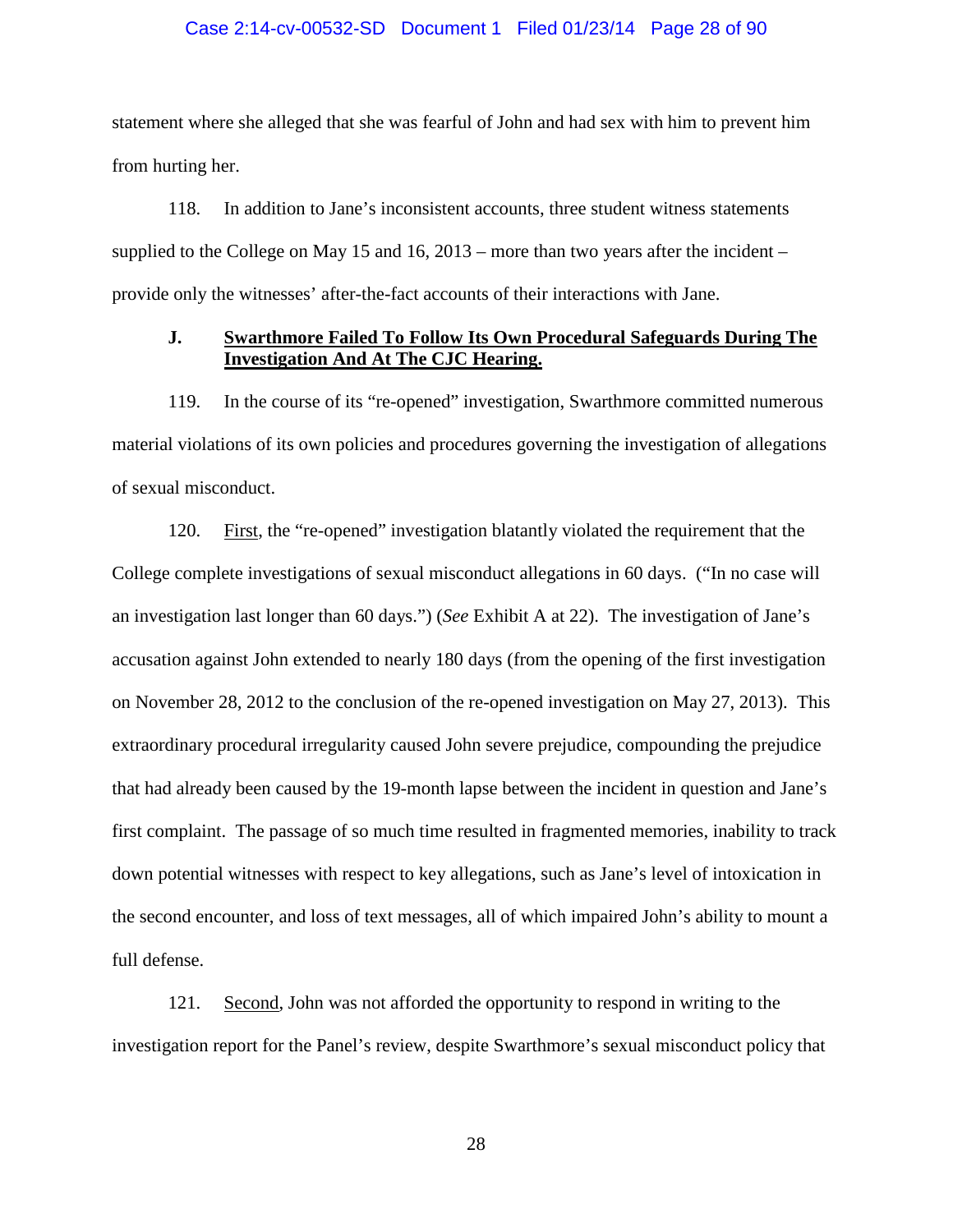### Case 2:14-cv-00532-SD Document 1 Filed 01/23/14 Page 29 of 90

"[t]he accused and accuser will have the opportunity to file a written response to the investigator's report, which will also be included in the evidence." (Exhibit A at 22).

122. The Student Handbook explicitly grants the accused the right "to be made aware of the options available." (*Id*. Section II(C)(2) at 37). Swarthmore violated this provision because it failed to inform John of the option available to him to submit and introduce into evidence his written response. As a result, the CJC Panel had before them the investigator's report, which included Jane's written complaints and John's statement prepared in December 2012, but no statement from John responding to the entirety of the report or to Jane's complaints.

123. Third, Jane prepared three written complaint statements in emails sent to the Title IX Coordinator dated November 24, 2012, December 6, 2012, and May 14, 2013. However, John was never presented with the written statements until he saw them for the first time upon his review of the evidence file 48 hours before the hearing. Having withheld the written complaint statements from John until 48 hours before the hearing, the College effectively deprived him of his right to "complete a similar statement responding to the charges." (*See* Exhibit A, Section  $II(B)(2)$  at 36) ("The accused students(s) shall be presented with the written complaint statement, and in turn may complete a similar statement responding to the charges").

124. Fourth, Swarthmore failed to provide John access to all evidence prior to the hearing, despite the Student Handbook's unequivocal statement that "[b]oth the accused and the complainant(s) *shall be shown a copy of the materials that will be present in the hearing* in sufficient time before the hearing (normally 48 hours in advance) to prepare their cases." (*Id*. Section II(C)(4) at 37) (Emphasis added).

125. Contrary to this procedure, John was not provided *any* pre-hearing access to a written statement in an email prepared by Jane, a part of which was read into evidence at the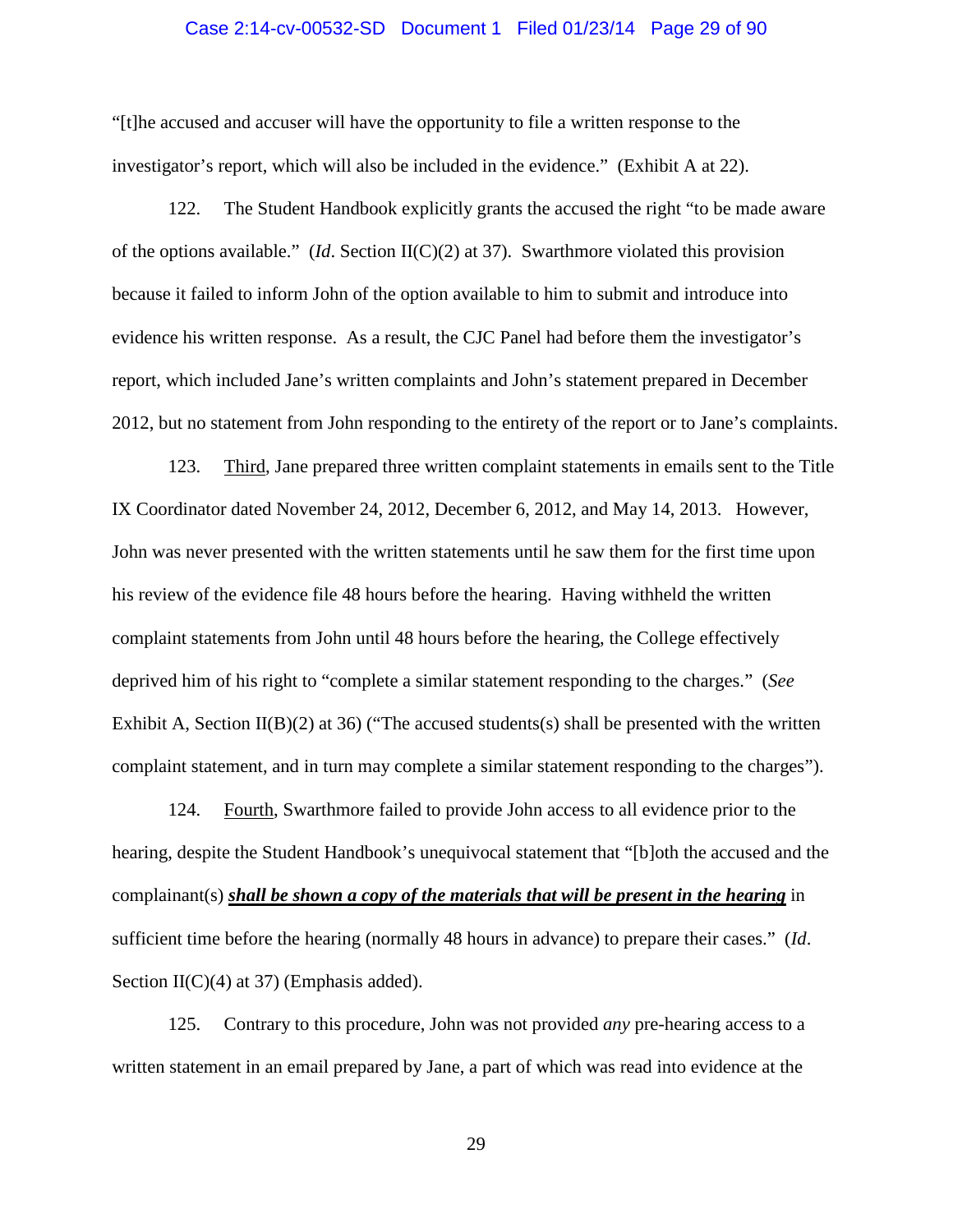### Case 2:14-cv-00532-SD Document 1 Filed 01/23/14 Page 30 of 90

hearing in an attempt to rebut a point made by John based on the materials made available to him. Because the statement was not included in the evidence file that John had been permitted to review in advance of the hearing, John had no ability to prepare to respond to it at the hearing.

126. Fifth, Swarthmore failed to provide John with timely notice of the actual charges brought against him. Swarthmore initially provided John with the charges on May 14, 2012. On May 22, 2013, Associate Dean Westphal assured John the charges had not been changed. Six days later, on May 28, 2013 at 2 p.m., less than two days before the hearing, John received the Final Charge Letter that replaced the previously-noticed "harassment through communications" charge with the charge of "sexual harassment."

127. Thus, instead of providing John with the customary three days notice of the actual charges at issue, Swarthmore allowed him less than two days to prepare a new defense to the more serious charge of sexual harassment. There is no provision in the Student Handbook's sexual misconduct policies and procedures allowing the College to change charges in the interim between notice of the "relevant charges" and presentation of the Formal Charge Letter. Changing the charges that close to the hearing, and after the time allowed for John to review the evidence file, violates Swarthmore's published rules regarding rights of notice.

128. This abrupt amendment to John's charges came shortly after one of the complainants in the federal complaints publically criticized the College for classifying conduct of her alleged assailant that she believed constituted "sexual harassment" as "harassment through communications."

129. Sixth, John was not given the opportunity to confer with the Observer that had been assigned to the case prior to the hearing. In written communications from the Associate Dean dated May 22, May 24, and May 29, 2013, John was told that the Observer was the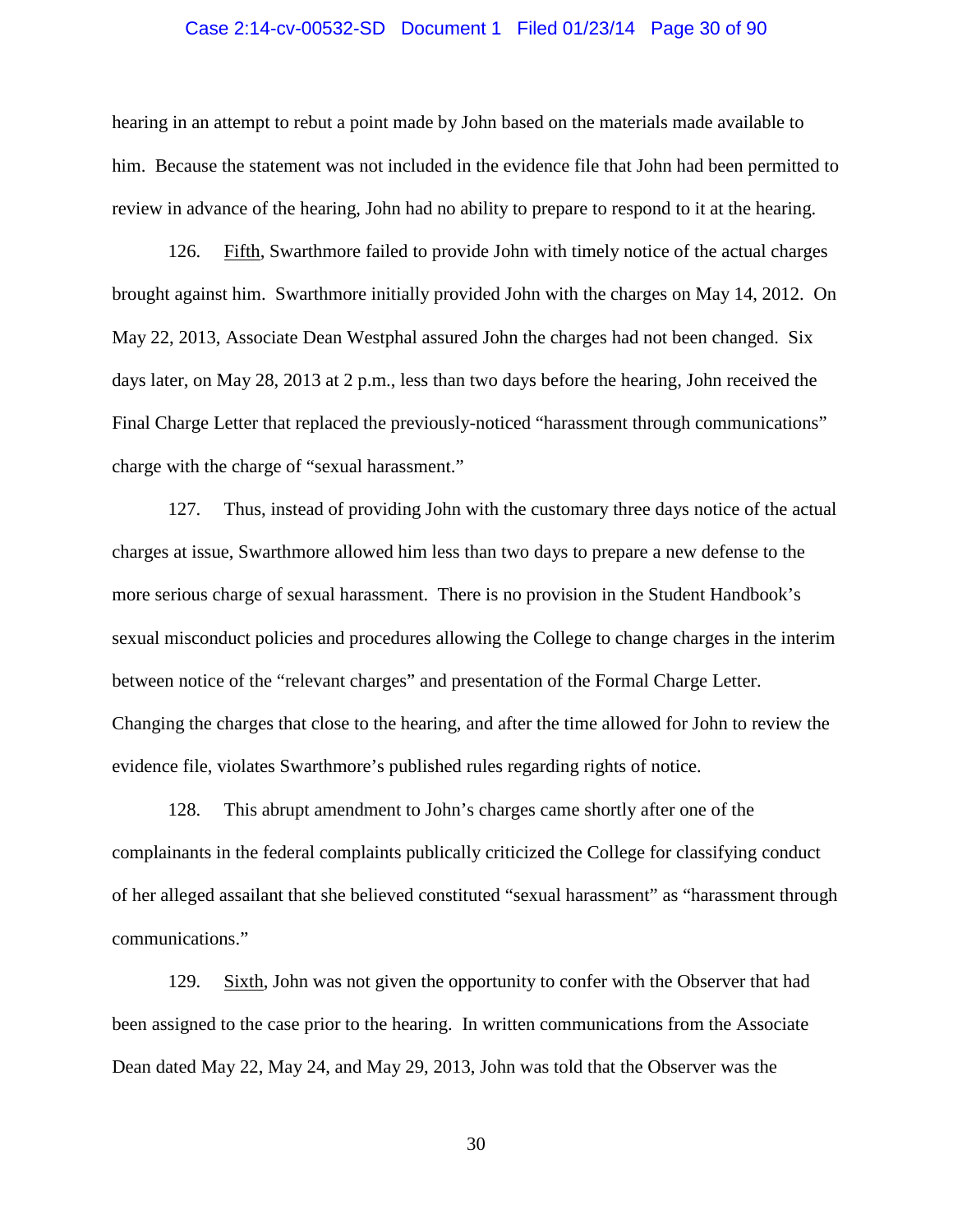### Case 2:14-cv-00532-SD Document 1 Filed 01/23/14 Page 31 of 90

College's Vice President for Facilities and Services. However, for the entire duration of the reopened proceedings, John was "advised" by Associate Dean Westphal, the same administrator who made the decision to press charges and selected the charges against him. Thus, instead of providing John with counsel from an impartial Observer, John had to turn to the very individual responsible for charging him.

130. Furthermore, prior to the hearing, *Associate Dean Westphal assured John that no student had been expelled for sexual misconduct in her 25 years at Swarthmore*, thereby indicating that this most severe of all possible sanctions was off the table. To his detriment, John trusted Associate Dean Westphal, relied on her representation and, as a result, did not devote the level of time, energy, or resources he would have expended to prepare for the hearing had he had any reason to believe his academic and professional careers were at stake.

131. Seventh, Swarthmore impermissibly scheduled John's hearing on May 30, 2013, almost one month after classes had ended for the semester and approximately two weeks after the course examination period closed. (*See* Exhibit A, Section II(C)(3) at 37) ("Hearings are scheduled when classes are in session and not during college breaks."). Although the Student Handbook affords the Associate Dean discretion to schedule the hearing "when classes resume" or for "more immediate adjudication," in John's case, the College elected to re-open the investigation – without explanation – four days after classes had ended. The College then rushed into a hearing within three weeks to adjudicate an alleged incident that had occurred two years earlier. The decision to hold an immediate adjudication cannot be justified in these circumstances. Doing so was prejudicial to John, who was forced to rush back to an empty campus, without time or means to locate potential witnesses who might support his testimony that Jane did not appear to be intoxicated as she had alleged.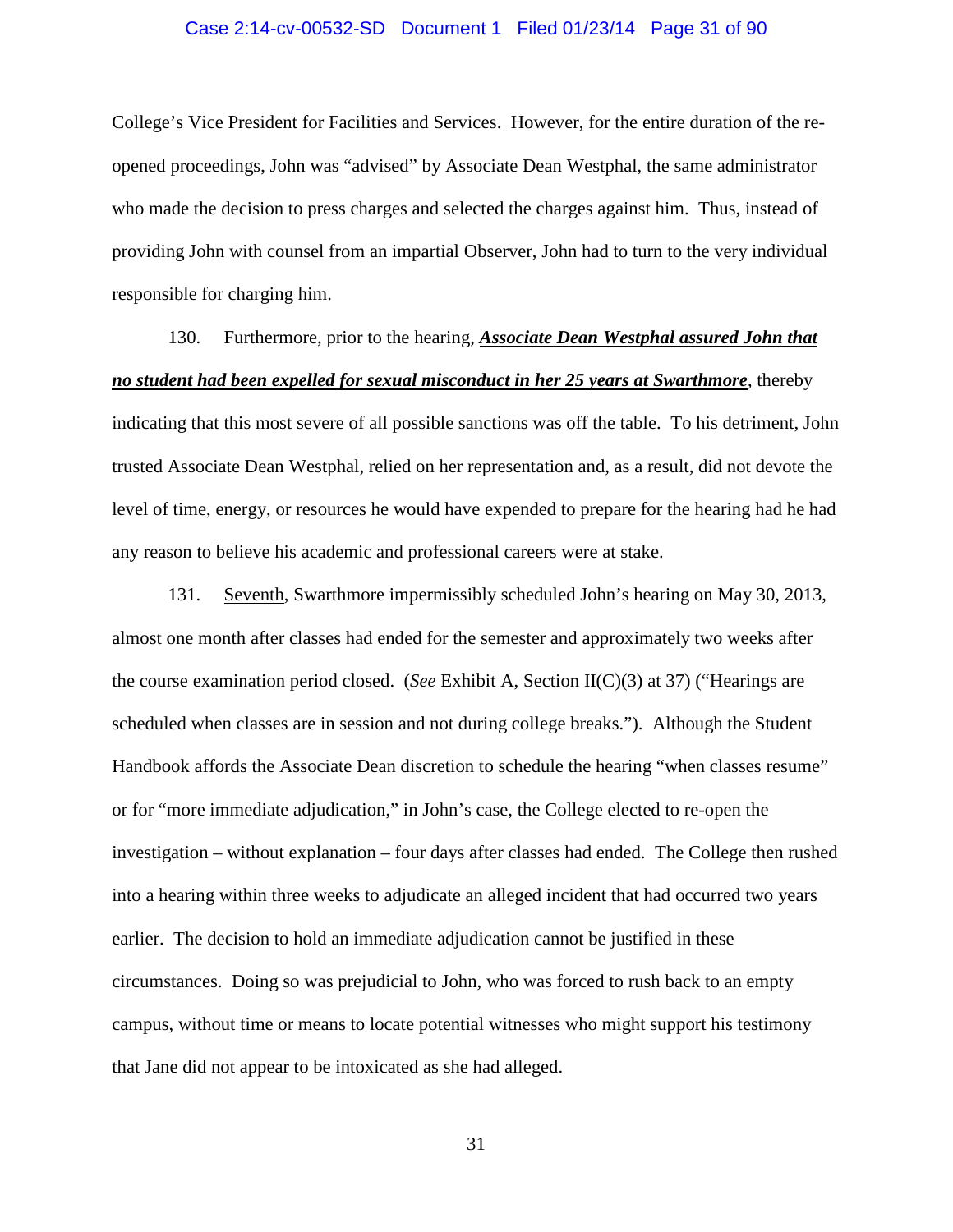### Case 2:14-cv-00532-SD Document 1 Filed 01/23/14 Page 32 of 90

132. Swarthmore continued its pattern of violating John's rights under the College's policies and procedures during the CJC hearing in at least five material respects.

133. First, as noted the Student Handbook requires that "a copy of the materials that will be present in the hearing" must be shown to the accused at least 48 hours in advance of the hearing. Contrary to this policy, the Panel permitted Jane to testify at the hearing about a written statement she had prepared that had not been included in the materials.

134. Second, this improperly-admitted evidence was offered by Jane to rebut John's account of the encounters and Ms. LaMar, the Title IX Coordinator who headed the investigation, was permitted to read a portion of Jane's statement into evidence.

135. Ms. LaMar's presence at the hearing, much less the testimony she offered as an undisclosed witness, violated Swarthmore's policies and procedures with respect to who may attend CJC hearings and who may testify. Ms. LaMar was not a member of Swarthmore's Judiciary Committee, did not serve as the hearing's Convener or Observer, was not identified as a witness to be called, and did not serve as a supporter for either party. Thus, her presence alone was in violation of Swarthmore's policies and procedures.

136. Furthermore, as noted, the Student Handbook requires the accused student and complainant to provide a list of witnesses they plan to call at the hearing to the Observer 48 hours before the hearing. Jane identified one witness to be called at the hearing (not Ms. LaMar), and on May 29, 2013, the Associate Dean informed John in writing that only that witness would appear at the hearing. Thus, Ms. LaMar testified as a "surprise" witness.

137. Compounding these procedural violations, Swarthmore violated its obligation to be fair and even-handed, and to provide John with accurate and truthful information about the CJC judicial process. John had requested that Ms. LaMar serve as his supporter during the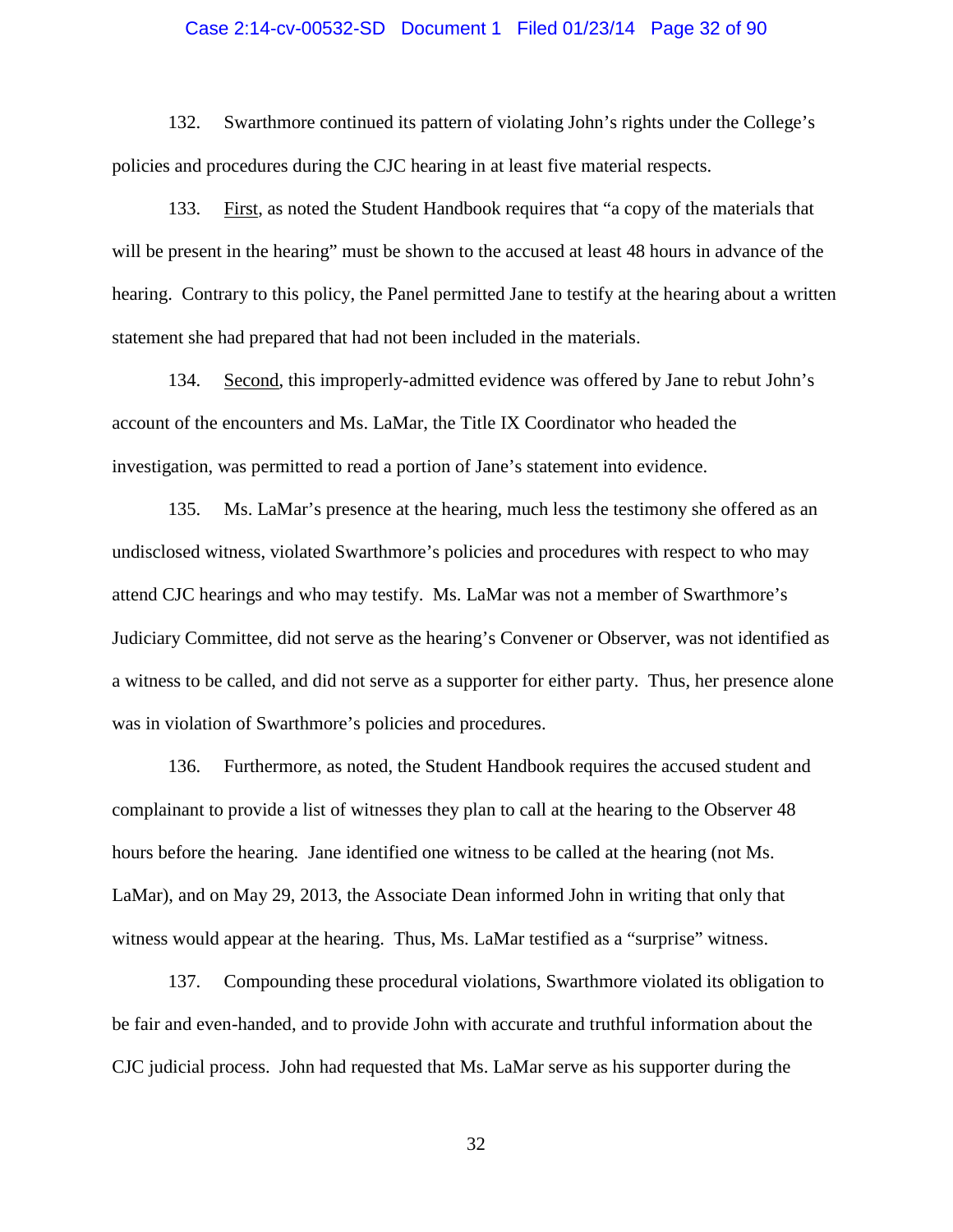### Case 2:14-cv-00532-SD Document 1 Filed 01/23/14 Page 33 of 90

hearing. He was told, however, that: (1) such an arrangement is improper; and (2) Ms. LaMar would not be present during the proceedings. Both representations were false as Ms. LaMar was present at the hearing *and* offered support for *Jane* through her testimony.

138. Third, Swarthmore violated its policies and procedures by failing to exclude from evidence references to John's alleged sexual history. Instead of enforcing this fundamental procedural safeguard, the CJC Panel permitted Jane to testify concerning statements John allegedly made to her about his previous sexual encounters.

139. Fourth, despite the Student Handbook's policy that the "accuser and accused are present" during the CJC hearing, the Panel, on its own, without a request from either Jane or John, suggested that Jane might wish to leave the hearing in the middle of John's testimony.

140. Specifically, a member of the Panel interrupted John's testimony concerning the encounters at issue and expressed concern for Jane. Thereafter, the Panel recessed the proceedings in order to determine whether to excuse Jane during John's testimony.

141. When John was asked to come back in and continue his testimony, Jane was absent from the hearing.

142. The clear inference to be drawn from the Panel's extraordinary conduct in suggesting and allowing that John's accuser be removed from the proceedings during his testimony is that the Panel wanted to spare Jane from hearing John's side of the story, and had predetermined that Jane was the victim and John was the victimizer.

143. In addition to these material procedural violations, Swarthmore's policies fail to afford students accused of serious sexual misconduct with fundamental due process rights including, the right to legal counsel at the hearing, the right to share the investigation file and/or evidence to be used during the hearing with legal counsel, and the right to confront the accuser at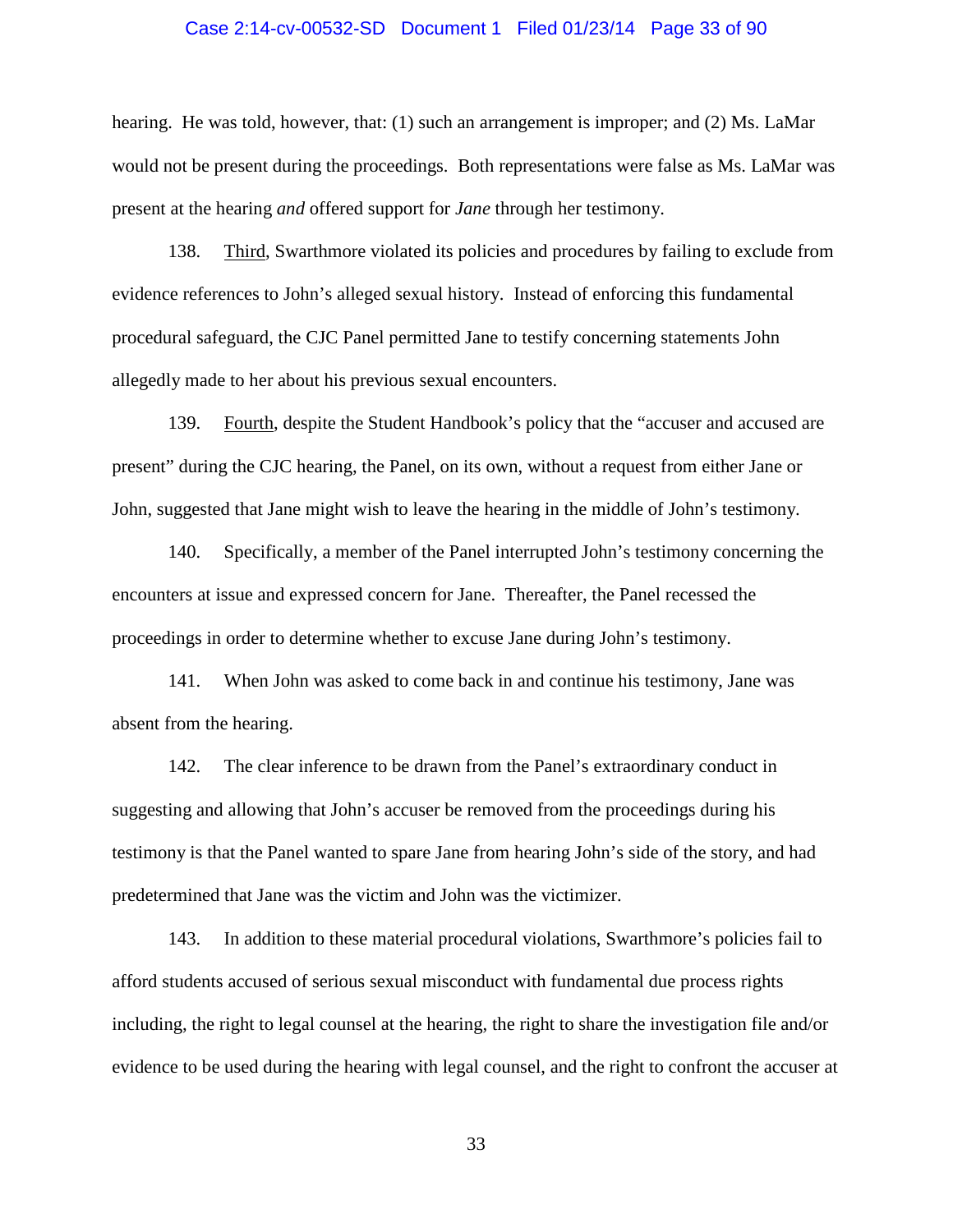### Case 2:14-cv-00532-SD Document 1 Filed 01/23/14 Page 34 of 90

the hearing through cross-examination. Concerning the latter, Swarthmore took this policy a step further in John's case and placed a physical divider between him and Jane during the proceedings. Thus, John was unable to even observe Jane during her testimony.

144. Furthermore, by applying a "preponderance of the evidence standard," even in cases involving possible severe penalties, Swarthmore effectively requires the accused to bear the burden of proving his innocence, rather than placing the burden on the accuser to prove his guilt.

145. Given these material failures to follow fundamental procedural safeguards, it is not surprising that the CJC Panel found that John had "more likely than not" violated the College's sexual misconduct policy with respect to all three charges. ("Letter of Findings" from Swarthmore to John, dated June 3, 2013).

146. In its Letter of Findings, the CJC notified John that his punishment was immediate expulsion from Swarthmore.

### **K. President Chopp Denies John's Clear Right To Appeal**

147. On June 7, 2013, John submitted a timely request for appeal to President Chopp. Pursuant to Swarthmore's Student Handbook, he cited as grounds for a re-hearing numerous procedural errors identified above.

148. He also asked President Chopp to consider the unusual facts of this case, including that Jane did not dispute that she initiated consensual sexual intercourse shortly following the alleged encounter at issue, and that Jane did not request the investigation until nineteen months later while spending the year in Scotland with her boyfriend (who was by then her fiancé), whose trust she regretted having breached through her consensual encounter with John two years earlier.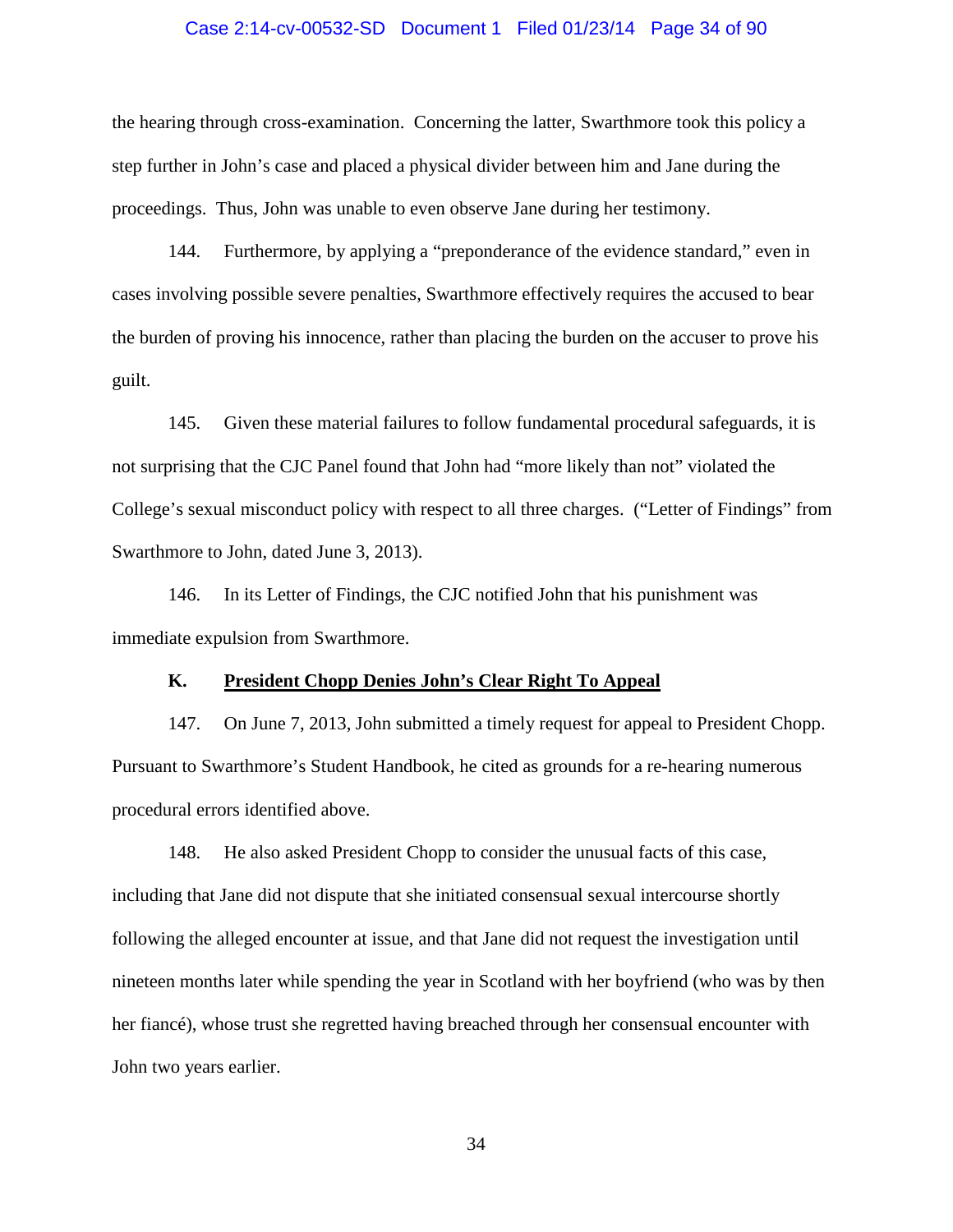### Case 2:14-cv-00532-SD Document 1 Filed 01/23/14 Page 35 of 90

149. On June 10, 2013, John received an email from the Executive Coordinator of the Office of the President, stating that the College would make a copy of the appeal available to Jane and would give her an opportunity to respond. The Student Handbook does not contain a provision allowing the non-appealing party to review, much less submit a response to, a request for appeal. (*See* Exhibit A, Section II(G)(1) at 40-41).

150. John submitted a reply to Jane's response on June 23, 2013.

151. On July 12, 2013, the DOE's Office of Civil Rights ("OCR") opened an official investigation into Swarthmore concerning the allegations set forth in the Title IX and Clery Act complaints filed in May 2013. (*See* Kingkade, Tyler. "Swarthmore College Under Federal Investigation For Handling Of Sexual Assaults." July 14, 2013. *Huffington Post*. http://www.huffingtonpost.com/2013/07/14/swarthmore-sexual-assault-

investigation3592893.html?ir=College).

152. On that same date, the OCR informed Swarthmore of the investigation. (*Id*.)

153. On July 16, 2013, four days after learning of the federal investigation, President Chopp denied John's request for appeal and upheld the findings and expulsion sanction issued by the CJC Panel.

154. Two days later, in an email sent to Swarthmore's students, faculty and staff, President Chopp acknowledged that the College's sexual misconduct policies are required to protect the rights of the accused and committed to implementing measures to comply with this federal mandate.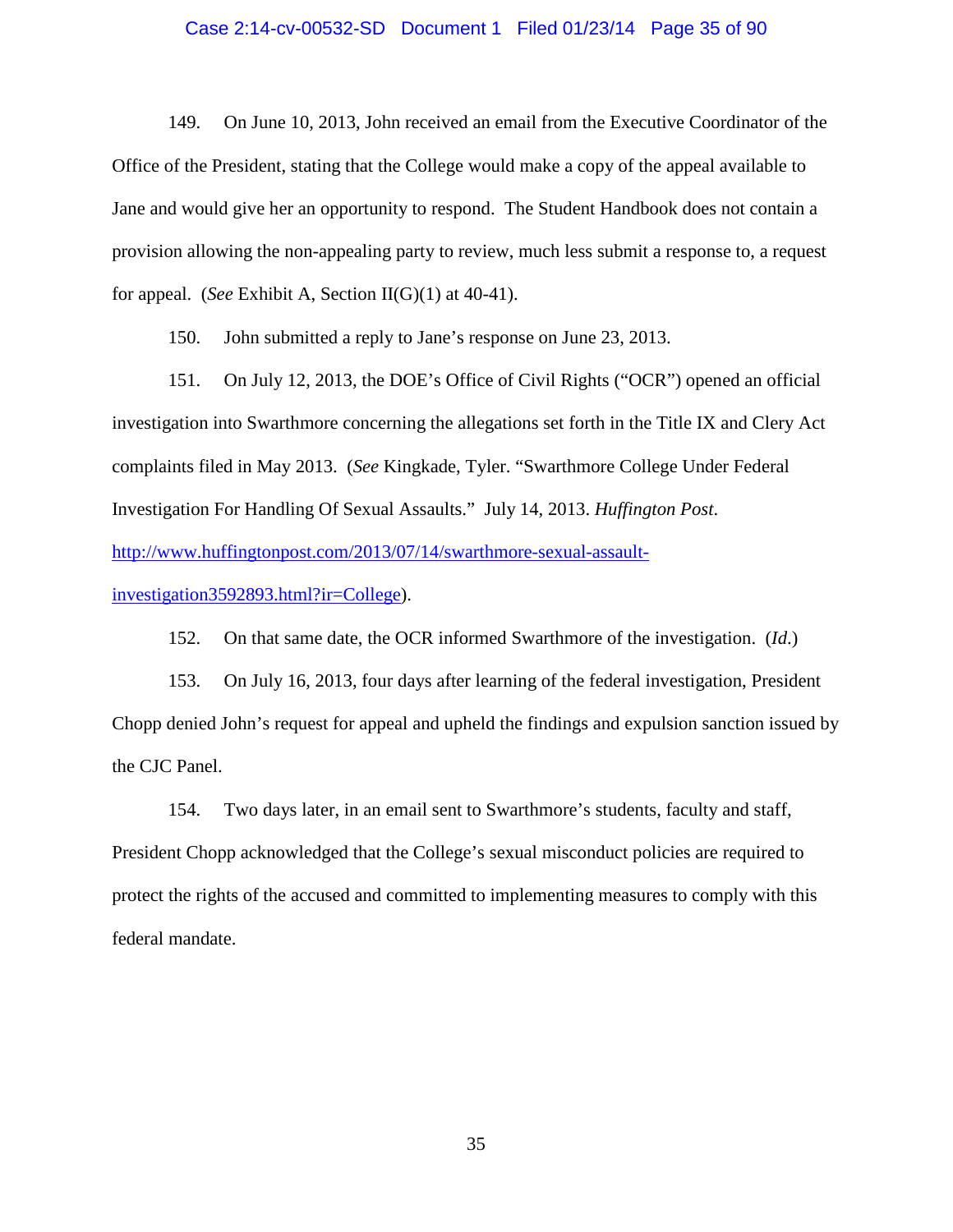155. President Chopp stated:

## *We fully appreciate that respondents to complaints also require assistance, particularly throughout the grievance process. We will hire a hearings advisor for this important function, noting that the U.S. Department of Education clearly mandates a fair and equitable process for both complainants and respondents*.

("President Chopp Releases Sexual Assault Consultant's Interim Report, Announces Staffing Changes." July 18, 2013. *Daily Gazette: The Slog*. http://daily.swarthmore.edu/slog/2013/07 /president-chopp-releases-sexual-assault-consultants-interim-report-announces-staffingchanges/) (Emphasis added).

156. To John's detriment, during his proceedings, he was not provided with a hearings advisor to supply the "require[d] assistance" necessary to ensure the fair and equitable process mandated by the Department of Education.

# **L. John's Academic Career, Professional Future, And Reputation Have Been And Will Continue To Be Severely Damaged By Swarthmore's Illegal And Tortious Conduct.**

157. Despite John's sterling academic record, significant contributions to the Swarthmore community through his extracurricular activities, and Jane's belated and varying accounts of his alleged misconduct, Swarthmore imposed the most severe sanction on him, after a sham process that denied him basic due process rights and violated Swarthmore's own policies and procedures governing sexual misconduct proceedings.

158. Upon information and belief, John's case was the first sexual misconduct matter before the CJC Panel following the complaints filed with the DOE and negative news coverage concerning the College's past record on sexual misconduct allegations, and John's verdict was rendered and appeal denied based solely on his gender.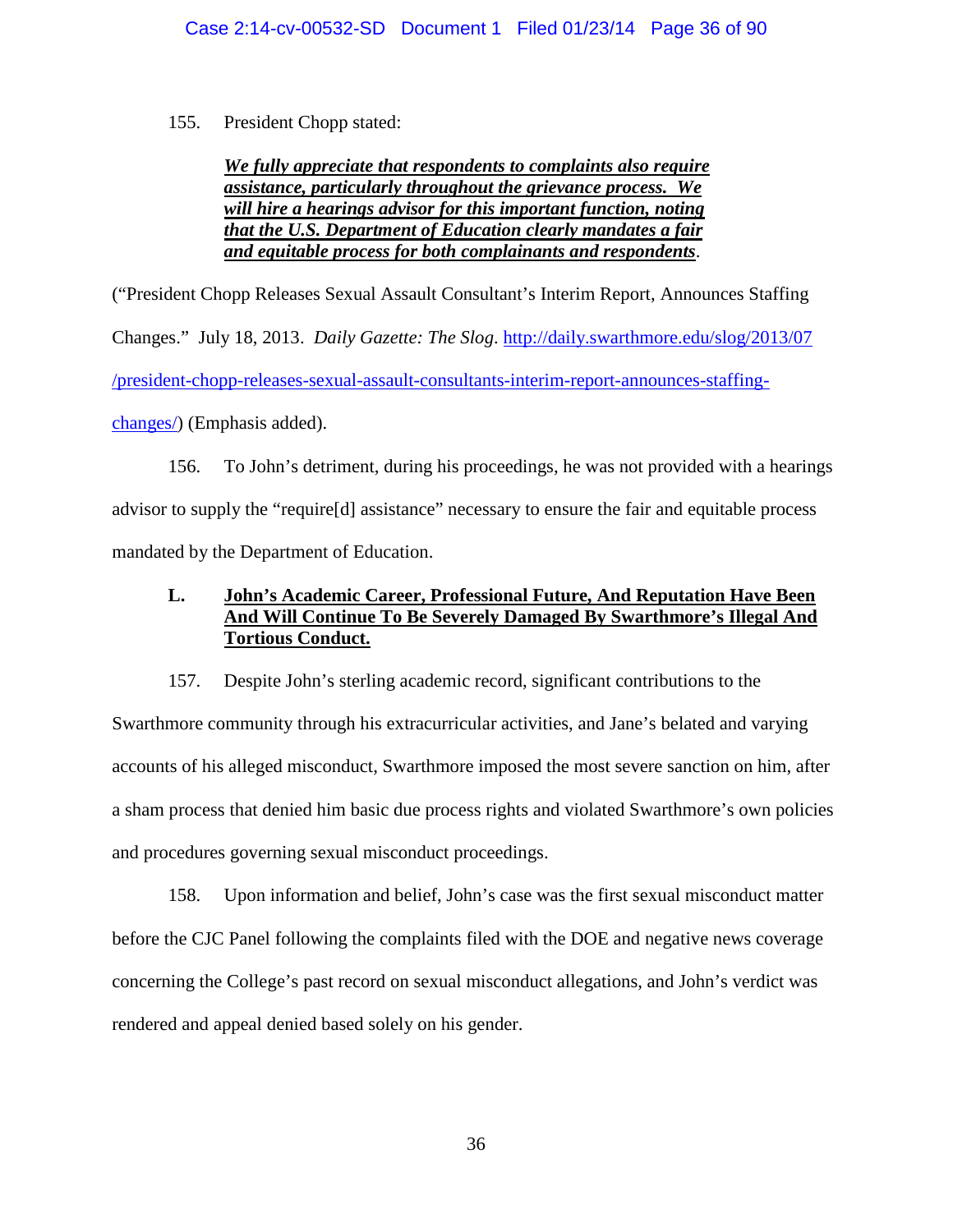## Case 2:14-cv-00532-SD Document 1 Filed 01/23/14 Page 37 of 90

159. He was a male accused of sexual misconduct at the wrong time and in the wrong place.

160. John was the whipping boy that Swarthmore needed to demonstrate its new "zero tolerance" standard to deal with allegations of sexual misconduct.

161. The investigation against John was "re-opened" and he was expelled based solely on his gender, as Swarthmore rendered its liability decision and imposed the most severe sanction in the absence of any corroborating evidence and in flagrant disregard of the College's own policies and procedures.

162. As a result of Swarthmore's actions, John's academic and professional prospects have been shattered, and his economic future has been severely compromised.

163. In his attempt to continue his academic pursuits, John made inquiries to some 300 colleges and universities about their transfer and admission policies. The vast majority of these institutions informed John that their policies explicitly forbid the acceptance of students who have been expelled from a college or university.

164. Other institutions with less strict policies have informed John that, if his record indicates a finding of sexual misconduct, he will not be admitted, regardless of his grades, test scores, community activities, or the circumstances surrounding his case.

165. John was limited to nineteen institutions without bright-line rules concerning disciplinary records and sexual misconduct findings where he had any chance of being accepted.

166. John disclosed Swarthmore's findings concerning his interactions with Jane to eighteen of these institutions, as required by their respective applications.

167. Despite his first-rate academic record and otherwise unblemished disciplinary history, John was rejected from all but one of the colleges and universities aware of the CJC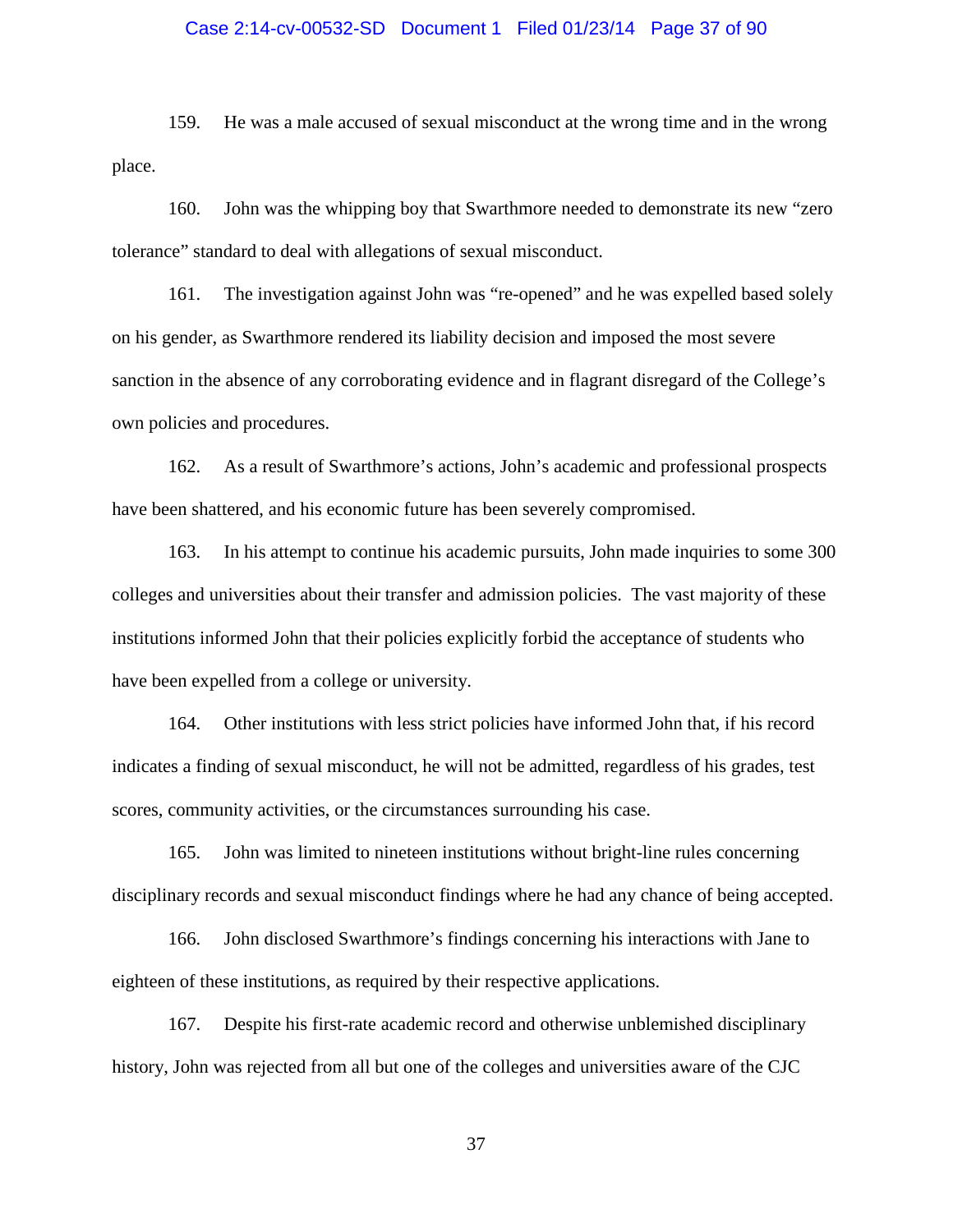#### Case 2:14-cv-00532-SD Document 1 Filed 01/23/14 Page 38 of 90

hearing, the Panel's findings, and the severe sanction imposed. Moreover, John is required to enroll in this university as an incoming junior, which forces him to take, and pay tuition for, an additional year of undergraduate education.

#### **COUNT I**

# **(Violation of Title IX of the Education Amendments of 1972, 20 U.S.C. §1681, et seq.)**

168. John Doe incorporates by reference each of the paragraphs above as if fully set forth herein.

169. Title IX of the Education Act Amendment of 1972, 20 U.S.C. § 1981, *et seq*. ("Title IX"), provides in relevant part that "[n]o person in the United States shall, on the basis of sex, be excluded from participation in, be denied the benefits of, or be subjected to discrimination under any education program or activity receiving Federal financial assistance."

170. Title IX is enforceable through an implied right of action affording an individual discriminated against due to his or her gender pecuniary damages and equitable relief.

171. Swarthmore receives federal funding in various forms, including, but not limited to, grants and federal student loans provided to Swarthmore by its students or given to Swarthmore by the federal government directly.

172. Swarthmore has discriminated against John, on the basis of his sex, through discriminatory, gender-biased implementation of Swarthmore's policies and procedures in the wake of scathing media reports and federal complaints against the College.

173. Swarthmore initiated and conducted the "re-opened" investigation and subsequent hearing in a manner that was biased against John due to his gender. Swarthmore was under fire and subject to federal investigation for its mishandling of sexual misconduct complaints and John, on information and belief, as the first male student facing such charges before the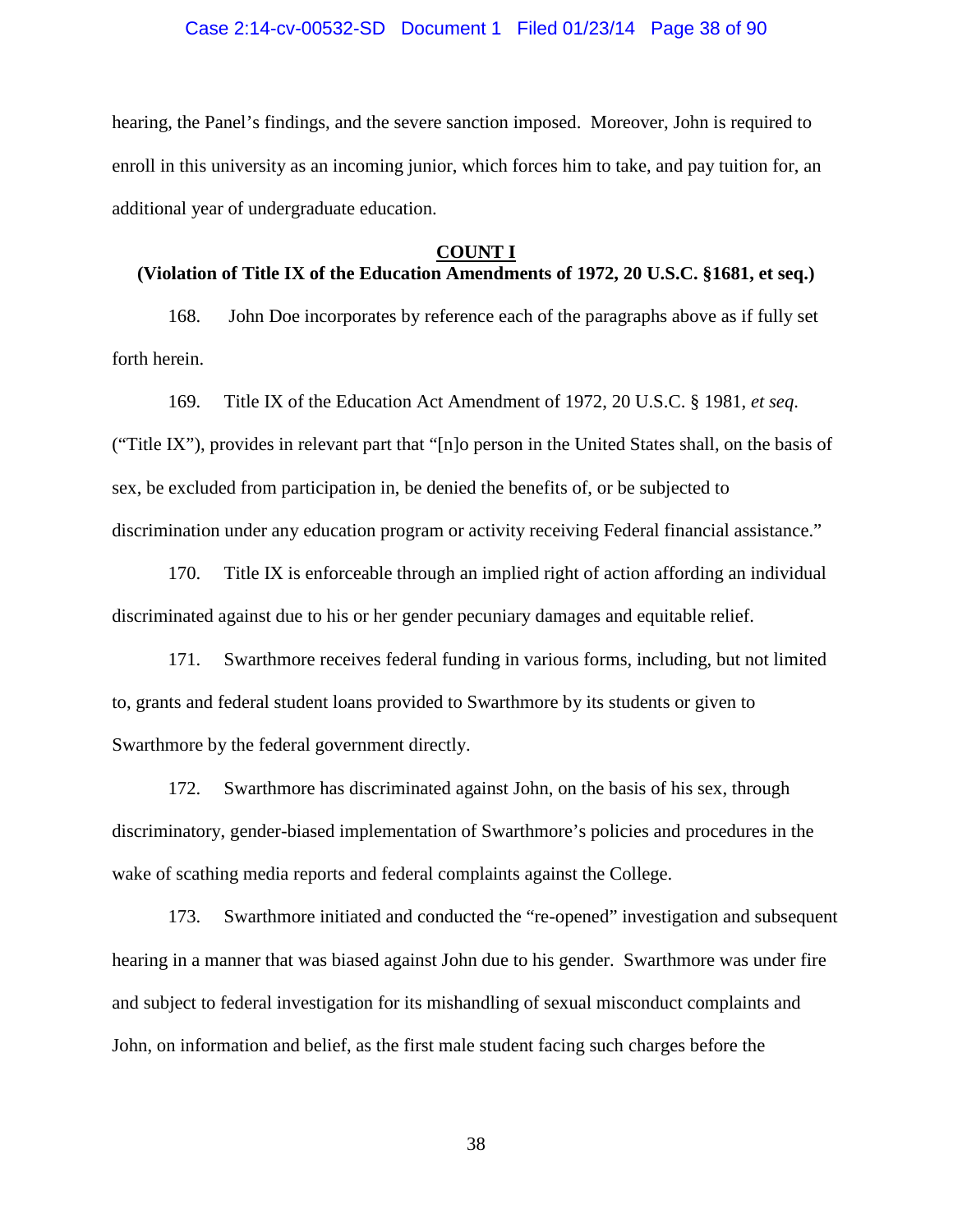## Case 2:14-cv-00532-SD Document 1 Filed 01/23/14 Page 39 of 90

College's judicial system in the aftermath of this criticism, was found to have committed these offenses absent any credible evidence of wrongdoing.

174. At the hearing, the CJC Panel impermissibly allowed Jane to admit a previously undisclosed statement into evidence; let it be read by the College's investigator, even though she had not been disclosed as a witness and John had been told by the College that she would not attend the hearing; and unilaterally suggested that and permitted Jane to leave the hearing during John's testimony. All of these actions violate the Student Handbook policies and procedures, and demonstrate the Panel's discriminatory bias against the accused based on his gender. Further demonstrating its discriminatory bias, the Panel unjustifiably discounted or ignored the inconsistencies in Jane's accounts of what had occurred, the lack of physical, medical, or police corroborating evidence, the uncontested fact that Jane initiated consensual sexual intercourse shortly following the alleged incident at issue, and that she did not make any accusation until more than a year-and-a-half later.

175. Even assuming *arguendo* that Swarthmore had complied with its policies and procedures, such rules afford varying rights to women and men as in virtually all cases of alleged sexual misconduct at Swarthmore, the accused student is a male and the accusing student is a female.

176. On information and belief, a female student at Swarthmore has never been disciplined, much less expelled, for alleged sexual misconduct.

177. Swarthmore's policies and procedures have deprived John, on the basis of his sex, of basic due process and equal protection rights as they do not allow for the presence of legal counsel to aid in the defense of sexual misconduct charges and deny a student accused of sexual misconduct the right to confront and/or cross-examine his accuser.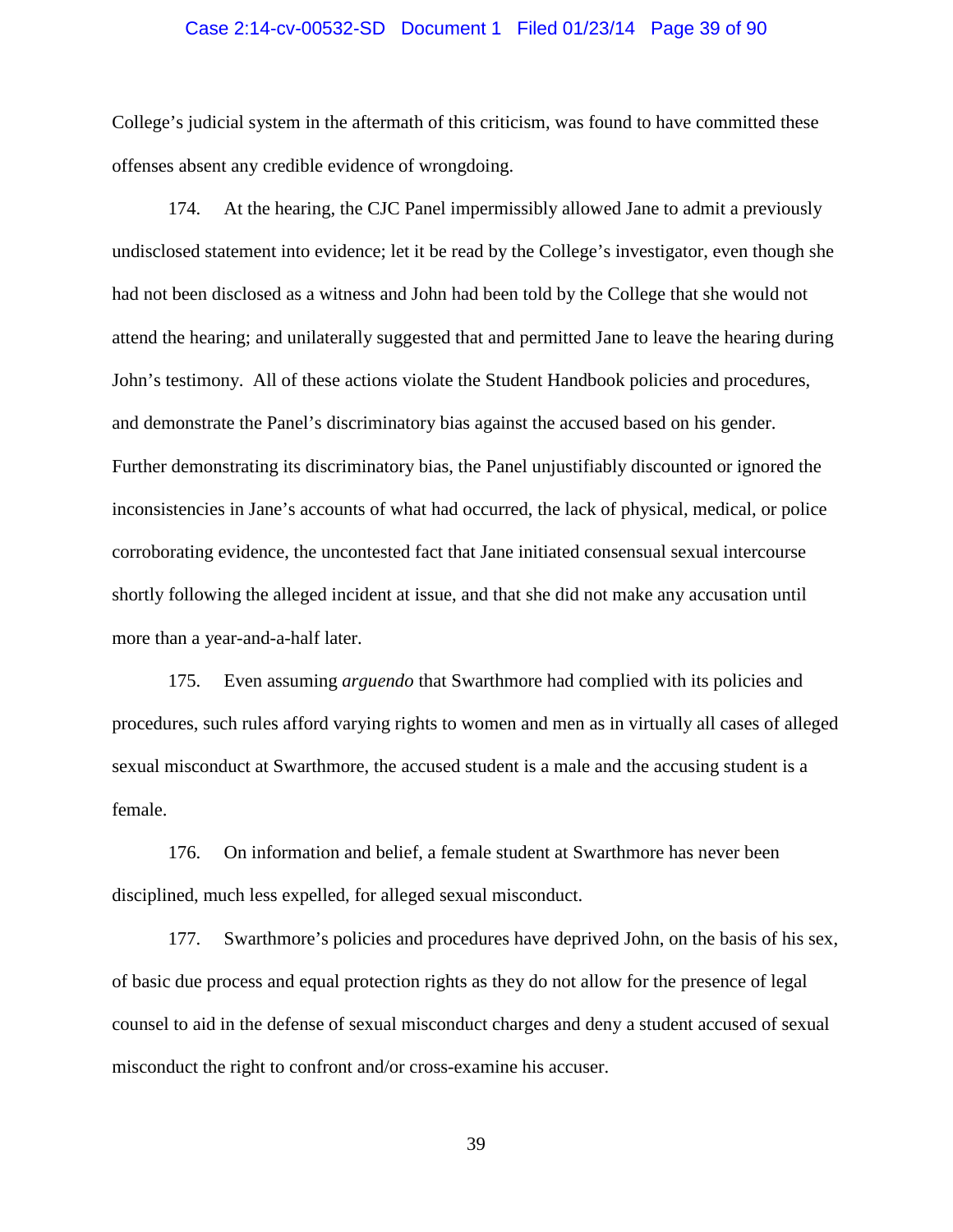## Case 2:14-cv-00532-SD Document 1 Filed 01/23/14 Page 40 of 90

178. Due to his gender, Swarthmore imposed sanctions on John that were excessively severe, especially in light of Jane's inconsistent testimony, the lack of physical, medical, or police corroborating evidence, and the long passage of time between the alleged sexual misconduct and Jane's accusation.

179. John, based solely on his gender, was discriminated against by Swarthmore in violation of Title IX and, as a result, John has been seriously and irreparably damaged.

180. As a direct and proximate consequence of Swarthmore's Title IX violations, John has sustained significant damages including, but not limited to, having an academic and/or disciplinary record(s) that improperly includes a notation indicating that he was found to have committed sexual misconduct, harassment and/or other related offenses.

181. This black mark on John's record inhibits or destroys his ability to enroll in a similarly ranked and esteemed college or university and stigmatizes John as he now has a record that notes findings of guilt for conduct he did not commit.

182. John has also suffered monetary damages, emotional distress, loss of educational opportunities, and other direct and consequential damages.

183. As a direct and proximate consequence of Swarthmore's Title IX violations, John has lost any and all moneys he has paid to obtain a Swarthmore degree (including but not limited to, tuition, living expenses, books, transportation costs) since he enrolled in 2010, as he was forced to leave the College just before his senior year without a certificate of graduation.

184. John is entitled to recover damages for Swarthmore's Title IX violations.

WHEREFORE, Plaintiff John Doe, respectfully requests that this Honorable Court enter judgment in his favor against Swarthmore and provide the following relief: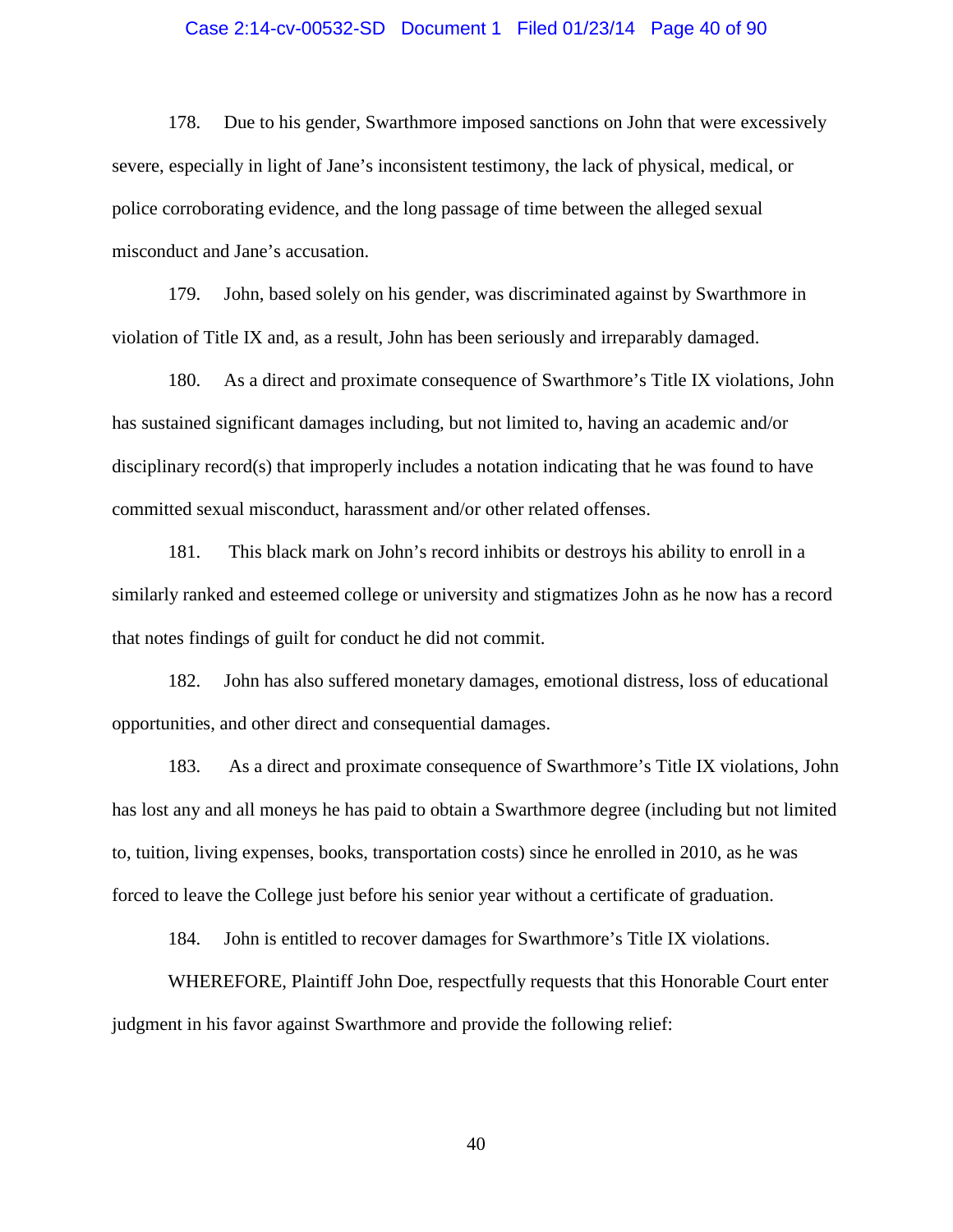## Case 2:14-cv-00532-SD Document 1 Filed 01/23/14 Page 41 of 90

(a) Mandate that Swarthmore correct John's academic and/or disciplinary record to remove any findings issued by the College with respect to the charges levied against him by Swarthmore and/or Jane;

(b) Mandate that Swarthmore verify this correction by providing John with a notarized letter confirming that any findings with respect to these charges have been expunged from John's academic and/or disciplinary record;

(c) Mandate that Swarthmore immediately allow John to reenroll in the College to complete his senior year of education;

(d) Award John compensatory damages in excess of Seventy-Five Thousand Dollars (\$75,000.00), in addition to prejudgment interest, attorneys' fees, expenses and costs; and

(e) Award John any other and further relief that the Court deems just and proper.

## **COUNT II (Breach of Contract)**

185. John Doe incorporates each of the above paragraphs as if fully set forth herein.

186. At all times relevant hereto, a contractual relationship existed between Swarthmore and John through, *inter alia*, Swarthmore's Student Handbook and the College Bulletin.

187. Swarthmore was required to act in accordance with the Student Handbook and College Bulletin in addressing complaints of sexual misconduct, conducting investigations of such complaints, adjudicating sexual misconduct charges, and deciding requests for appeal.

188. For all the reasons set forth above, Swarthmore has materially breached its contracts with John by failing to comply with policies and procedures governing sexual misconduct proceedings set forth in the Student Handbook and College Bulletin.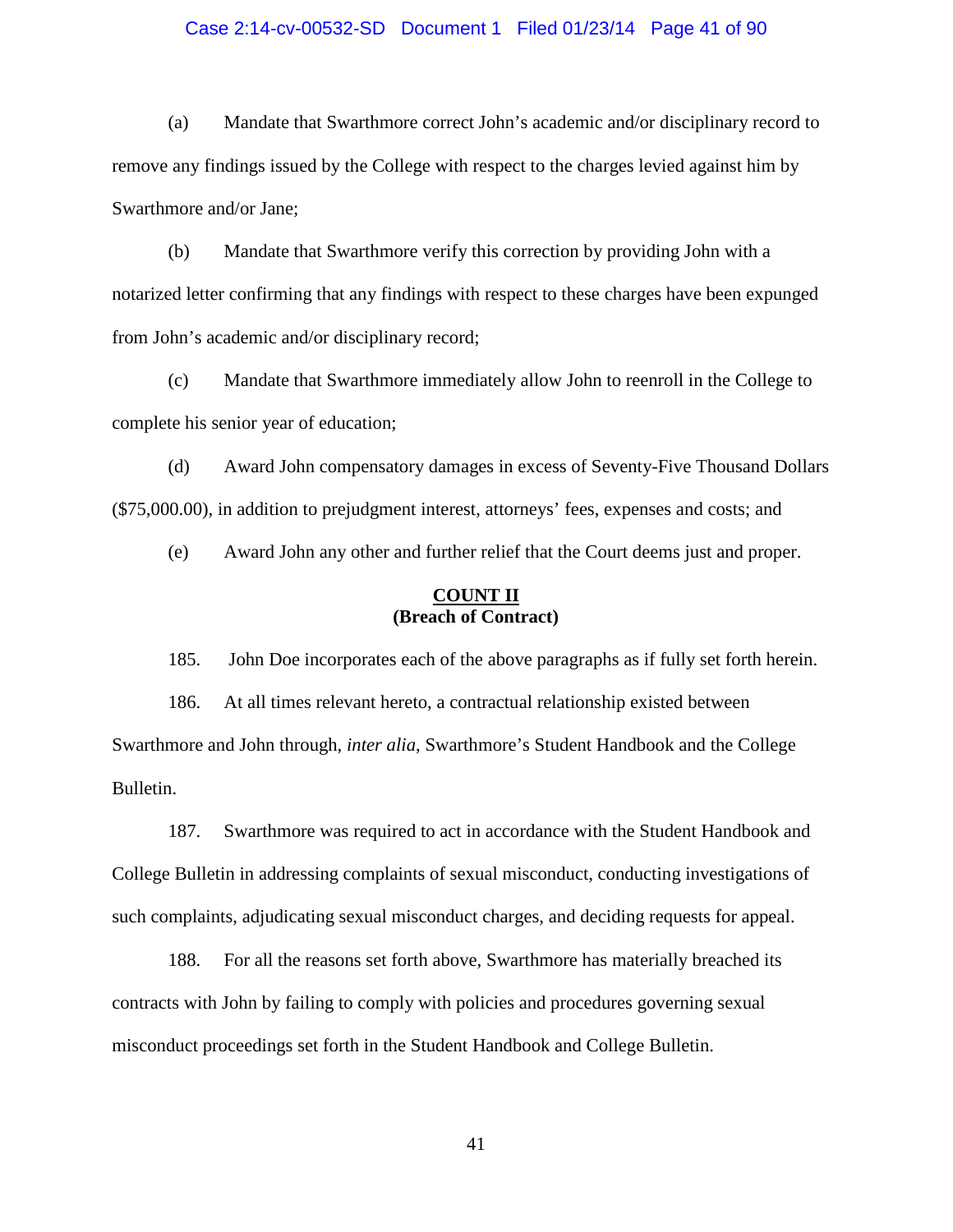## Case 2:14-cv-00532-SD Document 1 Filed 01/23/14 Page 42 of 90

189. As a direct, proximate and foreseeable consequence of Swarthmore's numerous material breaches, John has sustained significant damages including, but not limited to, having an academic and/or disciplinary record(s) that improperly includes a notation indicating that he was found to have committed sexual misconduct, harassment and/or other related offenses.

190. This black mark on John's record inhibits or destroys his ability to enroll in a similarly ranked and esteemed college or university and stigmatizes John as he maintains a record that notes findings of guilt for conduct he did not commit. John has also suffered monetary damages, loss of education opportunities, and other direct and consequential damages.

191. John is entitled to recover damages for Swarthmore's breach of its contractual obligations and duties.

WHEREFORE, Plaintiff John Doe, respectfully requests that this Honorable Court enter judgment in his favor against Swarthmore and provide the following relief:

(a) Mandate that Swarthmore correct John's academic and/or disciplinary record to remove any findings issued by the College with respect to the charges levied against him by Swarthmore and/or Jane;

(b) Mandate that Swarthmore verify this correction by providing John with a notarized letter confirming that any findings with respect to these charges have been expunged from John's academic and/or disciplinary record;

(c) Mandate that Swarthmore immediately allow John to reenroll in the College to complete his senior year of education;

(d) Award John compensatory damages in excess of Seventy-Five Thousand Dollars (\$75,000.00), in addition to prejudgment interest, attorneys' fees, expenses and costs; and

(e) Award John any other and further relief that the Court deems just and proper.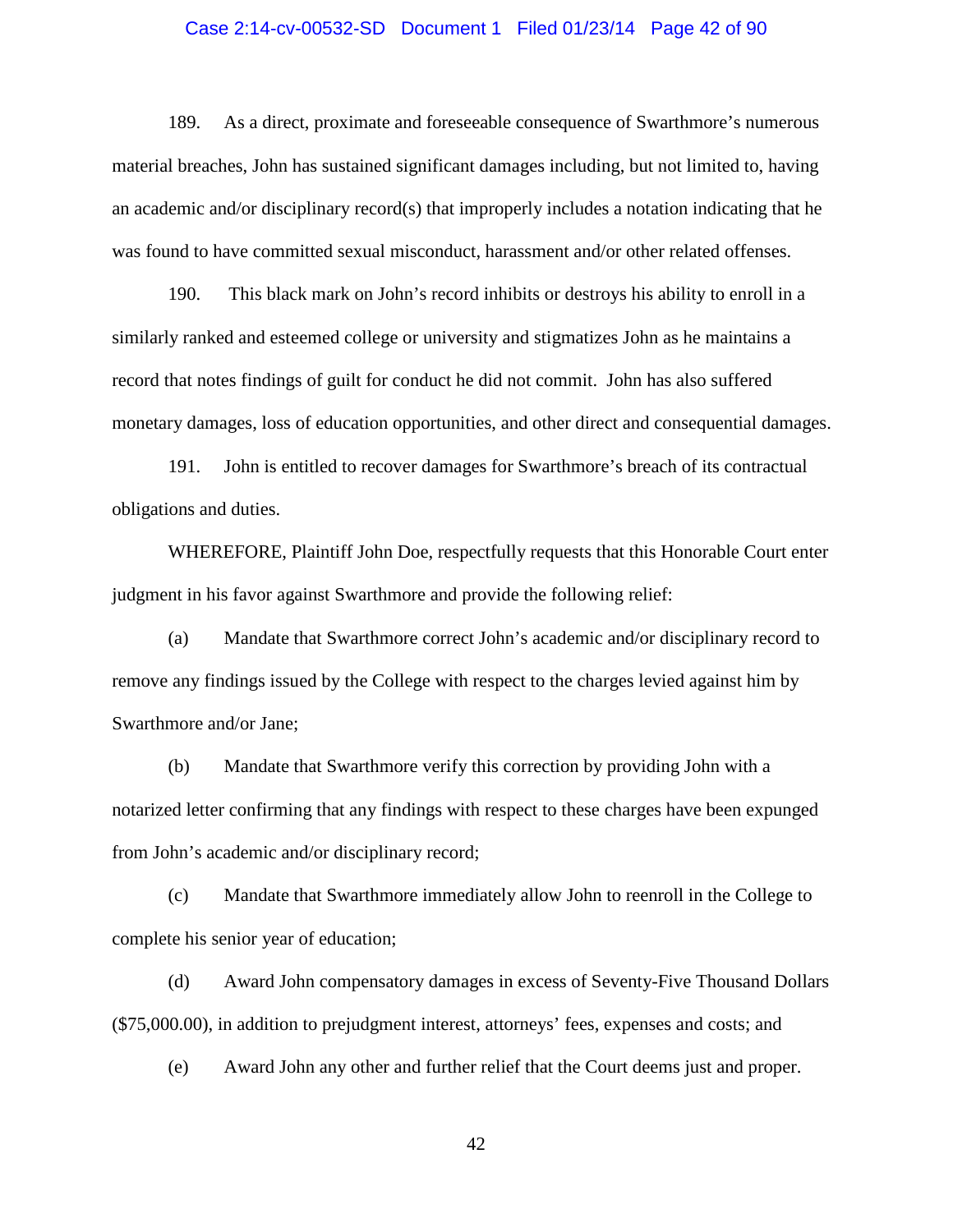## **COUNT III (Promissory Estoppel)**

192. John Doe incorporates each of the above paragraphs as if fully set forth herein.

193. John believes that Swarthmore's Student Handbook and College Bulletin are binding contracts and that Swarthmore has materially breached multiple provisions therein relating to the sexual misconduct proceedings in this case.

194. However, in the event the Court were to find that no such contracts exist, Swarthmore, through but not limited to its regulations, standards, procedures and policies, made representations to John, independent of any express contractual promises, that Swarthmore expected or should have expected would induce John to apply to and continue to enroll at the College.

195. Swarthmore expected or should have expected John to accept its offer of admission and incur the tuition, fees and costs necessary for enrollment based on the College's regulations, standards, procedures and policies.

196. John relied on Swarthmore's expressed and implied promises that he would not be discriminated against by the College and would be afforded the aforementioned rights set forth in the Student Handbook and College Bulletin.

197. John justifiably relied on Swarthmore's express and implied promises to his detriment, as Swarthmore failed to adhere to its regulations, standards, procedures and policies and did, in fact, discriminate against him by failing to provide him with the rights set forth in the Student Handbook and College Bulletin.

198. As a direct, proximate and readily foreseeable consequence of the aboveidentified conduct, John has sustained significant damages including, but not limited to, possessing an academic and/or disciplinary record(s) that improperly includes a notation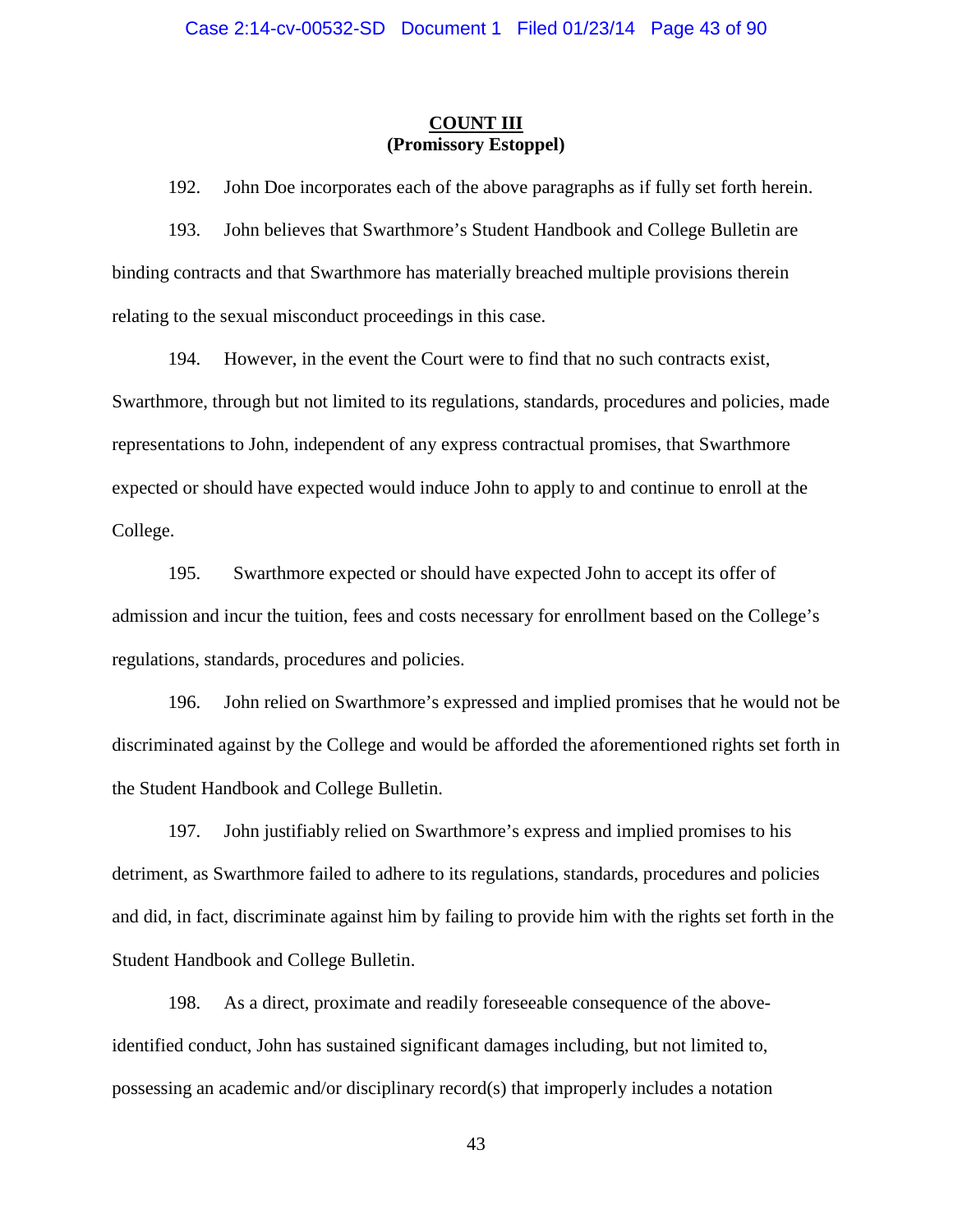## Case 2:14-cv-00532-SD Document 1 Filed 01/23/14 Page 44 of 90

indicating that he was found to have committed sexual misconduct, harassment and/or other related offenses.

199. This black mark on John's record inhibits or destroys his ability to enroll in a similarly ranked and esteemed college or university and stigmatizes John as he maintains a record that notes findings of guilt for conduct he did not commit. John has also suffered monetary damages, emotional distress, loss of education opportunities, and other direct and consequential damages.

WHEREFORE, Plaintiff John Doe, respectfully requests that this Honorable Court enter judgment in his favor against Swarthmore and provide the following relief:

(a) Mandate that Swarthmore correct John's academic and/or disciplinary record to remove any findings issued by the College with respect to the charges levied against him by Swarthmore and/or Jane;

(b) Mandate that Swarthmore verify this correction by providing John with a notarized letter confirming that any findings with respect to these charges have been expunged from John's academic and/or disciplinary record;

(c) Mandate that Swarthmore immediately allow John to reenroll in the College to complete his senior year of education;

(d) Award John damages in an amount to be determined at trial, including, but not limited to economic damages, damages to physical well-being, emotional damages, damages to reputation, loss of career prospects as well as prejudgment interest, attorneys' fees, expenses, costs; and

(e) Award John any other and further relief that the Court deems just and proper.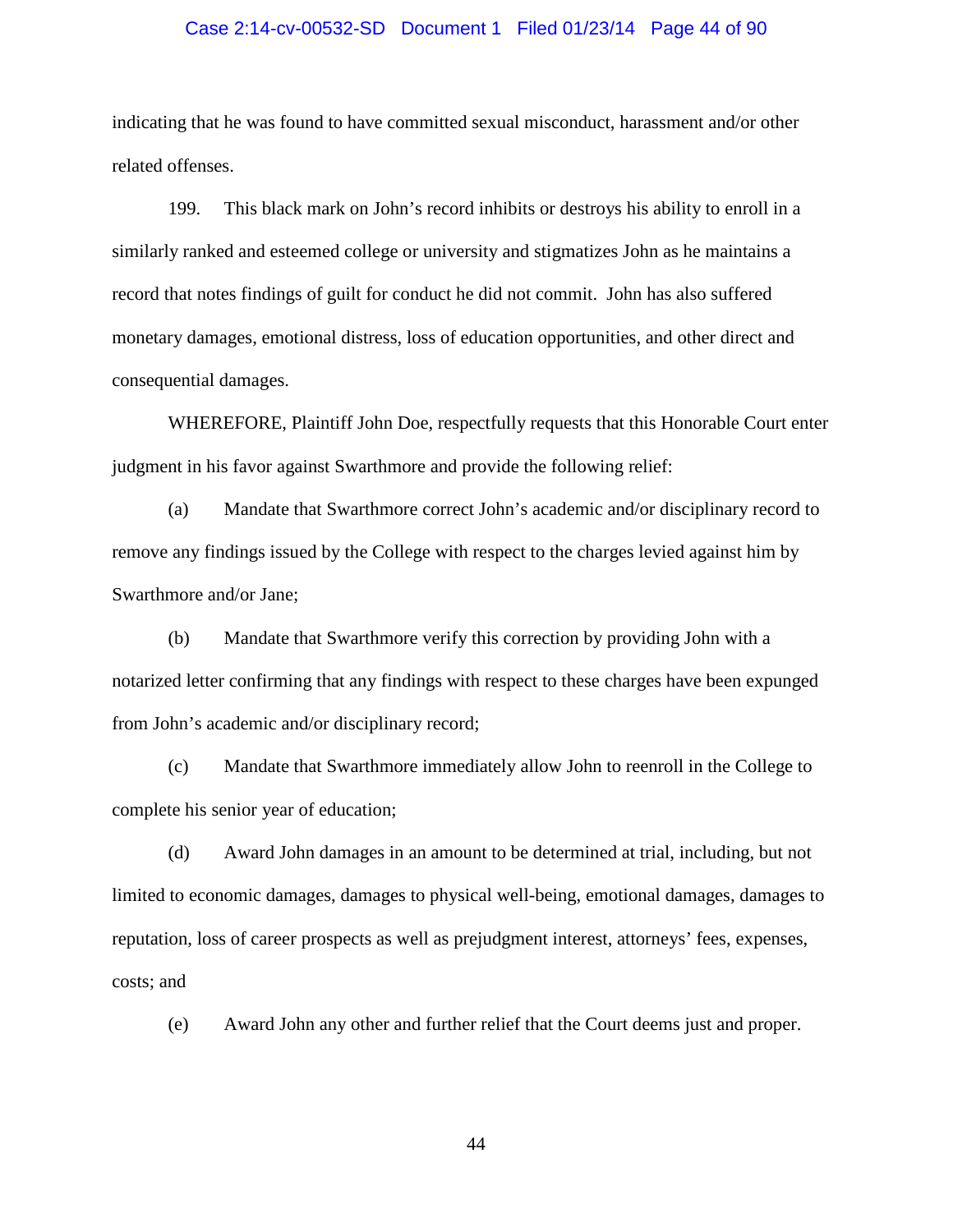# **COUNT IV (Negligence)**

200. John Doe incorporates each of the above paragraphs as if fully set forth herein.

201. John believes that Swarthmore's Student Handbook and College Bulletin are

binding contracts and that Swarthmore has materially breached multiple provisions therein

relating to the sexual misconduct proceedings in this case.

202. However, in the event the Court were to find that no such contracts exist,

Swarthmore owed duties of care to John independent of any contractual duties including, but not limited to:

- a) To ensure that its policies and procedures concerning sexual misconduct are fair and reasonable;
- b) To ensure that its policies and procedures concerning sexual misconduct are compliant with applicable federal/state law, namely, but not limited to, Title IX;
- c) To adequately train its administration, staff, employees and representatives of such policies and procedures concerning sexual misconduct; and
- d) To ensure that its administration, staff, employees and representatives adhere to such policies and procedures.

203. Based on the aforementioned facts and circumstances, Swarthmore has breached its duties of care owed to John.

204. As a direct, proximate and readily foreseeable consequence of Swarthmore's

aforementioned conduct, John has sustained significant damages including, but not limited to,

possessing an academic and/or disciplinary record(s) that improperly includes a notation

indicating that he was found to have committed sexual misconduct, harassment and/or other

related offense.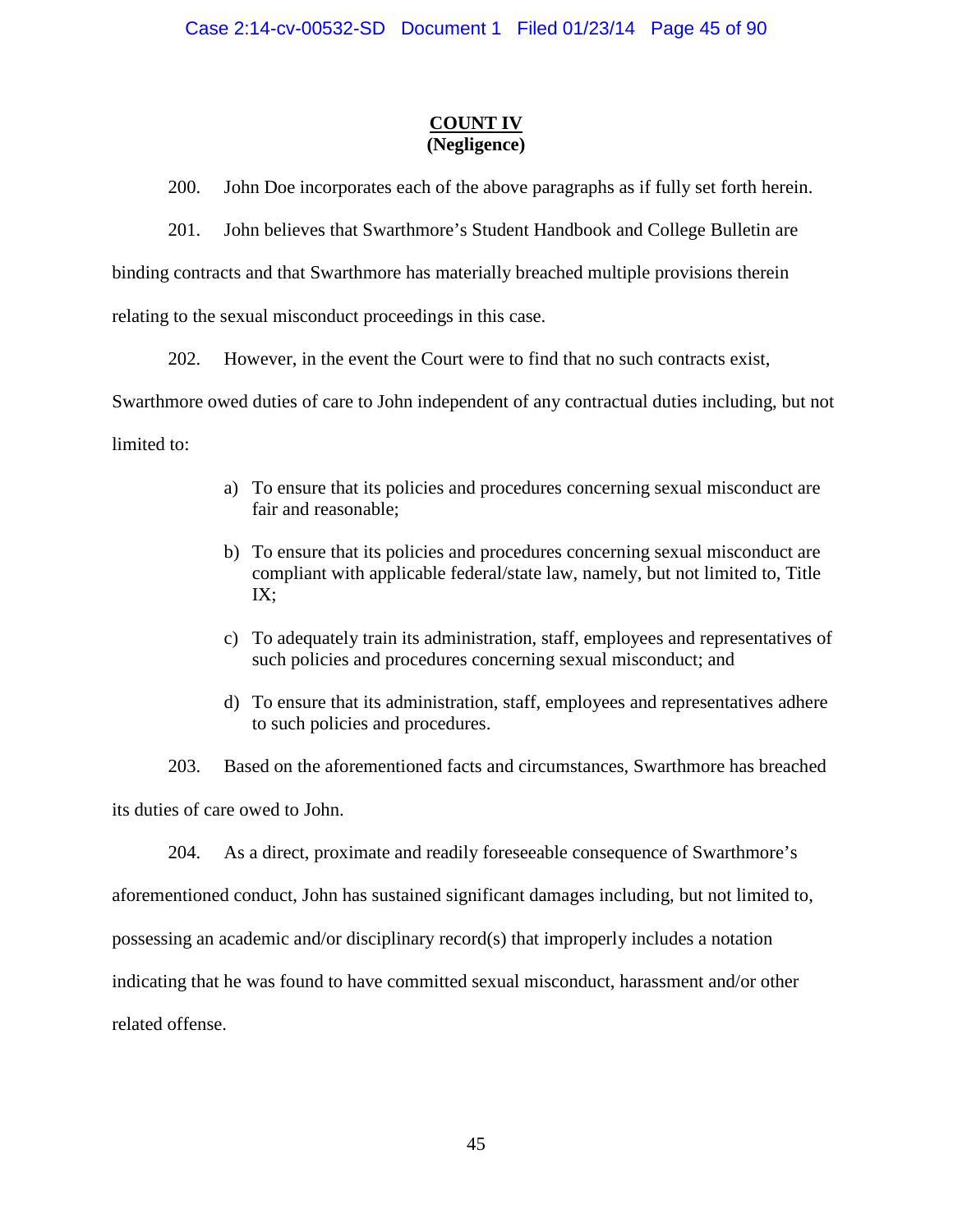## Case 2:14-cv-00532-SD Document 1 Filed 01/23/14 Page 46 of 90

205. This black mark on John's record inhibits or destroys his ability to enroll in a similarly ranked and esteemed college or university and stigmatizes John as he maintains a record which notes findings of guilt for conduct he did not commit. John has also suffered monetary damages, emotional distress, loss of education opportunities, and other direct and consequential damages.

WHEREFORE, Plaintiff John Doe, respectfully requests that this Honorable Court enter judgment in his favor against Swarthmore and provide the following relief:

(a) Mandate that Swarthmore correct John's academic and/or disciplinary record to remove any findings issued by the College with respect to the charges levied against him by Swarthmore and/or Jane;

(b) Mandate that Swarthmore verify this correction by providing John with a notarized letter confirming that any findings with respect to these charges have been expunged from John's academic and/or disciplinary record;

(c) Mandate that Swarthmore immediately allow John to reenroll in the College to complete his senior year of education;

(d) Award John damages in excess of Seventy-Five Thousand Dollars (\$75,000.00), in addition to prejudgment interest, attorneys' fees, expenses and costs; and

(e) Award John any other and further relief that the Court deems just and proper.

## **COUNT V (Equitable Relief)**

206. John Doe incorporates each of the above paragraphs as if fully set forth herein.

207. Based on the aforementioned facts and circumstances, John is entitled to equitable relief due to Swarthmore's numerous violations of federal and state law.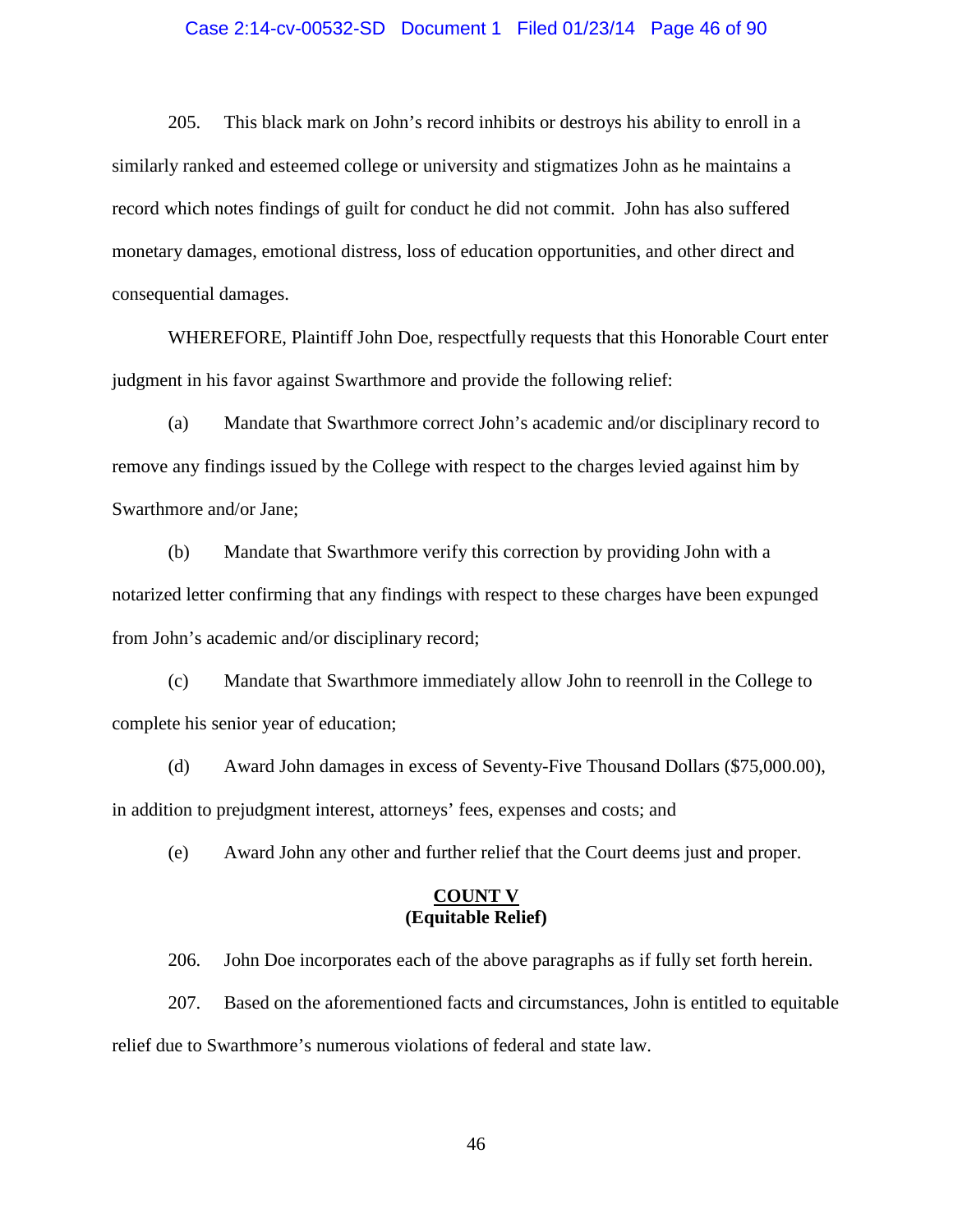## Case 2:14-cv-00532-SD Document 1 Filed 01/23/14 Page 47 of 90

208. As a result of these violations, John's education, professional career, and reputation have been severely damaged. Without appropriate and timely redress from this Court, the inequitable findings and sanction imposed by the CJC Panel and upheld by the Office of the President will be irreversible and follow John throughout his life.

WHEREFORE, Plaintiff John Doe respectfully requests that this Honorable Court issue an order mandating that:

(a) The outcome and findings made by Swarthmore at John's CJC hearing be reversed;

(b) Swarthmore correct John's academic and/or disciplinary record to remove any findings issued by the College with respect to the charges levied against him by Swarthmore and/or Jane;

(c) Swarthmore verify this correction by providing John with a notarized letter confirming that any findings with respect to these charges have been expunged from John's academic and/or disciplinary record;

(d) Swarthmore immediately allow John to reenroll in the College to complete his senior year of education.

(e) John be awarded damages in an amount to be determined at trial, including, but not limited to economic damages, damages to physical well-being, emotional damages, damages to reputation, loss of career prospects as well as prejudgment interest, attorneys' fees, expenses, and costs; and

(f) John be awarded any other and further relief that the Court deems just and proper.

## **COUNT VI (Negligent Infliction of Emotional Distress)**

209. John Doe incorporates each of the above paragraphs as if fully set forth herein.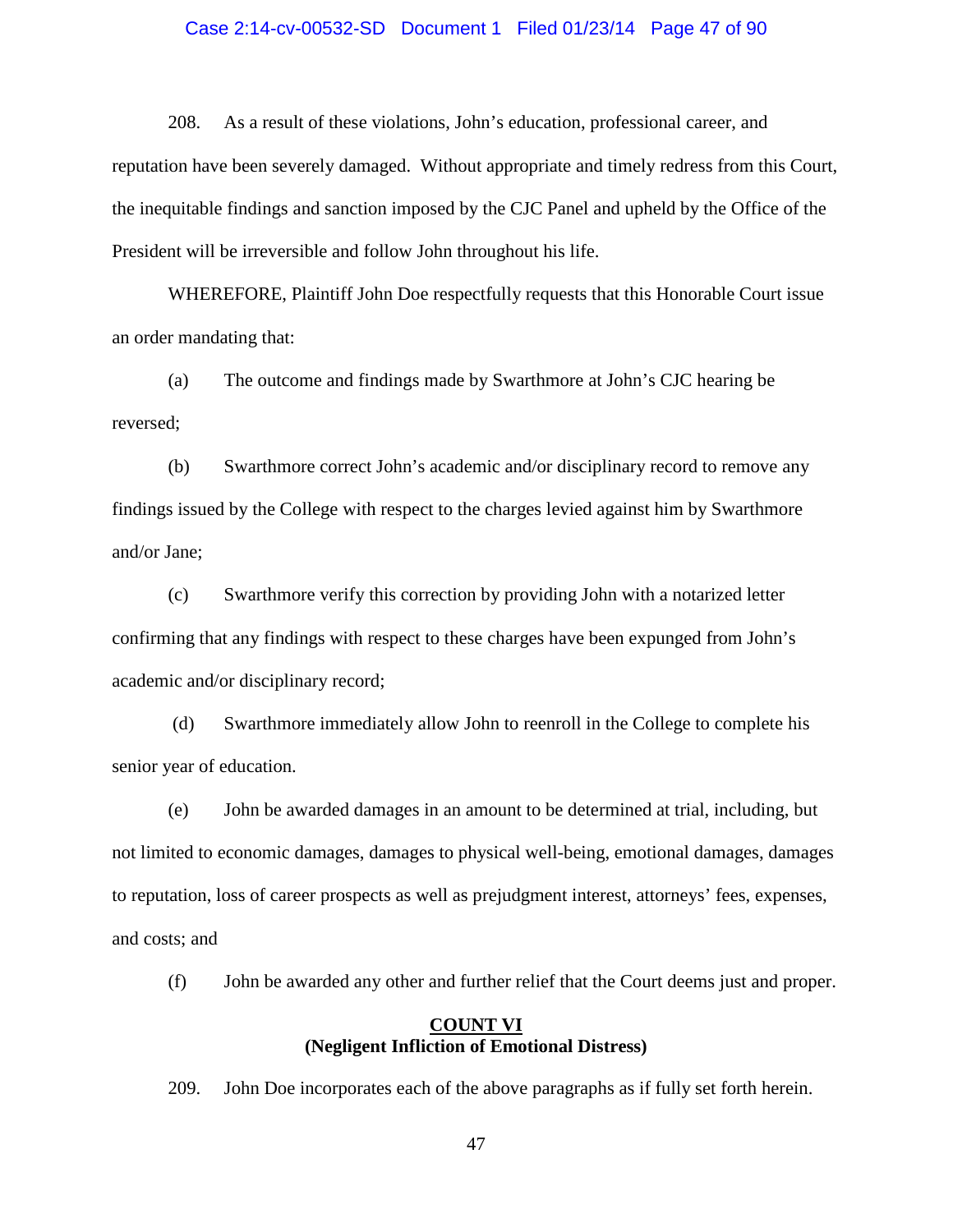## Case 2:14-cv-00532-SD Document 1 Filed 01/23/14 Page 48 of 90

Based on the aforementioned facts and circumstances, Swarthmore acted in a 210. negligent manner and, as a direct result of such conduct, John suffered and will continue to suffer inter alia, mental anguish, severe emotional distress, physical harm, financial loss, and humiliation, all of which may be affect John forever.

WHEREFORE, Plaintiff John Doe, respectfully requests that this Honorable Court enter judgment in his favor against Swarthmore for compensation in an amount in excess of Seventy-Five Thousand Dollars (\$75,000.00) in addition to prejudgment interest, attorneys' fees, expenses, costs and any other and further relief that the Court deems just and proper.

Respectfully submitted,

Dated: January 23, 2014

Patricia M. Hamill, Esq. (I.D. No. 48416)  $phamill@conradobrien.com$ Jeannette M. Brian, Esq. (I.D. No. 66169) jbrian@conradobrien.com Abiye F. Mariam, Esq. (I.D. No. 311751) amariam@conradobrien.com CONRAD O'BRIEN P.C. 1500 Market Street, Centre Square West Tower, Suite 3900 Philadelphia, Pennsylvania 19102  $(215) 864 - 9600$ 

Counsel for Plaintiff John Doe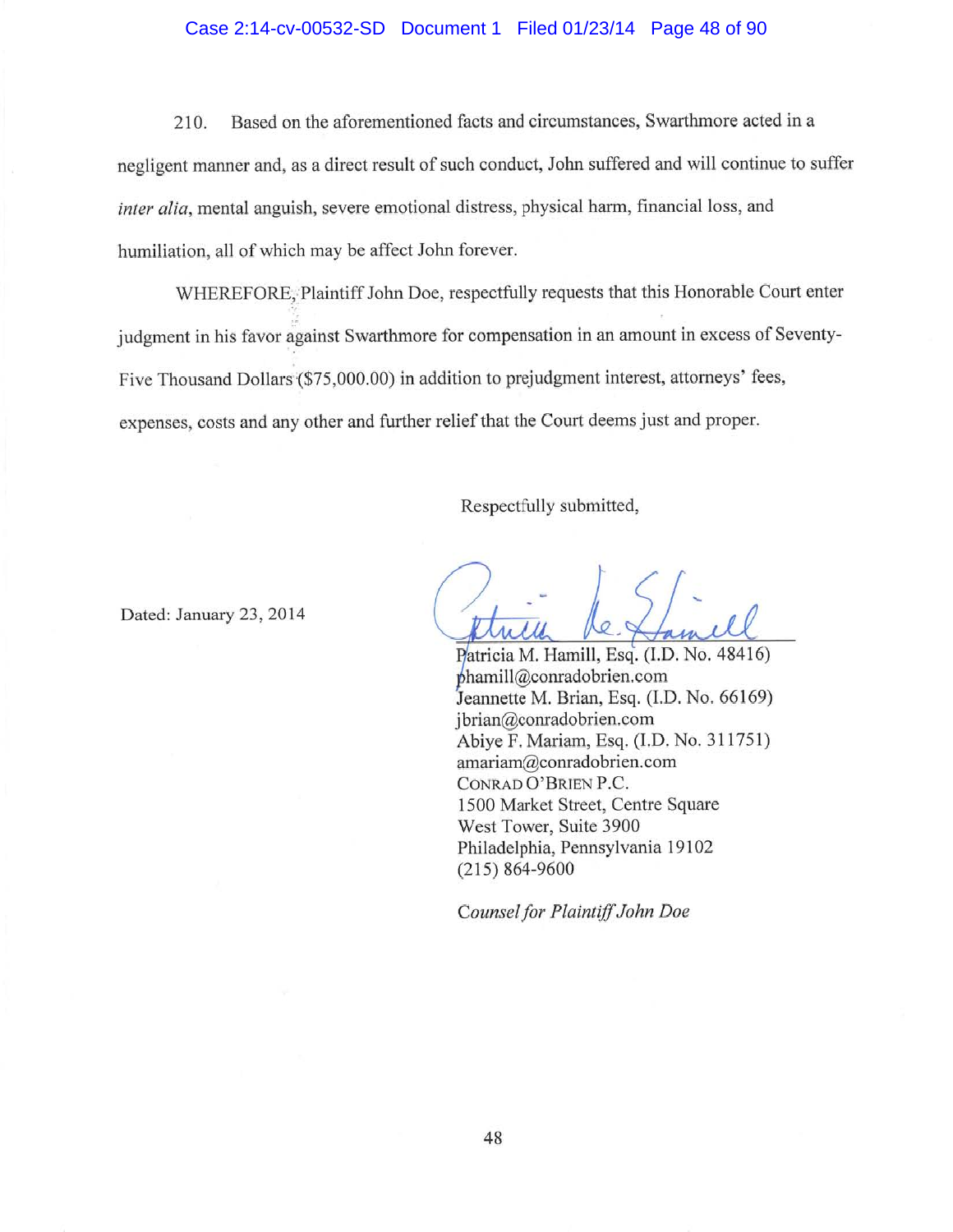# EXHIBIT "A"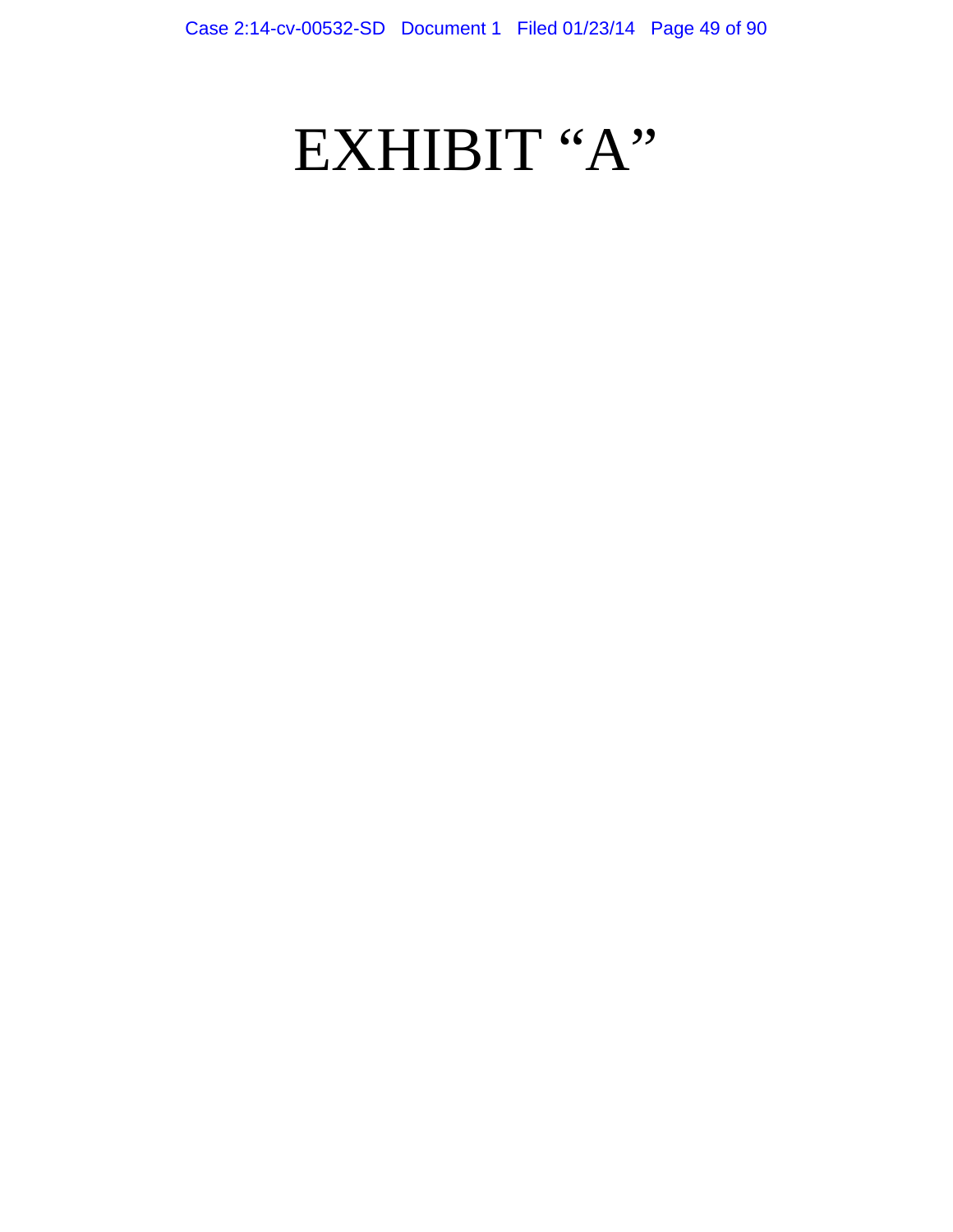# **SWARTHMORE COLLEGE OFFICIAL STUDENT HANDBOOK 2012-2013**

#### **ACADEMIC POLICIES AND REGULATIONS**

#### **Academic Regulations**

The academic information of the College can be found in a variety of published resources. The *Swarthmore College Bulletin* (—the red book<sup>?</sup>) is the authoritative source for academic information, course descriptions, degree requirements, admissions procedures, and guidelines for the College community. Courses actively available each semester are listed on the Schedule of Courses and Seminars, found in the Registrar's Office. For more information see the Registrar in Parrish E124 or see the College website at www.swarthmore.edu/Admin/registrar. Individual departments have websites with course listings and department regulations.

#### **Committee on Academic Requirements**

The Committee on Academic Requirements (CAR) is the standing committee of the faculty charged with regular review of students' academic programs and the administration of faculty regulations concerning academic standards and requirements. The committee is also empowered to recommend to the faculty waivers of certain requirements (i.e. the  $-20$  course rule," the senior year residency requirement, etc.). Requests for waivers are carefully evaluated by the Committee and forwarded to the faculty only when a general educational advantage is perceived.

With the Dean of Students as chair, the Committee regularly meets at the end of each semester to review records of students who are not making satisfactory progress or who are under advisement from previous CAR mandates. Student records may be reviewed at other times should information arise about academic difficulties that were not available at the time of the regular committee meetings.

The committee may take one of several actions including, but not limited to:

1) Warnings: Students meet with deans' staff member as needed

2) Probation: Students may be placed on probation, continued on probation, or removed from probation. The student's parents are informed and the student meets regularly with a Dean's staff member.

3) Required to Withdraw: The student must stay away for a semester or longer and engage in meaningful activity: classes; work; volunteer activities. In order to return, the student must write a detailed letter to the Dean of Students requesting permission to return, explaining what happened, what was done while the student was away, and a plan for how the student will address these issues upon return. In some cases, the student will be required to bring back credits, pre-approved by departments, to catch up with the student's class standing. Appeals may be made to the Dean at the time of notification of the change of status. Students will return on probation and the student's parents are notified.

#### **Leaves from the College**

**Leaves of Absence:** Student leaves of absence are freely permitted. Some fines may occur if a late notice is given. A student planning a leave of absence should consult with a dean and complete the necessary form prior to the deadline published each semester (usually December 1 and April 1). The form asks the student to specify the date of expected return; the student need only notify the Dean of his/her return if the return date changes from that originally indicated on the completed form. Please note that some leaves may affect the student's re-payment of loans.

**Withdrawal:** Withdrawal from the College may occur for academic, disciplinary, health, personal, or financial reasons, and may be voluntary or required by the College. Students withdrawing from the College before the end of the semester normally receive the grade notation  $-\bar{W}$ " (withdrawal) on their permanent record for all in-progress courses.

Health-related withdrawal

In no case will a student's mental or physical condition itself be a basis for a required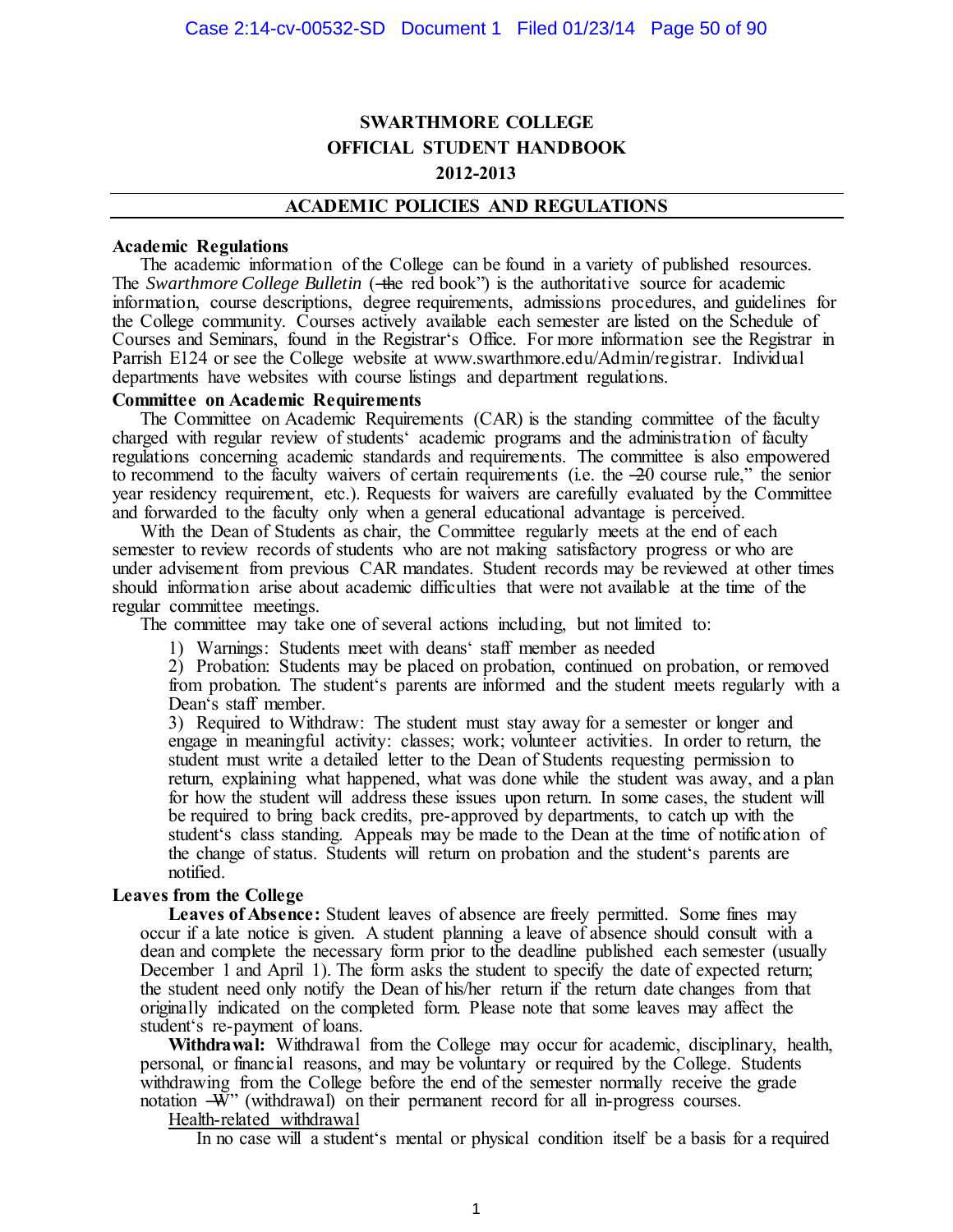withdrawal. However, the student may be required by the College to withdraw when health problems of a physical or psychological nature result in behavior that substantially interferes with a student's academic performance or the educational endeavors of other students, or poses a significant threat to the student's safety or safety of others. The decision to require withdrawal for health-related reasons is made by the Evaluation Committee, chaired by the Associate Dean for Academic Affairs and comprised of another dean, usually the Class Dean. The Evaluation Committee will review the problematic behavior and may consult with the Director of Worth Health Center, the Director of Counseling and Psychological Services, or any other appropriate College official when making its decision. Decisions of the Evaluation Committee may be appealed to the Dean of Students.

#### Readmission Following Withdrawal

A student who has withdrawn from the College for any reason, voluntarily or involuntarily, may apply for readmission by writing to the Dean of Students. Normally the College will not accept applications for readmission until a full semester, in addition to the semester in which the student has withdrawn, has passed. For a complete description of the readmission process, please refer to the *Swarthmore College Bulletin*.

**Short-term Health-related Absences:** Students who are hospitalized for a period during the semester are subject to the readmission procedures before they may return to campus to resume their studies. In these situations, the Evaluation Committee may also counsel and advise a student about options for how best to approach the remaining academic work in the semester. In all cases, a student returning to campus from the hospital must report to the Worth Health Center and get clearance from the appropriate healthcare professional before returning to the dormitory to ensure the student's readiness to resume college life and so that follow-up care can be discussed.

#### **Required Evaluations:**

**Mental Health**: If a student is exhibiting behaviors that may pose a direct threat to student safety, the Dean may request a mental health evaluation to determine whether the student can safely remain on campus. The evaluation will be conducted by the Director of Counseling and Psychological Services, or someone designated by the Director who possesses competent medical expertise. The evaluation will involve an individualized assessment, based on current medical knowledge or the best available objective evidence, to ascertain: the nature, duration, and severity of the risk; the probability that the potential injury will actually occur; and whether reasonable modifications of policies, practices or procedures or the provision of auxiliary aids or services will mitigate the risk. A report of this evaluation is made to the Dean of Students who will determine, based on all the evidence, if it is safe for the student to be on campus. The student will also be permitted to review the evaluation and to provide permission for the Swarthmore evaluator(s) to be in communication with an outside practitioner to get a history and more complete picture of the student's treatment and mental state, and to provide any additional information the student deems pertinent. Decisions to remove students from campus will be based on a student's observed conduct, actions, and statement and not based merely on knowledge or believe that the student suffers from a mental health impairment.

After a student has been unable to complete a semester due to mental health issues, the student must go through the same mental health evaluation process as part of the re-entry process.

**Physical Health**: similar evaluations may be required on the basis of a student's physical health, conducted through the Health Center by the director or the director's designee.

**Rights to Privacy of Information under FERPA (Administered by the Registrar's Office)**

The Buckley Amendment, or the Family Educational Rights and Privacy Act of 1974 (FERPA), as amended, and related federal regulations, establish guidelines protecting the privacy of student records and give a college student the right (subject to certain exceptions) to review his/her **-educational records,**" and, within 45 days of formally requesting to do so, to challenge and/or seek to amend the contents if s/he believes the records are inaccurate, misleading, or otherwise in violation of the student's privacy rights. FERPA also gives students the right to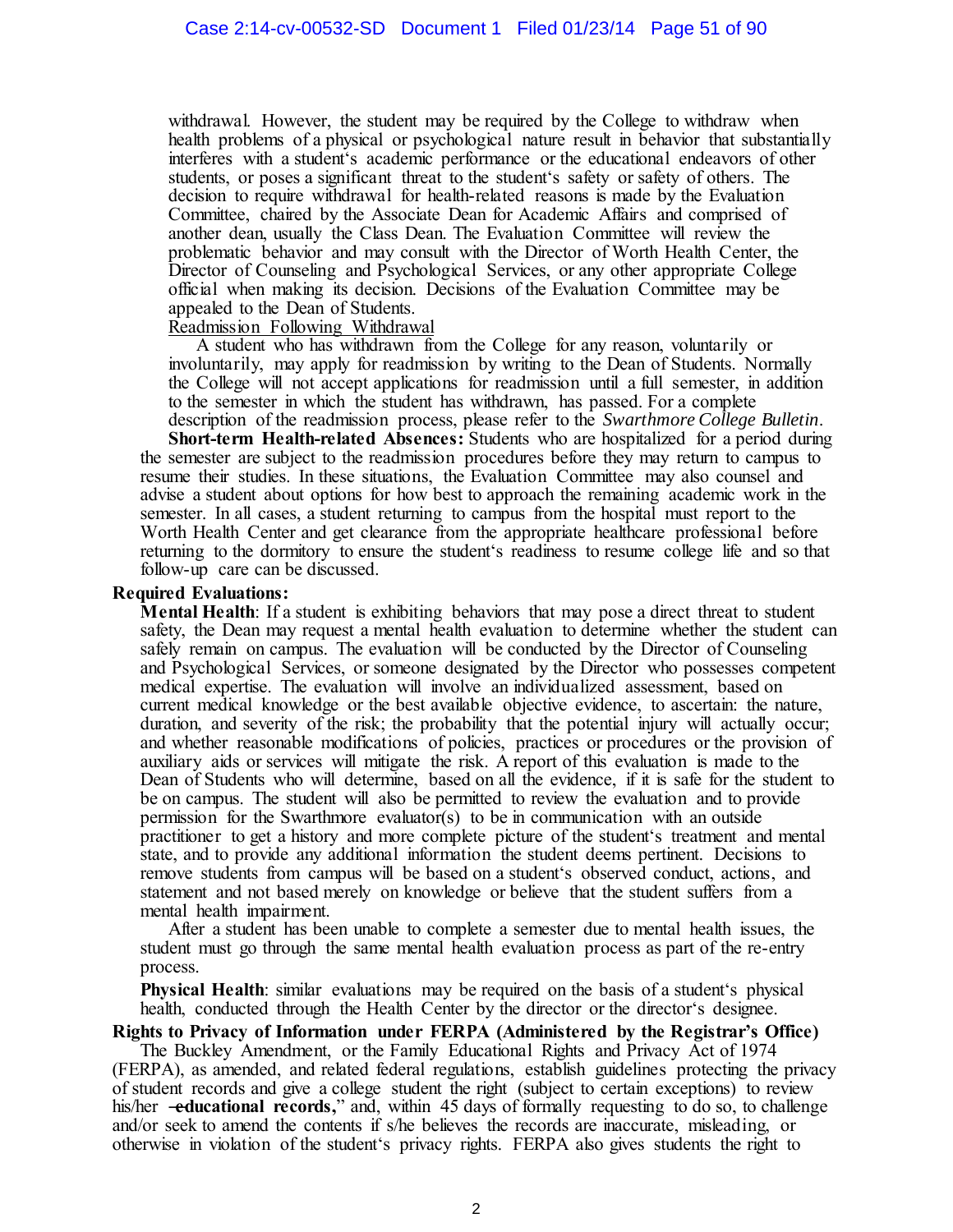consent to the disclosure of personally identifiable information contained in the student's education records, except to the extent that the law authorizes disclosure without consent. FERPA provides students the right to file a complaint with the Department of Education concerning alleged failures by the College to comply with the Act. Written complaints should be directed to the Family Policy Compliance Office, U.S. Department of Education, 600 Independence Avenue, S.W., Washington D.C., 20202-4605.

The procedure to inspect and review records, or to request amendment of education records is the same: students should write and sign a letter clearly stating their request and submit the letter to the Dean of Students.

**Grades** are available online to students through a password-protected website. They are not routinely sent to parents or guardians, except that parents or guardians of students are normally informed of grades in cases of important changes of status, such as probation and requirement to withdraw. However, grades may be released when students request it. Swarthmore has traditionally been very open with students relative to the content of their records, but has followed a conservative policy regarding disclosure of personally-identifiable information to outside persons or organizations.

Education records may be **disclosed to school officials** without prior written consent of the student. School officials include persons employed by the College in administrative, supervisory, academic, or research, or support staff positions; persons serving on College governing bodies; or persons employed by or under contract to the College to perform special tasks, such as attorneys and auditors. A school official is determined to have legitimate educational interest if the information requested is necessary to perform tasks appropriate to his or her position or contract agreement, perform tasks related to the student's education, perform tasks related to the discipline of a student, or provide a service such as health care, counseling, institutional research, job placement, or financial aid.

The College will release information in education records, including **disciplinary actions** or unsatisfactory academic progress records (generally probations, suspensions, or expulsions), to educational institutions to which the student seeks or intends to enroll or is already enrolled, for purposes related to the student's enrollment or transfer including medical and law schools.

Except as stated above, **personal information**, other than -directory information<sup>"</sup> or matters of public record, is not normally released to anyone outside the College without a student's prior consent unless otherwise permitted or required by law.

There are two categories of **directory information** at Swarthmore:

1. Published student —directories" include the following:

- A directory for the College community of enrolled students listing home addresses;
- The telephone directory, available as a download, contains a student's name, class year, campus address, and campus telephone extension. The names, addresses, phone numbers, and class years of off-campus students also appear in the telephone directory;
- A list of all students participating in the housing lottery and is publicly posted;
- Each Spring Semester, the year's expected degree candidates are posted on a list outside the Registrar's Office;
- The commencement program listing the Bachelor of Arts candidates, the Bachelor of Science candidates, Honors by level, Phi Beta Kappa, Sigma Xi, Tau Beta Pi, fellowships and prizes, and Pennsylvania Teacher Certification.
- 2. Other -directory (public) information<sup>3</sup> includes the following: home address, email address, date and place of birth, photographs, major(s), minor(s), dates of enrollment at Swarthmore, date of graduation or anticipated graduation, degree and honors or awards received, and participation in extracurricular activities including sports, and other similar information. Weight and height of athletic teams are also considered matters of public record.

According to the law and Swarthmore College policy, any item of directory information may be released at any time unless the student has filed a written request that specific directory information not be released, although normally most directory information is not released outside the College community without the student's request. Students have the right to request that directory information be withheld from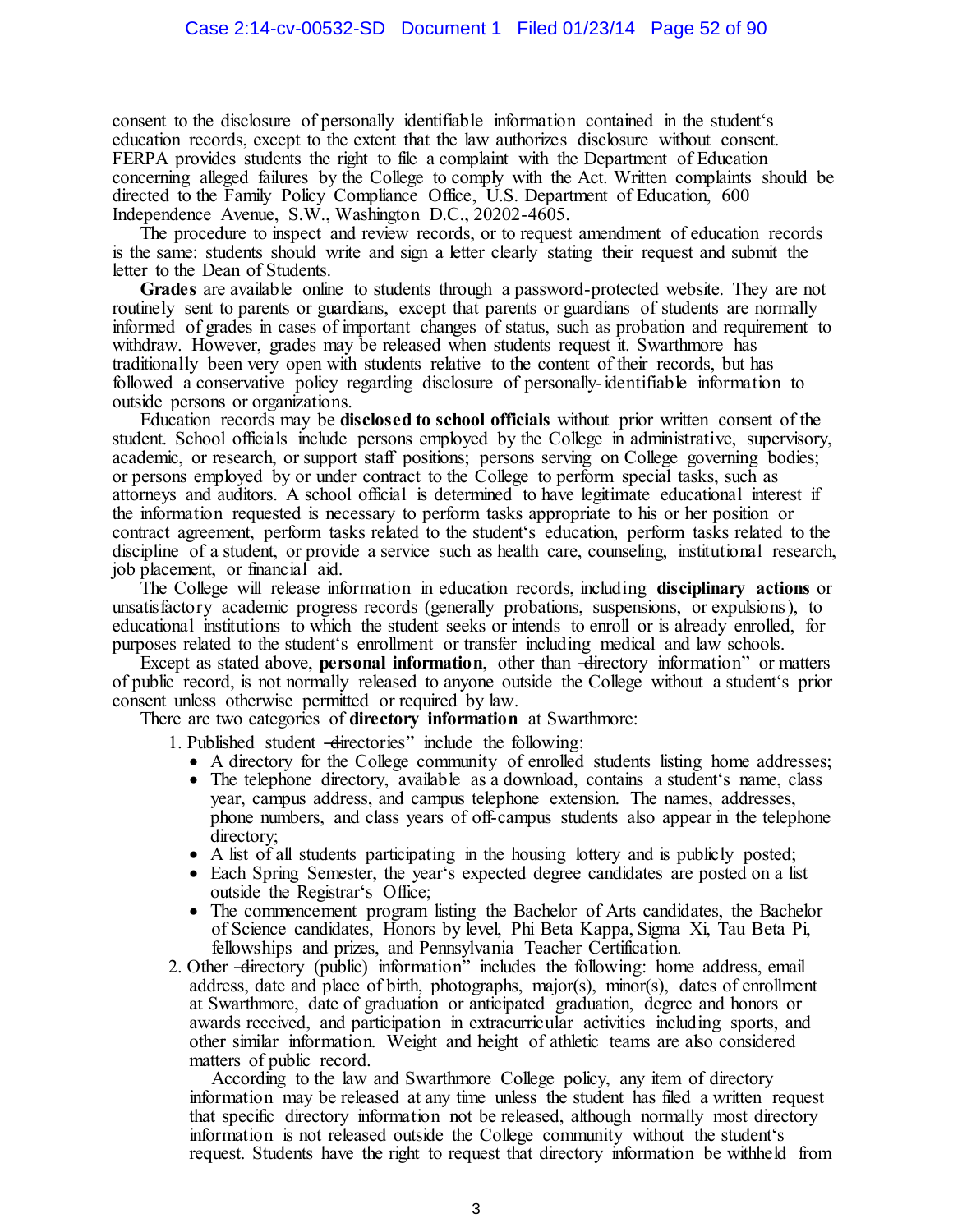disclosure, except as otherwise provided by law. Students who wish to have certain directory items withheld from any release should file their request with the Registrar's Office, where questions concerning the College policy or this notice should also be directed. Students may file this request at any time and the Registrar's Office will work to place this restriction on the student's record within 2 weeks time.

## **Parental Notification Policy**

It is the College's policy to treat the student as the person primarily privileged to authorize release of personal information. This policy reflects our philosophy that an important goal of undergraduate education is to continue the student's development as an autonomous adult. The College encourages students to share information with their parents or legal guardians, but ultimately the decision of what information to share rests with the student. Hence, the vast majority of communications are directed to the student rather than to the parents/guardians. For example, grades are sent only to the student unless the student gives written authorization to the Registrar to send grades to a parent or guardian.

We recognize, however, that this commitment to fostering the development of the student must be balanced with the parents' interest in the well-being and progress of their student in the College, and we recognize that there are times in which parental involvement can be in everyone's best interests. Thus, while the general policy is to be protective of the student's privacy, there are specific instances enumerated below in which a parent or legal guardian will be notified. In such instances, we believe it is appropriate for the student to inform his or her parent or guardian directly, so whenever possible we will allow time for students themselves to do so. However, in critical situations where prompt notification is prudent, a member of the Dean's staff will contact a parent or guardian as soon as possible.

1. Change of status imposed by the College

A change in the status of a student at the College may be imposed as a result of disciplinary action or unsatisfactory academic progress. If a student is placed on probation, suspended, or expelled, parents are notified. It should be noted that less severe instances of disciplinary or academic action may result in warnings to the student, of which parents are not formally notified.

## 2. Transport to a hospital in critical situations

Law prohibits health care professionals from disclosing medical information to the parent or guardian of a student without the student's explicit consent. However, when a student needs to be transported to the hospital in a critical situation, the parent or guardian of the student will be notified. Following the general policy, when the situation permits we will wait until the student herself or himself has the opportunity to notify the parent or guardian or until the student gives explicit consent for a third party to do so. 3. Arrest

The parent or guardian of the student will be notified if the student is placed under arrest while on College property and detained by law enforcement officials. Note that the College does not post bail for arrested students. If a student receives a citation for a summary offense for which they are not detained, e.g., underage drinking or disorderly conduct, the College generally will not notify the parent or guardian, but the police might choose to do so themselves. In addition, if a student is arrested away from the campus the College generally will not become involved and so will not inform the parent or guardian even if the incident comes to our attention.

#### 4. Unexplained absence from campus

If it comes to the attention of College officials that a student is inexplicably absent from campus for a prolonged period, College officials may contact a parent or guardian in order to ascertain the whereabouts of the student. However, normally, College officials will first try to contact the student's confidential contact of record to locate the student. Students are responsible for identifying their confidential contact in their online student record. The College cannot be responsible for a student's failure to be in touch with their parents.

Note: The College reserves the right to notify a parent or guardian of a student for reasons other than those listed above, based on our judgment of what is in the best interests of the student and of the College. Individual deans may contact parents when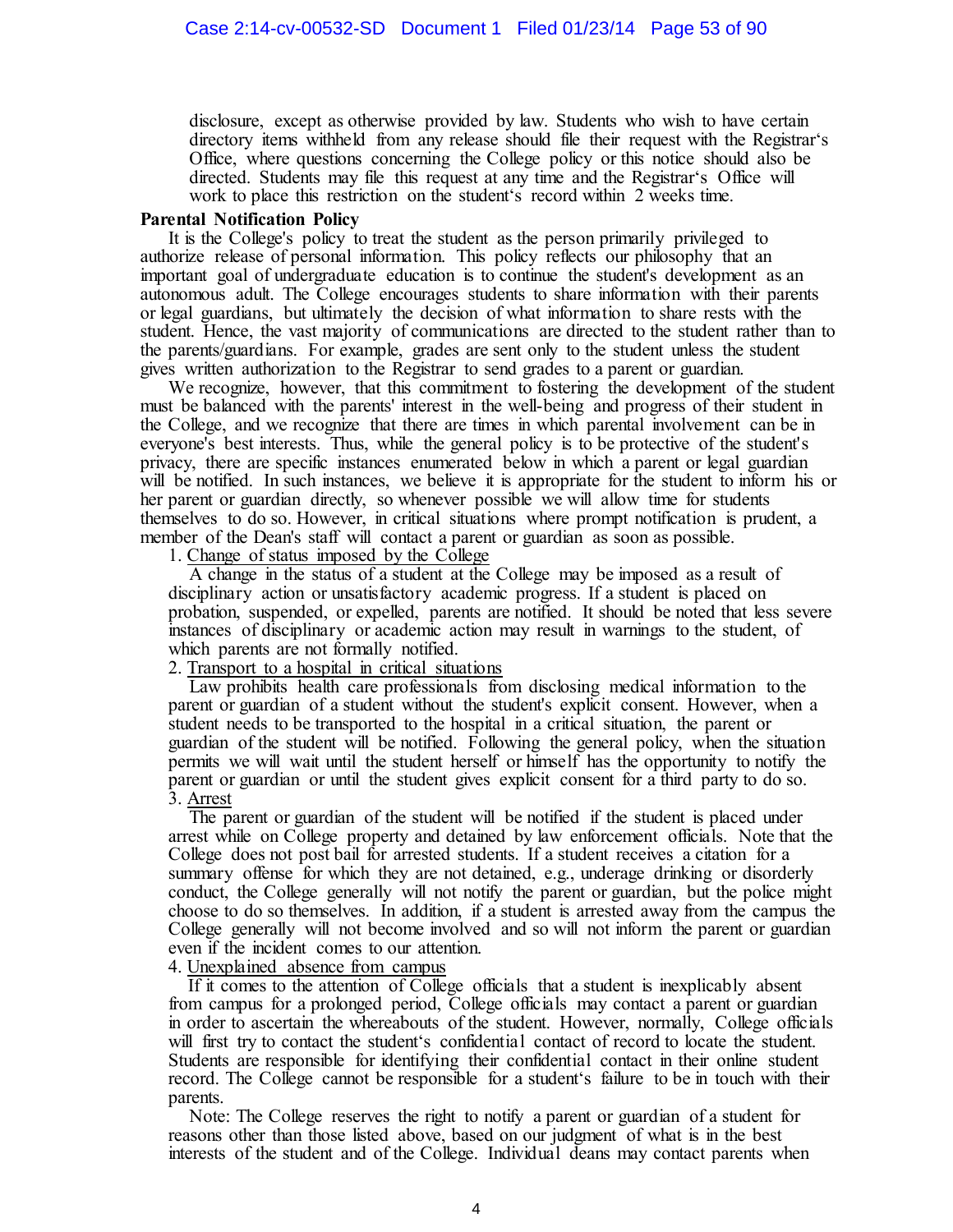their student is failing to make satisfactory progress or when alcohol or other illegal substances are involved.

## **ACADEMIC SUPPORT REGULATIONS**

#### **Personal Academic Advisor (www.swarthmore.edu/academicadvising.xml)**

Each new student is assigned to a faculty member, a member of the dean's staff, or other professional staff who acts as academic advisor until this responsibility falls to the chair of the student's major department at the end of the sophomore year. Initial assignments are made by the Associate Dean for Academic Affairs on the basis of major interests and abilities indicated by entering students. **Changes in advisors** will be freely granted (subject only to equity in number of advisees assigned to an individual faculty member) on application to the Associate Dean. Reassignments may also be made due to faculty leaves or shifts in duties.

The formal parameters of the relation between advisor and advisee include: 1) the advisor typically approves the courses for which the student registers; 2) the advisor must approve drops or adds to the course load; 3) the advisor will receive copies of all official correspondence concerning the student's academic standing in order to better advise the student on academic and personal decisions; 4) the advisor will guide the student in meeting academic requirements and choosing classes. When the advisor is not available, the student may contact the appropriate class dean or the chair of the major department.

#### **Academic Support (www.swarthmore.edu/academicadvising.xml)**

Supports such as clinics, tutors, and Student Academic Mentors (SAMs) are provided free of charge, within the bounds of reasonable use and when a relevant resource exists. Deans, professors, and/or the Coordinator of Student Disability Services and Learning Resources can all help students access these resources.

#### **Student Disability Services (www.swarthmore.edu/x7687.xml)**

Students with learning, medical, physical, or psychological disabilities may consult with Leslie Hempling, Coordinator of Student Disability Services and Learning Resources (located in Parrish Hall), 610-690-5014. She works with students so that they know what documentation is required for the disability and to help students access the agreed-upon, prescribed, reasonable accommodations. Students may read more detailed information on the website listed above and may also consult with the Equal Opportunity Officer, Sharmaine LaMar, if disputes arise from this process.

#### **COLLEGE SERVICES: POLICIES AND REGULATIONS**

#### **Dining Services (www.swarthmore.edu/dining.xml)**

**Linda McDougall,** Director of Dining Services, oversees the main dining facility in Sharples Dining Hall, the Mary Lyon's Breakfast Room, Essie Mae's Snack Bar (located in Tarble), Kohlberg Coffee Bar, and the Science Center Coffee Bar.

**Open Hours** are found at www.swarthmore.edu/dining-services/hours.xml.

All students in college housing must be on the meal plan. Students with special medical (short- and long-term), religious, or cultural needs must consult with the director of Dining Services to arrange for these special needs.

#### **The Necessity of Identification Cards**

Students eating in Sharples Dining Hall must present their College picture identification card for every meal. Students who do not have their cards will be permitted to sign in three times per semester. Once a student has used the three signed-in opportunities, the student will be required to pay cash until the new ID card is obtained. Absolutely no meal credit is given at Essie Mae's and points may not be used in any facility without a College picture ID card. These policies are in effect to protect each student's personal meal plan account.

**Guests** are always welcomed in Sharples Dining Hall. Guests may purchase meals at the door. Declining balance cards may be purchased at the Sharples office, near the main entrance door.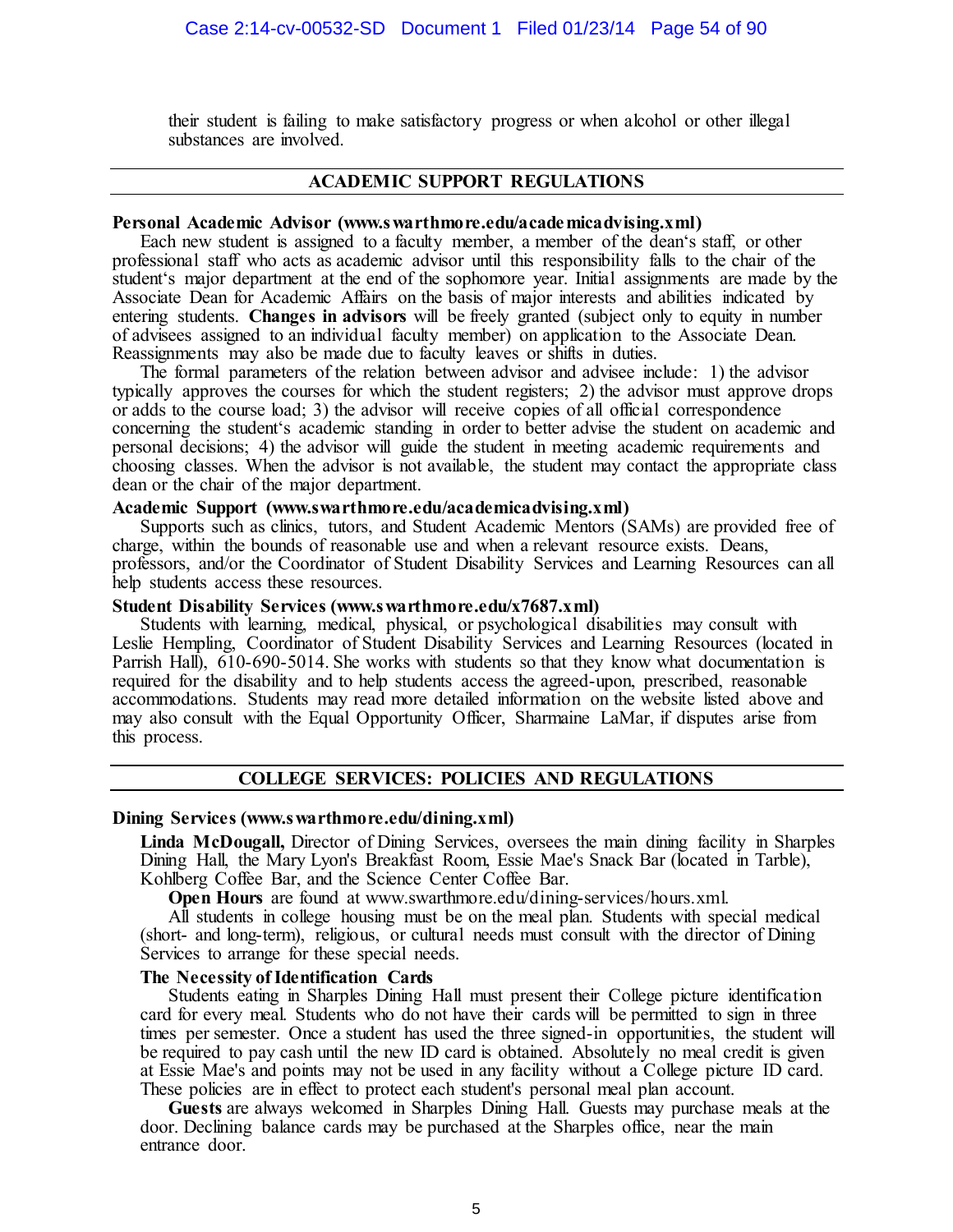**House menus** are found on the website (www.swarthmore.edu/dining-services.xml) and on the Dash.

#### **Group Meals**

Groups of at least 25 students may substitute a cookout or special meal for regular meals at Sharples. Food credit is given in raw ingredients from the Dining Hall, not in cash. Requests must be submitted 72 hours in advance, and the number of groups which can be accommodated is limited. Pack-outs are provided on a first-come, first-served basis. For more information, please contact the Dining Services Office at (610) 328-8181.

#### **Meals at Bryn Mawr and Haverford College:**

Students on a Swarthmore meal plan can obtain meal passes for the Bryn Mawr and Haverford dining halls. Meal passes can be picked up in Sharples from a checker or from the Dining Services office.

#### **Counseling and Psychological Services (CAPS) (www.swarthmore.edu/ studentlife/counseling-and-psychological-services.xml)**

**David Ramirez**, Ph.D., directs the Counseling and Psychological Services located in the Worth Health Center. It is open between 8:30 a.m. and 4:30 p.m., Monday through Friday, when school is in session. **Appointments** may be made in person or by calling the office at x8059. Emergency assistance may be obtained by going to the Health Center during off hours. Services are free, but generally students are limited to one appointment a week. Off-campus referrals are readily available. There is limited access to a psychiatrist to prescribe and monitor **medications**. All students being seen by the psychiatrist must also be engaged in therapy with one of the CAPS counselors. Students on medications are generally responsible for covering the costs of these medications. The Health Center will help students obtain the medications with proper documentation and payments.

**Confidentiality and Communications**: Like at the Health Center, students have rights to privacy of treatment. Parent and outside providers' input and information is welcome, but the student must give permission for their therapists to share any information from counseling sessions. In case of danger to self or others, a counselor may contact the student's official emergency contact and relevant College officials. Students, parents, faculty, and staff may consult with CAPS professionals about issues they are seeing in a student. The CAPS staff will help you review the concern from your perspective and how you might proceed with interactions with the student of concern.

## **Health Services (www.swarthmore.edu/ student-life/health-center.xml)**

**Beth Kotarski,** MSN, CRNP, directs the Worth Health Center that is open 24 hours a day, 7 days a week when school is in session.

**Confidentiality and Communications:** Under Pennsylvania law: *Any minor who is eighteen years of age or older, or has graduated from high school, or has married, or has been pregnant, may give effective consent to medical, dental, and health services for himself or herself, and the consent of no other person shall be necessary.* 

*Medical, dental, and health services may be rendered to minors of any age without the consent of a parent or legal guardian when, in the physician's judgment, an attempt to secure consent would result in delay of treatment which would increase the risk to the minor's life or health*.

According to Health Center policy and in compliance with the Health Insurance Portability and Accountability Act of 1996 (HIPAA), information is not shared with parents without the explicit permission of the student. Students have the right to expect that all aspects of care will be treated as confidential. Since parents and private health providers can offer valuable insight and support during these times, nurses and campus-employed physicians encourage students to contact parents when a student's medical condition becomes prolonged or requires special testing or hospital admission. We are happy to coordinate care with family health care providers and offcampus specialists. We require a student's permission to share information with these providers.

In the case of **threat to life** of self or others, information will be shared with persons listed as **emergency contacts** as well as with relevant College officials.

**Parents** are urged to communicate all concerns to the Director or a nurse. Usually plans can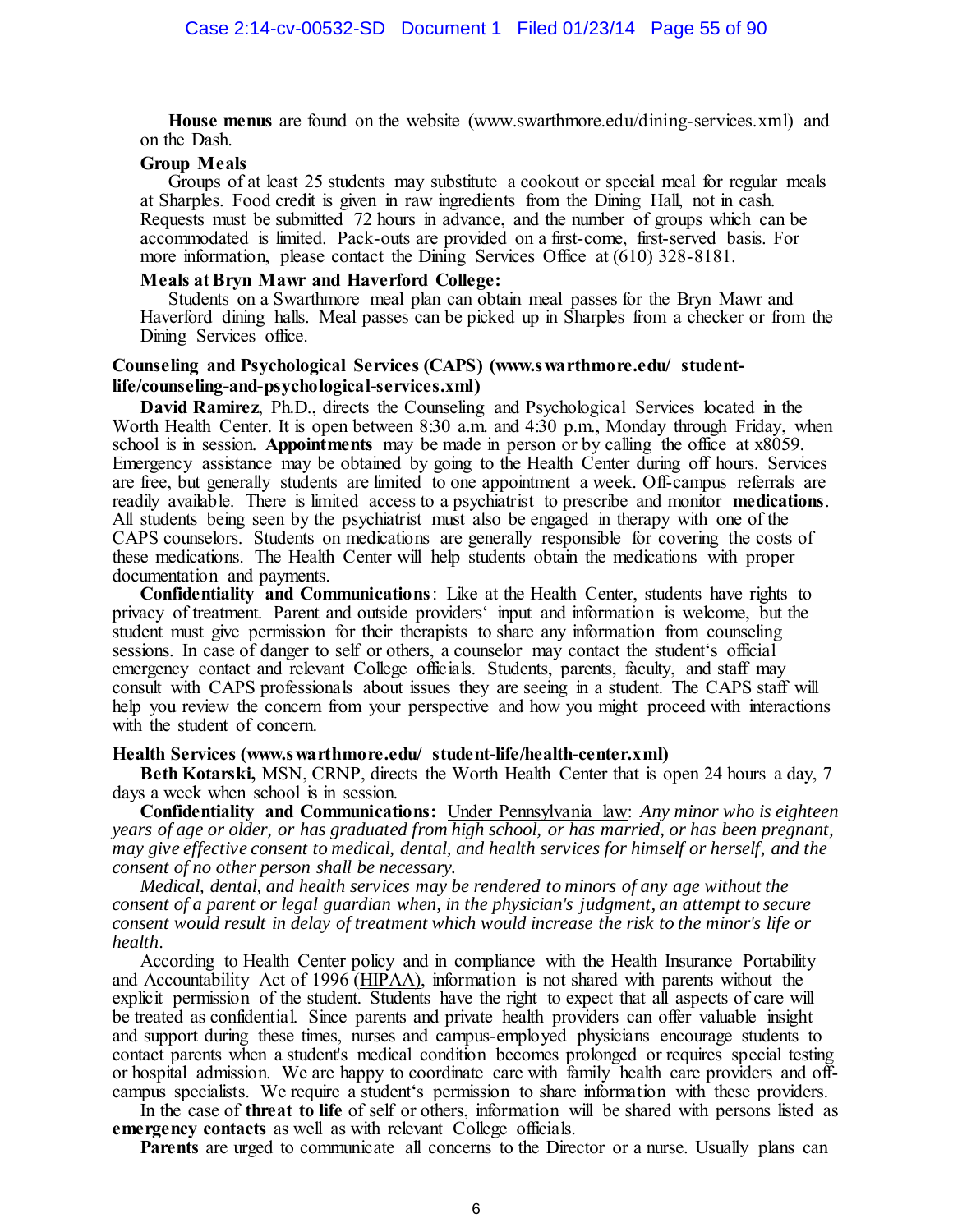be developed to address these concerns or to obtain permission from students to disclose information. Nurses will assist with arrangements for local housing for parents who are summoned for a medical emergency.

Health care staff does not **communicate with faculty** or others about missed classes, activities, or assignments. Students must give permission for the Health Center staff to be in touch with the relevant class dean who will communicate with professors or other community members. These communications indicate that the student is under the care of a medical professional and will be in touch once she or he is ready to resume work or classes. Class deans can help students strategize ways to make up work, and to approach faculty or others about their situation.

Services are available ONLY to enrolled Swarthmore students. Others are directed to local resources.

**Outpatient services** include: massage therapist, nutrition counseling, allergy injections, physical examinations, gynecological and contraceptive services, sexually-transmitted infection (STI) screening and counseling, travel information and readiness, and wellness information.

**Overnight care** services, for the short term, are for students needing medical monitoring due to acute medical conditions. More serious conditions are referred to local hospital emergency rooms or to family care. Other students are expected to return to their residence hall room.

#### **Health Insurance**

All students must be covered by a health insurance plan that meets the minimum requirements established by the College. The College offers an insurance plan to purchase for students who have no health insurance coverage. The insurance brochure and schedule of benefits are available to view on the Health Center web page at www.swarthmore.edu/health.xml.

#### **Financial Services**

**Financial Aid Office:** Laura Talbot, Director of Financial Aid

Additional members of the financial aid staff can help you with specific questions: Joanne Barracliff, concerning loan processing; Kristen Moore, concerning any financial aid issues, aid decisions, or financing options; and Judy Strauser, concerning financial aid policies. At tax time this office can give you some guidance with your tax returns.

#### **Student Accounts Office:** Linda Weindel, Director

Students are expected to have up-to-date accounts with the College. Students who have not satisfied their financial obligations will not be permitted to return to campus, attend any classes, live in campus housing, have a meal plan, register via add/drop (or any other method) for any classes, enroll for the following semester, participate in the room lottery, obtain a transcript, or be permitted to be graduated. If bills are not at zero, keys will not be issued to rooms, registrations will be cancelled and penalties may be assessed for late withdrawal for rooms. Students may not return for the spring term if the balance is not at zero and they will not be permitted access to their rooms. Consult with the Student Accounts office in Parrish E105 if you have questions about your bill.

#### **Information Technology Services (ITS) (www.swarthmore.edu/its.xml)**

**Connecting to the Network:** Macintosh, Windows, Linux-based computers, and most mobile devices can be connected to the network. Swarthmore College normally grants access to its computing network and systems to currently enrolled students, to current and emeriti faculty, and to currently employed staff.

**Network Security and Safety**: Students share in the responsibility of ensuring the security of the campus network. When connecting to the network for the first time, web browsers will direct students to a registration web site. All student computers must be virus-free in order to connect to the network. Anti-virus software (provided by Swarthmore College) and operating system patches must be installed and current. Students may not use false ID s or impersonate others. There is to be no commercial usage of the network without written permission from the Chief Information Technology Officer.

#### **Statement on Computing Use**

Use of the Swarthmore College computer systems is governed by the general norms of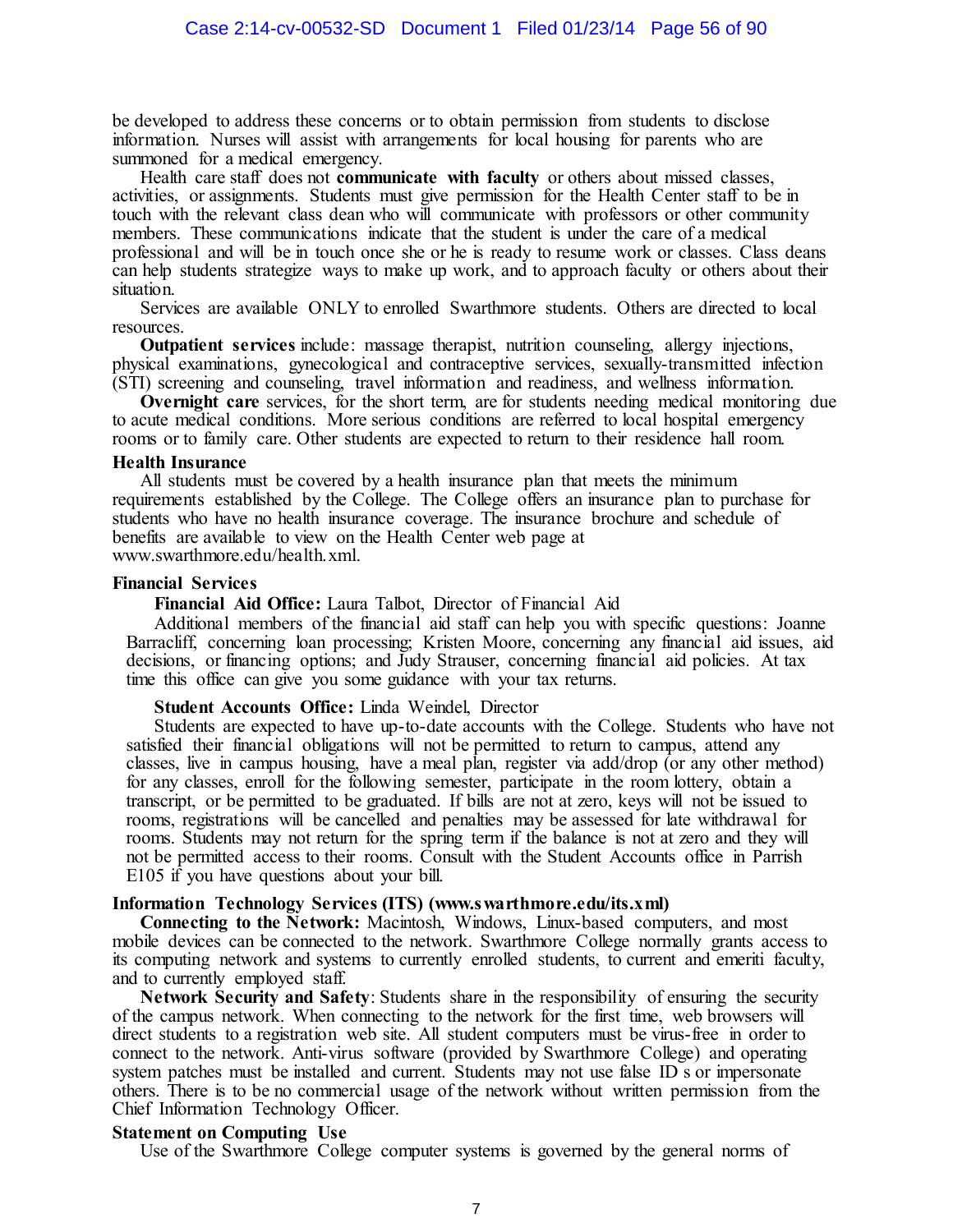responsible community conduct described in the student, faculty, and staff handbooks, by local, state, and federal laws, and by College policies specific to use of the computer systems and networks. Individuals with access to the Swarthmore College network have the following **obligations and responsibilities**:

- 1. To respect other people and the College's intellectual environment. Use of the network may not violate federal, state, or local law, including the laws of defamation, forgery, and harassment.
- 2. **Copyright/trademark infringement:** The copying or serving of copyrighted material such as music, movies, and other multi-media is strictly forbidden. The Digital Millennium Copyright Act (DMCA) provides an opportunity for online service providers (OSPs) to shield themselves from liability for the actions of their subscribers that infringe on the copyrights of others. All institutions of higher education that provide Internet access fall within the scope of the definition of an OSP, with relevant subscribers being their students, faculty, and staff. Information about the Digital Millennium Copyright Act and the College's policy on copyright infringement is on the Web at www.swarthmore.edu/its\_copyright.xml.
- 3. To protect each individual's accounts from **unauthorized use** by others. Every account is provided for the use of a specific individual, and may not be shared with nor loaned to others. Additionally, office computers are generally assigned to specific individuals for College-related work. Staff must obtain permission before using a computer not assigned to them.
- 4. To respect the **integrity of other users' accounts**. Individuals must not use another person's user ID without express permission or attempt to decode passwords or to access information illegitimately. For example, sending electronic mail under another person's name (forged email) is a violation of this policy.
- 5. To avoid engaging in any activity that may reasonably be expected to be **harmful to the**  systems operated by the College including, but not limited to, attempting to disrupt, gain unauthorized access to, or damage computing and network systems (hardware and software) belonging to Swarthmore College, or to use the College's computing resources to disrupt, infiltrate, or damage systems belonging to others on campus or around the world. When system vulnerability is discovered, users are expected to report it to ITS.
- 6. To avoid **excess use** of shared resources, whether through monopolizing systems, overloading networks, misusing printers or other resources, or sending spam or unsolicited mass electronic mail.

**Violations** of these guidelines that come to the attention of ITS will be referred as appropriate to the offices of the Dean, the Provost, or Human Resources. Where appropriate, ITS may temporarily withhold services from students, faculty, or staff while referring the case in a timely manner to the appropriate College office. Sanctions can include termination of all ISP services.

**Telephone Services**: Each student in on-campus housing is provided a personal telephone number. Telephones may be purchased in the Bookstore. Unlimited on-campus and local calls to surrounding communities as well as to Bryn Mawr and Haverford Colleges are provided free as part of the basic telephone service. The College does not provide direct-dial long-distance calling to students.

## **Library and Educational Materials**

**Access:** Students may not hinder the educational opportunity of other students by behavior such as removing, hiding, or defacing educational materials. In like manner, the library will protect the **privacy** of all students with regard to any and all information contained in their library records; e.g., books they have checked out, amount or nature of fines, etc. The library adheres to the policy stated in the ALA Policy Manual section 52.4: Confidentiality of Library Records. Please refer to www.ala.org/alaorg/policymanual/libserve.html.

Payment of late-return **fines** is expected in a timely manner. Outstanding fines may affect housing selection and registration as well as access to official transcripts.

**Public Safety Michael J. Hill,** Director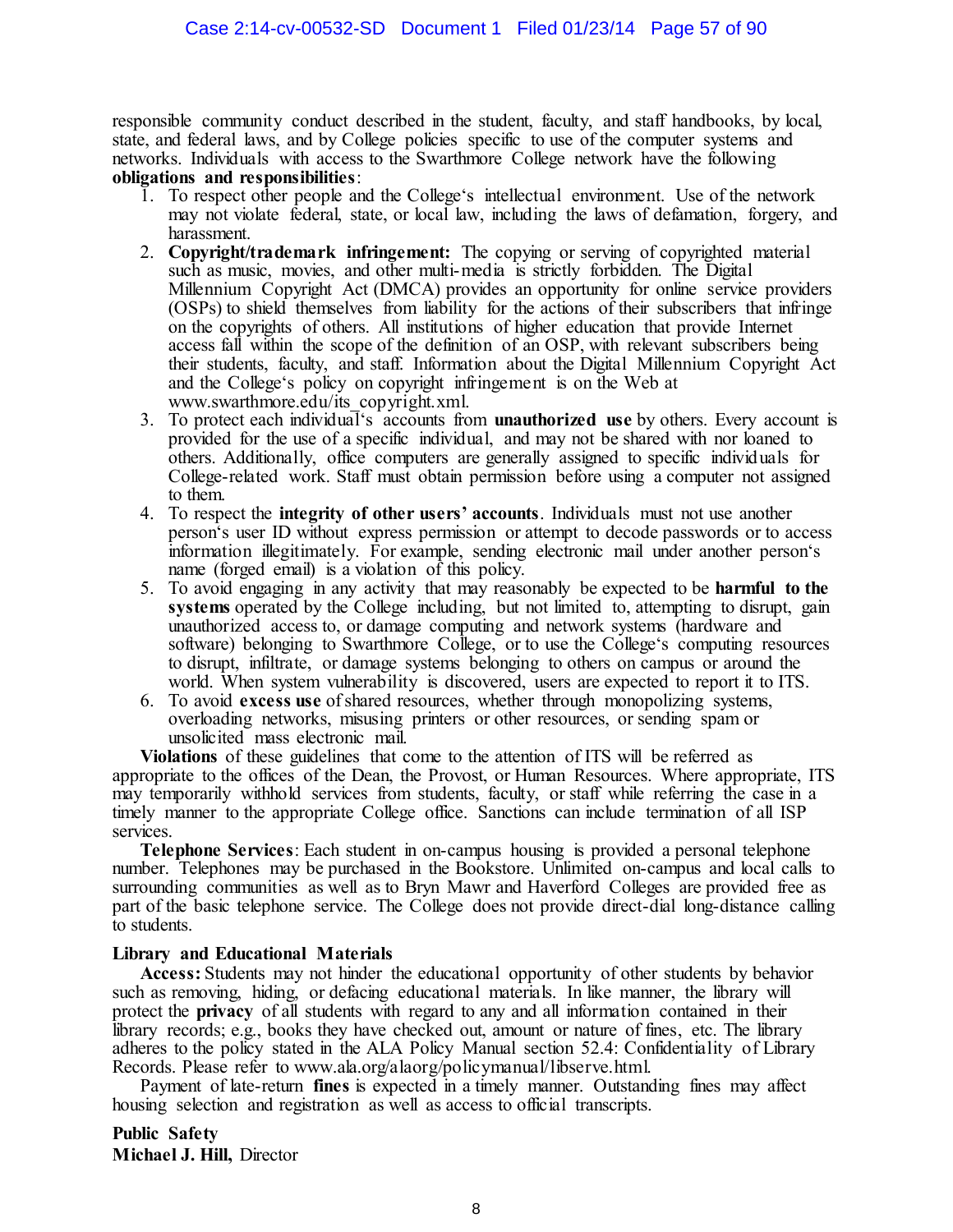## **Headquarters:** Benjamin West House, open 24 hours a day

The department provides round-the-clock uniformed patrol of the campus buildings and grounds by professionally-trained patrol officers who can help in a variety of ways from emergency response to general advice on crime prevention. The number of officers on duty depends on the time of day and the expected level of activity. All officers are in constant radio contact with the College Communications/Reception Center and will be dispatched immediately to the scene of any emergency. Students are encouraged to call the department at x8281 any time they feel Public Safety can be of assistance.

## **How to Report a Crime**

All **emergencies** should be reported by contacting the Department's emergency telephone line x8333. Any crime or suspected crime should be reported immediately to the Public Safety Department. When major incidents occur, the Swarthmore Borough police may also respond. Under most insurance policies, a formal report of loss must be filed before recovery can be made.

#### **College Identification Cards**

Student ID cards are issued by the Department of Public Safety. Lost ID cards can be replaced for a \$10 fee at the Department of Public Safety office (Benjamin West House). Swarthmore ID cards are not transferable. Anyone found loaning an ID to another individual for use at Sharples Dining Hall or any College function will be fined \$35. The borrower will also be fined \$35. Misused cards will be confiscated and returned only on application to the Dean of Students.

Upon request, students are obligated to provide College personnel with accurate identification. When investigating a suspicious or unusual circumstance, a Public Safety officer may ask to see the ID card. By showing it, the student will contribute to the overall security of the campus. By not identifying oneself, the student risks being treated as a trespasser and being subject to disciplinary action for failing to cooperate with a Public Safety officer. Rude or abusive behavior in connection with ID requests will be referred to the Deans' Office.

A student may not knowingly provide false information or make misrepresentation to any College office. In addition, the forgery, alteration, or unauthorized possession or use of College documents, records, or instruments of identification, forged or fraudulent communications (paper or electronic mail) are prohibited.

Admission to the Dining Hall, all Social Affairs Committee events, College movies, Upper Tarble dances, etc., will be by valid College ID only. IDs will be checked at the door and checkers are instructed to allow no exceptions. Any guest of a student must be signed in with the name of both the host and guest recorded at the door.

## **Fire Alarms & Drills**

There are two fire alarm code blasts for the Swarthmore area. The fire horn located at the top of the tower by the facilities building will issue a series of three blasts to indicate a general alarm. If the fire is on the College campus the alarm will switch the original three-blast signal to the four-blast series. The fire horn is tested during the fire company meeting every Thursday evening at 7:00 p.m. The Swarthmore Volunteer Fire Company welcomes students as members and active participants.

All building fire alarms are local. In the event of a fire emergency, ring the building fire alarm and call the Department of Public Safety emergency telephone line (x8333) immediately. If students are in a building and the alarm goes off, they should go outside by the shortest possible route and wait until permission is given to re-enter the building.

Fire drills are held periodically in each residence hall for the students' protection. They are scheduled by the RAs and monitored by officers of the Public Safety Department. Students should take the opportunity of a fire drill to learn the quickest and safest ways out of the residence hall.

## **Parking on Campus**

Because of the limited number of parking spaces on campus, only those students receiving permission from the Car Authorization Committee will be issued parking permits. Students must have permission from the Car Authorization Committee and must submit a completed, on-time application in April – late permits cannot be considered. Permits are valid for the Fall and Spring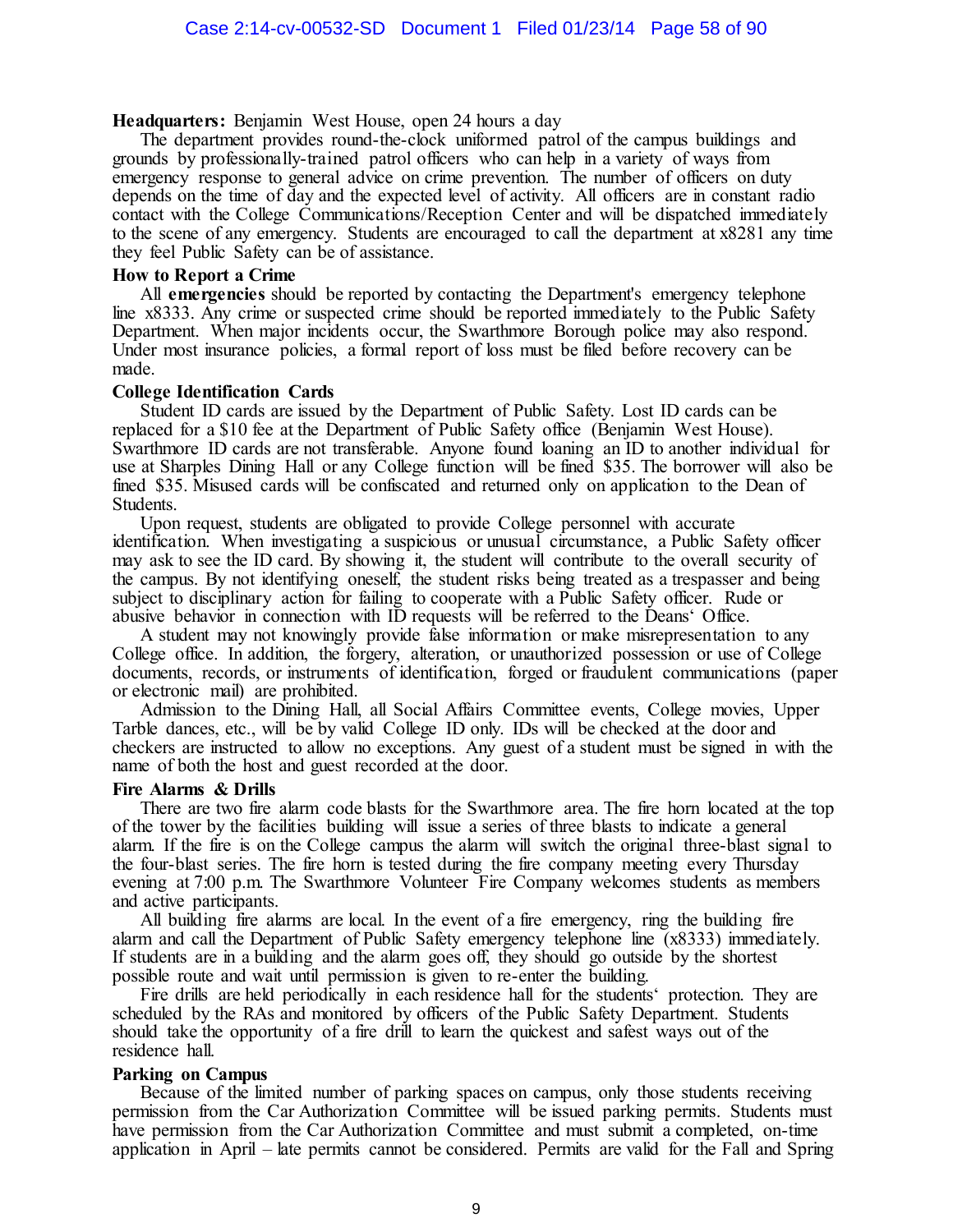terms, and students must reapply each year. If you only need a spring permit, you should apply in December. Permit applications will be released by the Deans' Office in April and December, for the following term(s). Being granted a permit one year does not guarantee that you will receive a permit the following year. Students should plan on only being able to secure a parking permit for one of their four years at Swarthmore.

Students who live off-campus in the Swarthmore Borough can secure street parking through Borough Hall, and are not generally eligible for campus parking spots. First-year students are not permitted to bring cars to campus and should not expect to be approved for a parking permit.

Permit requests are reviewed by the Car Authorization Committee and will be awarded based on need and/or special circumstance. Factors considered first when reviewing applications include: medical need or disability, seniority, and official student organizations without a current driver. Additional factors that may be considered include jobs, internships, volunteer commitments, family needs, religious observances, personal needs, etc. We apologize that we are not able to grant a parking permit to every student who applies.

**Parking regulations are strictly enforced every day of the year, even when the College is not in session. Do not park on campus without a permit. Students who park in faculty/staff lots risk booting and/or losing future parking privileges. To avoid costly fines and towing charges for illegal parking, eligible students must obtain a parking permit** *before* **bringing a car to campus.** 

**Borough Parking:** Students who live off-campus and/or who do not receive a campus parking spot may wish to secure parking in the surrounding neighborhoods. Overnight parking (between the hours of 2:00 a.m. and 6:00 a.m.) is prohibited on most streets in the Borough of Swarthmore, and vehicles may not be parked in any one location anywhere in the Borough for longer than 72 hours at a time.

Swarthmore Borough offers many different parking programs for residents, employees, students, and visitors. For more information, call the Borough office at 610-543-4599.

## **STUDENT CONDUCT: RULES AND REGULATIONS**

## **STATEMENT OF STUDENT RIGHTS, RESPONSIBILITIES, AND CODE OF CONDUCT**

The *Swarthmore College Bulletin* states, ―Swarthmore College seeks to help its students realize their fullest intellectual and personal potential combined with a deep sense of ethical and social concern. The purpose of Swarthmore College is to make its students more valuable human beings and more useful members of society." Although the College places great value on freedom of expression, it also recognizes the responsibility to protect the values and structures of an academic community. It is important, therefore, that students assume responsibility for helping to sustain an educational and social community where the rights of all are respected. This includes conforming their behavior to standards of conduct that are designed to protect the health, safety, dignity, and rights of all. Community members also have a responsibility to protect the possessions, property, and integrity of the institution as well as of individuals. The aim of both this Statement and the Student Judicial Procedures is to balance all these rights, responsibilities, and community values fairly and efficiently.

**Jurisdiction:** Swarthmore College policies and jurisdiction normally apply only to the conduct of matriculated students occurring on Swarthmore College property or at Collegesanctioned events or programs that take place off campus. In situations in which both the complainant and accused are matriculated Swarthmore College students, however, College policies and jurisdiction may apply regardless of the location of the incident. In the event that a student organization violates a college regulation, the organization, as well as its individual members, can be held accountable for the violation and sanctioned by the College. Finally, students should also realize that they have the responsibility to ensure that their guests do not violate College policies, rules, and regulations while visiting, and that students may be subject to disciplinary action for misbehavior of their guests.

**Complaints:** A complaint against a student may be made to the deans by a student, a Public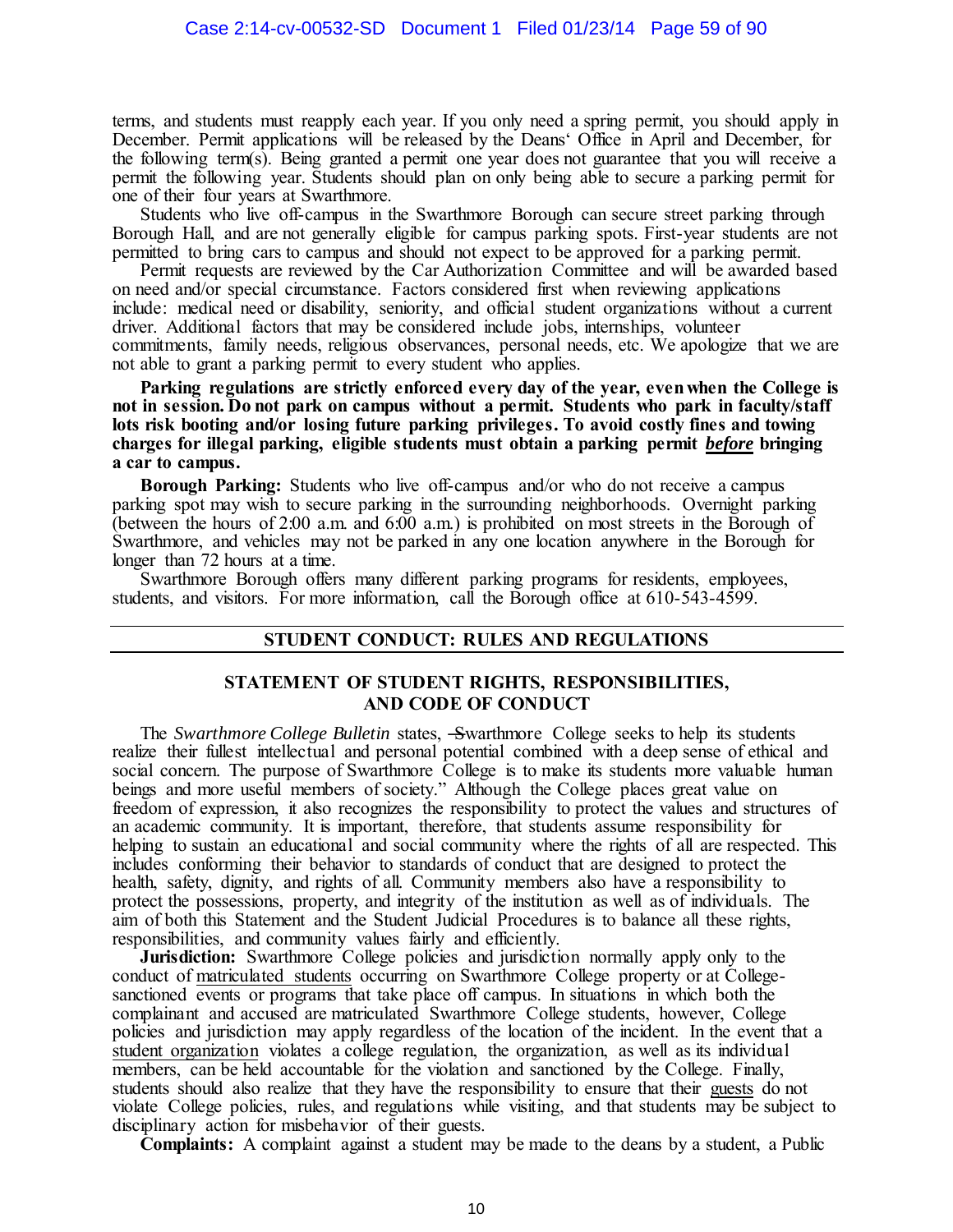Safety officer, a member of the College's faculty or staff, or a College department. If the alleged incident represents a violation of federal, state, or local law, the complainant also has the option of initiating proceedings in the criminal or civil court system regardless of whether a complaint is filed within the College system.

The following is a summary and explanation of the rights, responsibilities, and rules governing student conduct at Swarthmore College. This Statement serves as a general framework and is not intended to provide an exhaustive list of all possible infractions. Students violating any of the following are subject to disciplinary action. All sanctions imposed by the judicial system must be obeyed or additional penalties will be levied. For a complete description of the College's judicial process, please see the section on Student Judicial Procedures.

# **Academic Freedom and Responsibility**

## *The following is excerpted from The Handbook for Instructional Staff, Section II.A.2.*

Swarthmore College has long subscribed to the fundamental tenets of academic freedom articulated in the 1940 Statement of Principles on Academic Freedom and Tenure by the American Association of University Professors. This doctrine has been reiterated and amplified in the Association's 1970 Statement on Freedom and Responsibility. Swarthmore College adheres to the 1970 Statement, relevant portions of which are reproduced below. The complete texts of the Association's 1940 and 1970 Statements may be found in AAUP publications.

**Expression of Dissent:** Membership in the academic community imposes on students, faculty members, administrators, and trustees an obligation to respect the dignity of others, to acknowledge their right to express differing opinions, and to foster and defend intellectual honesty, freedom of inquiry and instruction, and free expression on and off the campus. The expression of dissent and the attempt to produce change, therefore, may not be carried out in ways which injure individuals or damage institutional facilities or disrupt the classes of one's teachers or colleagues. Speakers on campus must not only be protected from violence, but given an opportunity to be heard. Those who seek to call attention to grievances must not do so in ways that significantly impede the functions of the institution.

**Faculty Responsibility:** Students are entitled to an atmosphere conducive to learning and to evenhanded treatment in all aspects of the teacher-student relationship. Faculty members may not refuse to enroll or teach students on the grounds of their beliefs or the possible uses to which they may put the knowledge to be gained in a course. The student should not be forced by the authority inherent in the instructional role to make particular personal choices as to political action or her/his own part in society. Evaluation of students and the award of credit must be based on academic performance professionally judged and not on matters irrelevant to that performance, such as personality, race, religion, degree of political activism, or personal beliefs.

If a student has a grievance against a faculty member that cannot be resolved directly through the faculty member involved, the student should take her or his concerns to the department chair. If the grievance remains unresolved, the student should contact the Provost.

#### **Harassing Expression**

The section that follows outlines the College's policy for adjudication of harassing expression. The intention in stating this policy is not to reduce complicated and painful interactions to a list of rules, which after all must be cautious and limited. On the contrary, these policies are listed in order to both facilitate the free expression of ideas and to support those who feel that they have been victimized by another's expression. The College provides several resources to help those who believe that they may have been harassed, and those resources are listed in the -Options for Resolution of Harassment" section below. Students are encouraged to seek assistance from those offices listed, and from friends and counselors already known. It is unconscionable that members of the community should suffer harassment. Since the damage done by expression is in essence a community problem, we wish to emphasize that we are committed to working out these problems as a community. We hope together to find the patience, support, discernment, and courage that it takes to combat expressive abuse, and we offer the following policy to describe our administrative response to a problem that we are determined to work through on all levels of college life. If the official policies outlined here seem daunting as the student seeks help responding to an incident that is troubling, the student is urged to come forward and talk to the members of the community who are familiar with them.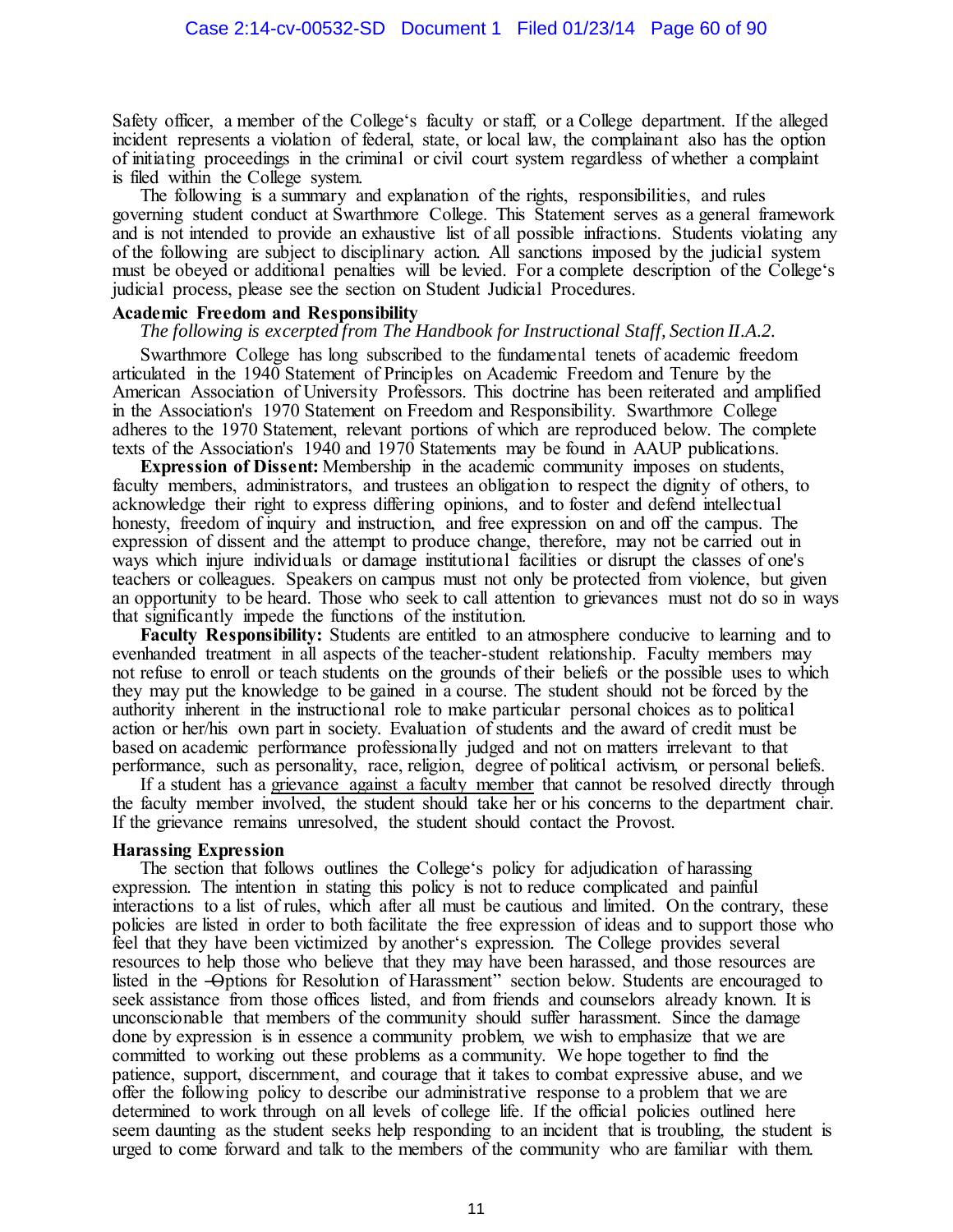The offices named in this document can help the student to take action, to understand her/his rights and responsibilities, and ultimately to recover from the effects of harassing speech. The College's commitment to freedom of expression on this campus is in no way meant to keep individuals from getting the assistance needed if one feels that s/he may have been the subject of expressive harassment. Swarthmore College seeks to maintain an environment of mutual respect among all its members. All forms of violence, assault, intimidation, and harassment, including that based on sex, race, color, age, religion, national origin, sexual orientation, gender expression, or disability, undermine the basis for such respect and violate the sense of community vital to the College's educational enterprise. This statement of policy should not be taken to supersede the College's commitment to academic freedom, which it hereby reaffirms. The reasoned expression of different views plays a particularly vital part in a college community. Freedom of expression, fundamental to an exchange of views, carries with it corollary responsibilities equally basic to reasoned debate.

The College seeks to sustain an environment in which harassment has no place. Those who harass others will be subject to serious sanctions.

#### Definition, Principles, and Criteria

**Harassment** can take many forms, and it needs to be emphasized that harassment can be and often is non-physical, including words, pictures, gestures, and other forms of expression. To count as harassment, such expression must be reasonably regarded as  $(a)$  taunting<sup>1</sup>, vilifying<sup>2</sup>, or degrading<sup>3</sup> whether (**b**) directed at individuals or groups (subject to the clarification and qualification below) and (**c**) where reasonable people may suppose that such expression harms its target(s) by substantially interfering with their educational opportunities, peaceful enjoyment of residence and community, or terms of employment. Further, to count as harassment subject to possible formal grievance procedures, such expression must (**d**) be taken *either* with the intent to interfere with the protected interests mentioned in (c), above, *or* with reckless disregard to the nature of the conduct. Such intent or recklessness must be inferred from all the circumstances. Finally, (**e**) such expression must be repeated and persistent. To be <del>-repeated</del> and persistent," the offending conduct must have been brought to the attention of the defendant (though not necessarily by the complainant), be of the same kind, and repeated. There are two reasons for adding (e): first, the College wishes to have the opportunity to educate those who may not realize that certain expression constitutes harassment; second, by requiring that the expression be repeated and persistent, the College helps establish intent or recklessness. However, (**f**) before any expression can be considered for possible formal grievance procedures, it must be clear that no substantial free expression interests are threatened by bringing a formal charge of harassing expression. This strict criterion for possible formal grievance procedures must be imposed to insure that the college does nothing that would tend to diminish free expression or compromise principles of academic freedom in the vigorous and often contentious examination and criticism of ideas, works of art, and political activity that marks Swarthmore College.

Because groups have been included in (b), above, the following clarification and qualification is in order. If expression that would be regarded as harassing if directed at an individual is directed at a group — where no individuals are specifically named or referred to as targets — any member of that group will have an adjudicable complaint only if it can be established that a reasonable person would regard that offending expression as harassing each and every member of the group as individuals.

**Stalking** is a form of harassment, which, following Pennsylvania Criminal Code occurs when a person engages in a course of conduct or repeatedly commits acts toward another person, including following the person without proper authority, under circumstances that demonstrate either of the following:

- a) placing the person in reasonable fear of bodily injury; or,
- b) reasonably causing substantial emotional distress to the person.

## **Uncivil and Demeaning Non-Harassing Expression**

l

<sup>&</sup>lt;sup>1</sup> Derisive, mocking, ridiculing, or jeering expression.

 $2^2$  Forceful defaming or degrading expression with intent to make the target of the offending expression vile or shameful, recklessly disregarding the effects of one's expression in these respects.

 $3$  Subjecting one to public shame that normally cause feelings of inferiority or loss of self-respect.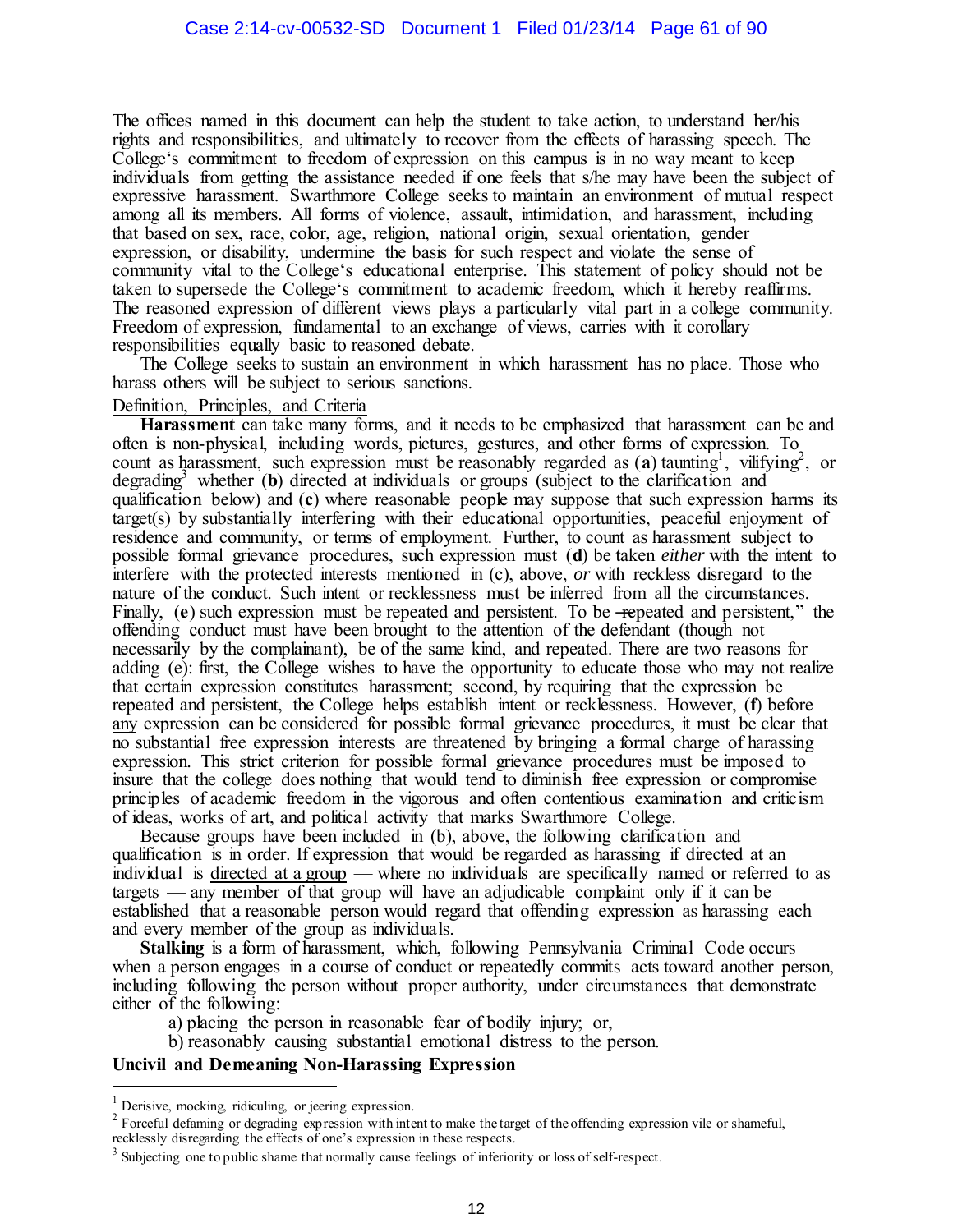As a member of Swarthmore College, one's moral responsibilities extend beyond formallysanctionable conduct. All of us, therefore, have a responsibility not to indulge in gratuitous offensive expression just because it may not be subject to official sanctions. Anonymous offensive expression is generally inexcusable, but the risk of harm in making adjudicable all forms of offensive expression would not only outweigh the benefits of official proscription, it would also seriously endanger academic freedom. When individuals (or groups) admit authorship they act irresponsibly if they are unwilling to engage in a defense of their views, especially with those targeted. Anonymous posters, chalkings, and electronic communications may be removed by College officials.

Perpetrators of alleged non-adjudicable but uncivil expression should engage the objects of their attacks through discussion and, possibly, mediation. If they do not, however, no disciplinary action will be taken, though College officials or anyone else may publicly decry the content and manner of such expression.

It needs stressing again that the College will in no way formally discourage any argument, provided it does not include threats of violence, though what is said may be deplorable and very possibly more diatribe than argument.

Case materials will be reviewed in light of the AAUP statement On Freedom of Expression and Campus Speech Codes (adopted 1994).

#### **Options for Resolution of Harassment**

Charges of harassment may be handled according to either informal or formal procedures. In general, opportunities for education and awareness are important elements in the resolution of harassment issues, sexual or otherwise. Individuals who have concerns about questionable behavior are encouraged to speak with a dean or the EO officer. Regardless of whether or not options for resolution are pursued within the College system, complainants always have the option of seeking formal legal redress.

**Role of the Equal Opportunity Officer:** In cases of alleged harassing expression, the Equal Opportunity Officer (EO) will decide whether the offense merits adjudication. If the EO Officer determines the offense should be adjudicated, the case materials must first be reviewed by three or more faculty members of the College Judiciary Committee (CJC), who shall determine whether any substantial free expression issues are at stake. If the CJC faculty members find that formal grievance procedures of the case would violate individual rights to free expression or the College's commitment to academic freedom, the case will not go forward. Instead, the case will be referred back to the EO Officer who may discuss with the complainant(s) other options for resolution. If, on the other hand, it is determined by the faculty members of the CJC that the case represents no infringement on the right to free expression, the grievance will be allowed to go forward.

**Adjudication:** If the decision is made to adjudicate, and the perpetrator(s) is found guilty, the determination of the degree of harm caused will affect the level of punishment up to and including expulsion. It will not be a defense that one did not intend the harm caused —that it was reckless. Lack of intent, however, may be a mitigating factor in determining the degree of punishment.

**Mediation:** When adjudication is not deemed appropriate, mediation may be suggested, and it will normally be preferred as a first step anyway. In particularly egregious cases, however, the Equal Opportunity Officer may recommend adjudication without mediation. (Note: Mediation at Swarthmore College is never required: all parties involved must willingly agree to participate in the mediation process.)

**Status distinctions:** In cases in which grievants and alleged offenders are from different parts of the community (students, staff, or faculty), complaints should be directed to the responsible office according to the identity of the alleged offender: Human Resources for staff, Deans' Office for students, and Provost for faculty. The formal grievance procedures are specified in the relevant sections of the corresponding Handbooks. Assistance and information are available from the offices listed below.

Provost's Office Deans' Office Human Resources Office Equal Opportunity Office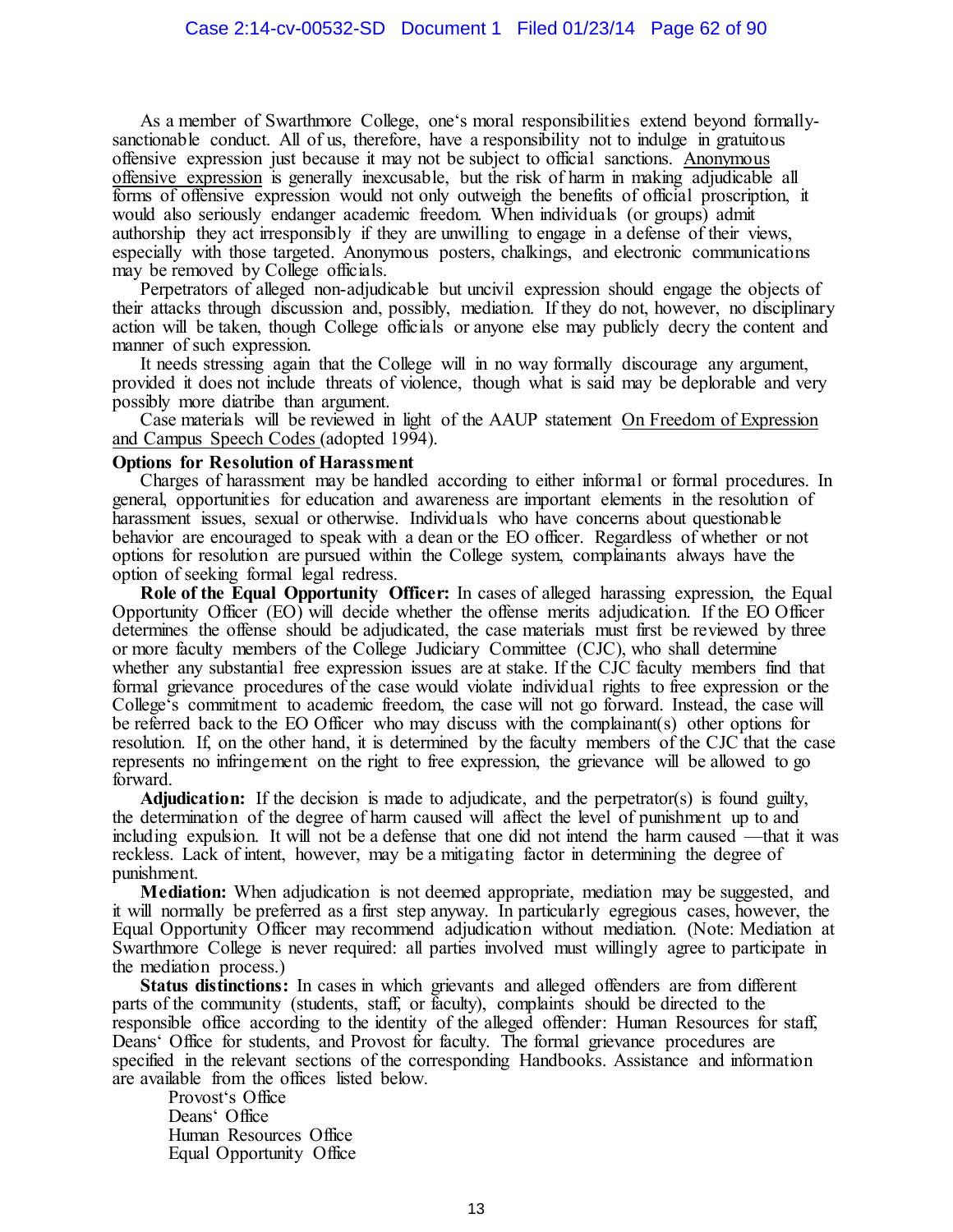**Records:** It is important to note that discussing concerns with or seeking clarification or support from College officers does not obligate a person to initiate either formal legal procedures or judicial procedures at the College, nor do such discussions preclude a person from doing so. The College officer to whom a complaint is made will record each request for assistance in resolving a case involving charges of harassment, whether formal or informal; these records will be kept confidential to the extent permitted by law.

**Communication:** Often perceived harassment is subtle; it cannot be assumed that the perceived offenders are aware of the way in which their behavior has been interpreted and the responsibility for resolution is shared by both parties. Either directly or through a third party, grievants should make their discomfort known to perceived harassers. Perceived harassers have a responsibility to attempt to understand both the intentional and unintentional effects of their behavior and to respond in a thoughtful, sensitive manner to those perceived effects. The grievant can consider all the informal and formal means available for resolution and choose what seems most useful and workable in a particular case. The grievant must also weigh the fact that the perceived harasser may continue the offensive behavior until being made aware of his/her actions. In the most serious instances of harassment, it is unreasonable to expect grievants to confront their perceived harassers; in these cases the grievant should enlist the help of a trained third party.

**Investigations:** Swarthmore College is an educational institution, not a civil society with the responsibilities or resources of a civil society. It makes no promises or guarantees, express or otherwise, that it will undertake efforts to ferret out those who act to violate the proscriptions set out above. Those who regard themselves as having been targets of fraudulent or degrading expression, of course, may avail themselves of legal remedies at their own initiation and expense; e.g., regarding libel or slander.

#### **Other Misconduct**

**Disorderly Conduct:** Students at Swarthmore College have the right to express their views, feelings, and beliefs inside and outside the classroom and to support causes publicly, including by demonstrations and other means.

These freedoms of expression extend so far as conduct does not impinge on the rights of other members of the community or the orderly and essential operations of the College. Disorderly conduct is not permitted.

Violation of the orderly operation of the College includes, but is not limited to:

- 1. Excessive noise, which interferes with classes, College offices, dorm neighbors, or other campus and community activities;
- 2. Unauthorized entry into or occupation of a private work area;
- 3. Conduct that restricts or prevents faculty or staff from performing their duties;
- 4. Failure to maintain clear passage into or out of any College building or passageway.

**Intimidation:** Verbal, written, or electronic threats of violence or other threatening behavior directed toward another person or group that reasonably leads the person or persons in the group to fear for their physical well-being constitutes intimidation and is prohibited. Anyone who attempts to use intimidation or retaliation against someone who reports an incident, brings a complaint, or participates in an investigation in an attempt to influence the judicial process will be subject to serious sanctions.

**Reckless Conduct:** Conduct – whether reckless or intentional – that a person knows, or which any reasonable person under the circumstances would know, places oneself or another at risk of bodily harm is subject to disciplinary action, whether or not the risk is realized. The Dean will review the conduct and the circumstances in which it occurred and decide – at her discretion – whether it falls under a minor or major adjudication, or to refer it to the College Judicial Committee (CJC) for adjudication. Examples include, but are not limited to, swinging a baseball bat in a narrow dormitory hallway, putting a slippery substance underfoot to cause someone to slip and fall (reckless), and punching, biting, kicking another to cause pain, or any other violent act (intentional). The more reckless the conduct and the greater the risk of serious bodily harm and/or the greater the actual bodily harm caused, the greater the likelihood of a severe sanction.

**Physical Assault:** A purposeful action meant to hurt another person. Examples include, but are not exclusive to kicking, punching, hitting with or throwing an object, or biting. Verbal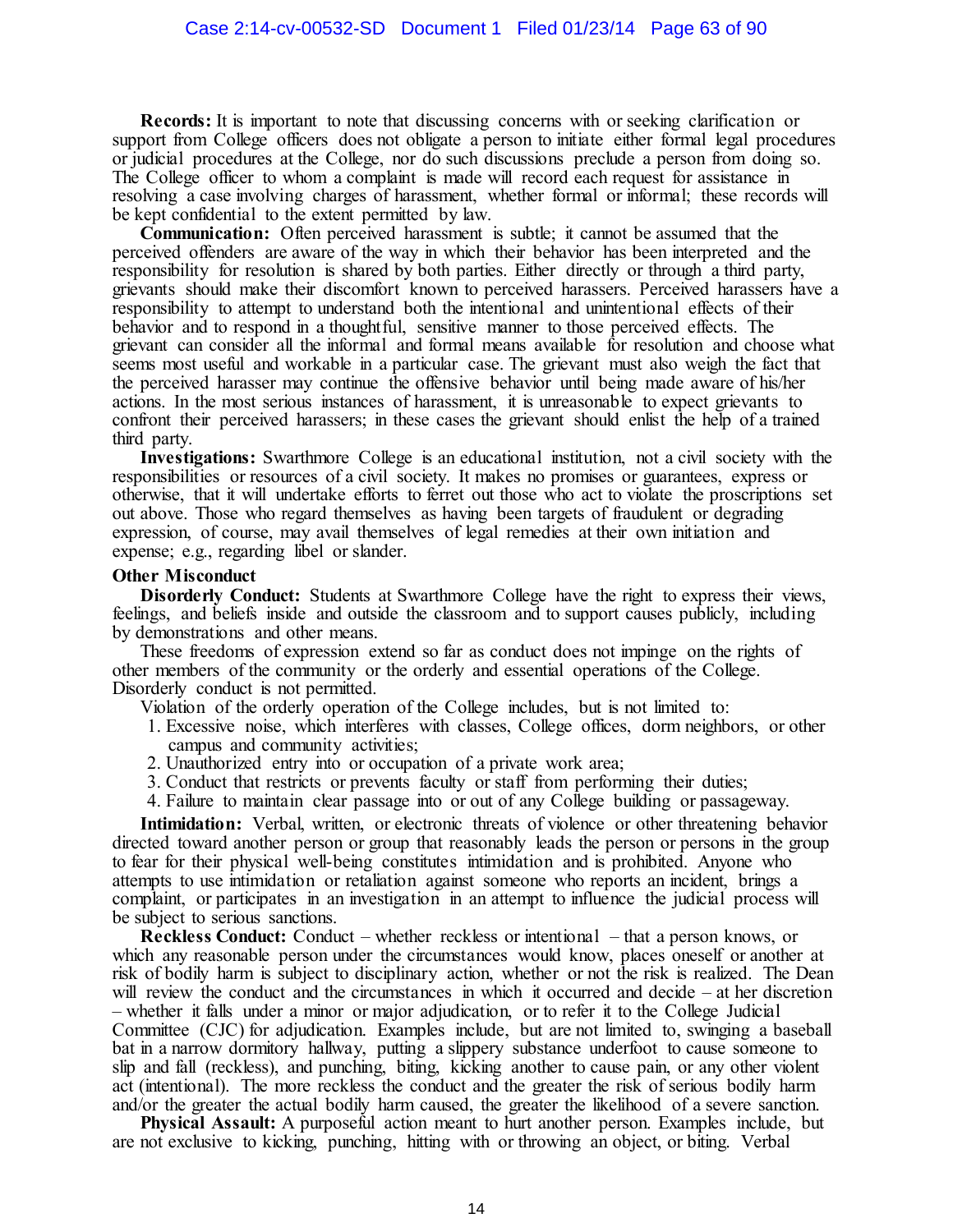assault is regulated in the section covering Expression.

## **College and Personal Property**

#### 1. **Illegal Entry**

Unauthorized entry into or presence within enclosed and/or posted College buildings or areas, including student rooms or offices, even when unlocked, is prohibited and may subject a student to fines and other sanctions.

#### 2. **Locks and Keys**

Tampering with locks to College buildings, unauthorized possession or use of College keys, and alteration or duplication of College keys is against College policy.

#### 3. **Theft or Damage**

Theft and negligent or intentional damage to personal or College property will subject a student to paying for the repair or replacement of the damaged property as well as to disciplinary action. In the event that damage occurs in a residence hall for which no one assumes responsibility, payment for damages will be divided equally among all residents of that hall. For damage that occurs during a student event in a space other than a residence hall and for which no individual student(s) accept(s) responsibility, the sponsoring students and/or organization will be held accountable for the money for replacement or repair of the damaged property and may be subject to further disciplinary action. Splicing into cable lines can result in fines and other penalties.

#### 4. **Unauthorized Possession**

Students may not possess College records, official communications, stationary or other official documents or blank official materials. Personal academic materials such as tests and personal electronic messages are included in unauthorized possession.

#### **Actions Potentially Injurious to Oneself or Others**

#### 1. **Smoking**

Smoking is prohibited in all public spaces throughout the College: meeting rooms, lounges, offices, and residence halls. A \$25 fine in addition to other potential penalties, including exclusion from campus housing will be charged for violating this policy. Smoking is allowed outdoors at a minimum distance of 25 feet from all buildings.

#### 2. **Fires, Fire Safety Equipment, and Alarms**

Tampering or interference with, as well as destruction or misuse of, fire safety and fire prevention equipment is prohibited and is a violation of state law. An automatic fine of \$125 for each piece of equipment plus the cost of replacement of equipment is charged to any student violating this regulation, and further disciplinary action may be taken. Any student who causes an alarm to be set off for improper purposes is liable for the expenses incurred by the fire department(s) in responding to the alarm. If no individuals accept responsibility when a violation of this policy occurs in a residence hall, all residents of that residence hall are subject to fines and charges for costs incurred by the College and/or fire department(s).

**Open flames** are not permitted in residence halls. Any student with an open flame (e.g., candle, incense) will be subject to a \$500 fine. Students are financially responsible for damages resulting from reckless conduct or violation of College rules regulating residence hall safety.

#### 3. **Weapons and Fireworks**

No student may possess or use a firearm on Swarthmore College property or its environs. Firearms, including rifles, shotguns, handguns, air guns, and gas-powered guns and all ammunition or hand-loading equipment and supplies for the same, are not allowed. No student may possess or use fireworks on Swarthmore College property or its environs. Items such as knives that could be viewed as weapons are forbidden. Requests for exceptions must be made to the Dean.

#### 4. **Climbing on College Buildings or Structures**

Climbing on any College building, or being present on building roofs is not allowed. In unusual circumstances, arrangements to climb pre-designated locations may be coordinated through the Department of Public Safety.

#### **Violation of Local, State, or Federal Law**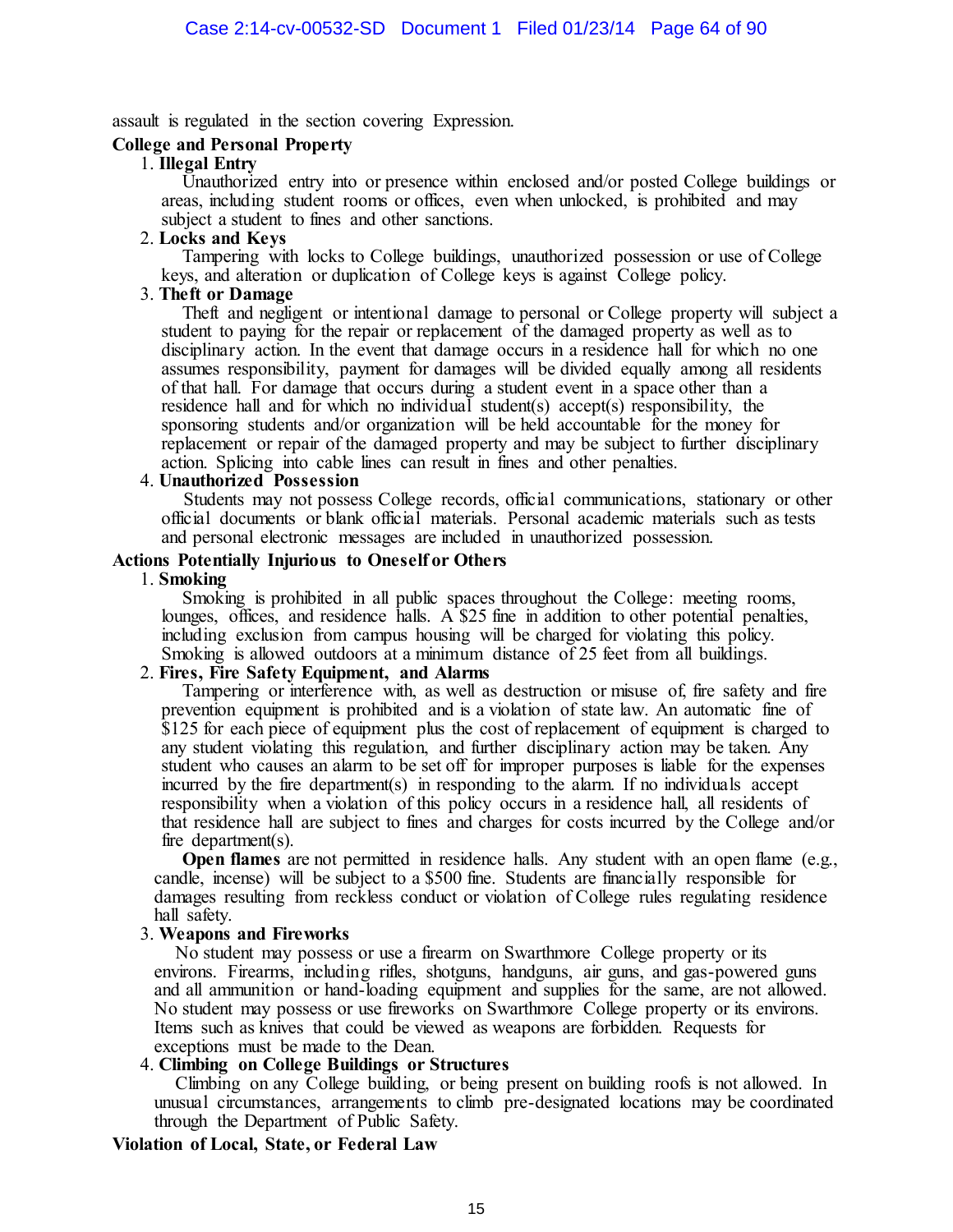Whether local, state, federal or (when on foreign study) foreign, violation of the laws of any jurisdiction may at the discretion of the Dean subject a student to College disciplinary action. A pending appeal of a conviction shall not affect the application of this rule.

# **ACADEMIC MISCONDUCT**

*The following procedures were adopted by the faculty on Feb. 16, 2001, and are excerpted from Section II.B.7 of The Handbook for Instructional Staff.* 

- 1. **Definitions:** Academic misconduct is defined as a violation of the College's standards of academic integrity whether these violations are intentional or unintentional. Academic misconduct consists of cheating on an exam; plagiarism on a paper, lab reports, problem sets, or honors work.
- 2. **Evidence:** Good evidence may include, but is not limited to, the following:
	- a. Some of the student's work coincide with or closely paraphrases a source that is not properly acknowledged. Sources that must be acknowledged include, but are not limited to, lab manuals, books, articles in books, journal articles, web pages, graphs, charts, tables, data sets, etc., in any of the sources just mentioned. Proper acknowledgment must indicate both the source and how it served as a source for any specific portions of the student's work that have been based on it. Standard Citation Practices

Writers may refer to a handbook on scholarly writing for information about correct citation procedures. The MLA Handbook for Writers of Research Papers is particularly useful since it also provides examples of plagiarism. Supplementary departmental regulations governing joint projects, etc., may be found on file in departmental offices. The informal nature of some writing may obviate the necessity of rigorously formal citation, but still requires honest attribution to original authors of all borrowed materials. Students should feel free to consult with instructors whenever there is doubt as to proper documentation.

Fear of being charged with plagiarism need not inhibit anyone from appropriately using another's ideas or data in a piece of writing or creative work. Even direct quotation frequently serves as an effective device in developing an argument. Academic honesty requires only that writers properly acknowledge their debts to other authors at least by means of quotation marks, footnotes, and references, if not also with in-text phraseology like -Einstein argued in 1900 that..." or -As Melville implies in Chapter 3 of Moby Dick..." Such usage is fully within the tradition of forthright academic work.

- b. Glaring coincidences in the work of students on exams, papers, problem sets, etc., where cooperation in producing the work was not permitted. Faculty members have access to TurnItIn.com to review student work.
- c. Submission of the Same Work in More than One Course**.** When submitting any work to an instructor for a course, it is assumed that the work was produced specifically for that course. Submission of the same work in more than one course without prior approval is prohibited. If the courses are being taken concurrently, approval of the professors for both courses is required. If a student wishes to submit a paper which was written for a course taken in a previous semester, the student need only obtain the permission of the professor teaching the current course involved.

## 3. **Procedures**

- a. An instructor who has good evidence to suspect a student or students of academic misconduct will, at the instructor's discretion, consult the department chair about the case. Mere suspicion on the part of a faculty member that the student's work does not sound right is normally not by itself sufficient grounds to bring a case forward in the absence of good evidence.
- b. In any event, the instructor will meet with the student (or students) to present evidence to the student and may, at the instructor's discretion, invite the department chair to be present.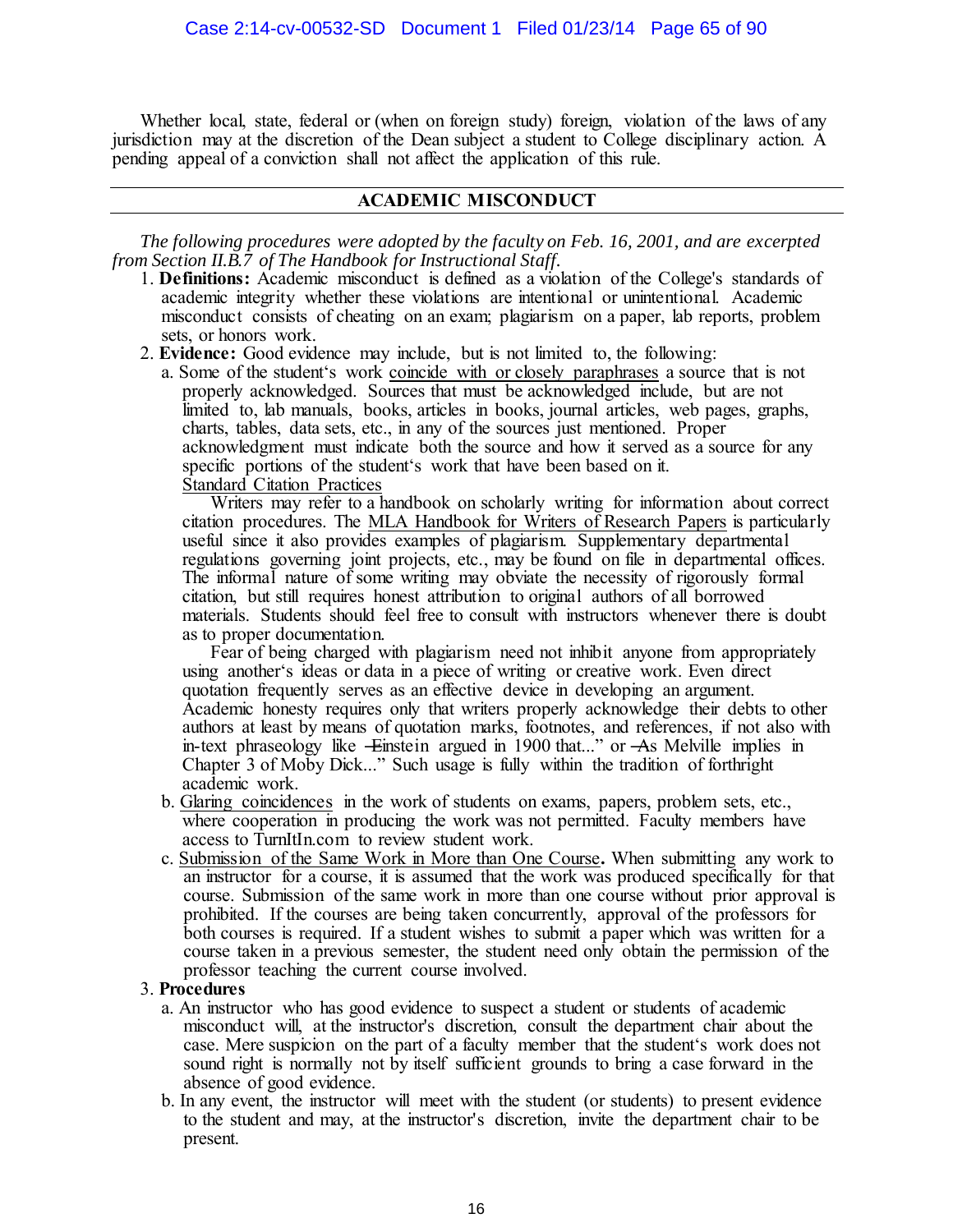- c. After this meeting, if the instructor's suspicions are not allayed, the instructor will submit a report to the Associate Dean for Student Life. The report will include a narrative of the incident and evidence supporting the charge. The College Judiciary Committee (CJC) will adjudicate academic misconduct cases.
- d. The regular procedures of the Judicial System, as noted later in this Handbook, are followed.

## 4. **Sanctions**

- a. The College Judiciary Committee will consider the case, make a finding of guilty or not guilty on the basis of the preponderance of the evidence, and will determine an appropriate sanction if a finding of guilty is reached.
- b. In determining a sanction the Committee will consider all the circumstances of the case including the intent of the student, the character and magnitude of the offense, the considered evidential judgment of the faculty member bringing the accusation, and mitigating circumstances.
	- i. In academic misconduct cases, the CJC makes the determination on the issue of probation, suspension, or expulsion. The CJC may recommend to the faculty member the sanction relating to the grade penalty, citing precedence. The faculty member has final determination in this area. It is the opinion of the faculty as a whole that for an intentional first offense failure in the course and probation normally is appropriate. Suspension for a semester or deprivation of the degree in that year may also be appropriate when warranted by the seriousness of the offense.
	- ii. For a second offense, the penalty normally should be a year-long suspension or expulsion.

## 5. **Education and Information**

The integrity of a liberal arts education depends on the principle of academic integrity. Educating the community about the academic misconduct policy is essential to the educational goals of the College.

Both students and faculty will be regularly informed about the college's academic misconduct policy in a variety of ways such as the following: by their instructors or advisors, by the Deans' Office, and by means of statements in such places as the College catalogue, faculty and student handbooks, the College web site, departmental or divisional handouts, etc. Discussion of the policy may also be part of such sessions as orientation for first-year students in the Fall, orientation for new faculty, and in Writing Associates (WA) and Student Academic Mentor (SAM) training. Students must finally take the responsibility for understanding the rules with respect to proper citation of sources and the College's academic misconduct policy.

# **SEXUAL MISCONDUCT**

Sexual misconduct represents a continuum of behaviors ranging from physical sexual assault and abuse to sexual harassment and intimidation. Anyone can be subject to and can be capable of sexual misconduct. It can occur between two people, whether or not they are in a relationship, in which one has power over the other, or are of different sexual identities. The College is committed to a learning and living environment that is free of sexual misconduct, discrimination, and harassment of any kind. All forms of sexual misconduct are prohibited and are serious violations of the College's code of conduct. Whenever the College learns of allegations of sexual misconduct, it will take appropriate action to investigate the allegations and take prompt remedial action.

The College has a number of programs and organizations that address issues of sexual misconduct. The RAs, Sexual Misconduct Advisors & Resource Team (SMART) members, and Sexual Health Counselors are trained how to respond to sexual misconduct and provide education to the campus about how to avoid difficulties. Workshops for the new students during orientation explain and explore policies and cultural norms about sexual matters. The Clothesline Project, Take Back the Night, and other events highlight community concerns about sexual assault and its consequences.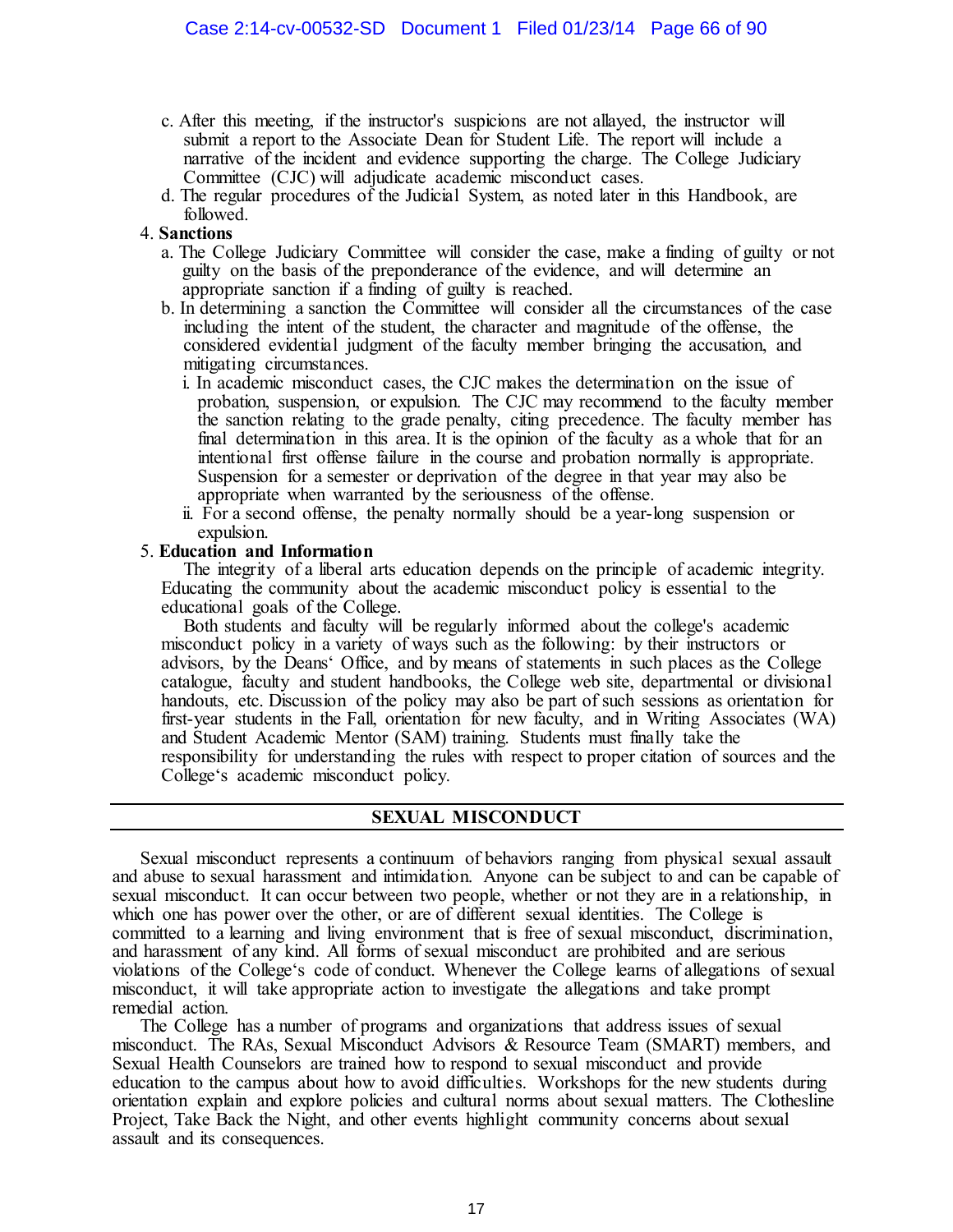Students who are the victim of sexual misconduct are encouraged to report the incident immediately. There are also a number of services available at the College to support survivors of sexual misconduct.

#### A. **Definitions of Sexual Assault, Consent, Sexual Harassment, and Indecent Exposure** 1. Definition of Sexual Assault

Sexual assault is defined as any sexual contact that occurs without the consent of the other person. Specifically, it is intentional physical contact with an intimate part of the body or with clothes covering intimate body parts without the consent of the person touched. Sexual assault includes but is not limited to sexual penetration of an unwilling person's genital, anal, or oral openings; touching an unwilling person's intimate parts such as genitalia, groin, breasts, lips, buttocks, or the clothes covering them; or forcing an unwilling person to touch another person's intimate parts or clothes covering them. When sexual assault occurs repeatedly between individuals, it is referred to as sexual abuse. 2. Definition of Consent

*Consent* is an understandable exchange of affirmative words or actions that indicate a willingness to participate in mutually agreed upon sexually explicit touching or sexual penetration. Consent must be informed, and freely and actively given. Consent is active not passive and consent is possible only when there is equal power.

It is incumbent upon each individual involved in the activity to either obtain or give consent prior to any sexual activity, *and again*, prior to sexual penetration. If at any time during the sexual interaction any confusion or ambiguity should arise on the issue of consent, it is incumbent upon each individual involved in the activity to stop and clarify, verbally, the other's willingness to continue.

- A verbal –no," even if it may sound indecisive or insincere, constitutes lack of consent.
- When consent is requested verbally, absence of any explicit verbal response constitutes lack of consent.
- Once consent has been established, if a person decides to no longer participate in the sexual activity, it is expected that the person will communicate through words or actions, the decision to no longer proceed.
- Past consent to sexual activity does not imply future ongoing consent, and the fact that two persons are in an on-going relationship shall not preclude the possibility that sexual misconduct or sexual assault might occur within that relationship.
- A person who is asleep or mentally or physically incapacitated, either through the effect of alcohol or drugs, or for any other reason, is not capable of giving valid consent and consent is not valid if a reasonable person would understand that such a person is incapable of giving valid consent.
- A student's use of alcohol and/or other drugs shall not diminish a student's responsibility to obtain informed and freely given consent.

3. Definition of Sexual Harassment

The following definition is based in part on those formulated by the Federal Equal Opportunity Commission and The Office for Civil Rights of the U.S. Department of Education. Sexual Harassment, a form of discrimination based on sex or gender clearly endangers the environment of mutual respect and is prohibited. Swarthmore College also finds that harassment based on sexual orientation, gender identity, or gender expression is a form of sexual harassment for purposes of the College's policies. Some behavior that constitutes sexual harassment within this policy may also be a violation of law (Title VII of the Civil Rights Act of 1964, Title IX of the Education Amendments of 1972, Swarthmore Borough Ordinance on Non-Discrimination) and students always have the option of pursuing claims through other options, including law enforcement or civil claims.

Sexual harassment is of two basic types:

a. **Intimidating, Hostile, or Demeaning Environment**: Any unwelcome action, verbal expression, usually repeated or persistent, or series of actions or expressions that have either the intent, or are reasonably perceived as having the effect, of creating an intimidating, hostile, or demeaning educational, employment, or living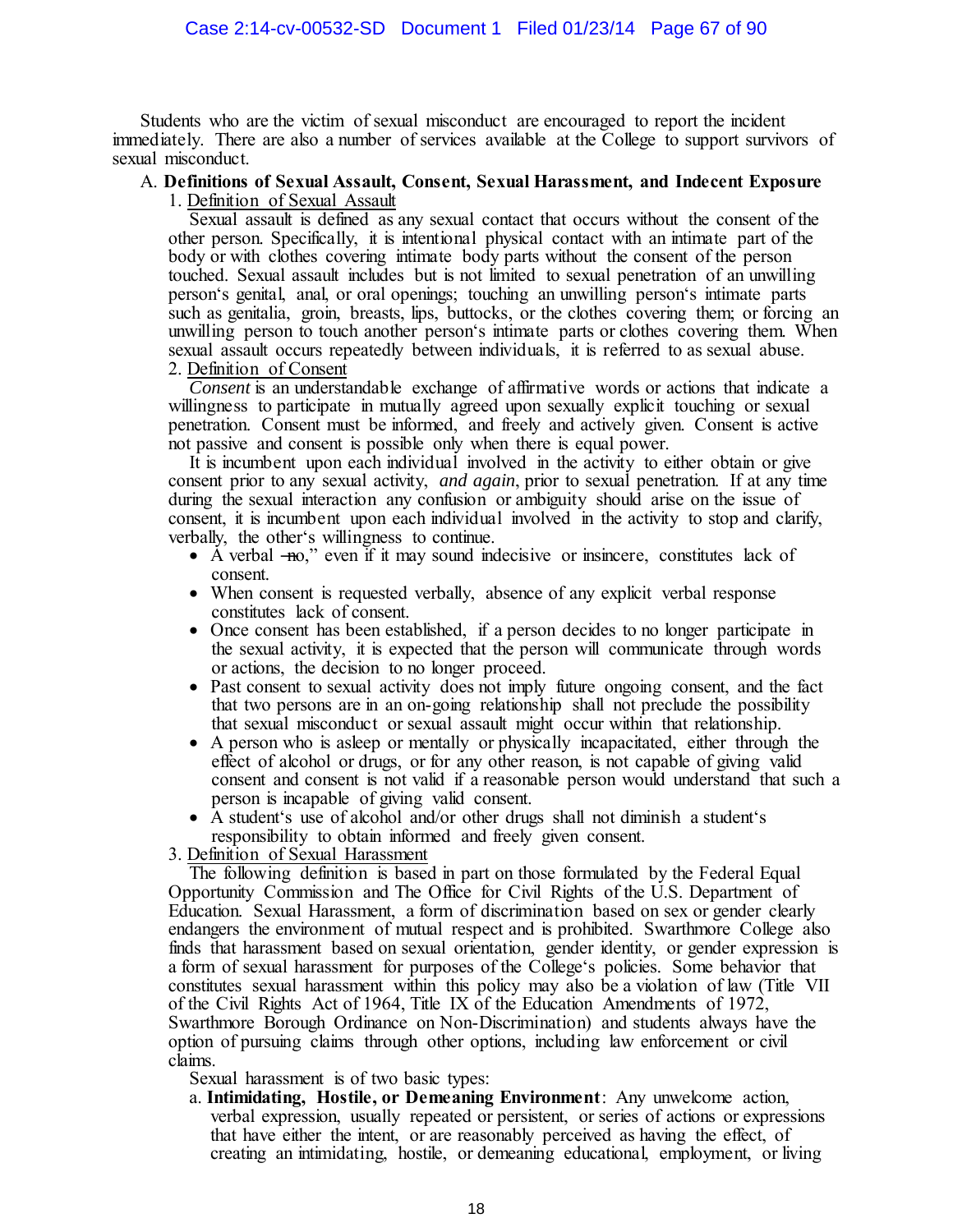environment for a student or College employee, either by being sexual in nature or by focusing on a person s gender, sexual orientation, gender identity, or gender expression. An intimidating, hostile, or demeaning environment is defined as one that is so severe, pervasive, or objectively offensive that it interferes with a person's ability to learn, exist in living conditions, work (if employed by the College), or have access and opportunity to participate in all and any aspect of campus life.

b. **Quid Pro Quo Harassment** - Any action in which:

i. submission to conduct of a sexual nature is made either explicitly or implicitly a term or condition of an individual's education, grades, recommendations, opportunities or employment, or

ii. submission to or rejection of such conduct is used as the basis for academic or employment decisions affecting that individual.

**Sexual misconduct committed by faculty or staff:** The College prohibits sexual misconduct by a faculty or staff member against a student. The College policy governing staff and the related grievance procedures can be found in the Staff Handbook. The College policy governing faculty and the related grievance procedure can be found in The Faculty and Instructional Staff Handbook. Please contact the Title IX Coordinator to discuss your concerns and have your options for resolution explained to you.

Because at Swarthmore it is not unusual for students to supervise other students, or for students to have actual or perceived power or influence over another student's academic performance (e.g., student graders, student laboratory assistants, and student writing associates), there can exist a power imbalance between students that makes it possible for quid pro quo harassment to occur between them.

4. Descriptions of Sexual Harassment

Sexually harassing behaviors differ in type and severity and can range from subtle verbal harassment to unwelcome physical contact. Sexual harassment includes but is not limited to:

a. Unwelcome verbal or physical advances, persistent leers, lewd comments.

- b. The persistent use of irrelevant references that insult or degrade a person's gender, or the use of sex stereotypes to insult or degrade.
- c. The use by a person in authority of his/her position to coerce another person to do something of a sexual nature that s/he would not otherwise do. Coercion need not involve physical force.
- d. **Stalking** is a form of harassment, which, following Pennsylvania Criminal Code, occurs when a person engages in a course of conduct or repeatedly commits acts toward another person, including following the person without proper authority, under circumstances that demonstrate either of the following:

i. placing the person in reasonable fear of bodily injury; or,

ii. reasonably causing substantial emotional distress to the person.

There is a wide range of behaviors that falls within the general definition of sexual harassment and many differing notions of what behaviors are and are not acceptable. **Key determining factors** in instances of sexual harassment are that the behavior is unwelcome, is gender-based, and is reasonably perceived as offensive and objectionable. Such behavior need not produce or threaten some tangible loss to the receiver in order to be deemed harassment. If it is unclear that the behavior constitutes harassment, the effected person should not spend considerable time struggling alone with this issue. Students are strongly encouraged to bring their issues to the Title IX Coordinator LaMar, the head of the Worth Health Center Beth Kotarski, a dean, or others trained in this area for support, clarification, and to discuss options for informal resolution or formal adjudication. For copies of the -Sexual Misconduct Resources" chart, see the Dean's office.

**Making the harasser aware**: It cannot be assumed that the offending persons are aware of the ways in which their behavior constitutes sexual harassment. It is important to understand that without in some way being made aware of the offensive actions, the harasser may continue the offensive behavior. The grievant is never under any obligation to come into contact with the harasser in ways that are uncomfortable. Instead, the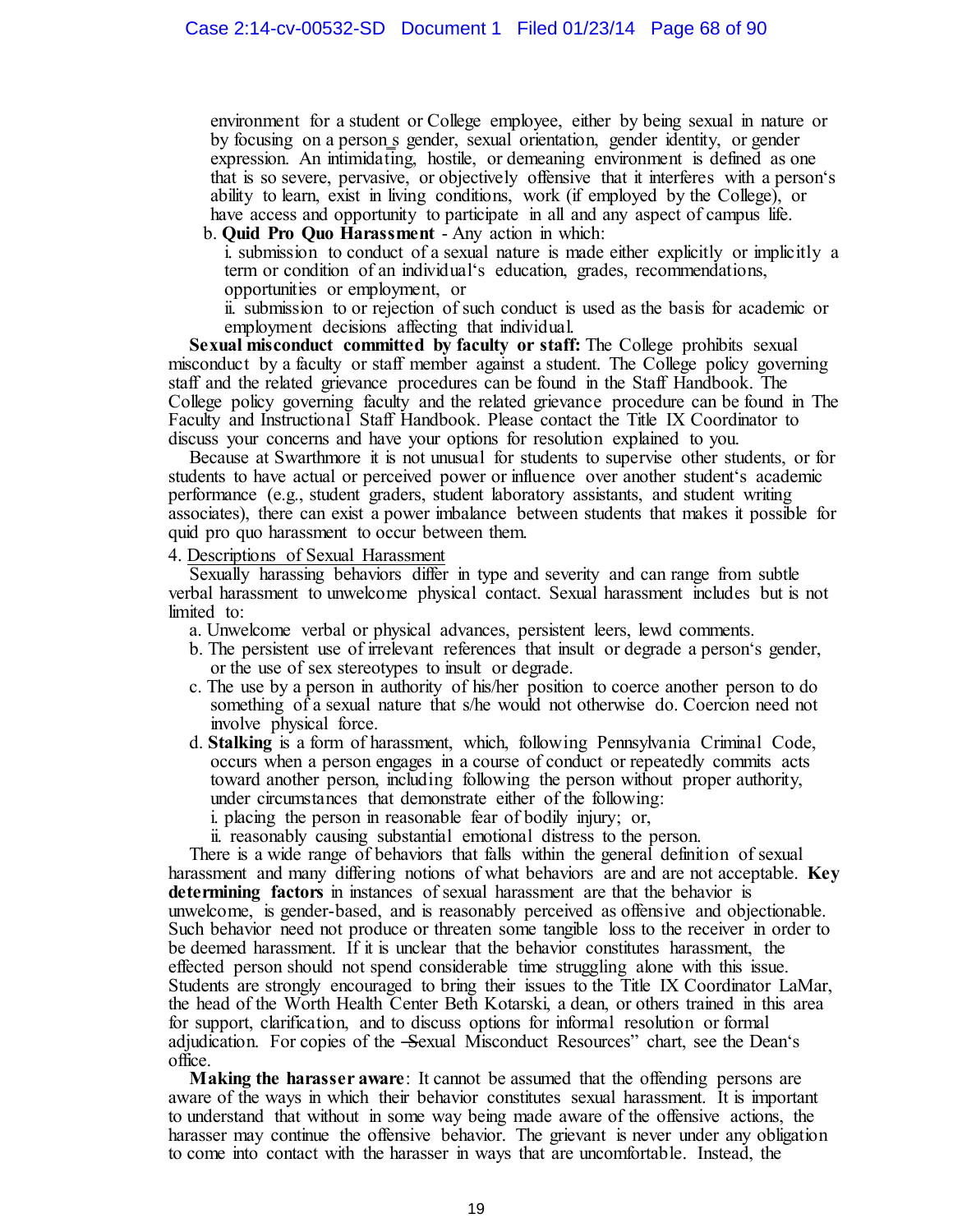grievant can consider all the informal and formal means available for resolution and choose what seems most useful and workable in the particular case. In the most serious instances of sexual harassment, it is unreasonable to expect grievants to confront their perceived harassers; in these cases, the grievant should enlist the help of a trained third party such as the Title IX coordinator, a dean, or another person trained in this area. Students are never required to work out problems directly with the alleged harasser, and while voluntary mediation or informal dispute resolution may be appropriate in certain types of disputes, not involving sexual violence, a victim always has the right to file a formal complaint under the process described below.

It is important to remember that any member of the community can be guilty of sexually harassing any other member regardless of position of authority or status. Although students have often found it difficult to come forward when the perceived harasser is in a position of authority or is threatening, procedures are in place to respond and to provide support throughout the resolution process. Further, as explained below, it is a violation of College policy for anyone to retaliate against a person for reporting acts of sexual misconduct and the College will promptly respond to any acts of retaliation. 5. Indecent Exposure

Pennsylvania law regulates nudity and indecent exposure. Severe consequences can occur from breaking this law including being placed on the registry of sexual offenders. College policy follows the state laws and does not permit public nudity.

#### B. **Support Services in the Event of a Sexual Assault**

The College has several major concerns in the event of a sexual assault: to provide physical safety, emotional support and medical care to the survivor. The College will also help the survivor seek resolution through internal and/or criminal methods if that is desired and will take whatever actions are necessary and appropriate to investigate and resolve situations involving sexual misconduct which create a hostile environment at the College.

- If you are assaulted you should:
	- 1. Go to a safe place
	- 2. Seek support from someone you trust
	- 3. Seek medical attention

## **Obtaining Medical Care**

Go to Worth Health Center (x8058)

Worth is staffed 24 hours a day to assist students. The survivor will be examined by a nurse who will assess the survivor's injuries. Once stable, the survivor has the option of going to the hospital for care, or seeing a nurse practitioner at the Health Center. The primary purpose of the medical evaluation is to check for physical injuries, presence of sexually transmitted diseases, and pregnancy as a result of the rape. The survivor will be encouraged to have evidence collected. If the survivor chooses to have evidence collected, the survivor will be escorted to the nearest hospital by Public Safety. The survivor can later return to Worth Health Center for follow-up medical care. Another resource available is Counseling and Psychological Services (CAPS). While at the Health Center, the survivor may request to speak with a CAPS counselor. Go to the Emergency Room of the nearest hospital

At the emergency room an examination and collection of evidence will take place. The hospital will either complete a rape kit or transfer you to a nearby hospital that will do so. The survivor should not shower, bathe, douche, smoke, drink, or change clothes between the time of the incident and the time of the collection of evidence. The survivor should bring a change of clothes including underwear. The police and Women Against Rape (WAR) will be notified. WAR will be present to provide support for the survivor. Most hospitals have a policy to report all rapes. Going to collect evidence does not mean that the survivor must press charges.

#### **Confidential Supportive Resources**

In the event that the survivor desires **confidential consultation** with someone on campus for support, professionals of the following departments can provide confidential support: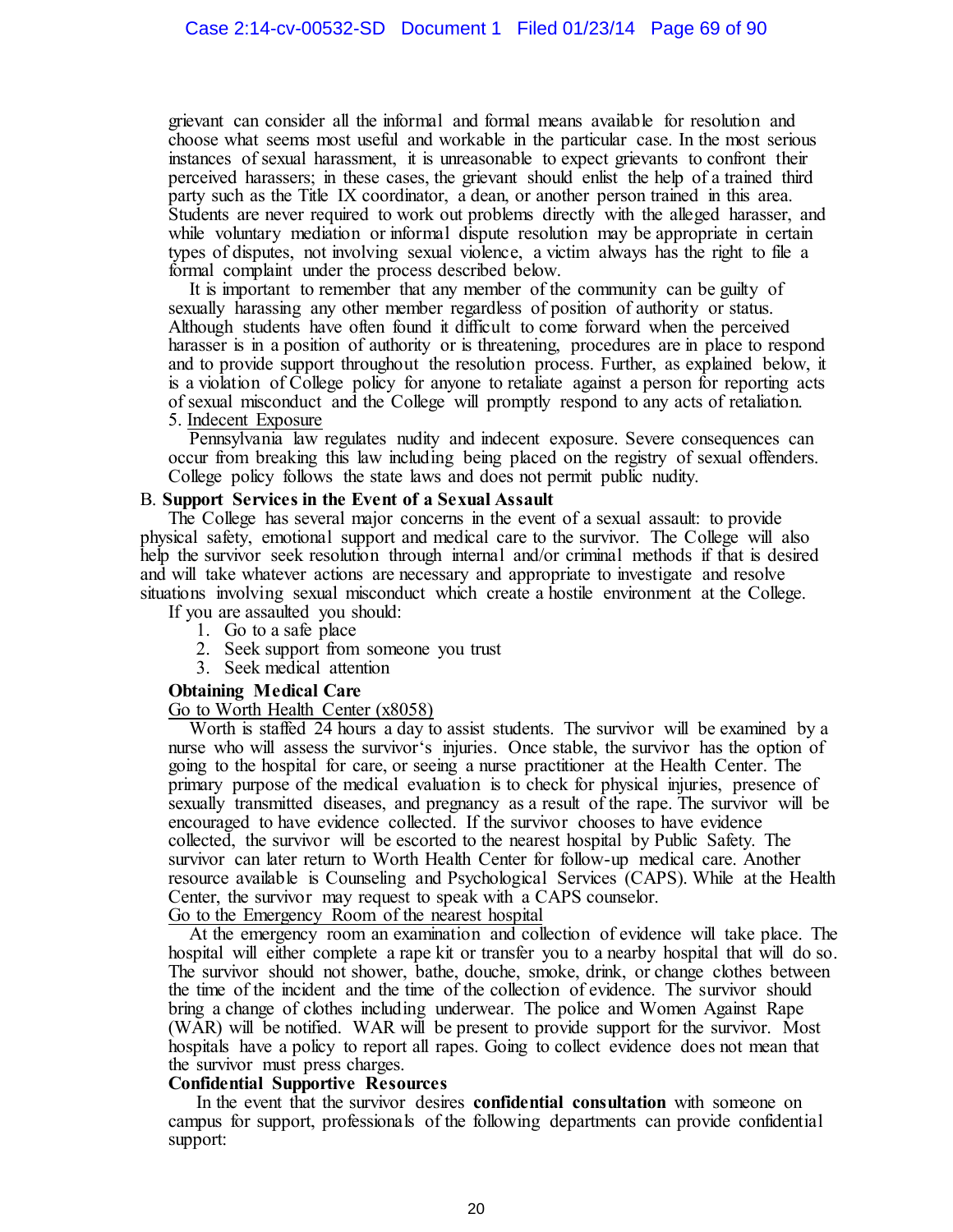- Worth Health Center
- Counseling and Psychological Services
- Alcohol and Drug Intervention Specialist
- Religious Advisors

# **Reporting by Confidential Resource Personnel**

Because these relationships involve privileged conversations, employees of these departments will **not** refer the survivor's concerns to the Title IX Coordinator for investigation UNLESS the survivor specifically consents for them to do so. Worth Health Center personnel will make an anonymous statistical Clery report to Public Safety, where appropriate. Annual Clery reporting to the U.S. Department of Education is required by educational institutions for certain offenses that have been reported at campus locations. The information contained in the Clery report only tracks the number of Clery reportable offenses occurring at campus locations, but does not include the names of any other information about the persons involved in the incident. In accordance with the U.S. Department of Education regulations, Clery statistics do not include incidents shared solely with CAPS or Religious Advisors/Clergy personnel.

## **Additional Support Services**

In addition to medical support, a survivor can also seek out the deans for specific support related to academics and help in communicating with faculty and they can specifically talk with the Assistant Dean of Residential Life about a new room assignment, if this is appropriate. The Title IX Coordinator, the RAs, and SMART Team members are also available for support and comfort.

The survivor may use any of these support options, without choosing to press charges or making a formal complaint. However, the survivor should know that when contacting any support option that is not specifically listed as a confidential resource above, a referral will be made to the Title IX Coordinator, Sharmaine LaMar, for investigation.

## C. **Reporting a Sexual Assault to Public Safety or the Borough Police**

Call Public Safety

If the sexual assault has been by a person who is not known or if there is danger the assailant may make an immediate escape from campus, the victim or someone else should call Public Safety at 610-328-8333 immediately. The person answering the phone will have a list of questions to ask, will get a description of the suspect, and will immediately mobilize help for the survivor. They will rush to detain the suspect and publish an immediate security brief. It is important to note that the community may be alerted to the presence of danger without identifying the victim. This will be done to help prevent further incidents on campus. Public Safety may also notify the Swarthmore Borough Police, providing a description of the suspect. If the Borough Police are notified, and a suspect is caught, the case may be handed to a local prosecutor for a potential trial. Public Safety will also notify Sharmaine LaMar, Title IX Coordinator. Call Swarthmore Borough Police (911)

Promptly reporting incidents to the police will enable the authorities to gther important evidence for investigations and potential hearings. The police will interview the survivor and gather evidence. They may contact a counselor from WAR (Women Against Rape). If the survivor has been assaulted by someone s/he does not know, they will attempt to apprehend the suspect. Swarthmore Borough Police generally escort the survivor directly to the emergency room. Public Safety will have access to any call made to Swarthmore Borough Police. The College will assist a student in notifying law enforcement authorities if the student requests the assistance of these personnel. Reporting promptly will enable police authorities to gather evidence needed for potential future hearings.

## D**. Reporting & Investigation**

Regardless of whether a victim of sexual misconduct initiates formal proceedings, where the College has reason to know about possible sexual misconduct, it has an independent obligation to promptly investigate the matter and then take appropriate steps to resolve the situation. Therefore, where a victim shares information about sexual misconduct with a college employee (excluding the confidential providers in the Health Center, CAPS, the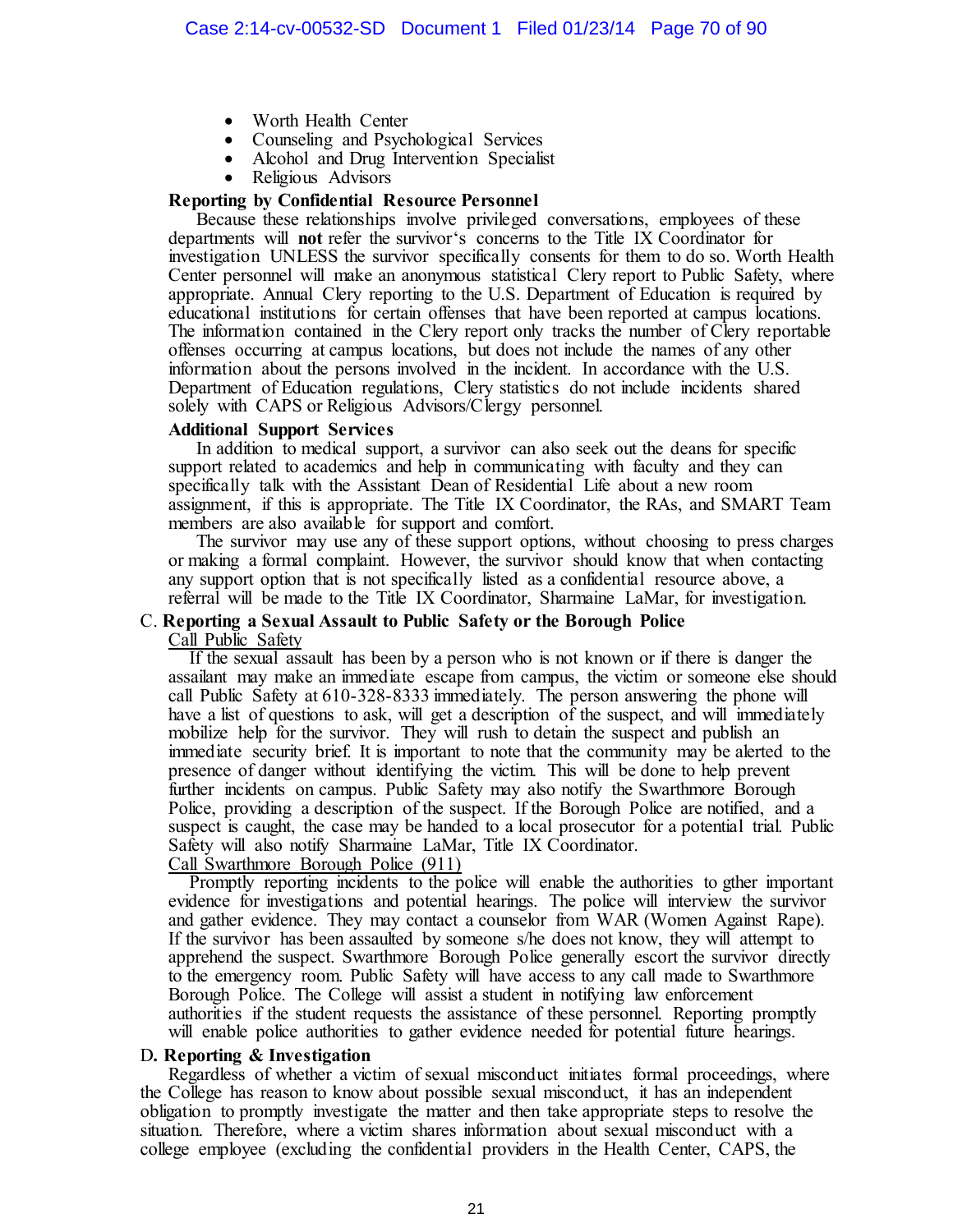Alcohol and Drug Intervention Specialist, or Religious Advisors) the employee will refer the matter to the Title IX Coordinator, Sharmaine LaMar, for investigation. The College will consult with the complainant and seek their consent before beginning an investigation. If the complainant requests confidentiality or asks that the complaint not be pursued, the school will take all reasonable steps to investigate and respond to the incident consistent with the request for confidentiality or request that the matter not be investigated. In considering a request for confidentiality or a request that the investigation not be pursued, the College will consider, among other things, the seriousness of the alleged harassment, the complainant's age, and whether there have been other harassment complaints about the same individuals. Because of the College's independent obligation to ensure an educational environment free from harassment, it cannot guarantee confidentiality under all circumstances when it is requested.

Investigation Process: Once a report of sexual misconduct is made to the Title IX Coordinator, she will then oversee an investigation of the complaint, which will be conducted either by herself, Public Safety, or another investigator with appropriate training in responding to allegations of sexual misconduct. The investigator will conduct the investigation in the manner appropriate in light of the circumstances of the case, which may include interviews with the complainant, the accused, and any witnesses. Once the investigation is complete, the investigator will issue a report setting forth the factual findings of the investigation. This report will usually be completed within 20 (twenty) business days of receiving the complaint, but may take longer or shorter depending on the complexity of the circumstances of each case. In no case will an investigation last longer than 60 days. The report will be forwarded to the Dean's Office and included in the evidence for any judiciary action. The accused and accuser will have the opportunity to file a written response to the investigator's report, which will also be included in the evidence. The report will be factual in nature and will not make a finding as to the student's guilt or innocence, which is reserved exclusively for a Dean's Adjudication or the College Judiciary Committee Panel hearing the case.

Where the allegations involve a student, the Dean's Office, will have the discretion to institute formal proceedings against the student with the investigation report serving as the complaint. In making this determination, the Dean's Office will, among other things, take into consideration whether the accusing student has requested confidentiality, whether the accusing student wants to participate in a formal complaint, the severity and impact of the sexual misconduct, whether the accused admits to the sexual misconduct, whether the accused has a pattern of committing sexual misconduct, the extent of prior remedial methods taken with the accused. Even if formal proceedings are not pursued, the Dean's Office will have the discretion to require the accused to participate in remedial measures that ensure sufficient education and counseling of the College's policies. Disciplinary action may also be taken in the absence of formal proceedings, where the accused admits to the misconduct and there is no discernible dispute in the relevant facts of the investigation report.

If the allegations do not concern a student, the Title IX Coordinator will nonetheless fully investigate the allegations and take whatever remedial action is appropriate, including invoking the procedures described in either the Faculty and Instructional Staff Handbook or the Staff Handbook, when the conduct involves College faculty or staff members.

The Title IX Coordinator will register each request for assistance in resolving a case involving charges of sexual misconduct, whether formal or informal, and will review and retain copies of all reports generated as a result of investigations. These records will be kept confidential to the extent permitted by law.

Please review the procedures outlined in the Judicial Procedures and Conflict Resolution sections of the handbook for more detailed information about both the formal and informal processes available within the College. Complainants always have the option of filing a complaint in civil or criminal court or with the Office of Civil Rights.

#### E. **Filing a Complaint Involving Sexual Misconduct**

Charges of sexual misconduct may be handled according to either informal (see Conflict Resolution) or formal procedures (see Judicial Procedures). A victim of sexual misconduct is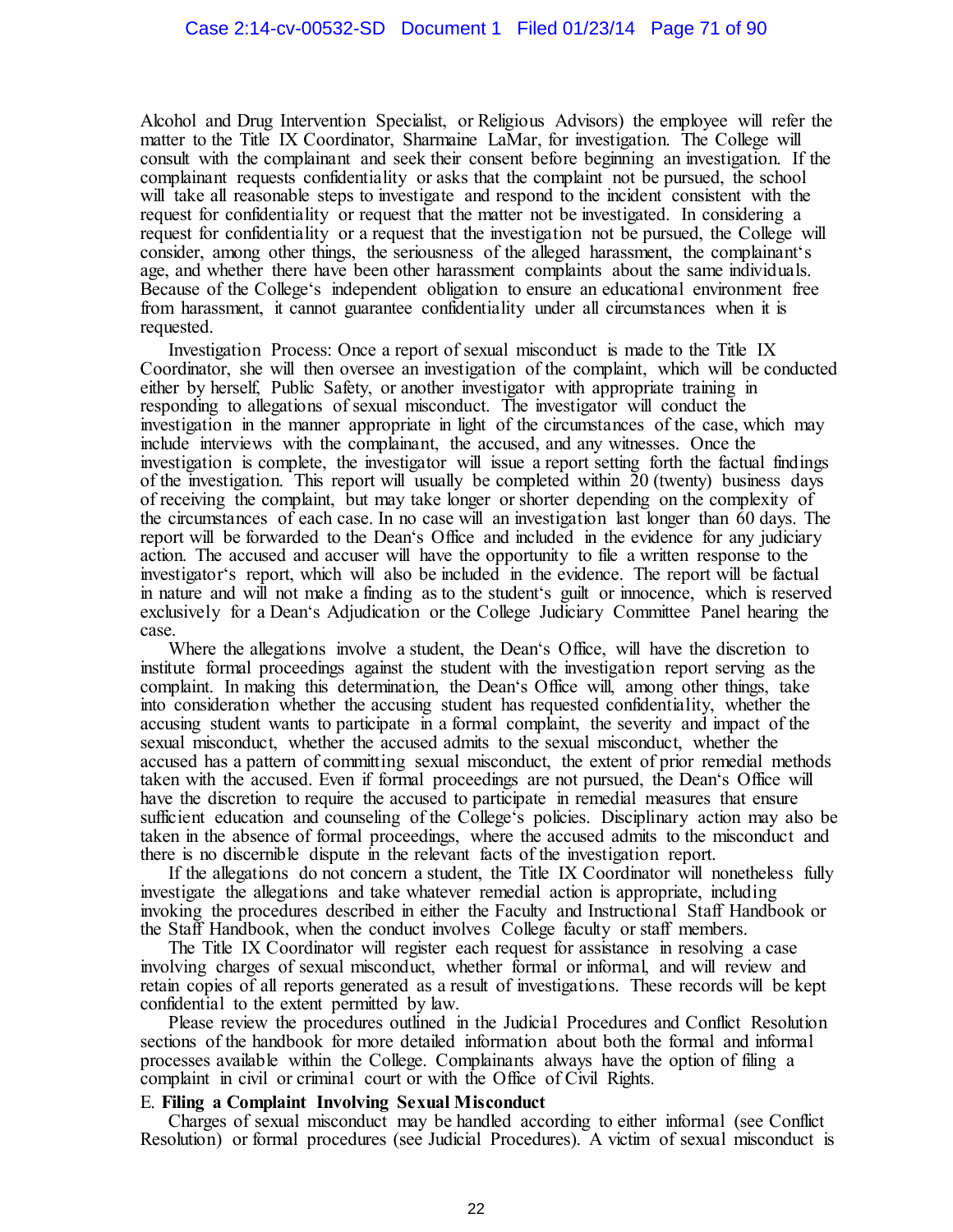never required to engage in informal procedures, and informal procedures are never appropriate where sexual assault is involved. Regardless of whether or not options for resolution are pursued within the College system, it is important to note that discussing concerns with or seeking clarification or support from Beth Kotarski, Director of Health Services, Sharmaine LaMar, Title IX Coordinator, one of the deans, or others does not obligate a person to file a formal complaint initiating judicial procedures.

When a formal complaint is filed against a student of the College, the complaint should be filed in accordance with the Judicial Procedures outlined in another section of the Student Handbook. Complaints involving allegations of sexual misconduct will be referred first to the Title IX Coordinator for investigation.

F. **Retaliation:** Any student who files a complaint, or participates in a resolution process as a witness, has the right to freedom from intimidation and retaliation. Retaliation includes threats, intimidation, or reprisals. The College strictly prohibits retaliation by any student against a person who makes a report of sexual harassment or sexual misconduct, assists someone with a report, or participates in any aspect of the investigation or resolution of a report. Any violation of this non-retaliation policy will face serious judicial consequences.

## **ALCOHOL, DRUGS, AND PARTY POLICIES**

## **Philosophy**

The overarching priority of the College with respect to alcohol and drugs is to help ensure the safety and well-being of Swarthmore students. The College is committed to providing guidance so that students can learn to develop a responsible approach to social challenges, including whether to use alcohol, how to do so in moderation, and how to comply with local, state, and federal laws governing alcohol consumption.

Swarthmore students are considered adults, with the adult privileges of privacy and autonomy, as well as the responsibility for their own decisions and actions. In addition, the College also believes that everyone has the right to work and study in an environment free from the effects of substance abuse and that those individuals who abuse alcohol and other drugs are a danger to themselves and others.

## **Objectives**

The objectives of these policies reflect the College's desire to create an intentional community based on principles of respect for oneself and others.

The alcohol policy has several objectives:

- to promote the safety and well-being of the Swarthmore community;
- to maintain a safe campus, where students can enjoy their social lives amid a comfortable and coercion-free atmosphere;
- to provide information about alcohol so that students make responsible, healthy choices;
- to provide confidential support for community members seeking treatment for alcohol and/or drug-related problems;
- to be in compliance with federal statutes, Pennsylvania laws, and Borough ordinances that regulate the consumption of alcohol.

## **Available Assistance for Abuse Problems**

Students needing help responding to alcohol or drug problems are encouraged to speak with Tom Elverson, Alcohol and Drug Intervention Specialist; Health Center personnel; CAPS counselors; deans; and/or RAs. These professionals can help review the situation and make referrals to outside agencies or inside resources that respond to alcohol and drug abuse. Alcohol and drugs can interfere with academics, friendships, jobs, family, and, most importantly, one's health. They can create legal problems including warnings, citations, arrest, and jail.

Students worried about others with these problems are encouraged to contact the abovementioned resources for counsel and support.

## **Regulation of Alcohol at Swarthmore**

The presence of alcoholic beverages on campus is limited in two ways. First, it is limited by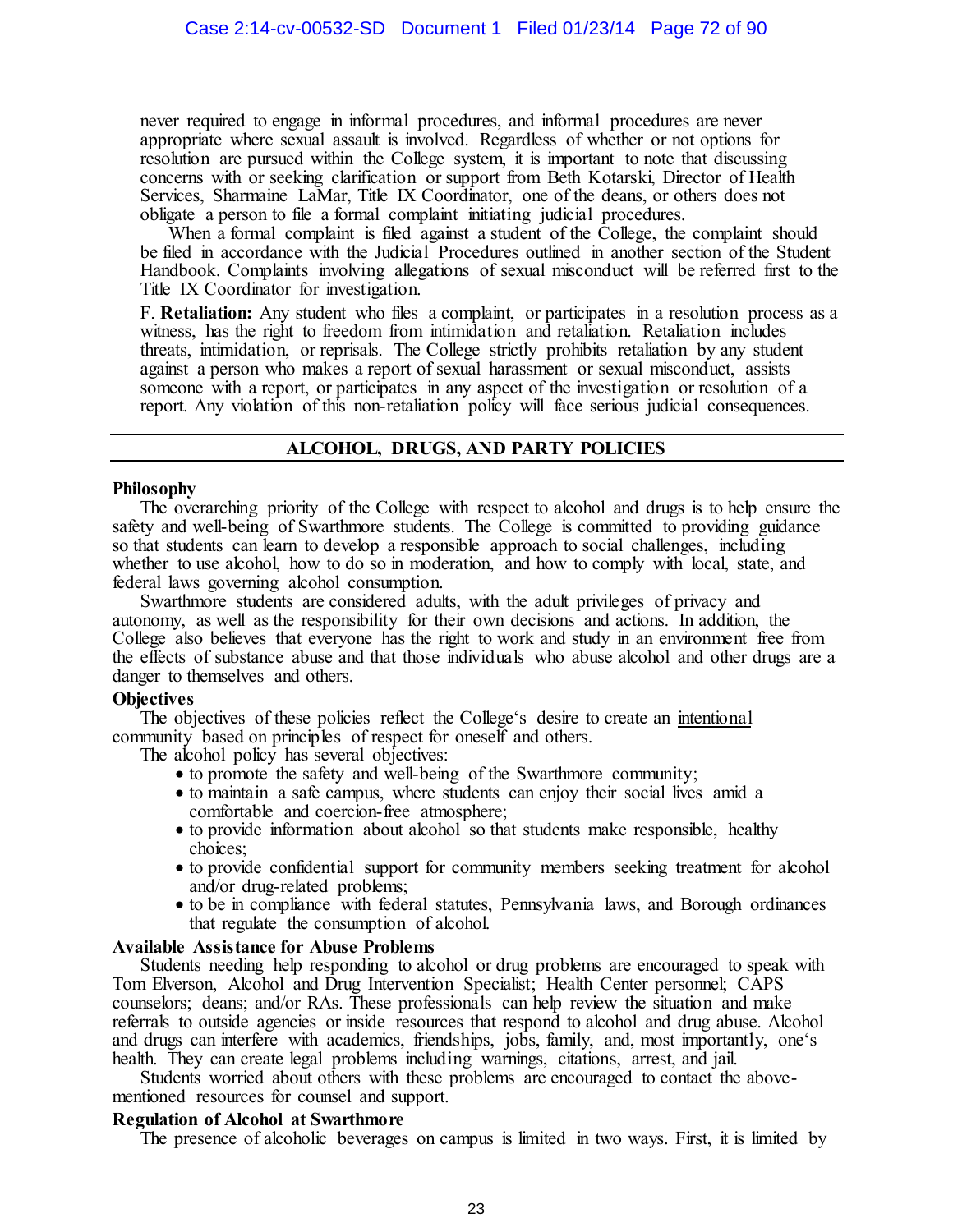federal, state, and borough laws, including those summarized below. Second, College rules specify the circumstances under which alcohol may legitimately be served on campus.

# **Local, State, and Federal Legal Sanctions**

**The Drug-Free Schools and Communities Act:** In 1989 the federal government adopted the Drug-Free Schools and Communities Act. As a condition of receiving federal grants the College must certify that it is in compliance with this law. Among its provisions is a requirement that underage drinking must be seen not only as a violation of state law, but must also be explicitly against College policy and sanctioned under the College's judicial system.

**Alcohol:** Under Pennsylvania state law, a person less than 21 years of age may not purchase, consume, possess, or transport alcohol. Any person convicted of violating this law will have her/his driver's license suspended for 90 days. A second offense will result in a one-year suspension of driving privileges and a fine around \$500. Additionally, any person who intentionally provides alcohol to a person less than 21 years of age is guilty of a misdemeanor of the third degree, which carries a fine of at least \$1,000 for the first offense.

Pennsylvania state law allows a driver to be considered intoxicated, and charged with driving under the influence (DUI), if she/he has symptoms of intoxication and a blood/alcohol content (BAC) greater than .05%. A BAC of .05% can be obtained by consuming a little less than one drink per hour. A driver will be charged with DUI if her/his BAC exceeds .08%. Pennsylvania state law penalizes public drunkenness and defines it as:  $\overline{A}$  person is guilty of a summary offense if he/she appears in any public place manifestly under the influence of alcohol to the degree he/she may endanger himself/herself or other persons or property, or annoy persons in his/her vicinity." Swarthmore Borough police will enforce these laws on and off campus.

**Drugs:** Both federal and state laws impose sanctions for the possession, use, and distribution of illegal drugs. The sanctions for any given offense depend on the type and quantity of the drug involved and whether the offense is possession, use, or distribution. Under federal law, simple possession of a controlled substance carries a penalty of imprisonment for up to one year plus a minimum fine of \$1,000. If the controlled substance contains a cocaine base and the amount exceeds five grams, the first offender will be imprisoned for not less than five years and not more than twenty years, and fined. Also under federal law, any person 18 or more years old who distributes drugs to anyone under age 21 will be imprisoned or fined, or both, up to twice what is otherwise provided by law, with a minimum prison sentence of one year. This same penalty applies to any person who distributes or possesses with intent to distribute drugs to anyone within 1,000 feet of a college campus. Pennsylvania law imposes similarly strict sanctions on the unlawful use, possession and distribution of drugs. In addition to imposing fines and imprisonment for violation of its drug laws, Pennsylvania will seize all of the violator's property which was used in committing the crime.

# **College Disciplinary Sanctions**

#### **Violations of the Alcohol and Drug Policy**

The following violations may result in disciplinary action, including warnings, fines, probation, suspension, or expulsion:

- the possession or consumption of alcoholic beverages by anyone under 21 on property owned, leased, or controlled by Swarthmore College
- the furnishing of alcoholic beverages to individuals under the age of 21
- the sale, possession, production, purchase, or use of any controlled substance or illegal drug on College premises or at College-sponsored activities
- abuse or illegal distribution of prescription medication
- violent acts against persons or property
- drunkenness and disorderly conduct
- driving under the influence
- the use of grain alcohol
- the violation of rules governing the permitted use of alcohol at College events

Note: sanctions may be assessed against individuals and organizations, as well as guests and their host.

Violations of the alcohol and drug policy regarding both individual behavior and party guidelines will be referred to the deans for adjudication. Reports from Public Safety or outside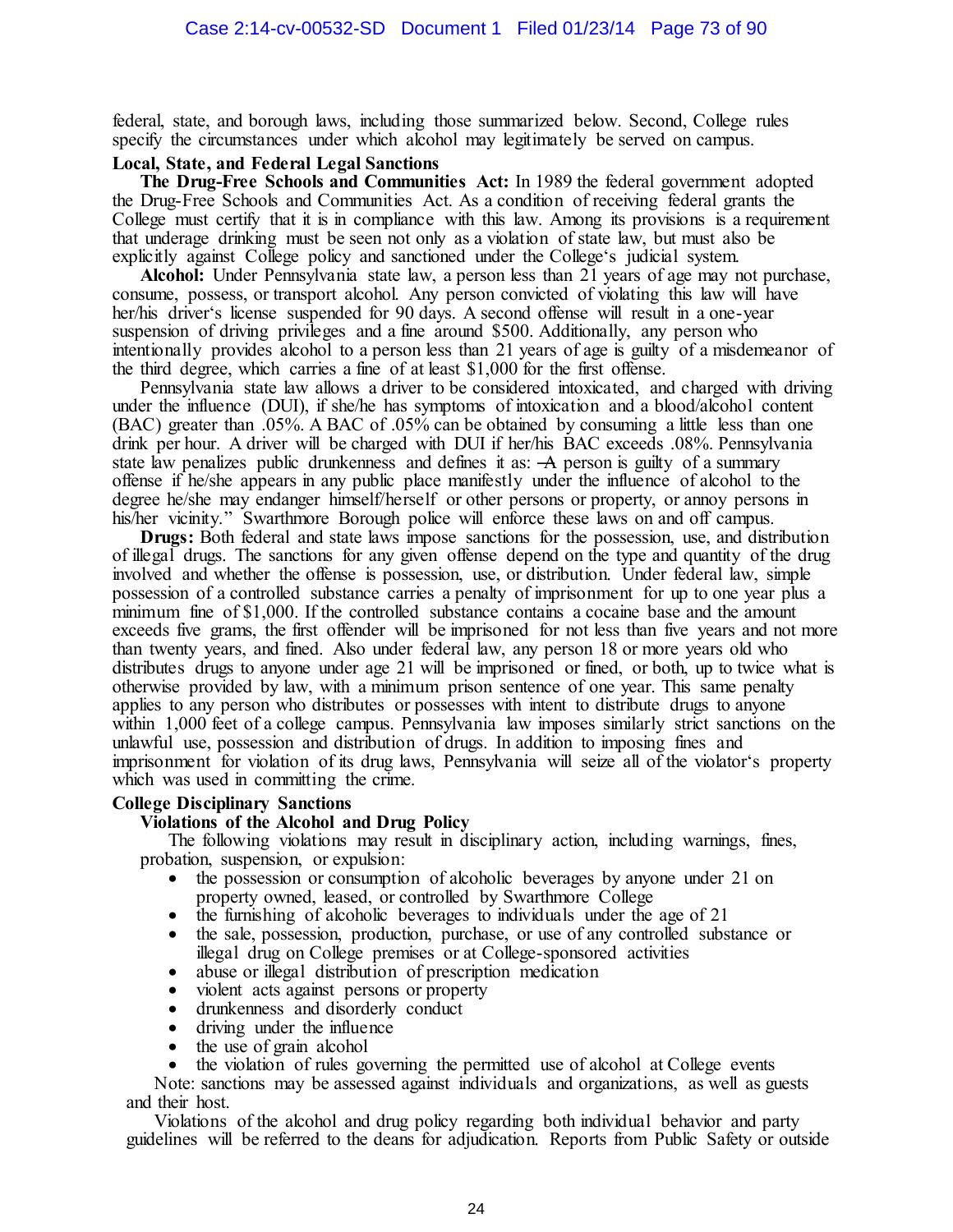police entities trigger a conversation with a dean and a referral to the Alcohol and Drug Intervention Specialist. If a student presents at Worth Health Center due to intoxication or drug use s/he will be referred to the Alcohol and Drug Intervention Specialist. Organizations may also be in violation of these policies.

**Penalties** will depend on the nature of the violation. First violation: at a minimum, a warning and referral to the Alcohol and Drug Intervention Specialist. Second violation: probation, and/or a requirement to attend an alcohol education program. Subsequent violations may lead to suspension, expulsion, and penalties imposed by outside authorities. Fines may be imposed for damage or clean-up.

#### **Policy Regarding Permitted Use of Alcohol on Campus**

Definitions and jurisdiction

These guidelines apply to every College social function, whether an All-College party or a private party, where alcoholic beverages are served, where ten or more people are present, where beer is served from a common source, and when students are likely to attend. A College social function may be held on or off campus and may be sponsored by students, faculty, and/or staff. All events held on campus are automatically subject to this policy. If held off campus, a social function becomes subject to this policy if either of the following conditions pertain:

- 1. College funds or funds from the Social Affairs Committee (SAC) of Student Council, or from any approved student organization, are used in whole or in part to sponsor the event. This includes expenses that are reimbursed at a later time.
- 2. The social function is advertised on campus in such a way as to invite student attendance. This includes oral, written, or electronic personal invitations to individual students.

Social functions are divided into the following three types:

1. All-College events

Individual students or student organizations may apply to the Social Affairs Committee (SAC) to obtain funds to sponsor an All-College party. SAC meets weekly to review party proposals and allocate funding. Check the SAC bulletin board in Parrish for more information on submitting party proposals. **Under no circumstances may any part of this funding be used to purchase alcoholic beverages.** There may not be a charge for All-College parties and they must be open to all members of the student body. It is customary to admit those with tri-college ID and personal guests with proper ID, but that is at the discretion of the hosts.

2. Private parties

Funding for private parties may not be obtained through the SAC. A fee may be charged for admission to a private party, but there must be no —eash bar" or direct charge for alcohol. In addition, items cannot be sold that will be directly related to the consumption of alcohol (i.e. cups, wristbands, etc.). There may be no advertising, either orally or in written form, for private parties. Individual invitations must be sent to all expected participants. The maximum number of invited guests, including a —bring a guest" clause, must not exceed one-third of the student body.

3. Fundraisers

Students holding an event to raise funds for a non-profit or an humanitarian cause, may advertise that donations are encouraged, but they must not serve as an entry fee to the event. Advertisements for the event may mention that it is a fundraiser.

# Authorized campus locations and times

Students over the age of 21 are permitted to possess and consume alcohol in their own dormitory rooms without special approval, provided fewer than ten people are present, beer is not served from a keg, and there is no disorder. Other campus locations may be authorized by a member of the Student Life team.

Alcoholic beverages are specifically excluded at all athletic contests and other public events. Alcoholic beverages may not be served at parties or other events which take place during orientation periods, vacation periods, or final examination periods.

**Space**: Reservations for space are made by making a request via Events Management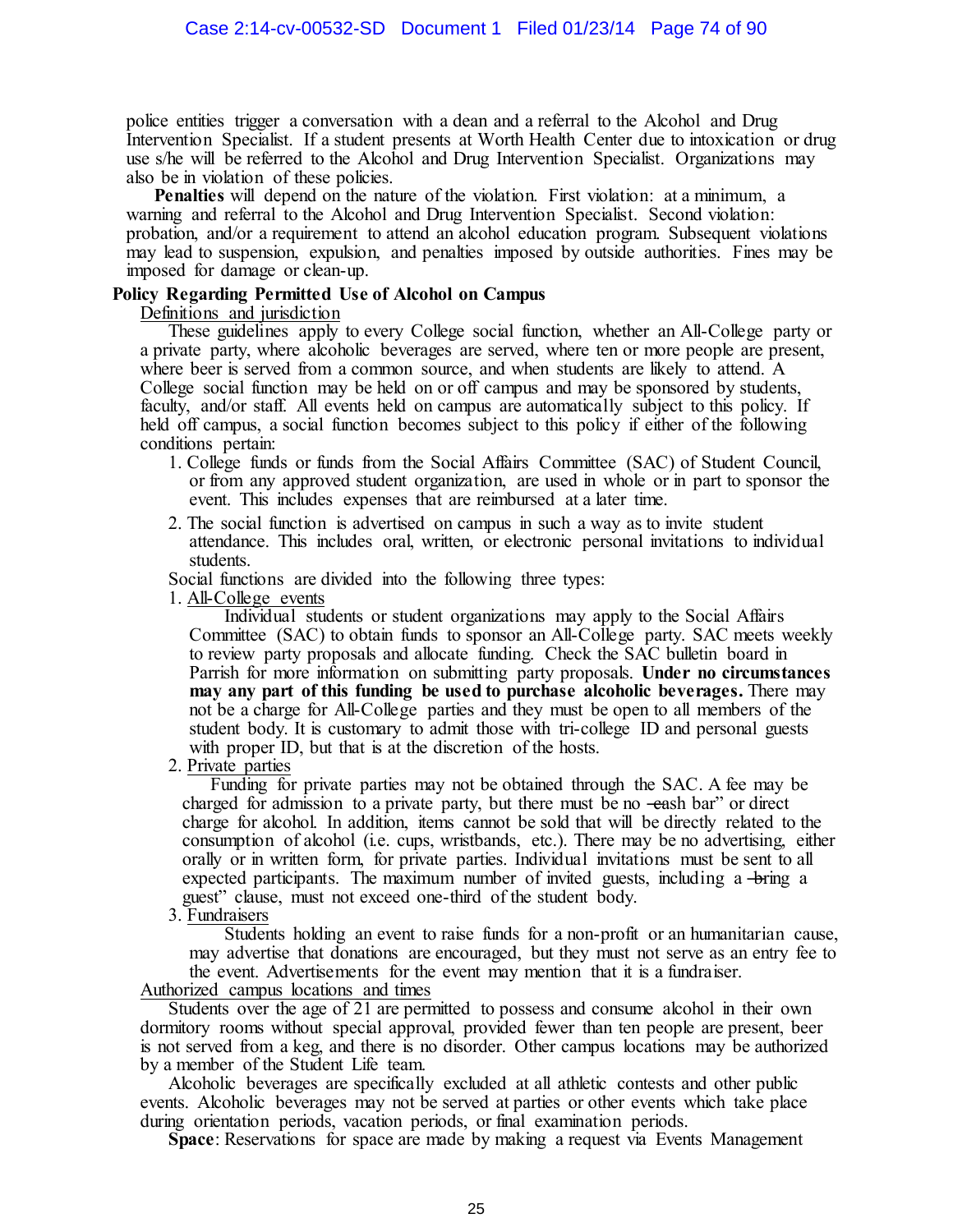System (EMS) on the College website. Use of facilities in residence halls must be approved by RAs in that building and so noted on the party permit. Paces and Olde Club must be reserved through their respective student directors. Information about the security deposit and cleanup will be discussed with persons planning an event at the time they reserve the facility.

Currently, **dry spaces** include the Black Cultural Center (BCC), Intercultural Center (IC), Mephisto's Lounge, the Women's Resource Center, and Upper Tarble.

**Sharples Parties:** Separate regulations are set out for the use of Sharples Dining Hall. See the Student Activities Coordinator for more information.

**Duration**: Social functions are expected to begin and end at a reasonable, specified time. In general, functions may not exceed 4 (four) hours in duration and should end no later than midnight Sunday through Wednesday and by 2:00 a.m. for Thursday through Saturday night events. Thursday parties lasting beyond midnight must be in non-residential party spaces. Undue noise or unwanted guests may nullify previous agreements.

**Party Permits**: After reserving space for a social function, one must register the function by obtaining a party permit from the Alcohol and Drug Intervention Specialist (or, if he is not available, the Coordinator of Student Activities) on the first floor of Parrish West. A party permit is required if: a) alcohol will be served and there are more than ten people, b) there is a keg, or c) the event will be held in Paces or Olde Club (regardless of alcohol being present or not). This permit must indicate the name of two responsible hosts who must be at least 21 years of age and one who has had host training. Party permits are due by 5:00 p.m. Tuesdays for a Thursday night event and by 12 noon on Wednesdays for functions over the weekend. A \$10 late fee will be incurred if a permit is submitted after 12 noon on Wednesdays. No party permits will be issued during New Student Orientation, vacation periods, or final exam periods. Detailed instructions for throwing an All-College or private party may be obtained from SAC or the Coordinator of Student Activities.

**Advertising:** Private parties for which a fee is charged may not be advertised on campus. These events are by invitation only. However, all SAC-funded events are required to be publicized on campus and must be open to all students. Generally, advertising is permitted for any event that is open to all students and free of charge. Advertising (posters, flyers, chalkings, table tents, email, written, and verbal invitations) for All-College social functions must NOT refer to availability of alcoholic beverages, either graphically or in words. If there is any question as to whether or not some form of advertising meets this criterion, it should be cleared in advance with a dean, the Alcohol and Drug Intervention Specialist, or the Coordinator of Student Activities. A \$50 fine will be imposed for any illegal advertising or inappropriate signs.

#### **Host Responsibilities**

By signing the Party Permit, the hosts agree to be responsible for compliance with these guidelines before, during, and following the event; they will be held accountable for any violations. Failure to obtain a permit and display it at the event will result in the illegal party being closed down. In addition, the Deans' Office will levy a fine of \$50 on each person in attendance at an unauthorized event and the hosts will be subject to further sanctions. During the party

While the social function is in progress, or while alcoholic beverages are available (whichever is longer), the hosts must be in attendance at all times. It is ultimately the responsibility of the hosts to regulate the serving of alcoholic beverages and to observe all College guidelines regarding social events. While every effort will be made to provide Party Associates, in their absence, the hosts are responsible for fulfilling all responsibilities of the Party Associates.

The serving of alcoholic beverages must be controlled with responsibility to:

- a) refrain from serving alcoholic beverages to underage persons;
- b) prohibit non-tri-college persons, except authorized guests, from entering the party;
- c) prohibit visibly intoxicated persons from obtaining alcoholic beverages at the party.

It is the responsibility of the hosts to ensure that the following regulations are adhered to: 1. The party permit must be displayed clearly for the duration of the event.

2. ID checkers must be stationed at the doors to regulate entry into the party and to ensure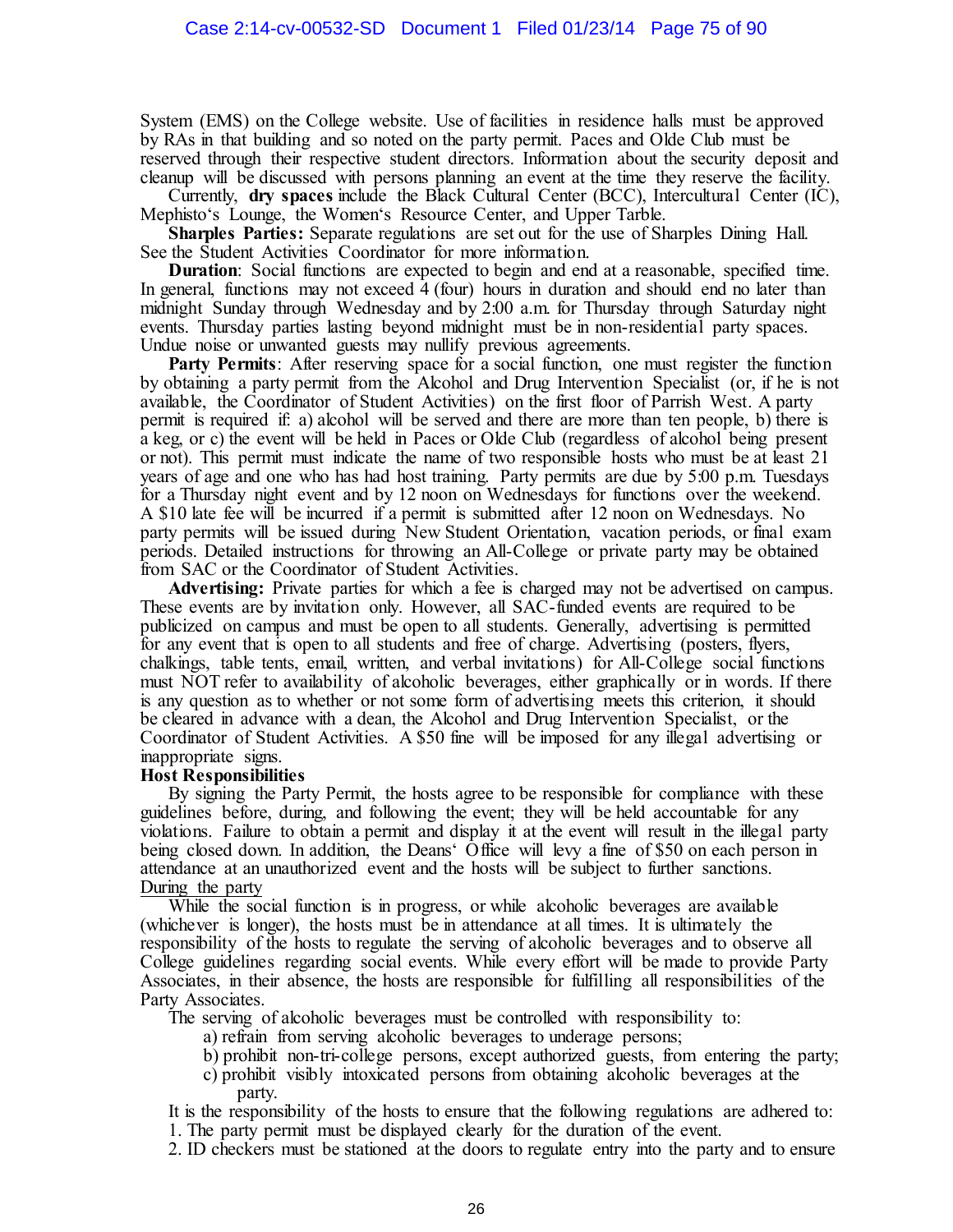that alcoholic beverages are not carried out of the party.

- 3. A Swarthmore student is generally permitted to bring one non-College guest to a party; however, this is at the discretion of the hosts. The guest and the student responsible for the guest must sign in at the door. Bryn Mawr and Haverford students are usually welcome to Swarthmore events, must bring ID, but are not allowed to bring a guest. Faculty and staff are generally discouraged from attending student parties unless they are specifically invited by a student, or attendance is required for a job-related function.
- 4. Signs must be posted at all times during a party at which alcoholic beverages are served stating, ―You must be 21 years of age to consume alcoholic beverages in the Commonwealth of Pennsylvania."
- 5. At any social function where alcoholic beverages are served, alternative nonalcoholic beverages must be served at the same location with equal prominence. These alternative beverages will include drinks such as cider, sparkling grape juice, soda, or water that are appealing to a wide variety of tastes.
- 6. At any social function where alcoholic beverages are served, substantial food, such as fruits, vegetables, and/or pretzels must also be served.
- 7. If non-alcoholic beverages or food run out during the course of the party, alcoholic beverages may no longer be served.
- 8. There is to be no smoking at indoor parties.

If, in any event, the hosts are unable to uphold the guidelines and keep the party under control, they should call the Office of Public Safety at x8333. Public Safety will not normally enter registered parties where the permit is displayed unless documented complaints regarding the party are received.

#### After the party

Clean-up is the responsibility of the hosts or sponsoring organization and must be done immediately following the event. The person responsible for the facility may impose a charge for failure to comply with agreements about clean-up. In addition, hosts will be held responsible for any damages to the facility or equipment in that space.

#### **Party Associates**

A student-sponsored event with more than 25 people generally should be staffed by Party Associates (PAs) to help check IDs. Normally, parties with more than twenty-five guests will have at least one PA, and all-campus parties at Olde Club, the All-Campus Space in Tarble, Sharples Dining Hall, and fraternities will have several PAs, with the exact number to be determined by the PA Co-Coordinators. If PAs are not available for an event, the hosts must assume all PA duties in addition to their host responsibilities. Hosts are ultimately responsible for what happens during their event.

PAs will be selected and trained by the PA Co-Coordinators, and with the assistance and guidance of the Alcohol and Drug Intervention Specialist and Public Safety. PAs will wear their PA tee shirts, be paid an hourly fee, and they may NOT consume alcohol before or during the party.

Their duties will include:

- 1. door/ID-checking and crowd control;
- 2. refusing entry to visibly-intoxicated persons;
- 3. ensuring that party guidelines (party permits and required food and drink) are followed;
- 4. support hosts in enforcing non-smoking policies;
- 5. regulating alcohol that is brought into or taken out of the party (when allowed);
- 6. enforcing the end of parties;
- 7. alerting hosts to visibly-intoxicated students;
- 8. help obtain escorts for intoxicated persons to the Health Center or to their dorms;
- 9. contacting the Office of Public Safety if events get out of hand or in emergency situations.

# **Postering and Chalking Policies at Swarthmore**

Postings: Advertisements, posters, flyers, etc. only may be posted on public bulletin boards.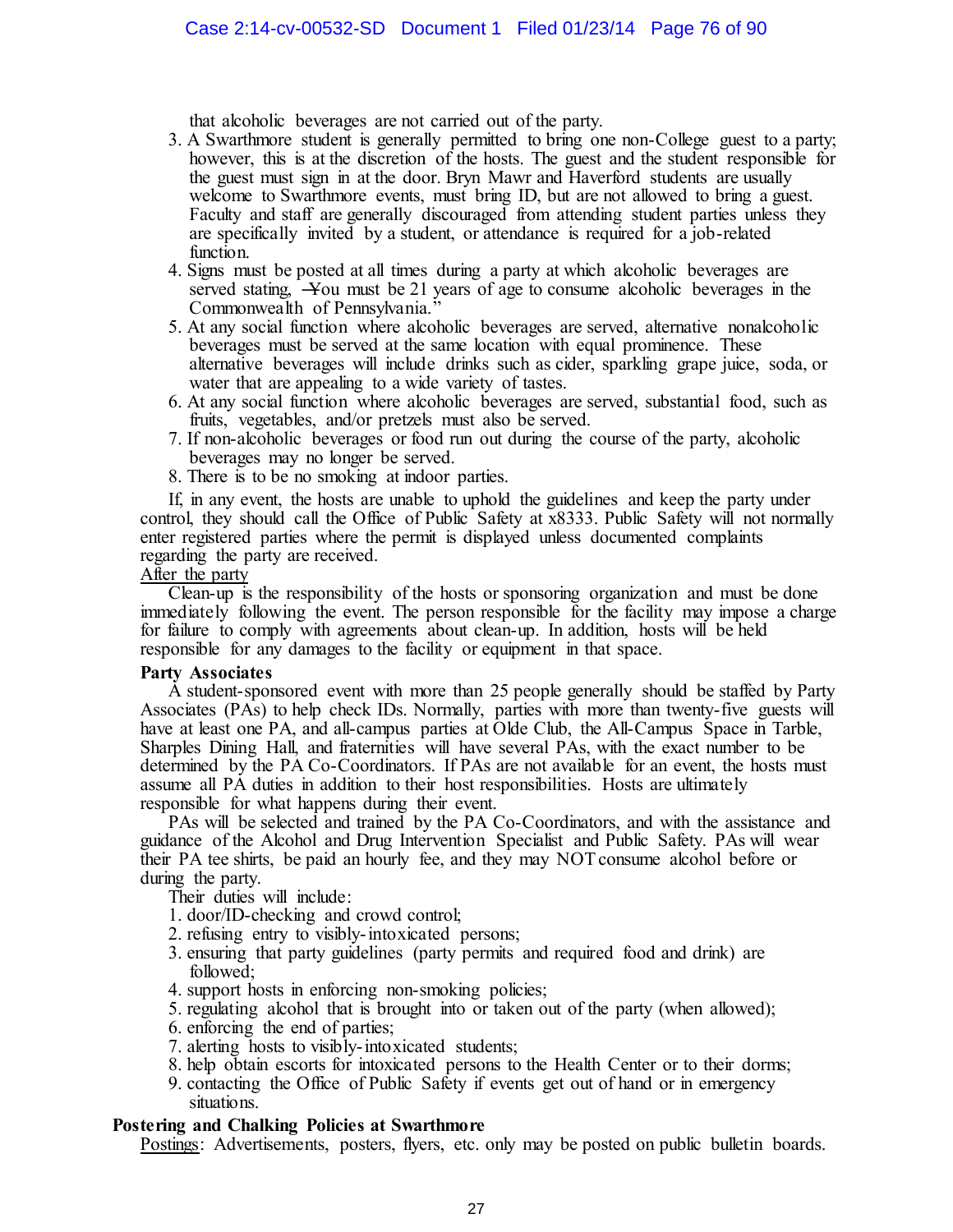Please do not post on or remove items from assigned boards in Parrish without permission from the group. Remove your outdated postings—you may remove other outdated postings from public boards. Please do NOT post anything on light posts, trash cans, buildings, walls, floors, doors, windows in doors, walkways, bike racks, hand rails, stairs, or trees. Recommended posting spots include the post office boards, bathroom stalls (not in the general room), dorm bulletin boards, Sharples boards and tabling, and Tarble boards. Tape should be masking or painter's tape—NO duct tape.

Postings need to be -signed" with an organization or individual name. No mention or images of alcohol are allowed. If postings do not conform to these rules they may be removed and the individual or group may be fined or held financially responsible for damage. These regulations are designed to keep areas safe for movement around campus and to prevent costly damage to campus walls and fixtures.

Chalkings: Chalkings, by their very nature, are meant to be impermanent. Chalkings are permitted only on paved, outdoor walkways that are open to the rain. Walkways under porches or archways may NOT be used. Vertical surfaces may NOT be used. Science Center outdoor blackboards are meant for dynamic use, being used while members of the community are present. Harassing, demeaning, uncivil expression, or threats of violence, whether anonymous or signed, may be washed away or removed from boards without notice.

Questions about particular chalkings or postings should be directed to the Student Activities Office. We encourage notifying Public Safety about planned chalkings to prevent misunderstandings.

# **RESIDENTIAL LIFE AND HOUSING REGULATIONS**

Swarthmore's **housing philosophy** is based on the belief that residence hall living enhances education by contributing to an individual's academic, social, and personal development. If residence halls are to provide an environment for personal growth, residents must accept responsibility for their own actions and demonstrate respect for the rights and concerns of others and for the property of the College.

As within the Swarthmore College community, lives of residential students are to be governed by good taste and accepted practice rather than elaborate rules. To this end, students within each living unit are urged to develop informal guidelines for community living. Residence hall rooms are designed primarily for sleeping, studying, and storing the belongings on the part of the occupants.

General housing policies and regulations are established by the Deans' Office with student input and are administered by the resident assistant staff and the Deans' Office. Acceptance of space in College housing reflects a knowledge of and willingness to abide by housing policies. Living in College housing is a privilege and not a right. The Deans' Office may, at any time in its own discretion, withdraw this privilege due to behavior which does not rise to the standards set forth herein. Students who lose their housing privileges are not entitled to a refund of their room payments for the remaining weeks of the semester.

# **Room Assignments**

**New students** are required to live on campus for at least their first two semesters. New transfer students are required to live on campus for at least their first semester. All new students are assigned roommates and dorms by the Deans' Office. Individual dorm and roommate requests are not granted for new students. An appropriate number of rooms are reserved for the entering class, and may not be available to returning students in the housing lottery. **Nontraditional age students** may be advised to seek non-College housing. **Family housing** is not available in College residence halls.

During the Spring semester, current juniors, sophomores, and first-year students select rooms for the following Fall. The housing lottery system is a seniority-based hierarchy – rising seniors are highest, followed by juniors, and then sophomores. Each student receives a lottery number, which dictates his or her priority status in lottery room selection. The College guarantees housing for all students who participate in the housing selection process in a timely manner. While most juniors and seniors live in single-type rooms, the College cannot guarantee singles for all juniors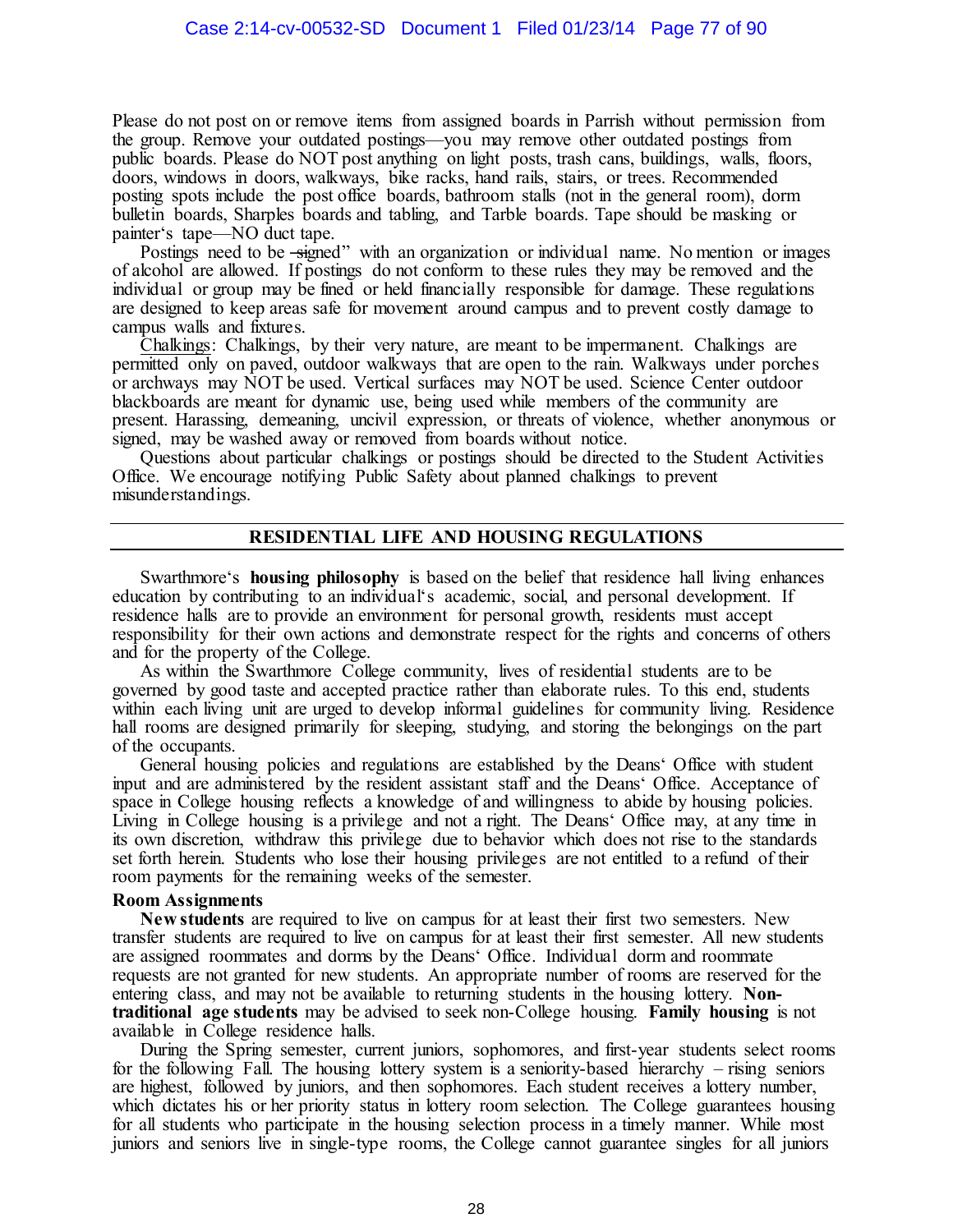and seniors. First-year and sophomore students are generally ineligible for singles.

Detailed information about dorm room assignments can be found online at

www.swarthmore.edu/housing.xml.

**Housing Eligibility:** Eligibility for the **spring housing lottery** is based on an up-to-date College bill (paid in full each term by December 1 and April 1). Students who clear their accounts after the lottery are not guaranteed housing. No money will be accepted at room choosing. The Student Accounts Manager (Parrish W101), not the Deans' Office, makes decisions about financial matters. If you have questions about your account or need to make special arrangements, see the Student Accounts Manager early in this process. Also, all students must be in good standing with the College and satisfy any outstanding fees owed to the College prior to move-in day. Students with outstanding balances will not be able to move into their dorm rooms or collect their keys until the matter is resolved. Students who have used eight semesters of housing may need to seek non-College housing. They may sign up for the end of the waitlist and be assigned housing at the last minute

# **Room Changes**

Requests for room changes can be made by contacting the Housing Office. Making a room change request does not assure that a room change will be made. Students are expected to work through roommate and other housing conflicts with the involved parties, with the help of RAs, deans, and/or through mediation.

Prior approval from the Deans' Office is required of any student making a room change. Students who switch rooms without the consent of the Assistant Dean for Residential Life will be penalized \$100 and will NOT be permitted to participate in the next room choosing lottery. Phone numbers will not be changed within a room or unit after they are chosen at the lottery or assigned to new students.

# **Conditions of Occupancy**

Students living in College housing agree to abide by the Housing Rules and Regulations as stated in the Student Handbook. Residents must accept responsibility for their own behavior and act in a manner which demonstrates respect for the rights and concerns of others and for the property of the College. Occupancy dates for the residence halls are noted in the College calendar. Seniors may stay through graduation, exact departure time to be announced. Students in residence halls when they are not authorized to be there are subject to fines.

# A. **Arrival and Departure Dates**

Students may neither arrive early at the beginning of a semester nor remain in College housing beyond the announced closing date without special permission from the Deans' Office. This permission is rarely granted. A fine starting at \$100 is levied for infractions and individuals found to be in the residence halls without permission will be required to relocate.

# B. **Housing Fines**

Any time you reserve a room through the housing lottery or waitlist system and do not end up using that room, a minimum fine is \$100 is assessed to your student account. Other fines are assigned as follow:

For Fall Semester: *If you select a room in the lottery and*

1) choose to live off-campus, but are still enrolled, you will be assessed

- a. a \$500 penalty unless everyone in the space notifies the Residential Life Office by June 1 that they will not be occupying the room. Then, the fine will be \$100 each.
- b. \$500 for each person moving off campus when notice is given between June 1 and week eight of classes.

c. no room refund when notice is given after week eight of classes.

2) take a Leave of Absence and notify the Deans' Office

a. by August 1, a \$100 penalty.

b. between August 1 and week eight of classes, a \$500 penalty.

c. after week eight of classes, there will be no room refund.

For Spring Semester: *If you select a room in the December lottery or already have a room from Fall Semester and*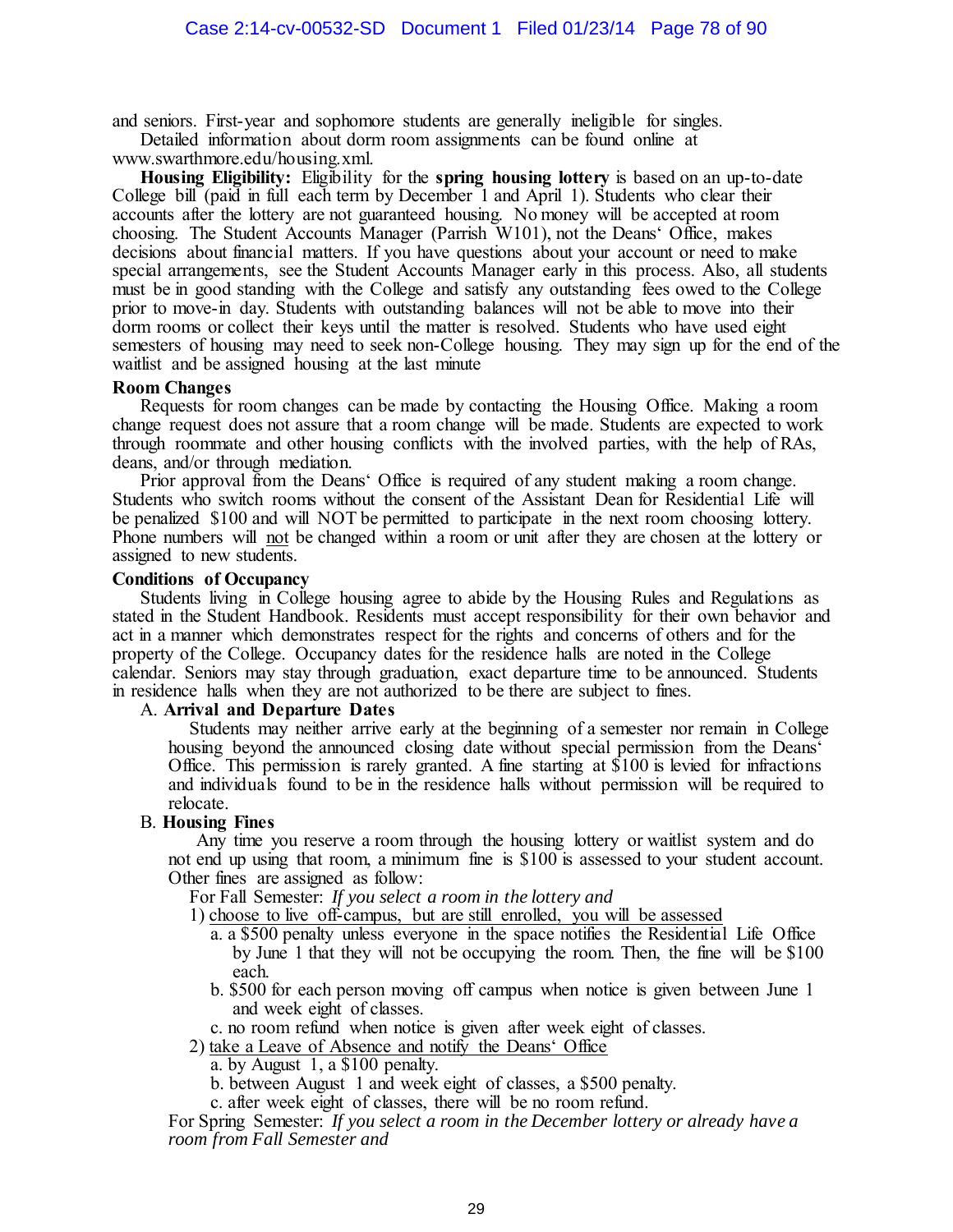- 1) choose to live off-campus, but are still enrolled, you will be assessed
	- a. \$250 unless everyone in the unit leaves this space and notifies the Residential Life Office by December 1.
	- b. \$500 each when notice is given between December 1 and week eight of classes.
	- c. no room refund when notice is given after week eight of classes.
- 2) take a Leave of Absence and notify the Deans' Office
	- a. by December 1, no penalty
	- b. between December 1 and January 5, \$100 penalty
	- c. between January 5 and week eight of classes, \$500 penalty
	- d. leave after week eight of classes, there will be no room refund

C. **Meal Plan:** Each student who resides in college housing is required to subscribe to the meal plan. The selection of your meal plan option is done through the Dining Services Office (Sharples Dining Hall).

D. **Empty Beds:** In all non-single rooms, if one or more assigned residents do not occupy the room, the Housing Office has the right to fill the empty space or to move the remaining roommate(s) to another comparable space. This will be done in consultation with the remaining occupant, who may state preferences about prospective roommates or a possible move to another room. If a student is unable to find a new roommate or preferred space, they will be consolidated into a room with another student of the Deans' Office choosing.

E. **Cable & Internet:** Cable access is provided to one TV set per building. Splicing into the line or installing a satellite dish is prohibited. Wireless network access is provided in all residence halls. The use of personal wireless access points is prohibited as they may interfere with the College-provided service.

F. **Quiet Hours:** Quiet hours are established by hall residents at the beginning of each term. Should there be a conflict between roommates about sleeping, socializing, and studying schedules, the students' sleeping schedules will generally take precedence over other room uses. It is understood that an occasional late night study session may need to take place in a dorm room. If a regular pattern of late-night studying develops and the roommate needs to get a regular amount of sleep, the studier will be asked to relocate to a more appropriate location (library, classroom, or dorm lounge).

#### **Guests**

Primarily, residence hall rooms are designed for sleeping and studying on the part of the occupants. Generally, Swarthmore students are welcome to have guests on campus. **Guests are defined** as college-aged students, family, non-Swarthmore friends, and prospective students. Individuals or groups contracted to perform specific functions at the College (e.g., performers, speakers) are not permitted to stay overnight in the residence halls. If a guest of a student will be staying in a residence hall overnight, the resident assistant must be notified, and all roommates must agree to any overnight stay. A **guest is not permitted to stay in a residence hall more than four nights each term**. Guests use residence hall resources and they add to a sense of crowding and noise. In no circumstances may guests sleep in lounges or other public places.

Residence halls are designed for our student population, and as such children, parents, and other non-college-aged adults should not be overnight guests. Requests for exceptions must be made to the Assistant Dean for Residential Life.

Before inviting a guest into the room, at any time of the day or night, the student must secure the **permission** of all roommates. If the roommate does not give permission, the inviter may not have the guest in the room. Usually roommates can agree about the presence and timing of guests. But, if no agreement can be reached, the basic principle is that the room is for study and sleeping by the assigned occupants. For health and safety reasons, Resident Assistants (RAs) should be notified about guests.

**Hosts are responsible** for the behavior of their guests and can be sanctioned if the guest breaks College policy.

**Cots** and inflatable mattresses are available for rent on a limited basis. To request a rental, please contact Claire Ennis in the Facilities and Services Department. These requests must be made at least 3 days in advance; linens are not provided.

More detailed housing rules and regulations are found in the Student Handbook and on the housing website at www.swarthmore.edu/housing.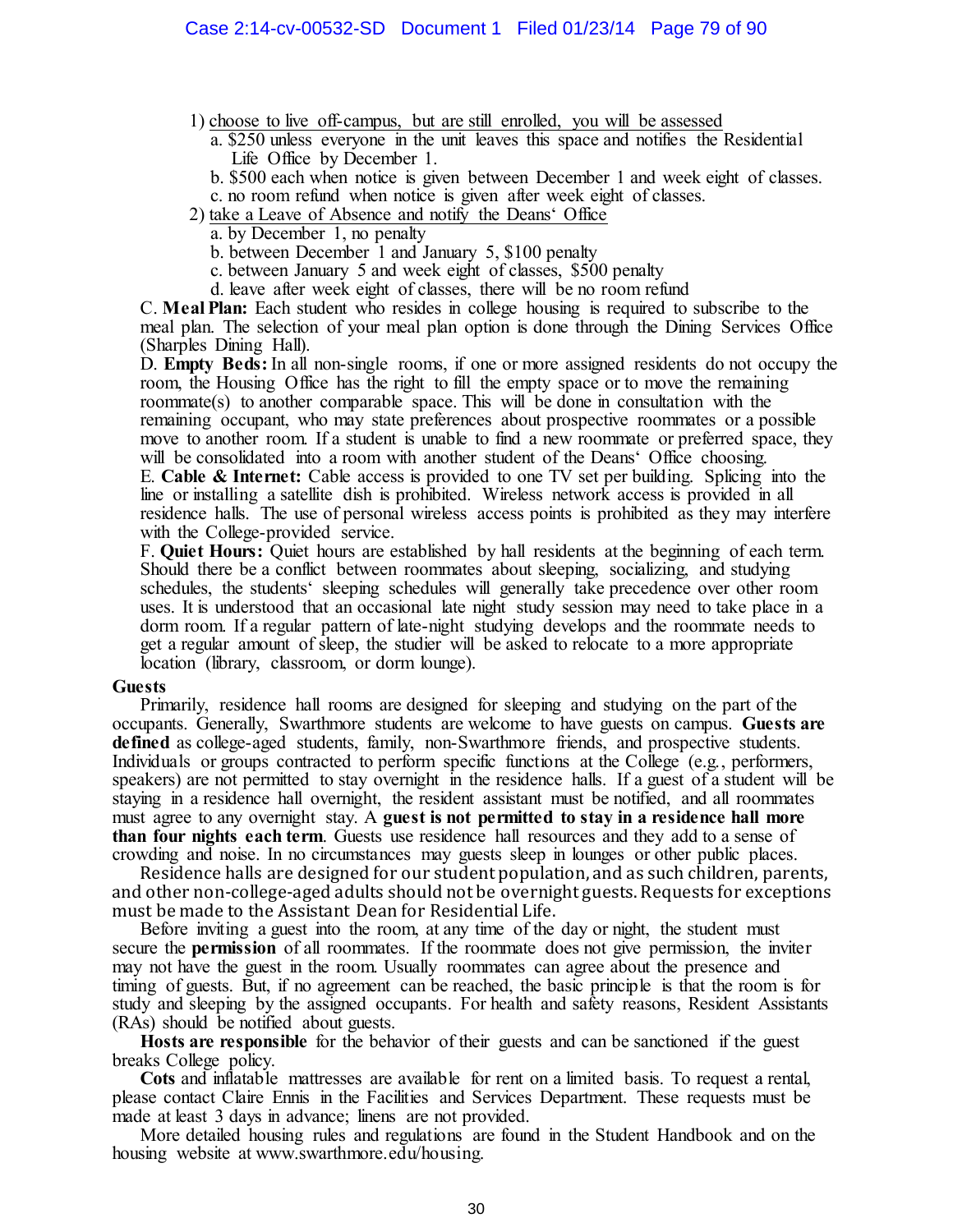#### **Care of College Property**

**College furniture** provided in residence hall rooms may not be removed or dismantled. With the limited storage areas in residence halls, there is no safe space to store unwanted room furniture. Public area furnishings are intended for general use and are not to be taken into private rooms. The Environmental Services or other staff will report infractions of this rule. The violation of these rules as well as noncompliance with the directive to restore furniture and equipment to its rightful place will result in a fine being levied against the student in question, with additional penalties assessed for continued noncompliance. Serious or repeated violations will also subject the student to suspension of her/his right to reside in College residence halls.

**Personal beds—including water beds and mattresses—may not be added to the room unless** specific permission is obtained ahead of arrival date from the Assistant Dean for Residential Life. For safety reasons, construction of lofts or walls in rooms is not permitted.

Rooms should be returned to their **pre-occupancy condition upon move-out**. Rooms will be examined subsequent to each student's departure and a fine will be levied if special attention must be given for cleaning beyond common procedures or for the removal of merchandise/additions in the room. If you wish to have your room inspected before you leave, contact your Environmental Services (EVS) technician or dorm supervisor. Fines are also levied if the staff must move furniture in or out of the room. Specific room inspections may be made at the discretion of the deans. Similar charges will accrue if students leave belongings in common spaces that must be removed by Facilities personnel. Typically those charges begin at \$50 per resident, and increase when extra cleaning of rooms is necessary. Room walls, floors, doors, and furniture may not be painted.

#### **Vandalism Policy**

Theft, or negligent or intentional damage to personal or College property is prohibited. Repair and replacement costs will be charged to the appropriate students, and may warrant College disciplinary action. In the event that damage or vandalism occurs in residence hall common space for which no one assumes responsibility, payment for damages will be divided equally among all residents of that hall. Administrative fees will be added if students do not pay the vandalism cost to the RA by the end of the semester.

#### **Fire and Safety Rules**

Fire drills are held on a regular basis. Directions for fire drill procedures are posted in every building. Hallways and stairwells must be kept clear of bicycles, trunks, and furniture, and may not be used for storage. Removal of student objects from halls, stairs, and other inappropriate places may involve cutting locks and fines.

Do not cover, hang things from, or otherwise disturb sprinklers, smoke detectors, or any other fire safety equipment. Damage or misuse of fire safety equipment will result in replacement costs plus a minimum \$500 fine. Continued violations of this policy will result in the loss of College housing privileges.

**Prohibited Objects**: The following are prohibited by fire regulations: cooking appliances (including coffee makers, hot plates, toaster ovens, or other items with open heat elements); space heaters; candles, incense, and other open flame items; and halogen lamps. Any student with an open flame (e.g., candle, incense) will be subject to a \$500 fine. The cooking facilities in residence halls are designed only for occasional snack use and not for regular meal preparation. Students are not permitted to cook in dormitory rooms or bring microwaves. Students may bring small refrigerators for their dorm rooms, but they must meet all College specifications (Energy Star Rated; no larger than  $24$ <sup>"</sup> x  $18$ " x  $18$ "). Wastebaskets must be metal. Extreme care must be taken with irons, clothes steamers, curling irons, and other personal care devices. Electrical items using excessive wattage are prohibited. Extension cords must be Underwriter's Lab approved; outlet strips must have a built-in circuit breaker. No gas powered vehicles are permitted in the buildings.

**Smoking: Smoking is prohibited in all College residence halls**. Failure to abide by these limits may result in fines or removal from College housing. There is no smoking in common spaces in any building on campus. Altering smoke detectors creates danger for all residents and will be met with disciplinary action.

**Pets:** Pets of any kind are NOT allowed in dormitories. Keeping any pet within a dormitory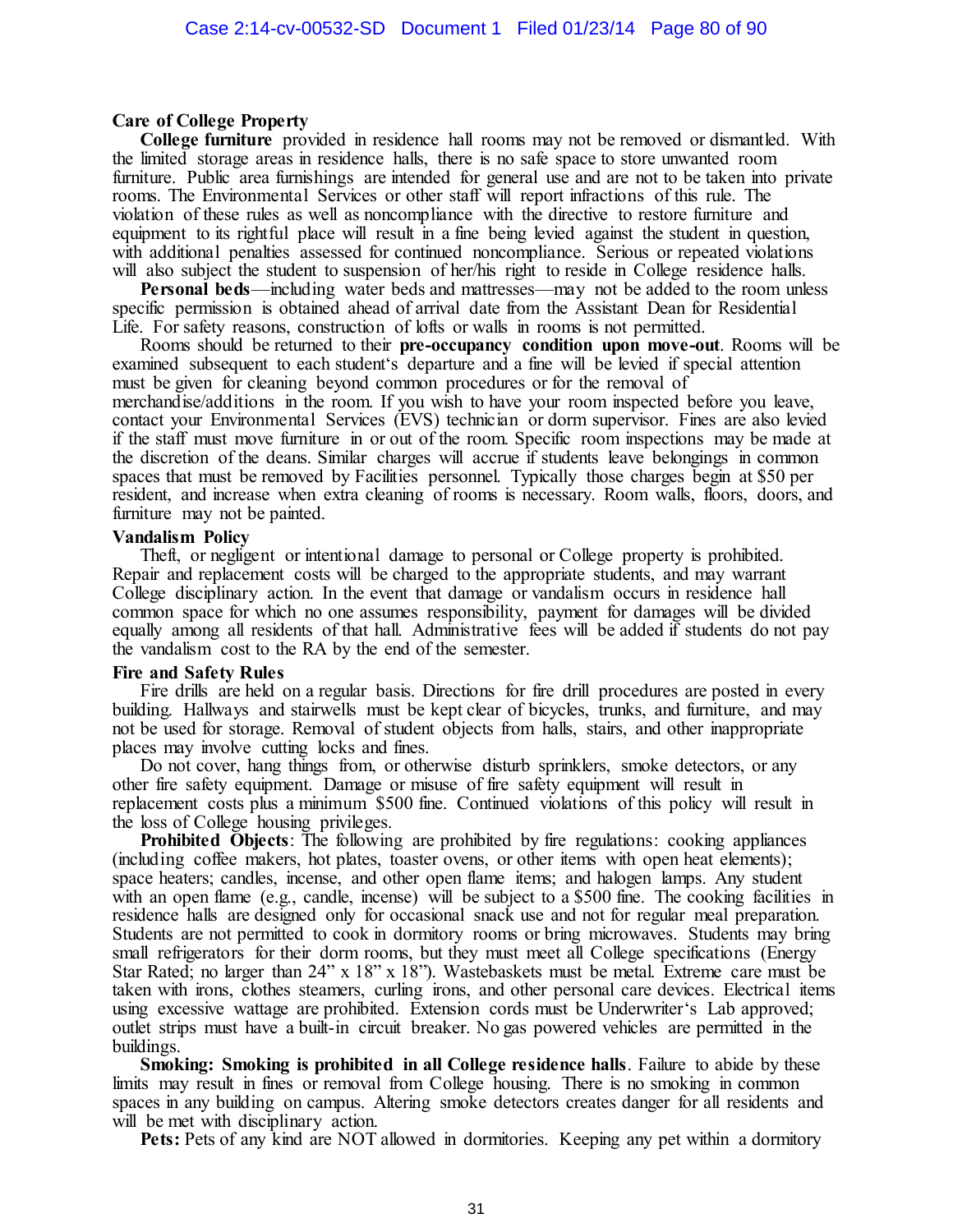site is an offense against local Board of Health regulations, as well as an imposition on residents of that building and the EVS technicians. Fines will be levied against offenders in this regard and the pet(s) will be removed from College premises. A repeat offense will cause the student in question to forfeit her/his right to reside within College housing.

# **Keys and Locks**

**Security:** The College takes precautions to protect your safety and well-being, but it also requires your full participation. For security reasons, rooms should be locked when unoccupied even for a brief period to avoid theft of personal property. Exterior entry doors should not be propped open. Public safety officers, Environmental Services staff, maintenance workers, and their supervisors, as well as resident assistants, have keys to all residence hall rooms and use them only in the course of fulfilling duties. In addition, any dean may enter and inspect a residence hall room without the resident's consent if there is reason to believe that any College regulation is being or has been violated.

**Key Central** is located in the Facilities and Services Building. It is generally open weekdays from 6:30 a.m. to 2:30 p.m. It may be contacted by e-mailing  $-$ locks" or by calling x5397 (KEYS) from a campus phone. From off campus, call (610) 690-5748. For security reasons, keys will only be issued to the person to whom they are assigned.

Lost Keys: Please notify Key Central immediately in writing (by email) about a lost key. A new key and the necessary paperwork will be prepared. You will be notified by email or telephone once the key is ready to be picked up. There is a minimum charge of \$50 per each lost key and the student's account will be billed accordingly. Roommates will not be charged, but they will have to come to Key Central to exchange keys if a lock is changed.

**Found Keys:** Found keys are to be sent to Key Central via college mail in order to promptly return them to the person to whom they were issued. For security reasons, the office will not divulge the identity of a key or its owner to anyone.

**Returning Keys:** At the end of the year, you should return your key to Key Central. If the office is not open, place the key(s) in the 24-hour key drop located directly at the top of the loading dock stairs of the Facilities Building. If you wish a key return receipt, you may get one during business hours at the Key Central window. Keys must be in the hands of Key Central by January 1 or June 5 in order to get credit for their return and avoid the \$50 fine. Keys returned after the due date are eligible for a \$20 credit against that fine. Should you elect to take a leave of absence or leave the College earlier than originally scheduled, all College keys become due and must be surrendered BEFORE leaving campus.

**Room Changes:** If you are changing rooms, you may only have 1 key in your possession. YOU ARE NOT TO TRADE YOUR KEY(S) WITH OTHER PERSONS INVOLVED OR NOT INVOLVED WITH YOUR MOVE. When you change rooms, Key Central automatically reassigns you a new key and flags the other key(s) as due. Keys are assigned to you and you only. You will be charged \$50 should the key not be returned promptly. Only College locks may be used on doors; personal locks will be removed and the owner will be charged for damages and labor.

# **Storage of Personal Belongings**

- 1. **Dorm Storage**: Regular storage is provided in most residence halls. It is open at the beginning and end of each semester. Contact RAs for access to these spaces. Bedding, books, and small boxes are typical items stored here over the summer. During the school year suitcases, trunks and off-season clothes are stored here as space is available. ALL ITEMS MUST BE BOXED AND LABELED. ALL ITEMS ARE STORED AT YOUR OWN RISK. Empty boxes must be flattened and placed in the appropriate dumpsters. There is no access to these storage areas during winter and summer breaks. In an emergency, a student may apply to the Office of Public Safety in the Benjamin West House for admittance. With proper ID and for a fee of \$10, students will be admitted for 10 minutes when an officer is available.
- 2. **Secure Storage in Old Tarble** will be open at the beginning and end of semesters on a limited and announced basis. Students may store up to three items in this location during the summer break. Students going on leave may store up to three items for up to a year. THERE IS NO ACCESS TO THIS STORAGE WHEN IT IS CLOSED. All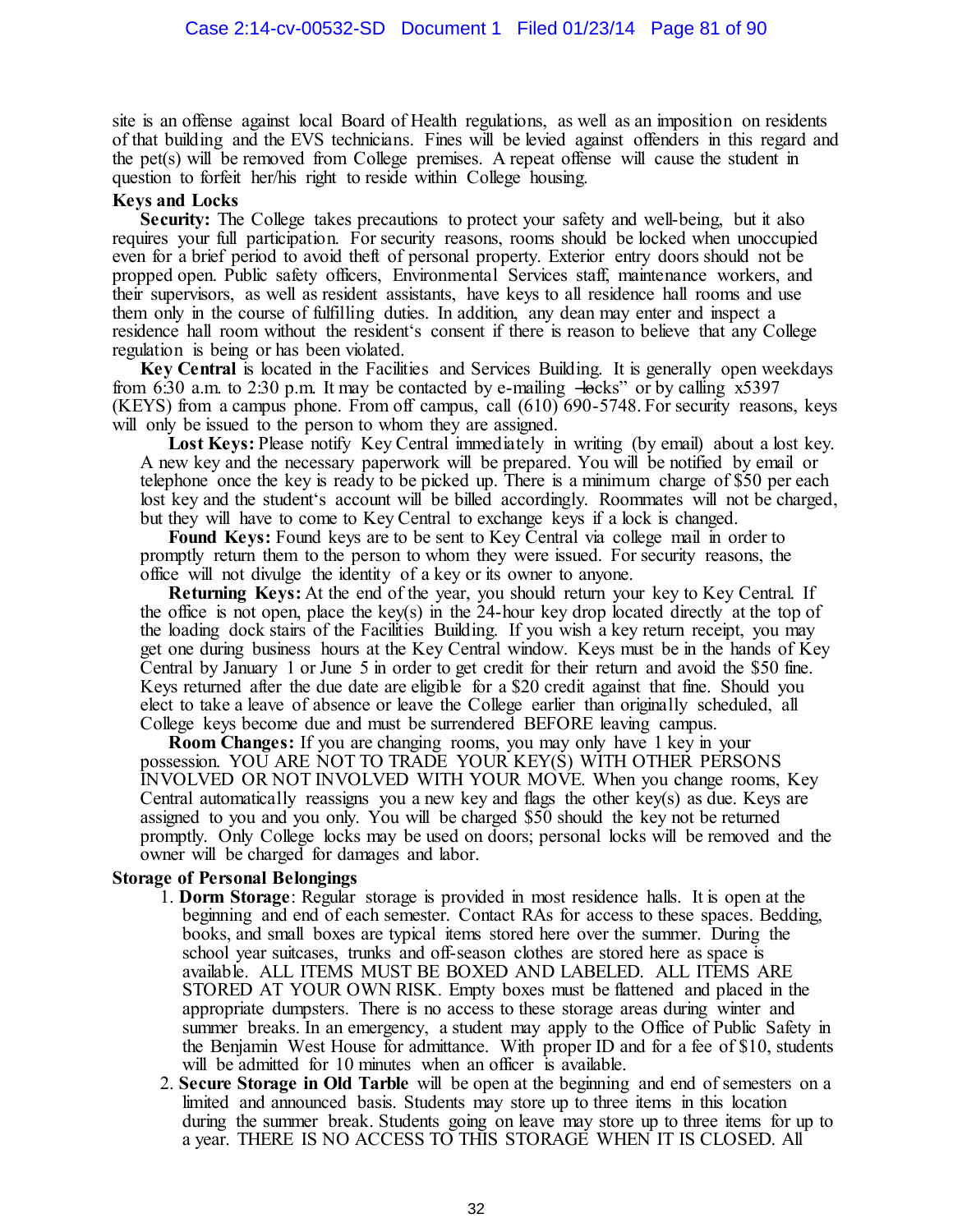items must be boxed and labeled with your name and class year. ALL ITEMS ARE STORED AT YOUR OWN RISK.

- 3. **Off-Campus Storage:** There are many locations off campus that offer students summer and winter break storage options. Students must work with these companies individually as they are not managed by the College.
- 4. **Prohibited Storage:** Furniture (rugs, chairs, sofas, tables, etc.), food items, and other large items may not be stored on College property. Limited storage space and fire regulations prohibit storage of such items. Violation of storage policies will result in removal of -illegal" items, and an accompanying charge. Musical instruments and refrigerators are not allowed in secured storage.
- 5. **Storage Clean-out:** Periodically, all storage rooms will be cleaned and inappropriate items removed. Graduating students may not leave items in storage after Commencement. Any items found in storage rooms that are out-of-date or labeled inappropriately will be considered —abandoned" and disposed of accordingly. The College reserves the right to dispose of any items in storage locations, without notice, if the storage rooms become a health or safety concern.
- 6. **Insurance:** The insurance program of the College is designed to provide protection for College property and does **not** include the property of students or other individuals. It is strongly advised that each student's insurance coverage be extended to include personal property and effects while at Swarthmore.

# **Off-Campus Housing**

In keeping with Swarthmore's philosophy that —residence hall life supports the College's academic mission," most students (approximately 94%) live in the residence halls. However, it is recognized that some students may prefer to live off campus, and, with the exception of new students, they are generally allowed to do so. Students planning to live off campus should be aware that the Borough of Swarthmore has an ordinance prohibiting more than 3 unrelated adults from living together.

Off-campus students may subscribe to the full meal plan or select a partial meal plan. Debit cards for use at the Dining Hall, Kohlberg coffee bar, Science Center coffee bar, and the Tarble snack bar may also be purchased by off-campus students. Contact Dining Services for additional information.

#### **Tri-College Living**

Arrangements have also been made with Haverford and Bryn Mawr Colleges to allow crosscampus living privileges. If you are interested in living at Bryn Mawr or Haverford, you should contact the Swarthmore Housing Office by the midpoint of the semester proceeding the semester in which you would like to exchange. You should be planning to take some classes at the college of residence.

# **Break and Summer Housing**

**Dorm Closings:** There will be gaps in available housing at the end of each semester and the end of the summer housing term. The College will not allow students to stay in the residence halls during these gaps, nor store their belongings in dorm rooms. During these periods, the Facilities and Environmental Services staffs are busy making repairs, preparing the buildings for commencement, alumni weekend, summer programs, and returning students. THERE IS NO HOUSING AVAILABLE FROM THE COLLEGE between the closing of dorms in December and early January, or the end of the Spring term and the opening of summer housing, or the closing of summer housing and the opening of dorms in the Fall. Students must make arrangements for off-campus interim housing during these periods.

**Summer Housing:** The College, as a service for faculty and their student researchers, provides limited summer housing. First priority goes to students conducting research with faculty members. Second priority goes to students working in College offices and international students not returning home during the summer. Details, availability, cost, application, etc., are publicized after spring break by the Director of Summer Programs, Patricia Maloney (610-328-8355). This housing is offered and managed by Facilities and Services Summer Programs, and not by the Deans' Office. The Summer Program Office hires one RA for the building to act as a conduit of information with the office.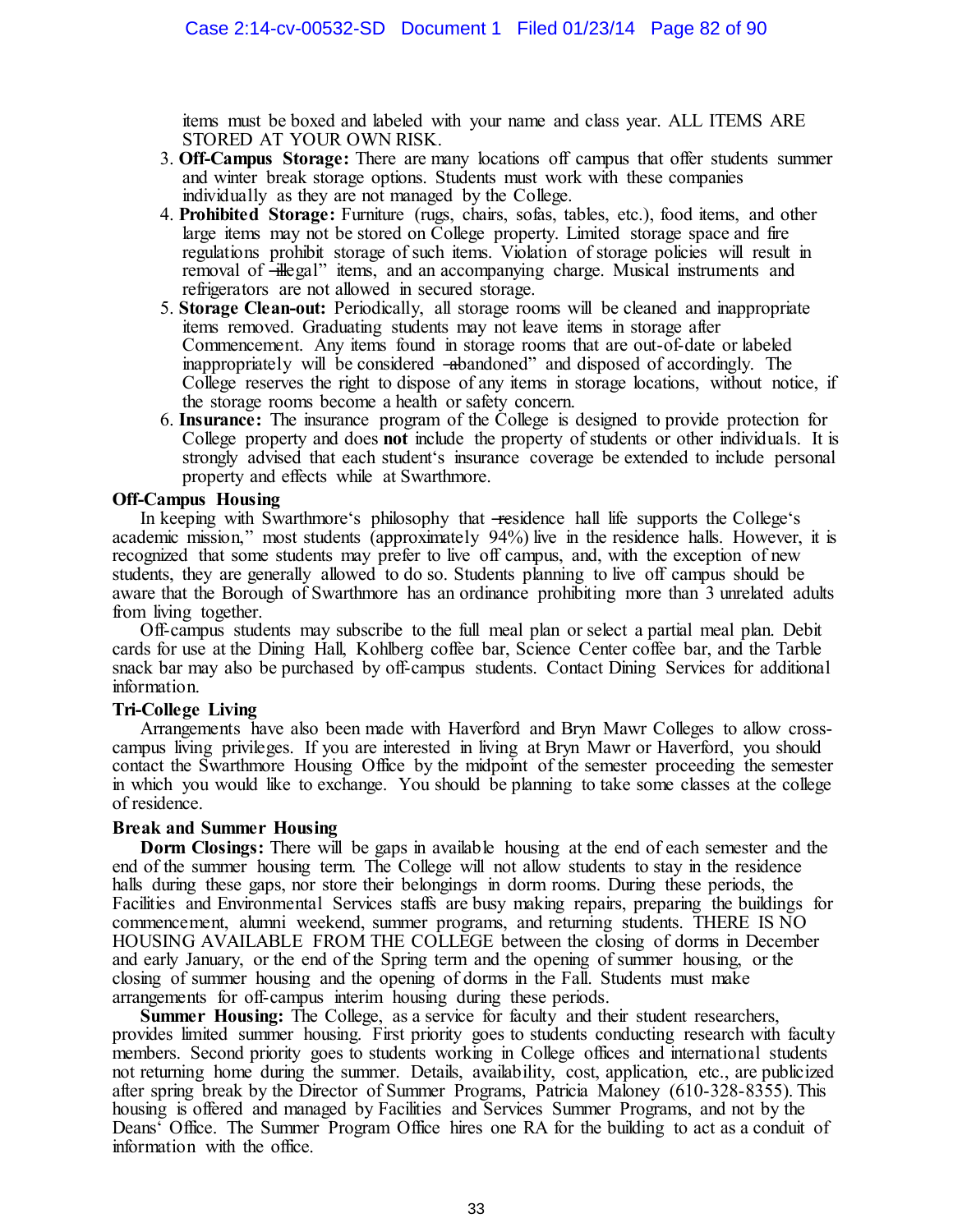Students in this summer housing are not supervised by the regular College offices. There is a limited meal plan available. No access to the College's health and psychological services is available over the summer. There is only limited access to the library, information technology services, and athletic facilities.

# **CONFLICT RESOLUTION AND JUDICIAL PROCEDURES**

#### **Conflict Resolution**

In an academic, residential community, great value is placed on the free exchange of ideas both inside and outside of the classroom. Swarthmore is a diverse community with the students coming from a variety of backgrounds and cultures. While this diversity enriches one's education by bringing together people with differing ideas and views, it is not unusual in such a community for students to find themselves in disagreement or conflict with others. Generally, clear communication, civil discourse, and reasoned argument between the students prevail to resolve these conflicts.

However, students may at times find themselves in conflicts with others that they cannot resolve alone. The Statement of Student Rights, Responsibilities, and Code of Conduct explains student behavior which is subject to formal adjudication through the formal judicial system. However, many conflicts between individuals can be resolved informally, often by enlisting the help of an impartial third party. It is important for students to understand that help is available if they are having difficulty with another student or if they feel they have been wronged by another student, staff, or faculty member. Student complaints or concerns should be directed to the responsible office according to the identity of the alleged offender: Deans' Office for students; Provost for faculty; and Human Resources for staff. Students should not hesitate to discuss the problem with a dean, an RA, the Gender Education Advisor, the Equal Opportunity Officer, or others who are trained and knowledgeable about conflict resolution options at Swarthmore. Discussing the problem with one or more of these individuals in no way commits a student to any particular course of action. There are many creative, informal methods of conflict resolution which may appeal to the student for resolving the problem. Mediation or discussion with deans can be good tools for conflict resolution. In certain situations the best approach may be to have a dean discuss the conflict with the parties involved. Often in these cases the students agree to a particular course of action other than initiating formal judicial procedures to resolve the conflict. This course of action can take a number of forms.

# **Equal Opportunity**

**Sharmaine Bradham LaMar, Equal Opportunity Officer/Title IX Coordinator, x5675** Swarthmore College's commitment to equal opportunity for all members of the community is expressed in the corporate statement adopted by the Board of Managers:

*Swarthmore College is committed to the principle of equal opportunity for all qualified persons without discrimination against any person by reason of sex, race, color, age, religion, national origin, sexual orientation, gender identity or expression, disability, or any other legally protected status. In keeping with the long-standing traditions of the College and the spirit and letter of the federal and state equal opportunity laws, we affirm the standing policy of the College to realize equality of opportunity in education and employment; to guard against discrimination contrary to that aim; and to correct discriminatory behavior if found to exist within the College community. Consistent with maintaining an educational program of the highest quality, our standing policy includes affirmative efforts to achieve the above goals in employment and education. The above policy has been and shall be further implemented by the President and members of the faculty and administration designated by the president for that purpose.* 

The spirit of this declaration envisions a community in which diversity is not only tolerated but welcomed and viewed as a positive opportunity for learning and growth. In such a community, coercion and harassment are not tolerated, whether against the differences protected in the formal statement or against any difference of interests or life style where individual rights should be preserved.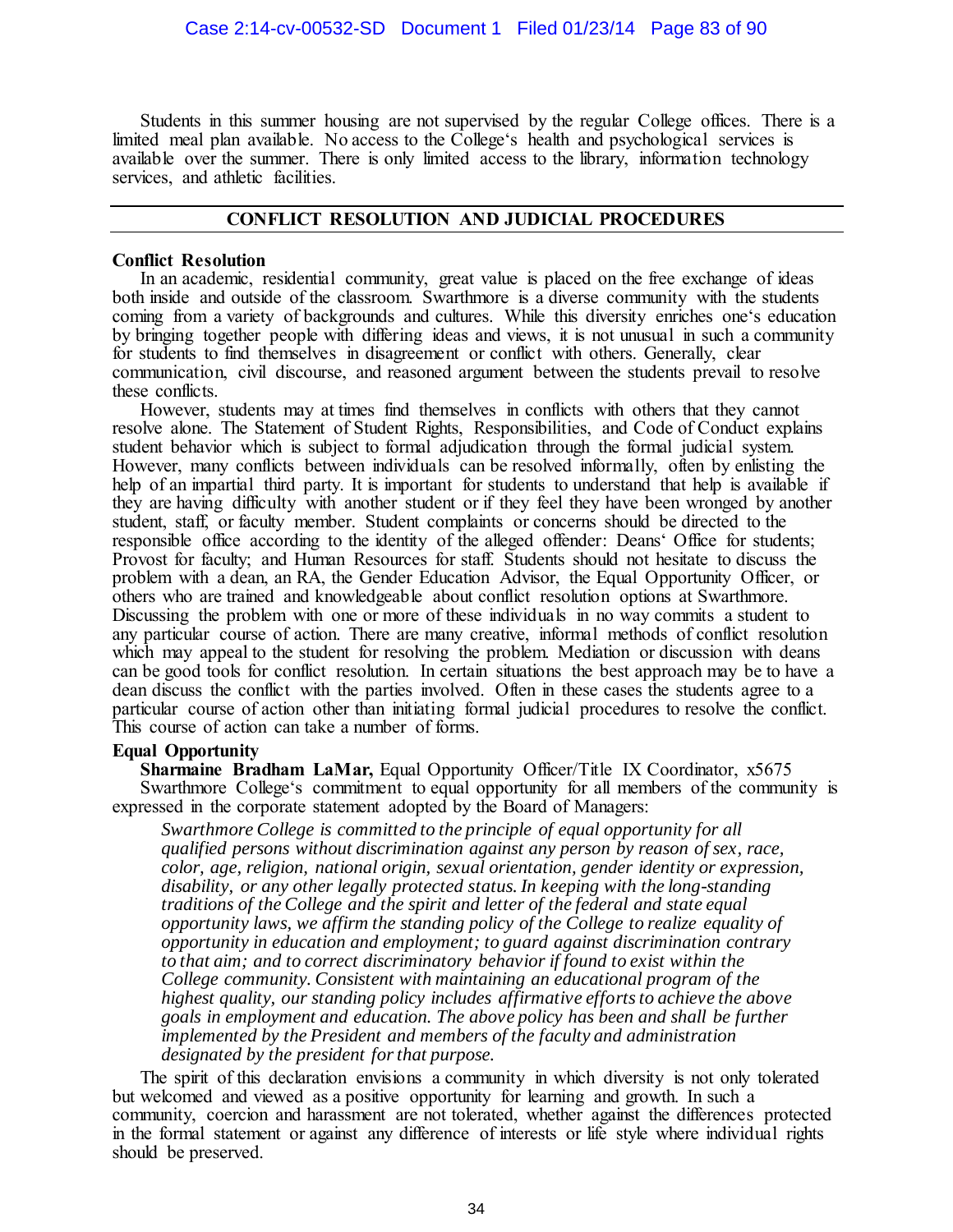Concerns about equal opportunity issues may be expressed in several ways. Informal consultations with the deans, the equal opportunity officer, or a College counselor may either lead to a resolution of issues in educational or student life areas, or suggest further steps to be followed. Specific complaints of harassment, intimidation, or other violations, whether verbal or physical, will be treated as serious matters. A fully developed grievance procedure for student equal opportunity concerns is also available for use when attempts at less formal resolution have not been successful. See the Equal Opportunity Grievance website at www.swarthmore.edu/eoo.xml.

All members of the Swarthmore College community are responsible for ensuring that the work and academic environment is free from discriminatory practices, including sexual and other discriminatory harassment. Living harmoniously in a residential college of Swarthmore's size, intensity, and diversity requires that each of us maintain the highest standards of respect for the individuality of all members of the community.

#### **Judicial System**

The formal judicial system at Swarthmore College has two main components: 1) adjudication by individual deans of minor infractions of College regulations; and 2) adjudication by the College Judiciary Committee of major infractions of College regulations. These formal procedures apply to adjudicating any violations of the Student Code of Conduct, or any rules, regulations or procedures of the College, by any current student of Swarthmore College. They are separate from the various informal methods of conflict resolution available such as facilitated discussion by a dean or other trained facilitators. It is important to remember that all possible avenues of conflict resolution be considered thoroughly when deciding upon a course of action.

The Associate Dean of Student Life supervises the judiciary system. Consultation with this dean or any other dean in no way obligates a student to file a formal complaint. Mediation or any other informal method of resolution is not a required step before proceeding with formal adjudication.

**Safety of Campus:** If either the President or the Dean decides at any point that the wellbeing of a student or of the College is at stake, an immediate active avoidance order, nonnotational suspension, or campus expulsion may be imposed against a student who is suspected of violating the Student Code of Conduct, any rules, regulations, or procedures of the College, or otherwise poses a risk of safety to the campus, until the time a hearing is held and a decision is delivered by the College Judiciary Committee. This action assumes no determination of guilt, and the hearing will be held as soon as possible.

#### I. **Minor Infractions: Adjudication by Deans**

- A. **Scope:** Minor infractions of the College's rules and regulations, where a finding of guilt would result in a sanction less severe than suspension, are addressed by the deans. However, if this infraction is after the student has already been placed on probation, the student admits guilt, and it is a major violation, the adjudicating dean may suspend the student. The deans have the authority to require compensation for damages and may impose any sanction a dean deems appropriate short of suspension or expulsion, including, but not limited to, warnings, reprimands, fines and/or community service, restrictions, and probation. If, during the course of a Deans' adjudication meeting with the student, the Dean determines the incident being discussed is more serious than was originally believed, the meeting will be stopped immediately, and the incident referred to the College Judiciary Committee.
- B. **Complaints:** Complaints involving minor infractions may be initiated by Public Safety Reports, Police Reports, and/or through written statements by members of the community (faculty, staff, students).
- C. **Appeal:** A student may appeal a dean's finding of guilt involving a minor infraction to a panel of three members of the College Judiciary Committee within ten days of the written decision by filing a written appeal with the Deans' Office. The panel will the hold a hearing on the appeal. This panel may uphold or reverse a Deans' decision. If the Deans' decision is upheld by the panel, the sanction may be increased but not decreased. During the hearing of the appeal the hearing dean may be present as a resource, but will not take part in the deliberations of the appeals committee. Decisions made by the appeals committee are final. If there is a tie vote, the Deans' earlier finding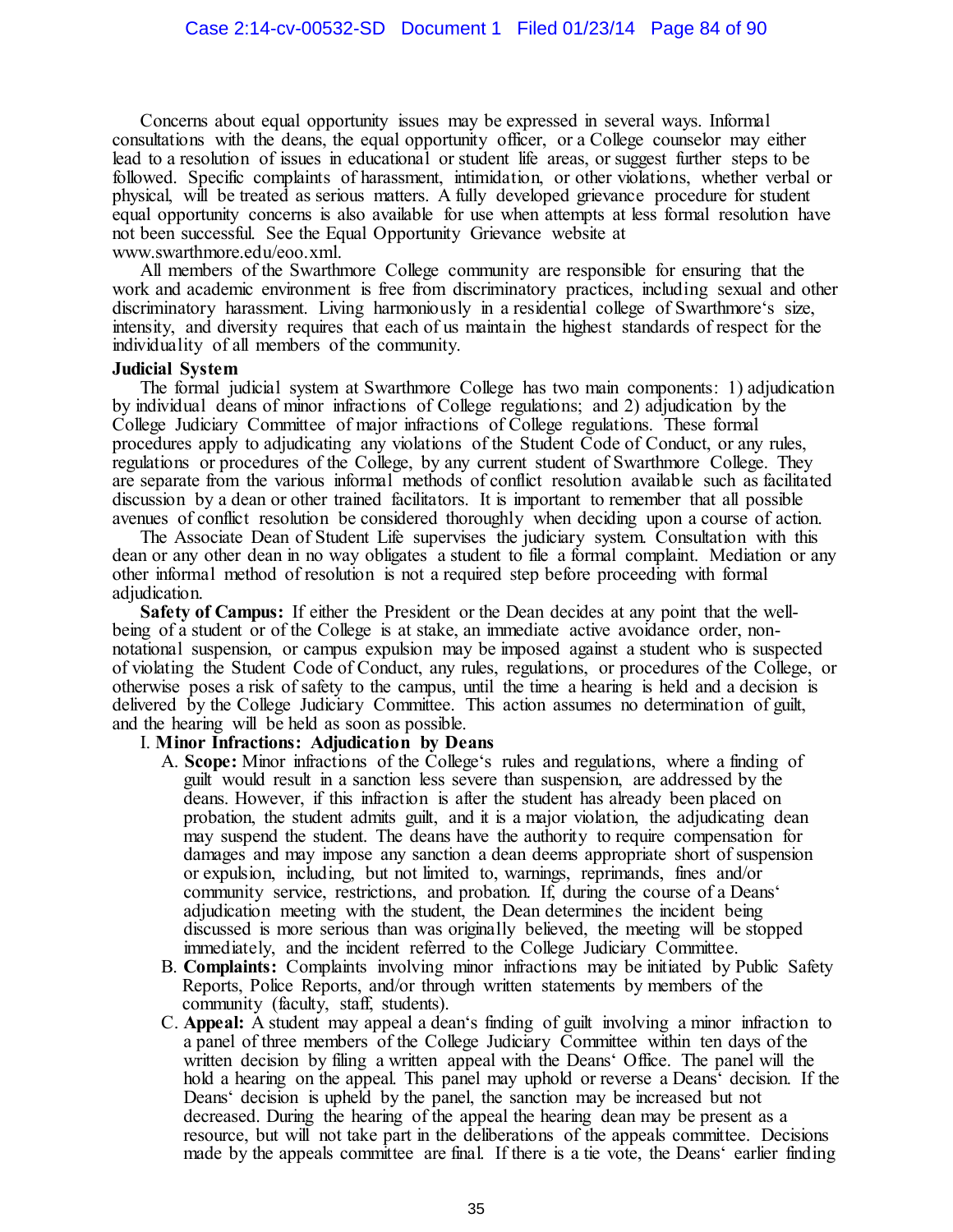will stand.

- D. **Record Keeping:** In all cases of adjudication, whether by a dean or by the College Judiciary Committee, the deans will keep records of the violation(s) and of the sanction(s) imposed on a student. Sexual misconduct matters are reviewed by the Title IX coordinator at the College and may be further investigated.
- E. **Record Reporting:** Medical and law schools and some governmental agencies require disclosure by the College of any judicial findings. Students who transfer to other colleges or participate in off-campus study programs may also be required to provide such information. With a student's consent, Swarthmore reports out finding of probation, suspension, or expulsion. If a student withholds consent, that may be reported to the school or agency, or may have implications for the level of support Swarthmore provides in the application process. Generally, warnings and findings of not guilty are not reported.
- F. **Compliance:** Failure to abide by the decision of a dean or of the appeals committee is considered a serious offense and may result in further adjudication.

# II. **Major Infractions: The College Judiciary Committee**

A. **Scope:** The Dean or Associate Dean for Student Life shall determine whether a complaint represents a major infraction that should be heard by the College Judiciary Committee. They may consult a panel of three College Judiciary Committee members if there is a question about whether there are grounds for bringing a case forward. All formal charges of academic misconduct, assault, harassment, sexual misconduct, major damage, or interference with other students' educational programs are usually heard by the College Judiciary Committee. If the Associate Dean, in consultation with the Dean, determines that the events described in the complaint do not represent a serious violation of the Code of Conduct, the formal complaint shall be dismissed and other options for resolution will be discussed with the complainant.

#### B. **Filing a Complaint**

- 1. To initiate the judicial process, a written complaint must be completed by the complaining individual(s) and filed with the Associate Dean of Student Life. The complaint shall be a chronology stating as accurately as possible the date, time, and location of all events relevant to the charge(s). At the discretion of the deans, when appropriate, a written incident report from the Department of Public Safety may substitute for a written complaint. At the discretion of the deans, when appropriate, a written report from the Title IX coordinator involving allegations of sexual misconduct may substitute for a written complaint by a complainant. In the case of alleged academic dishonesty, the work in question, annotated by the complainant, shall serve as the complaint.
- 2. The accused student(s) shall be presented with the written complaint statement, and in turn may complete a similar statement **responding to the charges** and providing their chronology of the relevant events. This may also take the form of a conversation with a dean. From these statements, the Associate Dean shall **define the relevant charges**.
- 3. Complainants shall have the right to **withdraw complaints** at any time. In exceptional circumstances, based on the evidence available, the Dean may choose to continue judicial proceedings even if a complaint has been withdrawn or is absent.
- 4. Charges of sexual misconduct are first investigated by the Director of the Equal Opportunity Office/Title IX Coordinator, Sharmaine LaMar. The reported results of the investigation, and any response by the accused or complainant, are part of the evidence to be used at the CJC hearing.

# C. **College Judiciary Committee Pre-Hearing Procedures**

The judicial procedures of Swarthmore College are administrative ones, and neither the College Judiciary Committee, the President, nor the Dean is bound to observe procedural or evidential rules required in a formal court of law. Hearings shall be based on the published rules at the time of the infraction.

1. **Confidentiality:** All persons involved in a College Judiciary Committee hearing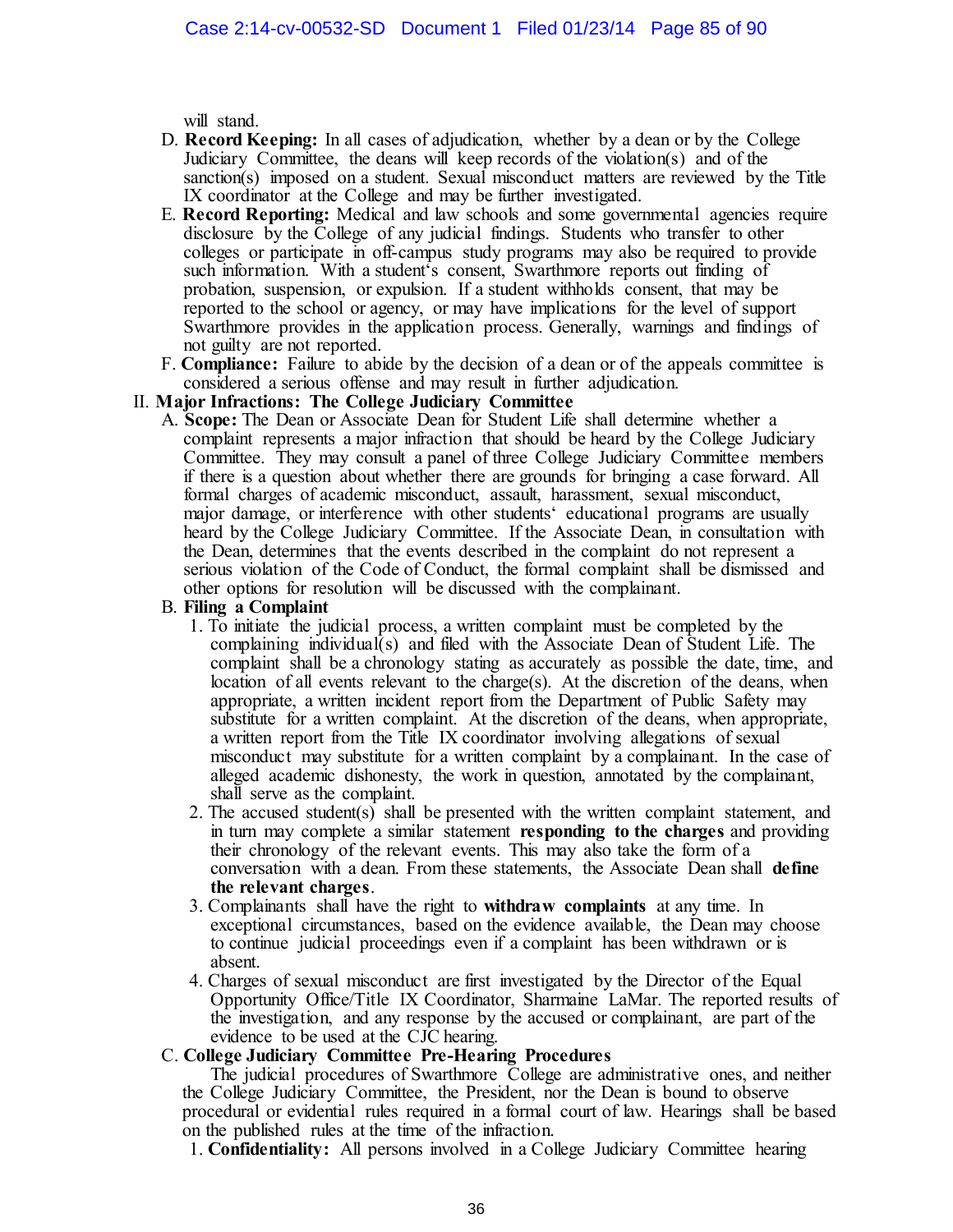shall have the responsibility of preserving confidentiality before, during, and after the hearing. Any breach of confidentiality by a hearing participant, including the complainant or accused, shall constitute a violation of College policy and is an adjudicable offense. The complainant and accused may disclose information in order to: 1) consult with and/or obtain advice from her/his supporter; family or guardian; physician, therapist, or counselor; or 2) prepare her/his claim(s) and/or defense(s) for presentation to the Committee. A violation of the confidentiality provision by any person shall be deemed a waiver of any right to confidentiality to which the violator would otherwise have been entitled under this section.

- 2. The **complainant(s) and the accused shall have the following rights** in addition to any rights listed elsewhere in the description of student judicial procedures:
	- to have all incident reports, medical records, and testimony kept confidential to the extent that there is no interference with the normal procedures of the College;
	- to receive private and confidential treatment and be examined for personal injuries, sexually-transmissible diseases, and pregnancy, when appropriate;
	- to be made aware of the options available;
	- to have access to emotional and psychological support and advocacy;
	- to initiate legal proceedings outside the College;
	- to decide of which services to take advantage;
	- to answer only those questions relevant to the event in question;
	- the freedom from harassment, intimidation, and retaliation;
	- to have past sexual history excluded from the hearing process.
- 3. **Timing of the Hearing**: The hearing shall be held as expeditiously as possible while providing sufficient time for both sides to prepare for the hearing. An effort is made to schedule the hearing when the accused and complainant can reasonably attend. Supporter and witness schedules are considered, but their unavailability will not be the sole factor in selecting the timing of the hearing. Hearings are scheduled when classes are in session and not during college breaks. In the event that a complaint is filed during a break period or within the final week prior to a break, the Associate Dean in consultation with the Dean, will determine whether the hearing will be scheduled when classes resume or if the complaint should be referred to a dean or other appropriate office for more immediate adjudication.

Whenever possible, hearings will be scheduled so that five designated Committee members may be present. If at any time a hearing must be held but fewer than five current Committee members are available to participate, former members of the Committee shall be asked by the Observer to participate. If there are still fewer than five members, deans will be asked to participate to reach a quorum of five panel members.

In the case of a lengthy hearing, the Convener may take the option of breaking the hearing as needed and then reconvening it as soon as it is practical for all involved. Normally, a hearing session shall not exceed five hours. The accused and the complainant are not to interact while the hearing is recessed.

- 4. **Hearing Materials**: Both the accused and the complainant(s) shall be shown a copy of the materials that will be present in the hearing in sufficient time before the hearing (normally 48 hours in advance) to prepare their cases. Copies of these materials will be at the hearing for use during the hearing. Afterwards, they will be kept for 30 days in the case that there is an appeal and then these materials will be shredded. Each complainant and accused shall also be informed that any written statement submitted by him or her may be disclosed in advance of the hearing to the other party.
- 5. **The Charge Letter**: The Associate Dean or designee shall define the relevant charge(s). The charges are based on the published regulations in effect at the time of the infraction. The student charged shall meet with the Observer and be informed of the charge(s) and directed to a copy of the student judicial system procedures, generally three days in advance. The formal charge letter shall be presented in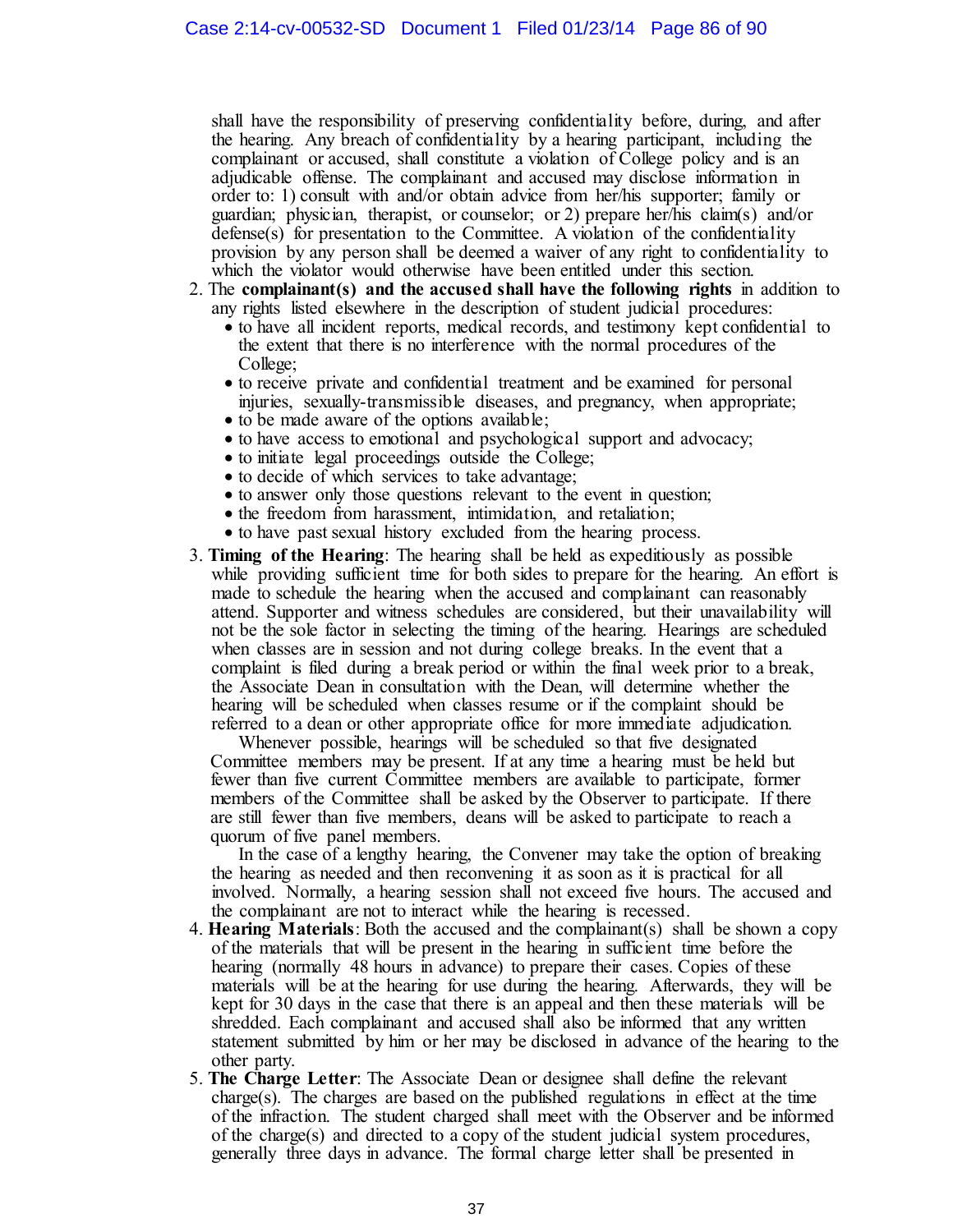writing including the names of the appointed panel, the time, date, and location of the hearing typically 24 hours in advance of the hearing.

- 6. **The Observer** will meet separately with both the complainant(s) and the accused to explain procedures and give all a chance to ask questions about the judicial process.
- 7. **Witnesses**: Prior to the hearing, both the accused student and the complainant must submit to the Observer a list of witnesses they plan to call at the hearing along with a brief statement describing to what aspects of the incident(s) in question each witness will be testifying. Written statements by the witnesses should be presented to the Observer 48 hours before the hearing. The Convener of the Panel, in consultation with the Observer, may decline to hear any and/or all witnesses if the testimony will be duplicative, irrelevant, prejudicial, or involves issues that would interfere with the fair adjudication of the hearing.

If a witness cannot or does not wish to attend the hearing, her/his signed statements may be included in the hearing materials and may be considered by the hearing Panel at the discretion of the Convener. The Committee will give greater weight to testimony given in person by a witness who can be questioned at the hearing.

Witnesses will be called individually to join the meeting as needed, but will not remain longer than their testimony and their fielding of questions. The Convener will determine the order of the witnesses.

Witnesses who fail to cooperate with investigations or hearings may be sanctioned. Witnesses do not have to reveal information harmful to themselves. However, truth and full disclosure is expected of all participants.

8. **Evidence:** A file containing relevant evidence for the case will be available in the Deans' Office for review by the parties (accused, complainant, Convener, Observer, panel members) involved, but it cannot be removed or photocopied. Copies of the file will be made available to the named parties at the hearing.

The hearing panel relies on written complaints, public safety and police reports, reports from the Title IX coordinator, written witness reports, individual statements, phone and computer records, video cameras, and ID card usage. Students may be queried by deans or public safety officers as part of the evidence gathering. Cooperation and honesty are expected, even if students are admitting guilt. These conversations are used in creating a charge. Statements made during the investigation by the accused generally are not shared at the hearing unless made public by the accused.

# D. **Attendance**

To preserve privacy as much as possible, attendance at the hearings will be limited to the members of the Judiciary Committee, the Convener, the Observer, the complainant(s), the accused, one supporter each for both the accused and the accuser, if requested, and the witnesses as they are called. If the student charged with the offense refuses to appear at the judicial hearing, the Dean of Students may assess a penalty on the student for not appearing and the judicial hearing may proceed as scheduled without the student present.

E. The **College Judiciary Committee** (CJC) consists of 5 or more faculty members (selected by the Committee on Faculty Procedures), 3 senior administrators (selected by the President), and 5 or more students (selected by the Student Council appointment's process). These committee members will receive appropriate training for their responsibilities, including training about College policies, judicial procedures, and precedents. Committee members who are no longer on the Committee, but have been trained, may be called to service if current members cannot attend a particular hearing.

The **Hearing Panel** consists of a Convener, two faculty members, one staff member, two students, and the Observer. Panels are selected based on schedule availability from the Committee.

Up to 24 hours before the hearing, the complainant and/or the accused student may challenge the participation of any member of the College Judiciary Committee on the grounds of prejudice or bias. Challenges must be submitted in writing or in person to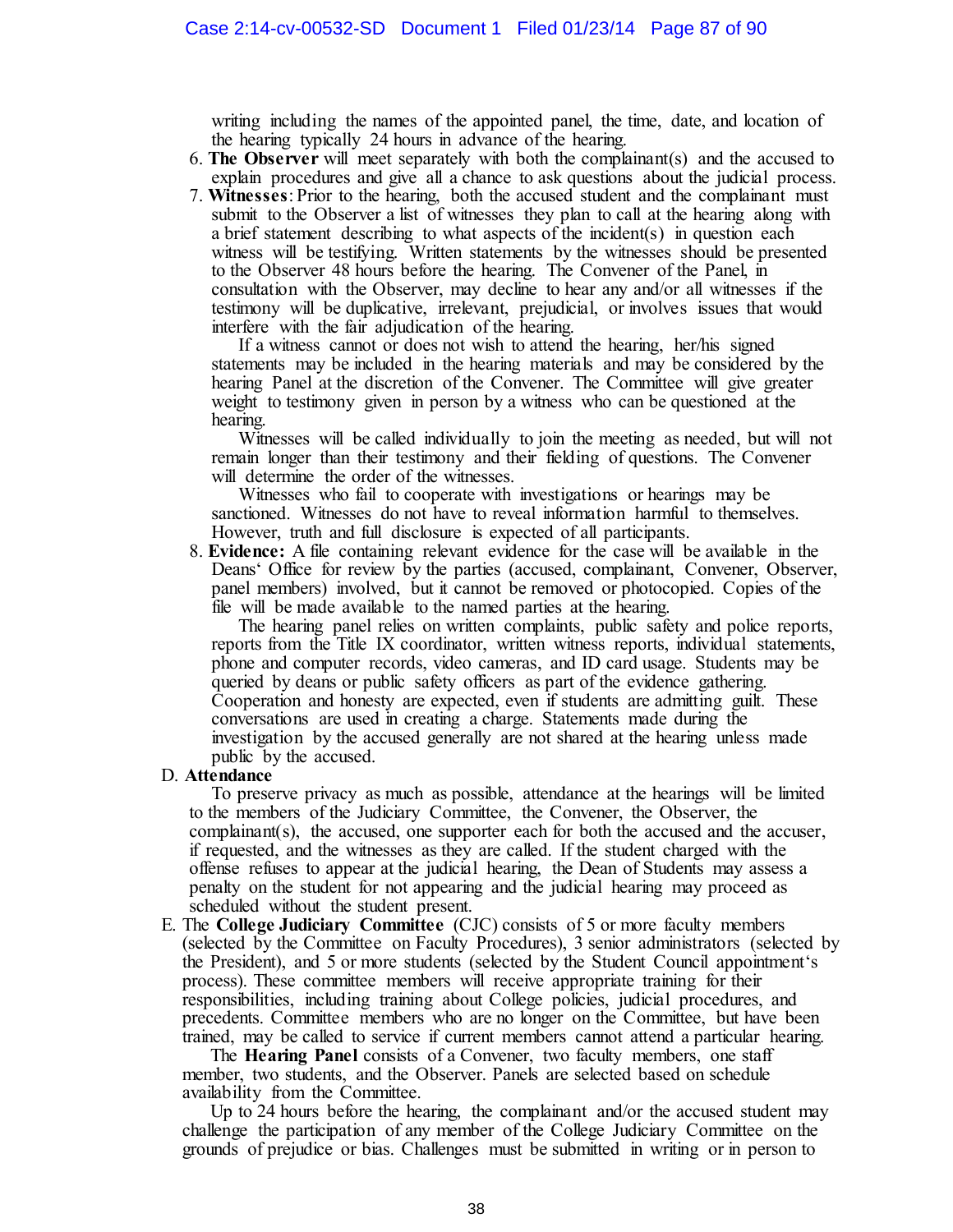the Observer of the Committee, who shall rule on these challenges. It is expected that any member of the College Judiciary Committee who feels himself or herself to be biased will withdraw from the proceedings. If a panel member fails to attend the hearing, the complainant and accused may give permission to move forward.

The Dean of Students will serve as **Convener** unless unable to do so due to bias, previous direct involvement in the case under consideration, or schedule conflicts. If the Dean is unable to serve as Convener, she will appoint another dean from her staff to convene the hearing. If a dean is unable to convene the Hearing Panel for a given case, a faculty member on the College Judiciary Committee shall be appointed by the Dean to convene the hearing. The Convener of the Hearing Panel shall be present and participate in all hearings. During deliberations the Convener shall participate as needed, but shall not be part of the consensus or vote determining guilt or innocence except in the event of a tie vote, in which case the Convener will break the tie.

The **Observer** is the person responsible for seeing that the procedures are followed and that there is impartiality in the proceedings. The Observer does not speak at the hearing except concerning procedure and does not vote. Generally, this role is held by the Associate Dean for Student Life. If the Associate Dean is unable to serve as Observer, the Dean shall appoint another dean or CJC member to serve in this capacity.

**Accuser and accused are present:** Normally, all evidence presented at a hearing by either party shall be introduced in the presence of the other party.

If **more than one person** is accused, the Convener will generally hold separate hearings, but she retains the discretion to hold a joint hearing if the circumstances warrant and the participants consent.

If a student accused of misconduct **withdraws from the College** before a case is heard and the College therefore cannot go forward with the hearing, the student must go through the re-entry process coordinated by the Deans' Office and, except where the Dean in her sole discretion finds exceptional circumstances, the case must be heard prior to the student's readmission to the College.

A **supporter** must be a member of the Swarthmore College community, (a current student, faculty, or staff member). The supporter may be consulted by the student, but may not address the Committee. If the supporter is also a witness, she or he must submit written testimony to the Committee prior to the hearing.

#### F. **College Judiciary Committee Hearing Procedures**

In order to expedite a hearing, the Convener of the Committee, in consultation with Committee members, may take notice of **basic undisputed facts** without requiring testimony and may also limit the length of the statement and interrogation of all parties involved.

**Opening & Closing Statements:** Both the complainant and the accused shall have the right to make opening and closing statements with the complainant speaking first. These statements must be concise and the Convener may interrupt if they become repetitive.

**Questions:** Next both parties are questioned by the Panel. The Convener and the Observer shall also attempt to ensure that all questions are relevant to the specific case before the Committee and are asked in as fair and neutral a manner as possible. The complainant and the accused generally are not allowed to question each other during the hearing.

**Witnesses** are then called, one by one, and either party involved shall have the opportunity to question any witnesses after the Panel members have asked their questions of the witnesses.

**Impact Statement:** The complainant and the accused shall have the right to include an impact statement as part of the closing remarks. The accused may respond to the complainant's impact statement.

**Exclusion of Evidence:** The Convener has the discretion to exclude any questions, evidence, or witness, or any other material that is irrelevant, highly prejudicial, cumulative, privileged, or confidential, or otherwise would interfere with the fair adjudication of the hearing.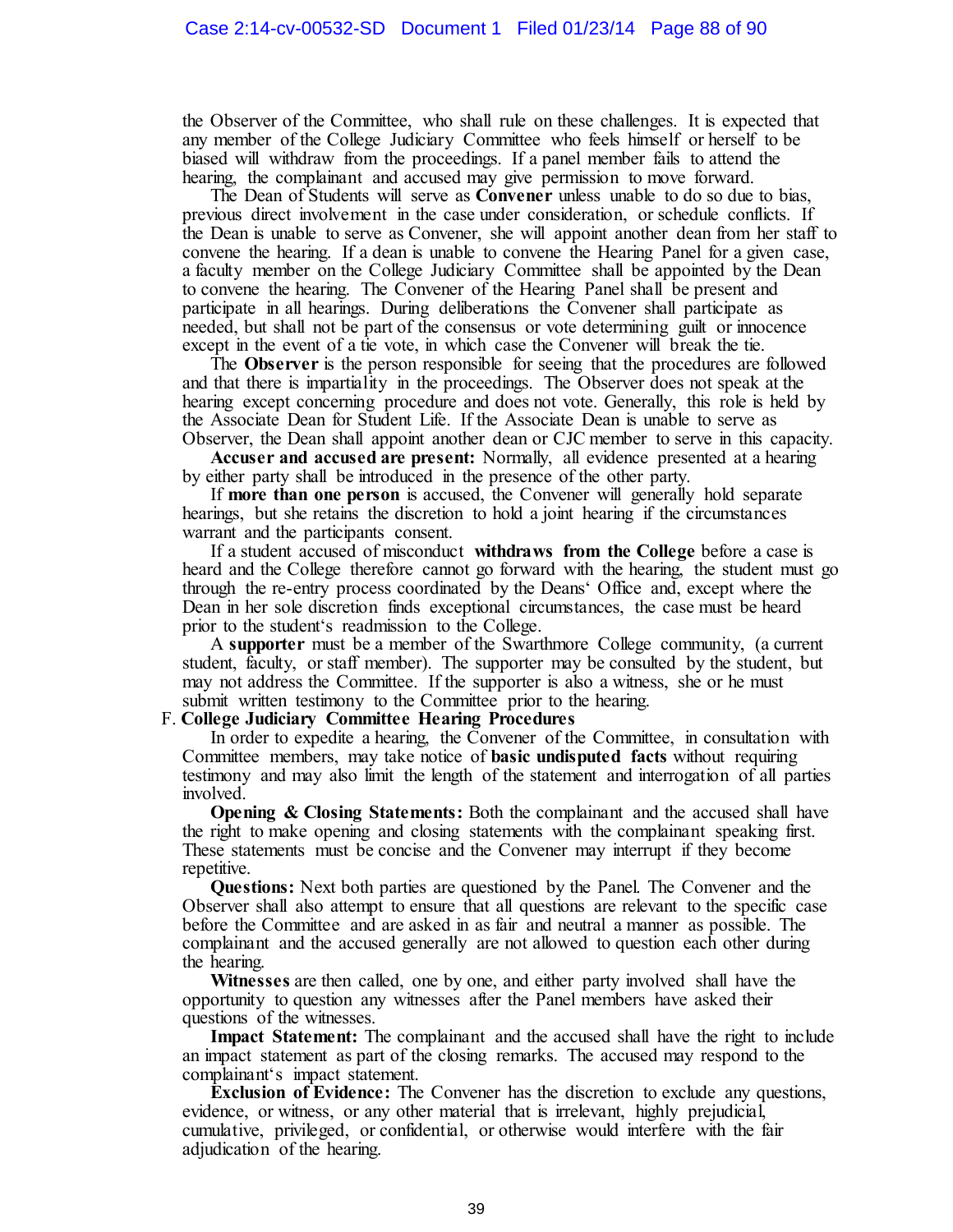**Decisions** of the College Judiciary Committee will be made by consensus. In particularly difficult cases, or when it is impossible to reach a consensus, a vote may be taken to determine whether a student is guilty or not guilty. In the event of a tie vote, the Convener of the Committee will vote to break the tie.

The judicial body's determinations shall be made on the basis of whether it is more likely than not that the accused student has violated the Student Conduct Code or any rules, regulations, or policies of the College

The issue of guilt or innocence shall be determined first. If there is a determination of guilt, the Panel will determine appropriate sanctions.

**Previous Records:** Records of previous adjudications of the accused student at the College are made available to the Hearing Panel only in the cases when a guilty verdict is achieved and shall be taken into consideration when the Hearing Panel determines appropriate sanctions. When considering sanctions, it is appropriate to consider precedents from earlier relevant cases decided by the Committee, using confidential records provided by the Deans' Office. Repercussions for violating the terms of the sanction may also be noted in the sanction.

**Sanctions:** The College Judiciary Committee has the authority to require compensation for damages and to impose whatever sanctions it deems appropriate, including but not limited to, warnings, reprimands including fines and/or community service, restrictions, active avoidance provisions, probation, suspension, and immediate and permanent expulsion from the College.

If **active avoidance** provisions are part of the sanctions, the deans shall meet with all parties to design strict procedures that will minimize the chances for interactions among the students involved, with special attention to the needs and rights of the student whose claims were supported by the decision of the College Judiciary Committee.

**Grades** are determined by the faculty member, although the Committee may make a recommendation based on the factors of the case and precedence.

**Findings:** When possible, the confidential findings of the Committee are communicated to the accused, alone and in person, immediately after the deliberations. If the case is one where the complainant is a student, she/he may also be told the outcome, alone and in person. Other types of complainants may be called or emailed with the results.

**Non-Compliance:** In general, refusal to abide by decisions of the College Judiciary Committee or the President on appeal is grounds for immediate suspension or expulsion as determined by the deans.

**Obstruction** of normal judicial procedures is a serious offense making a student liable to any penalty at the disposal of that Committee up to and including expulsion. Obstruction of judicial procedures covers not only disruptive events that occur within the hearing but also behavior before or after the hearing, including the intimidation of or retaliation directed toward any person involved in the case.

#### G. **College Judiciary Committee Post-Hearing Procedures**

1. **Appeals:** Either party may request an appeal in writing, addressed to the President, within ten days following the written decision by the College Judiciary Committee. The appeal shall be limited to considering new evidence or procedural error by the Hearing Panel. If the President decides that the appeal should be granted, she will appoint a new panel of three community members (typically a faculty member, a student, and a senior administrator) to hold a new hearing of the case. The President or her designee will serve as the Convener and she will appoint a new Observer. The decision of the appeal committee is final. The appeal panel may confirm the decision of the Hearing Panel, make a new finding, or reduce or increase the original sanctions. In exceptional circumstances, the President may dismiss the charges without further hearing if it is clear that the conduct alleged would not constitute a violation of the Student Code of Conduct or the College's rules, regulations, and policies. Hearing materials are kept for one month after the hearing